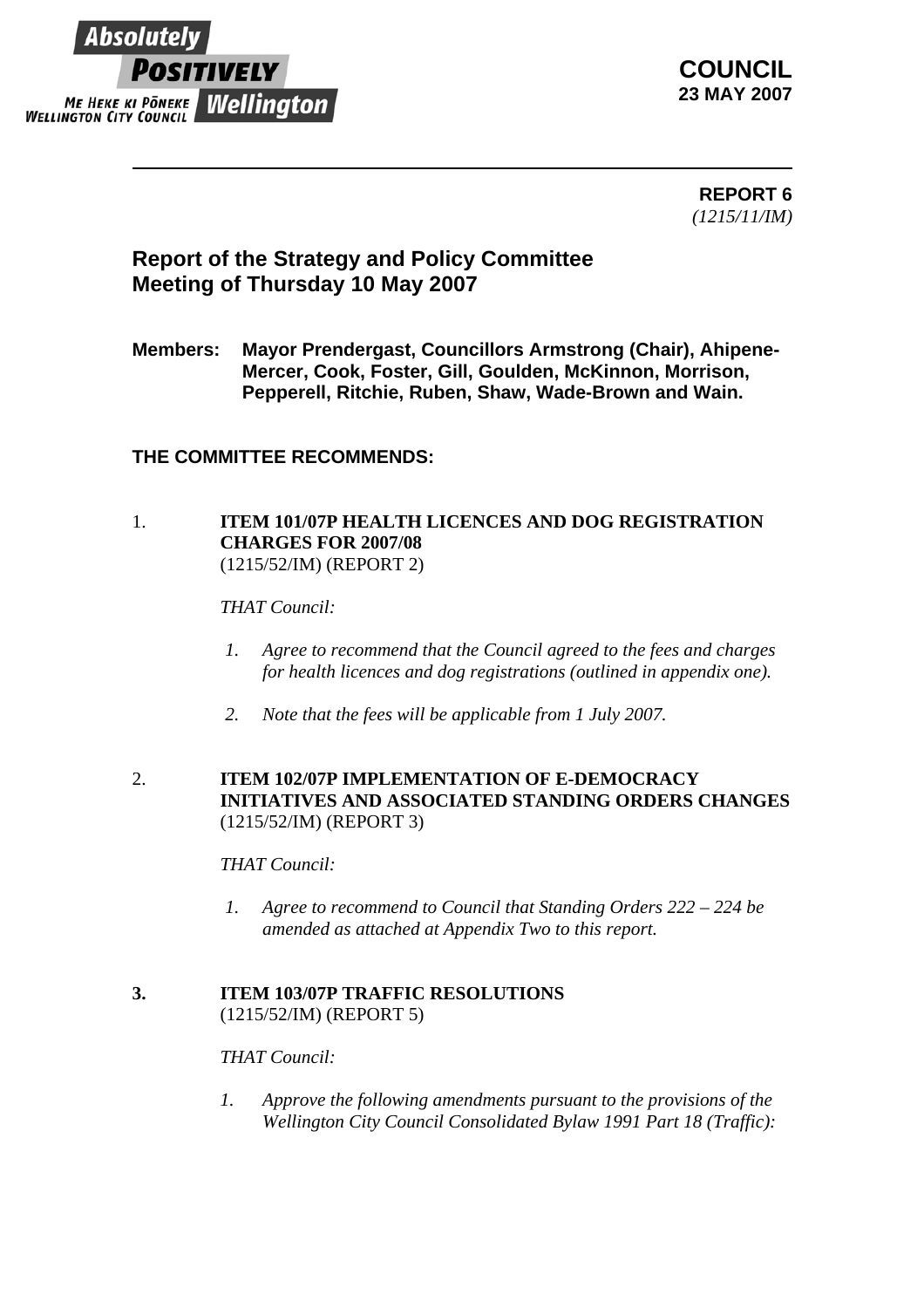#### *a) GIVE WAY – BENARES STREET – ONSLOW ROAD – KHANDALLAH – (34-07)*

*Delete from Schedule D (No Stopping Restrictions) of the Traffic Restrictions Schedule.* 

| <b>Column One</b>    | <b>Column Two</b> | <b>Column Three</b>      |
|----------------------|-------------------|--------------------------|
| <b>Madras Street</b> | No Stopping       | East side, commencing    |
|                      | At All Times.     | at its intersection with |
|                      |                   | Delhi Crescent and       |
|                      |                   | extending in a northerly |
|                      |                   | direction following the  |
|                      |                   | eastern kerbline for 15  |
|                      |                   | metres.                  |

*Add to Schedule G (Give Way and Stop Controls) of the Traffic Restrictions Schedule.* 

| <b>Column One</b>     | Column Two | <b>Column Three</b>      |
|-----------------------|------------|--------------------------|
| <b>Benares Street</b> | Give Way.  | Westbound, at its        |
|                       |            | <i>intersection with</i> |
|                       |            | Onslow Road.             |

#### *b) GIVE WAY AND NO STOPPING AT ALL TIMES – DELHI CRESCENT – MADRAS STREET – KHANDALLAH – (35-07)*

*Add to Schedule G (Give Way and Stop Controls) of the Traffic Restrictions Schedule.* 

| <b>Column One</b>    | Column Two | Column Three                                 |
|----------------------|------------|----------------------------------------------|
| <b>Madras Street</b> | Give Way.  | Westbound, at its<br>intersection with Delhi |
|                      |            | Crescent.                                    |

| Column One           | Column Two                   | <b>Column Three</b>                                                                                         |
|----------------------|------------------------------|-------------------------------------------------------------------------------------------------------------|
| Madras Street        | No Stopping<br>At All Times. | North side,<br>commencing at its<br><i>intersection with Delhi</i>                                          |
|                      |                              | Crescent and extending<br>in an easterly direction<br>following the northern<br>kerbline for 20 metres.     |
| <b>Madras Street</b> | No Stopping<br>At All Times. | South side, commencing<br><i>at its intersection with</i><br>Delhi Crescent and<br>extending in an easterly |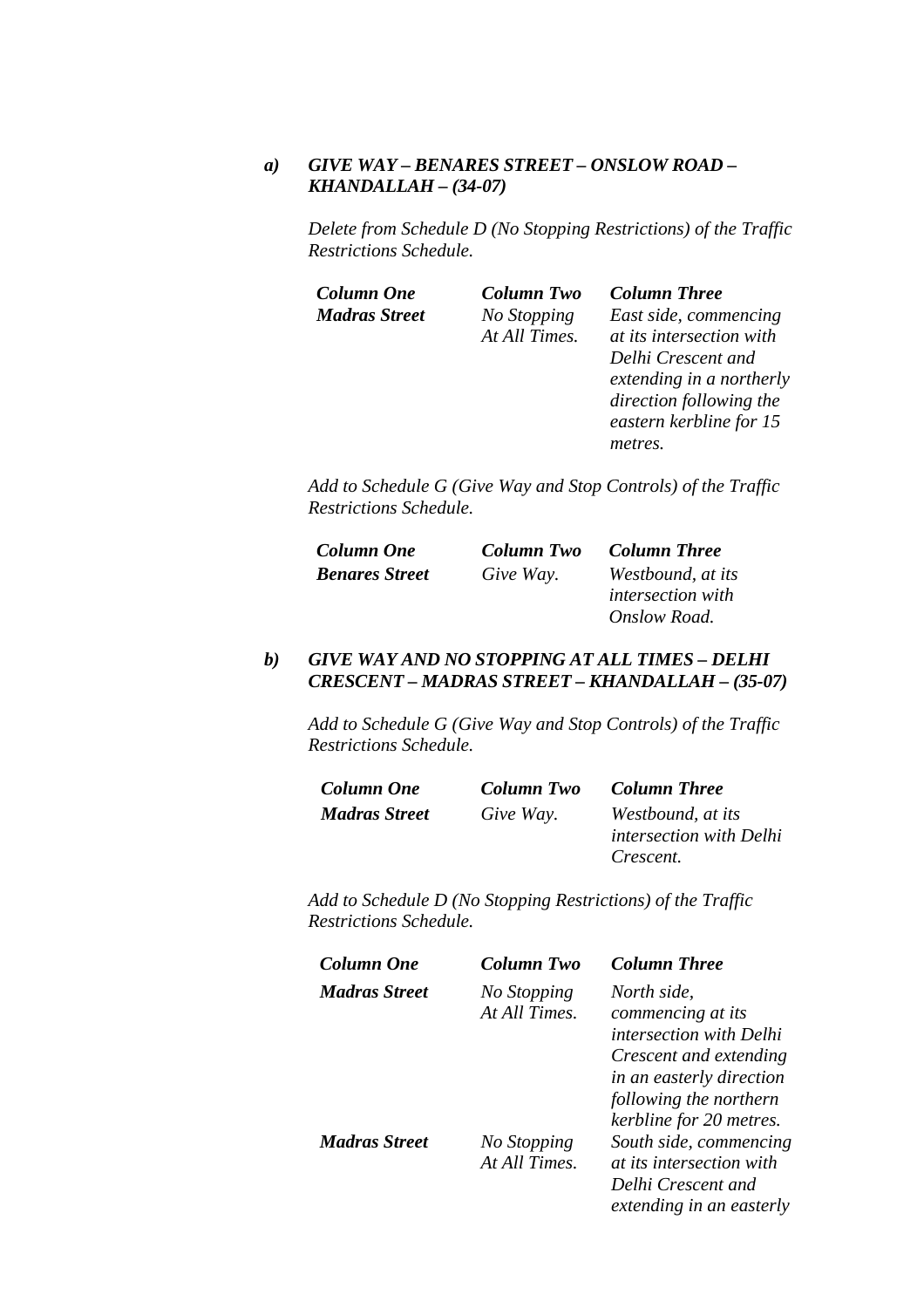*direction following the southern kerbline for 21.5 metres.* 

## *c) GIVE WAY AND NO STOPPING AT ALL TIMES - GURKHA CRESCENT – MADRAS STREET – KHANDALLAH – (36-07)*

*Add to Schedule G (Give Way and Stop Controls) of the Traffic Restrictions Schedule.* 

| <b>Column One</b>      | Column Two | <b>Column Three</b>      |
|------------------------|------------|--------------------------|
| <b>Gurkha Crescent</b> | Give Way.  | Eastbound, at its        |
|                        |            | <i>intersection with</i> |
|                        |            | Madras Street.           |

*Add to Schedule D (No Stopping Restrictions) of the Traffic Restrictions Schedule.* 

| Column One<br>Gurkha Crescent | Column Two<br>No Stopping At<br>All Times. | <b>Column Three</b><br>North side,<br>commencing at its<br><i>intersection with</i><br>Madras Street and<br>extending in a<br><i>westerly direction</i><br>following the northern                                        |
|-------------------------------|--------------------------------------------|--------------------------------------------------------------------------------------------------------------------------------------------------------------------------------------------------------------------------|
| <b>Gurkha Crescent</b>        | No Stopping At<br>All Times.               | kerbline for 20.5<br>metres.<br>South side,<br>commencing at its<br><i>intersection with</i><br>Madras Street and<br>extending in a<br><i>westerly direction</i><br>following the southern<br>kerbline for 22<br>metres. |

#### *d) GIVE WAY AND NO STOPPING AT ALL TIMES - CASHMERE AVENUE – MANDALAY TERRACE – KHANDALLAH – (37-07)*

| <b>Column One</b>       | <b>Column Two</b> | <b>Column Three</b>          |
|-------------------------|-------------------|------------------------------|
| <b>Mandalay Terrace</b> | No Stopping At    | North side.                  |
|                         | All Times.        | commencing east of           |
|                         |                   | <i>its intersection with</i> |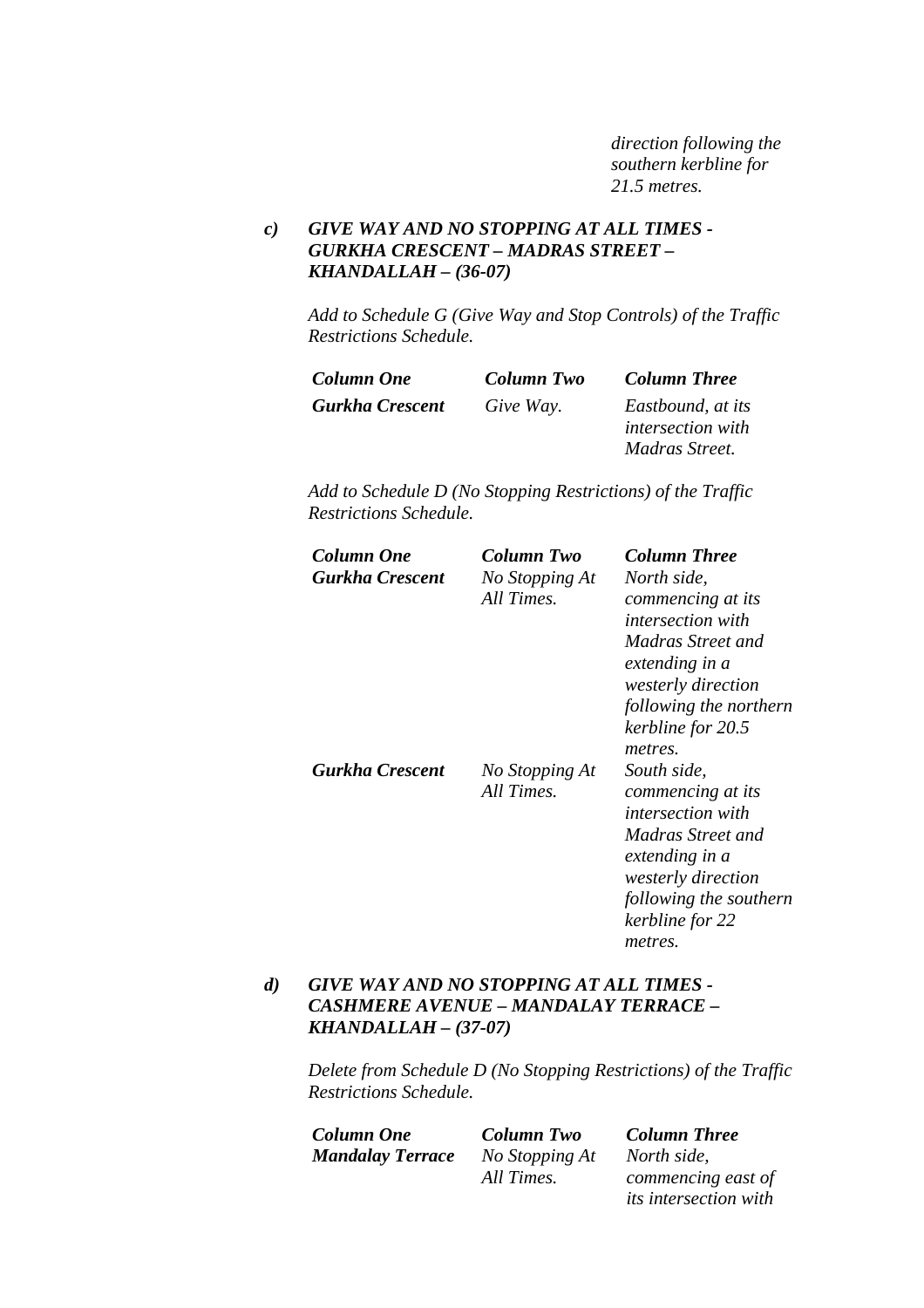|                         |                              | Cashmere Avenue<br>and extending in an<br>easterly direction<br>following the<br>northern kerbline for<br>15 metres.                                                                         |
|-------------------------|------------------------------|----------------------------------------------------------------------------------------------------------------------------------------------------------------------------------------------|
| <b>Mandalay Terrace</b> | No Stopping At<br>All Times. | East side.<br>commencing north of<br><i>its intersection with</i><br>Cashmere Avenue<br>and extending in a<br>northerly direction<br>following the eastern<br>kerbline for 12<br>metres.     |
| Cashmere Avenue         | No Stopping At<br>All Times. | North side,<br>commencing west of<br>its intersection with<br><b>Mandalay Terrace</b><br>and extending in a<br>westerly direction<br>following the<br>northern kerbline for<br>12 metres.    |
| <b>Cashmere Avenue</b>  | No Stopping At<br>All Times. | East side,<br>commencing south of<br><i>its intersection with</i><br><b>Mandalay Terrace</b><br>and extending in a<br>southerly direction<br>following the eastern<br>kerbline for 6 metres. |

| <b>Column One</b>       | Column Two | <b>Column Three</b>      |
|-------------------------|------------|--------------------------|
| <b>Mandalay Terrace</b> | Give Way.  | Westbound, at its        |
|                         |            | <i>intersection with</i> |
|                         |            | Cashmere Avenue.         |

*Add to Schedule D (No Stopping Restrictions) of the Traffic Restrictions Schedule.* 

| <b>Column One</b>       | <b>Column Two</b> | <b>Column Three</b>      |
|-------------------------|-------------------|--------------------------|
| <b>Mandalay Terrace</b> | No Stopping At    | North side.              |
|                         | All Times.        | commencing at its        |
|                         |                   | <i>intersection</i> with |

*Cashmere Avenue and* 

*extending in an*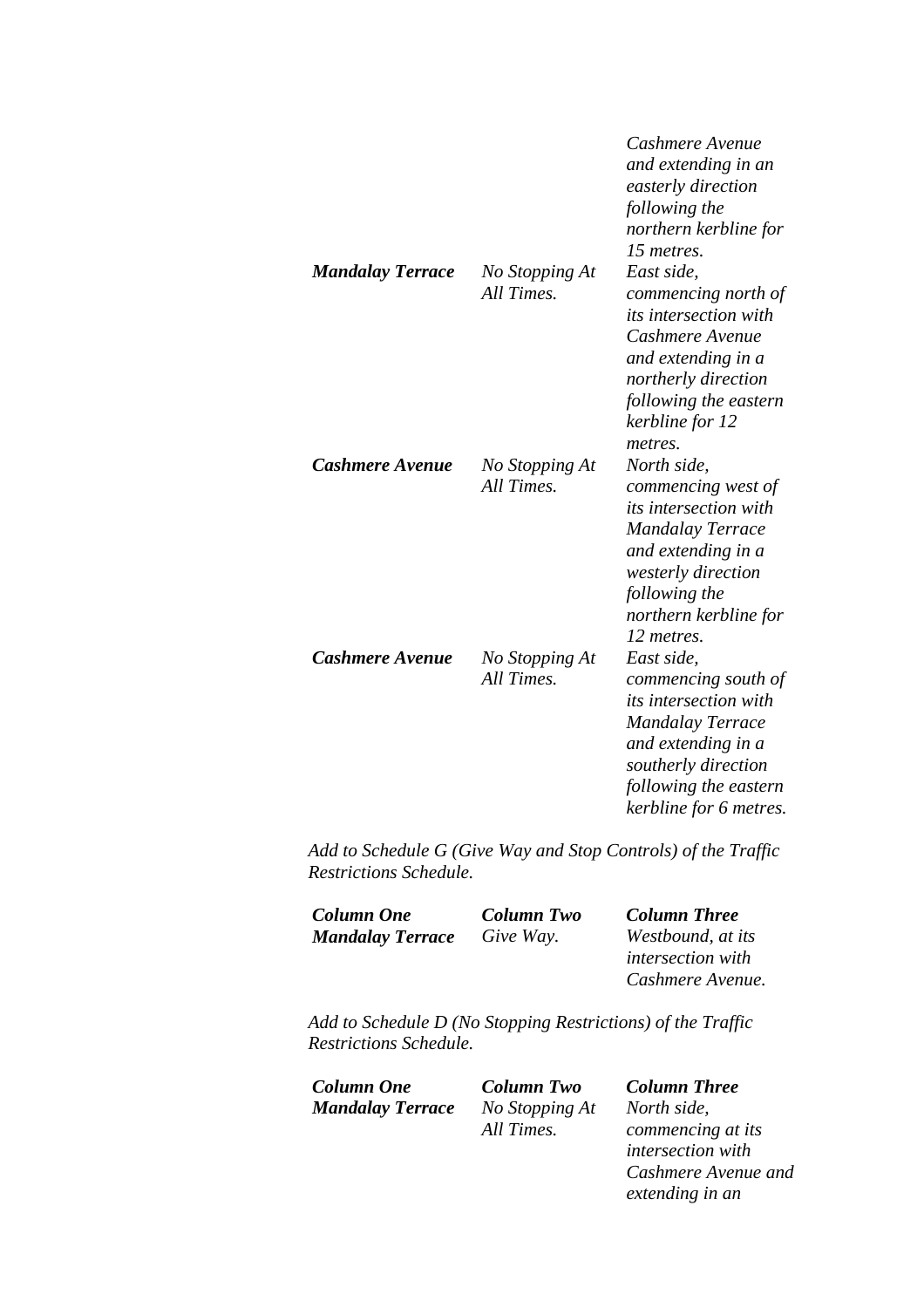|                         |                              | easterly direction<br>following the northern<br>kerbline for 22.5<br>metres.                                                                                                               |
|-------------------------|------------------------------|--------------------------------------------------------------------------------------------------------------------------------------------------------------------------------------------|
| <b>Mandalay Terrace</b> | No Stopping At<br>All Times. | South side,<br>commencing at its<br><i>intersection with</i><br>Cashmere Avenue and<br>extending in an<br>easterly direction<br>following the southern<br>kerbline for 22<br>metres.       |
| Cashmere Avenue         | No Stopping At<br>All Times. | East side,<br>commencing at its<br><i>intersection with</i><br><b>Mandalay Terrace</b><br>and extending in a<br>northerly direction<br>following the eastern<br>kerbline for 12<br>metres. |
| Cashmere Avenue         | No Stopping At<br>All Times. | East side,<br>commencing at its<br>intersection with<br><b>Mandalay Terrace</b><br>and extending in a<br>southerly direction<br>following the eastern<br>kerbline for 3.5<br>metres.       |

## *e) GIVE WAY AND NO STOPPING AT ALL TIMES - CASHMERE AVENUE – RANUI CRESCENT – KHANDALLAH – (38-07)*

| <b>Column One</b> | Column Two     | <b>Column Three</b>   |
|-------------------|----------------|-----------------------|
| Ranui Crescent    | No Stopping At | North side,           |
| (west)            | All Times.     | commencing at its     |
|                   |                | intersection with     |
|                   |                | Cashmere Avenue       |
|                   |                | and extending in a    |
|                   |                | westerly direction    |
|                   |                | following the         |
|                   |                | northern kerbline for |
|                   |                | 36 metres.            |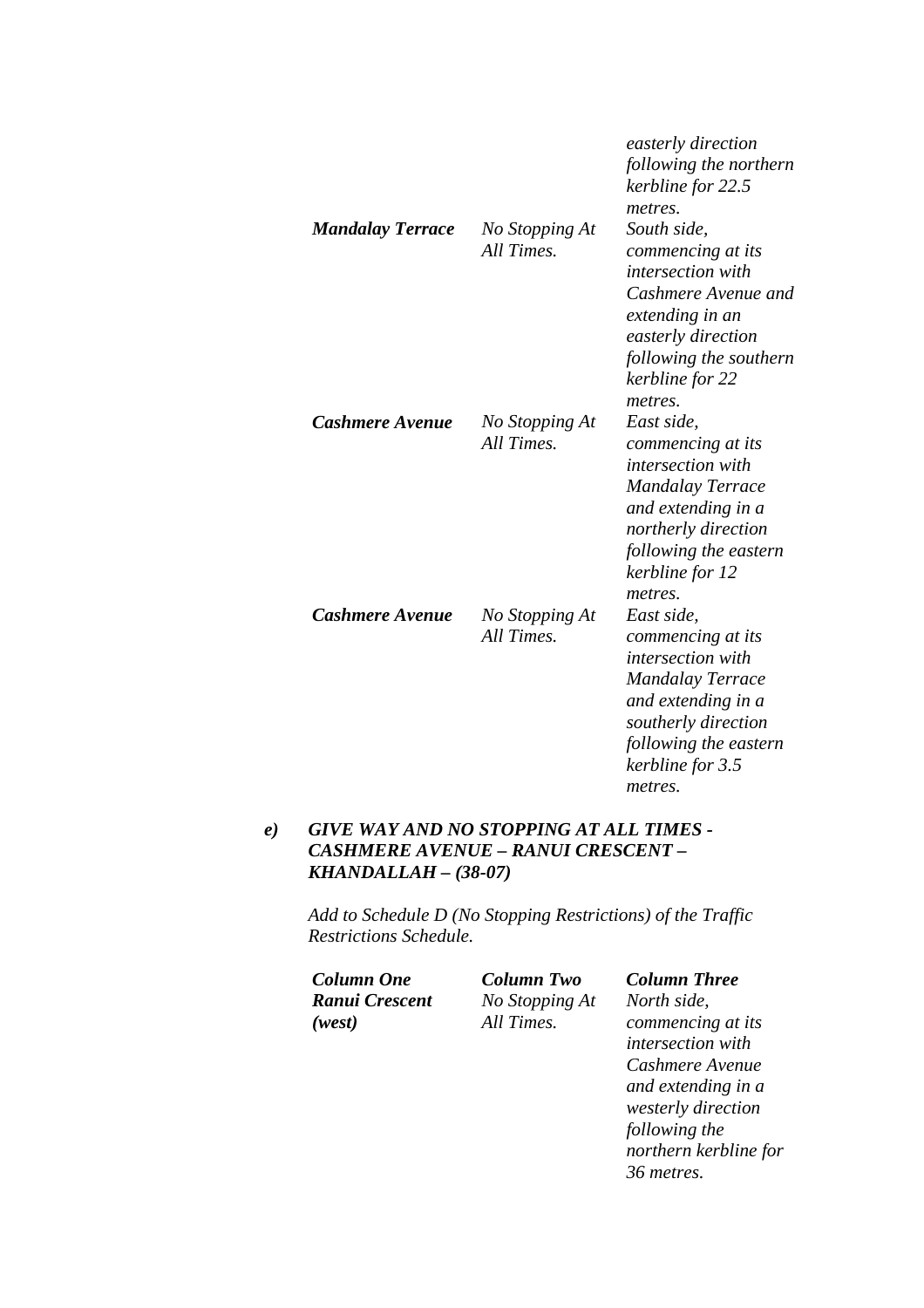| Ranui Crescent<br>(west) | No Stopping At<br>All Times. | South side,<br>commencing at its<br><i>intersection with</i><br>Cashmere Avenue<br>and extending in a<br>westerly direction<br>following the<br>southern kerbline for<br>30 metres.  |
|--------------------------|------------------------------|--------------------------------------------------------------------------------------------------------------------------------------------------------------------------------------|
| Cashmere Avenue          | No Stopping At<br>All Times. | West side,<br>commencing at its<br><i>intersection with</i><br>Ranui Crescent (west)<br>and extending in a<br>southerly direction<br>following the western<br>kerbline for 6 metres. |

| <b>Column One</b> | <b>Column Two</b> | <b>Column Three</b>          |
|-------------------|-------------------|------------------------------|
| Ranui Crescent    | Give Way.         | Eastbound, at its            |
| (west)            |                   | intersection with            |
|                   |                   | Cashmere Avenue.             |
| Ranui Crescent    | Give Way.         | Southwest bound, at          |
| (north-east)      |                   | <i>its intersection with</i> |
|                   |                   | Cashmere Avenue.             |

## *f) GIVE WAY AND NO STOPPING AT ALL TIMES – OMAR STREET – RANGOON STREET – KHANDALLAH – (39-07)*

*Add to Schedule G (Give Way and Stop Controls) of the Traffic Restrictions Schedule.* 

| <b>Column One</b>  | <b>Column Two</b> | <b>Column Three</b>      |
|--------------------|-------------------|--------------------------|
| <b>Omar Street</b> | Give Way.         | Eastbound, at its        |
|                    |                   | <i>intersection</i> with |
|                    |                   | Rangoon Street.          |

*Add to Schedule D (No Stopping Restrictions) of the Traffic Restrictions Schedule.* 

| Column One  | <b>Column Two</b> | <b>Column Three</b>      |
|-------------|-------------------|--------------------------|
| Omar Street | No Stopping At    | North side.              |
|             | All Times.        | commencing at its        |
|             |                   | <i>intersection with</i> |

*Rangoon Street and*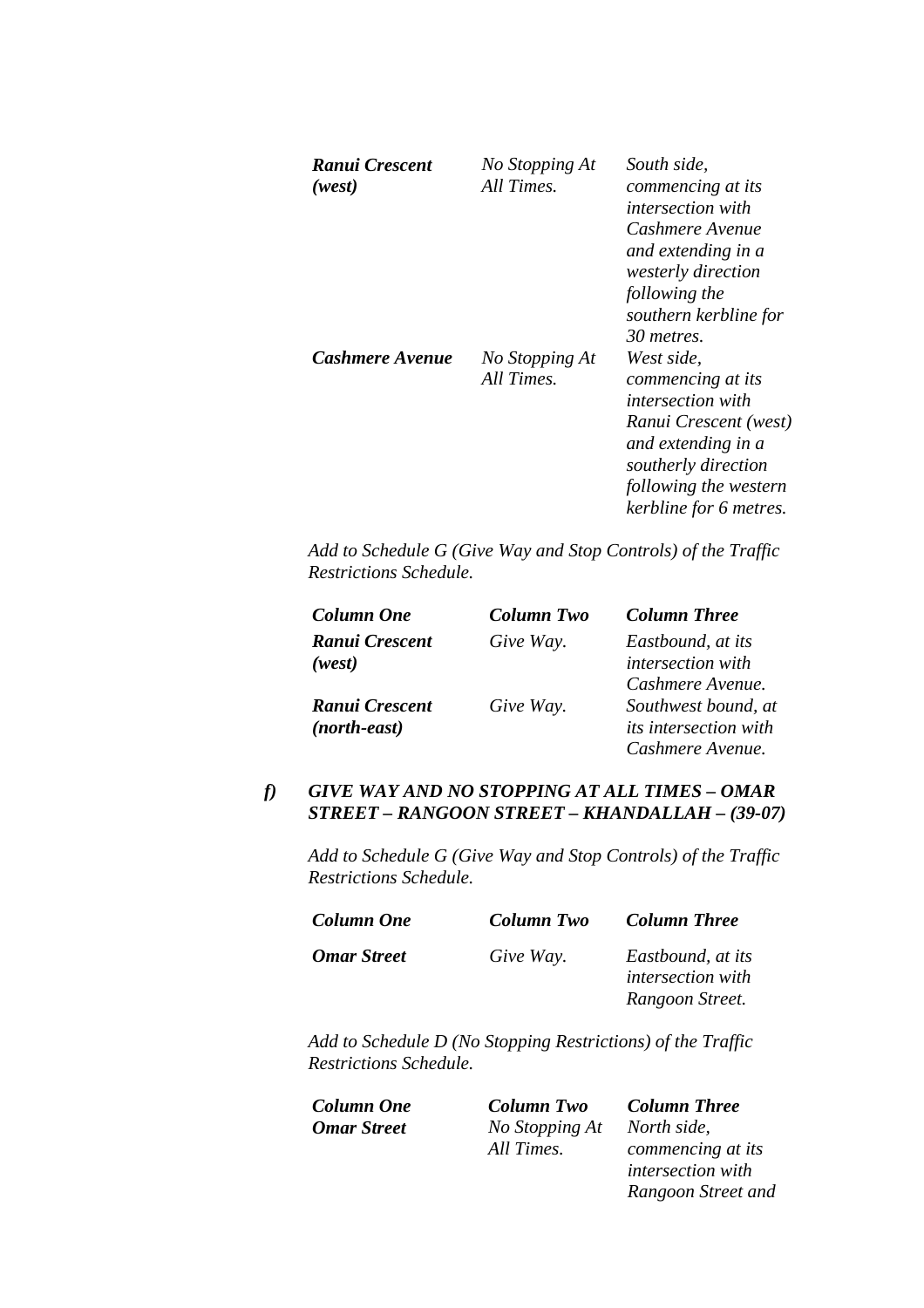|             |                              | extending in an<br>easterly direction<br>following the<br>northern kerbline for<br>23 metres. |
|-------------|------------------------------|-----------------------------------------------------------------------------------------------|
| Omar Street | No Stopping At<br>All Times. | South side.<br>commencing at its<br><i>intersection with</i>                                  |
|             |                              | Rangoon Street and<br>extending in an<br>easterly direction<br>following the                  |
|             |                              | southern kerbline for<br>$20.5$ metres.                                                       |

## *g) GIVE WAY AND NO STOPPING AT ALL TIMES - CASHMERE AVENUE – RAUMATI TERRACE – KHANDALLAH – (40-07)*

*Add to Schedule G (Give Way and Stop Controls) of the Traffic Restrictions Schedule.* 

| <b>Column One</b> | <b>Column Two</b> | <b>Column Three</b>      |
|-------------------|-------------------|--------------------------|
| Raumati Terrace   | Give Way.         | Southbound, at its       |
|                   |                   | <i>intersection with</i> |
|                   |                   | Cashmere Avenue.         |

| Column One<br>Raumati Terrace | Column Two<br>No Stopping At<br>All Times. | <b>Column Three</b><br>West side,<br>commencing at its<br><i>intersection with</i><br>Cashmere Avenue<br>and extending in a<br>northerly direction<br>following the western<br>kerbline for 11 |
|-------------------------------|--------------------------------------------|------------------------------------------------------------------------------------------------------------------------------------------------------------------------------------------------|
| Raumati Terrace               | No Stopping At<br>All Times.               | metres.<br>East side,<br>commencing at its<br><i>intersection with</i><br>Cashmere Avenue<br>and extending in a<br>northerly direction<br>following the eastern<br>kerbline for 11<br>metres.  |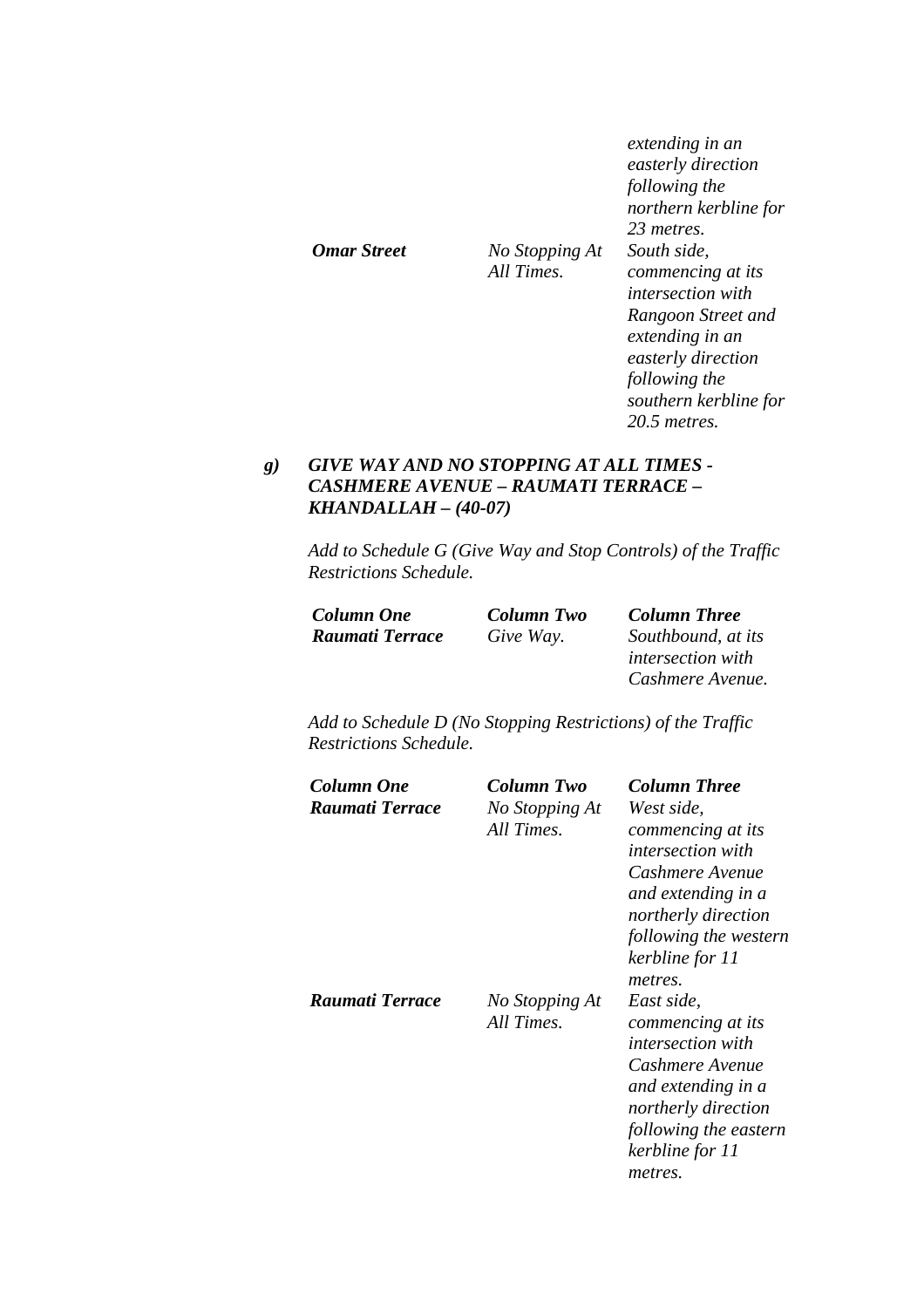## *h) GIVE WAY AND NO STOPPING AT ALL TIMES – CASHMERE AVENUE – STATION ROAD – DELHI CRESCENT – KHANDALLAH – (41-07)*

*Add to Schedule D (No Stopping Restrictions) of the Traffic Restrictions Schedule.* 

| Column One<br>Cashmere Avenue | Column Two<br>No Stopping At<br>All Times. | <b>Column Three</b><br>West side,<br>commencing at its<br><i>intersection with</i><br>Delhi Crescent and<br>extending in a<br>southerly direction<br>following the western<br>kerbline for 20.5<br>metres. |
|-------------------------------|--------------------------------------------|------------------------------------------------------------------------------------------------------------------------------------------------------------------------------------------------------------|
| <b>Station Road</b>           | No Stopping At<br>All Times.               | West side,<br>commencing at its<br><i>intersection with</i><br>Delhi Crescent and<br>extending in a<br>northerly direction<br>following the western<br>kerbline for 39<br>metres.                          |

*Add to Schedule G (Give Way and Stop Controls) of the Traffic Restrictions Schedule.* 

| <b>Column One</b>     | Column Two | <b>Column Three</b>      |
|-----------------------|------------|--------------------------|
| <b>Delhi Crescent</b> | Give Way.  | Westbound, at its        |
|                       |            | <i>intersection with</i> |
|                       |            | Cashmere Avenue –        |
|                       |            | <b>Station Road.</b>     |

#### *i) P5, GIVE WAY AND BUS STOP AT ALL TIMES - CASHMERE AVENUE – KHANDALLAH – (42-07)*

*Delete from Schedule B (Bus Stops) of the Traffic Restrictions Schedule.* 

| Column One             | <b>Column Two</b>      | <b>Column Three</b>   |
|------------------------|------------------------|-----------------------|
| <b>Cashmere Avenue</b> | <b>Bus Stop At All</b> | North side,           |
|                        | Times.                 | commencing 35         |
|                        |                        | metres east of its    |
|                        |                        | intersection with     |
|                        |                        | Ranui Crescent (east) |
|                        |                        | and extending in an   |
|                        |                        | easterly direction    |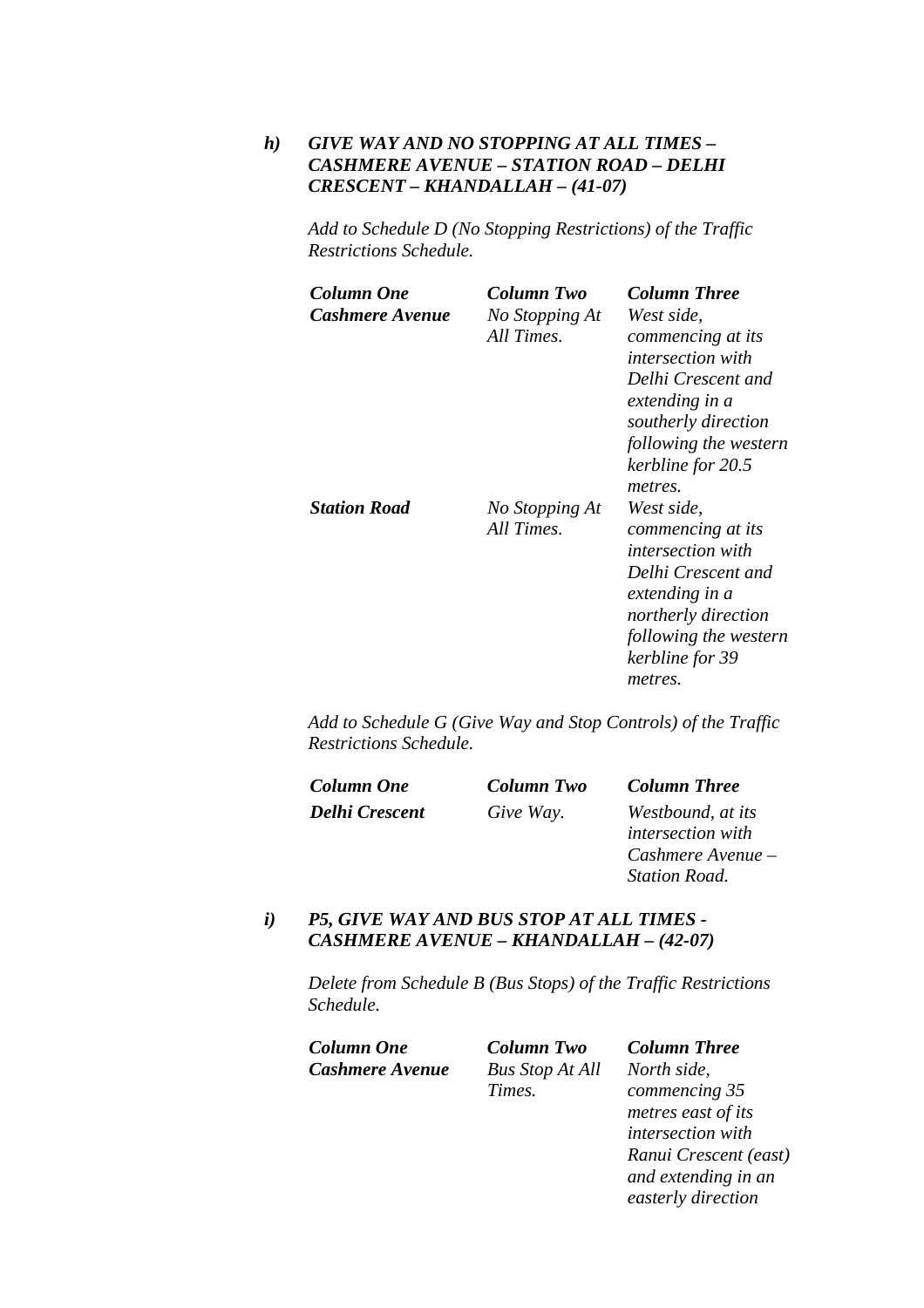*following the northern kerbline for 12 metres.* 

*Add to Schedule A (Time Limited Parking) of the Traffic Restrictions Schedule.* 

| <b>Column One</b> | Column Two     | <b>Column Three</b>      |
|-------------------|----------------|--------------------------|
| Cashmere Avenue   | P5, Monday -   | Southwest side,          |
|                   | Friday, 8:00am | commencing on the        |
|                   | $-9:30$ am,    | southeast side of its    |
|                   | 2:30pm         | <i>intersection with</i> |
|                   | 3:30pm.        | Ranui Crescent           |
|                   |                | (southeast) and          |
|                   |                | extending in a           |
|                   |                | northwesterly            |
|                   |                | direction following      |
|                   |                | the southwestern         |
|                   |                | kerbline for 24.5        |
|                   |                | metres.                  |
|                   |                |                          |

*Add to Schedule G (Give Way and Stop Controls) of the Traffic Restrictions Schedule.* 

| <b>Column One</b> | Column Two | <b>Column Three</b>      |
|-------------------|------------|--------------------------|
| Ranui Crescent    | Give Way.  | Southwest, at its        |
|                   |            | <i>intersection with</i> |
|                   |            | Cashmere Avenue.         |

*Add to Schedule B (Bus Stops) of the Traffic Restrictions Schedule.* 

| Column One<br>Cashmere Avenue | Column Two<br><b>Bus Stop At All</b><br>Times. | <b>Column Three</b><br>Northeast side.<br>commencing 34.5<br>metres east of its<br><i>intersection with</i><br>Ranui Crescent<br>(southeast) and<br>extending in a<br>southeasterly<br>direction following<br><i>the northeastern</i><br>kerbline for 10<br>metres. |
|-------------------------------|------------------------------------------------|---------------------------------------------------------------------------------------------------------------------------------------------------------------------------------------------------------------------------------------------------------------------|
| Cashmere Avenue               | <b>Bus Stop At All</b><br>Times.               | Southwest side.<br>commencing 24.5<br>metres northwest of<br><i>its intersection with</i><br>Ranui Crescent                                                                                                                                                         |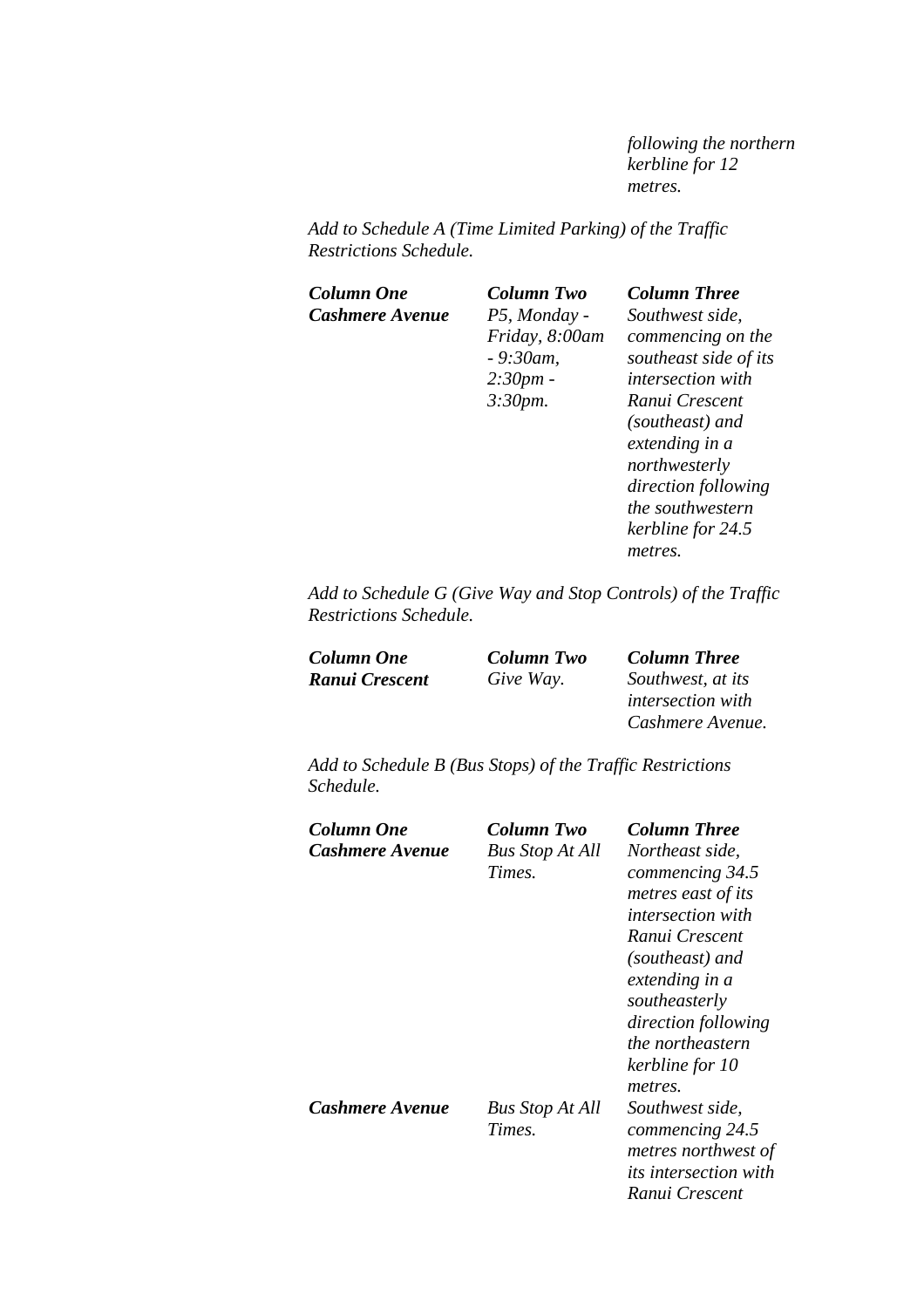*(southeast) and extending in a northwesterly direction following the southwestern kerbline for 11 metres.* 

#### *j) STOP AND NO STOPPING AT ALL TIMES - COCKAYNE ROAD – CLUTHA AVENUE – KHANDALLAH – (43-07)*

*Delete from Schedule D (No Stopping Restrictions) of the Traffic Restrictions Schedule.* 

| Column One    | Column Two                   | <b>Column Three</b>                                                                                                     |
|---------------|------------------------------|-------------------------------------------------------------------------------------------------------------------------|
| Clutha Avenue | No Stopping At<br>All Times. | South side,<br>commencing from its<br><i>intersection with</i>                                                          |
|               |                              | Cockayne Road and                                                                                                       |
|               |                              | extending in an<br>easterly direction                                                                                   |
|               |                              | following the southern<br>kerbline to its                                                                               |
|               |                              | <i>intersection with</i>                                                                                                |
| Clutha Avenue | No Stopping At<br>All Times. | Khandallah Road.<br>North side,<br>commencing 2 metres<br>north of its<br><i>intersection with</i><br>Cockayne Road and |
|               |                              | extending in an<br>easterly direction<br>following the northern                                                         |
|               |                              | kerbline for 8 metres.                                                                                                  |

| Column Two     | <b>Column Three</b>      |
|----------------|--------------------------|
| No Stopping At | North side,              |
| All Times.     | commencing at its        |
|                | <i>intersection with</i> |
|                | Cockayne Road and        |
|                | extending in an          |
|                | easterly direction       |
|                | following the northern   |
|                | kerbline for 35.5        |
|                | metres.                  |
| No Stopping At | South side,              |
| All Times.     | commencing at its        |
|                |                          |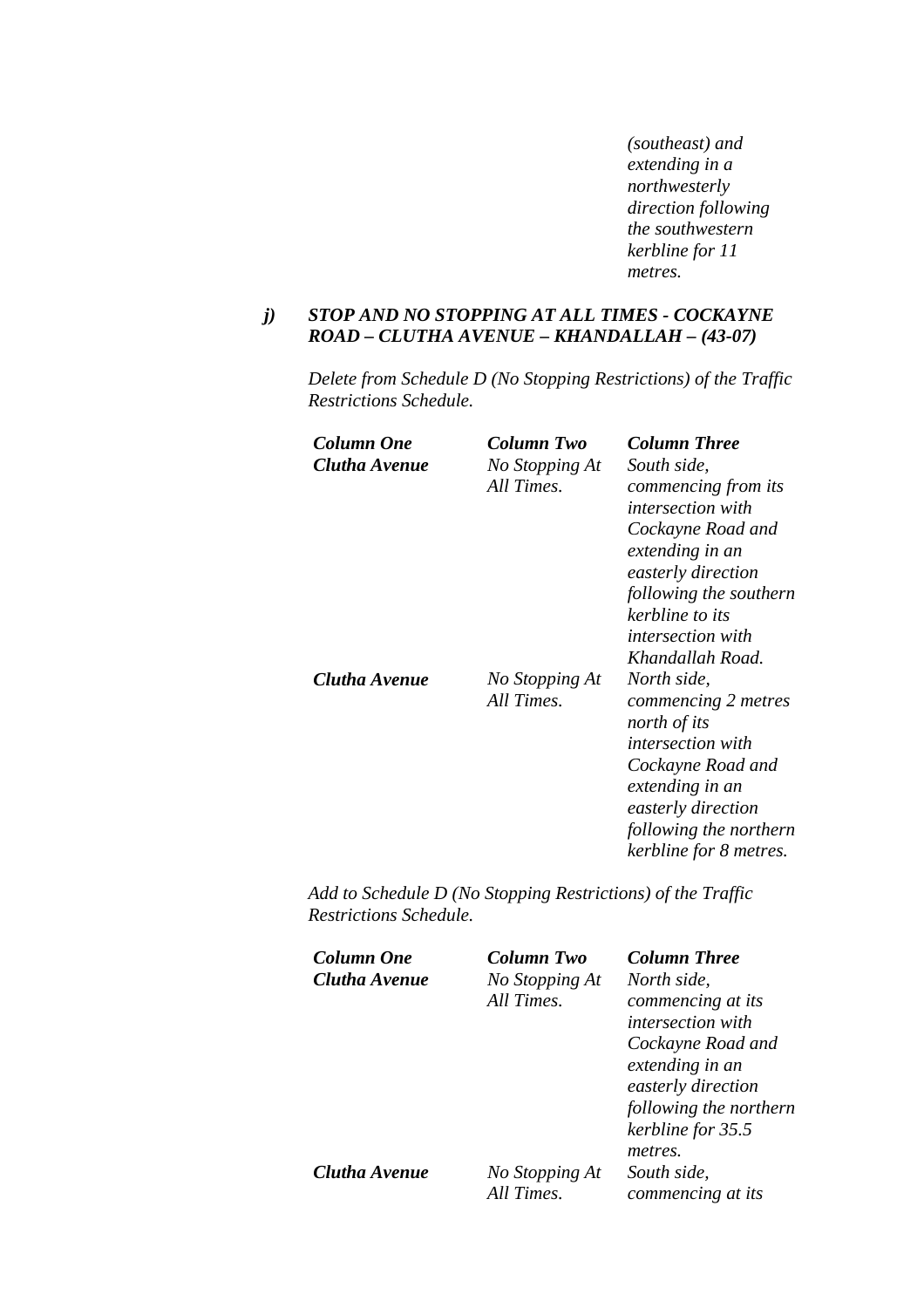*intersection with Cockayne Road and extending in an easterly direction following the southern kerbline for 26.5 metres.* 

*Add to Schedule G (Give Way and Stop Controls) of the Traffic Restrictions Schedule.* 

| Column One    | <b>Column Two</b> | <b>Column Three</b>      |
|---------------|-------------------|--------------------------|
| Clutha Avenue | Stop.             | Eastbound, at its        |
|               |                   | <i>intersection with</i> |
|               |                   | Cockayne Road.           |

## *k) NO STOPPING AT ALL TIMES AND GIVE WAY - CASHMERE AVENUE – IZARD ROAD – KHANDALLAH – (44-07)*

*Add to Schedule D (No Stopping Restrictions) of the Traffic Resolutions Schedule.* 

| Column One<br><b>Izard Road</b> | Column Two<br>No Stopping At<br>All Times. | <b>Column Three</b><br>West side.<br>commencing at its<br><i>intersection with</i><br>Cashmere Avenue and<br>extending in a<br>southerly direction<br>following the western<br>kerb line for 27.5 |
|---------------------------------|--------------------------------------------|---------------------------------------------------------------------------------------------------------------------------------------------------------------------------------------------------|
| <b>Izard Road</b>               | No Stopping At<br>All Times.               | metres.<br>East side,<br>commencing at its<br><i>intersection with</i><br>Cashmere Avenue and<br>extending in a<br>southerly direction<br>following the eastern<br>kerb line for 19.5<br>metres.  |

*Add to Schedule G (Give Way and Stop Controls) of the Traffic Restrictions Schedule.* 

*Column One Column Two Column Three* 

*Give Way.* Northbound, at its *intersection with Cashmere Avenue.*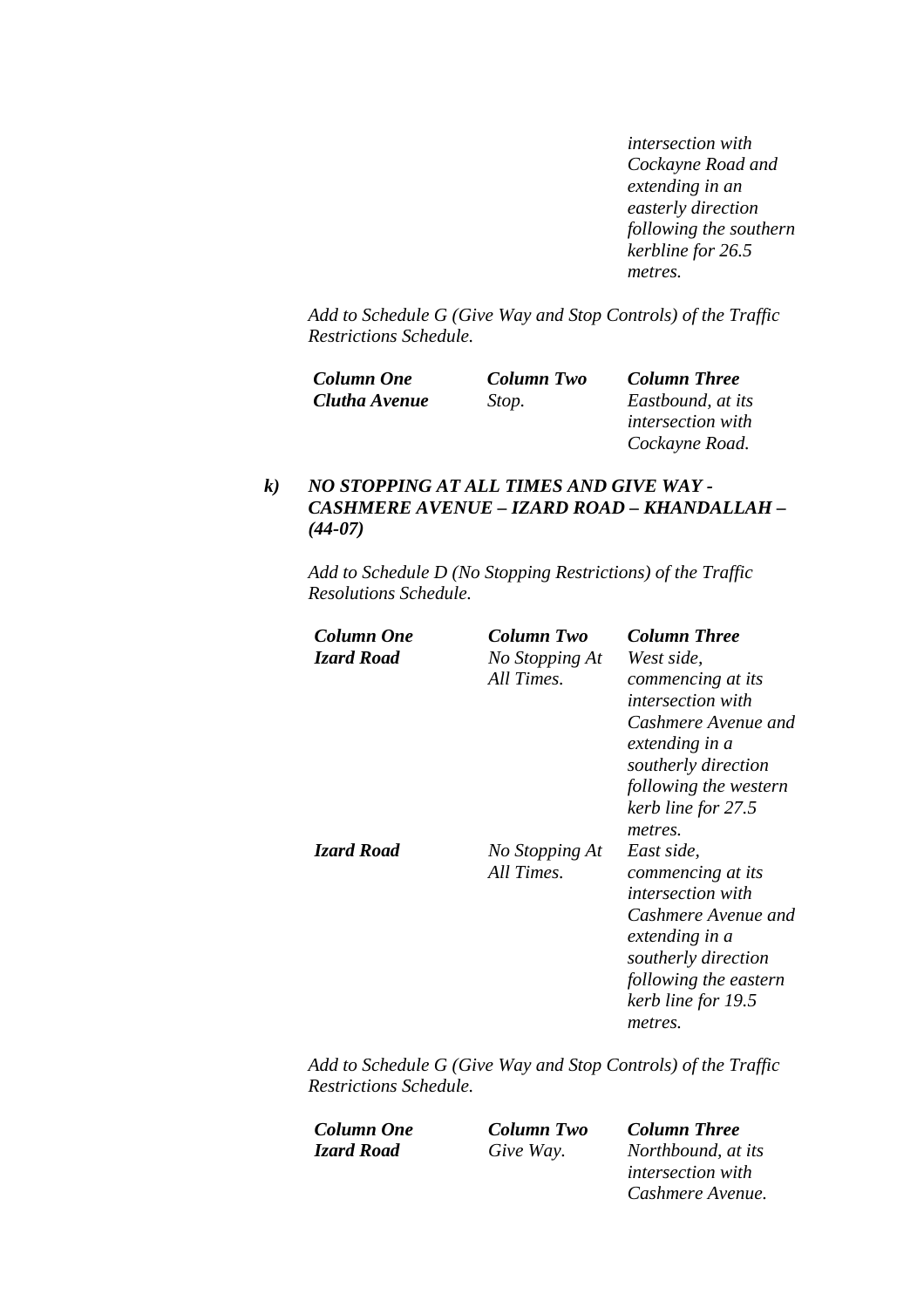### *l) STOP AND NO STOPPING AT ALL TIMES - COCKAYNE ROAD – PUNJAB STREET – NGAIO – (45-07)*

*Add to Schedule D (No Stopping Restrictions) of the Traffic Restrictions Schedule.* 

| Column One<br><b>Punjab Street</b> | Column Two<br>No Stopping At<br>All Times. | <b>Column Three</b><br>West side.<br>commencing at its<br><i>intersection with</i><br>Cockayne Road and<br>extending in a<br>southerly direction<br>following the western<br>kerbline for 19<br>metres. |
|------------------------------------|--------------------------------------------|---------------------------------------------------------------------------------------------------------------------------------------------------------------------------------------------------------|
| <b>Punjab Street</b>               | No Stopping At<br>All Times.               | East side,<br>commencing at its<br><i>intersection with</i><br>Cockayne Road and<br>extending in a<br>southerly direction<br>following the eastern<br>kerbline for 11.5<br>metres.                      |

*Add to Schedule G (Give Way and Stop Controls) of the Traffic Restrictions Schedule.* 

| <b>Column One</b>    | <b>Column Two</b> | <b>Column Three</b>      |
|----------------------|-------------------|--------------------------|
| <b>Punjab Street</b> | Stop.             | Northbound, at its       |
|                      |                   | <i>intersection with</i> |
|                      |                   | Cockayne Road.           |

#### *m) GIVE WAY AND NO STOPPING AT ALL TIMES - AGRA CRESCENT – NICHOLSON ROAD – KHANDALLAH – (46-07)*

| Column One    | <b>Column Two</b> | <b>Column Three</b>      |
|---------------|-------------------|--------------------------|
| Agra Crescent | No Stopping At    | North side,              |
|               | All Times.        | commencing at its        |
|               |                   | intersection with        |
|               |                   | Nicholson Road and       |
|               |                   | extending in an easterly |
|               |                   | direction following the  |
|               |                   | northern kerbline for    |
|               |                   | 29 metres.               |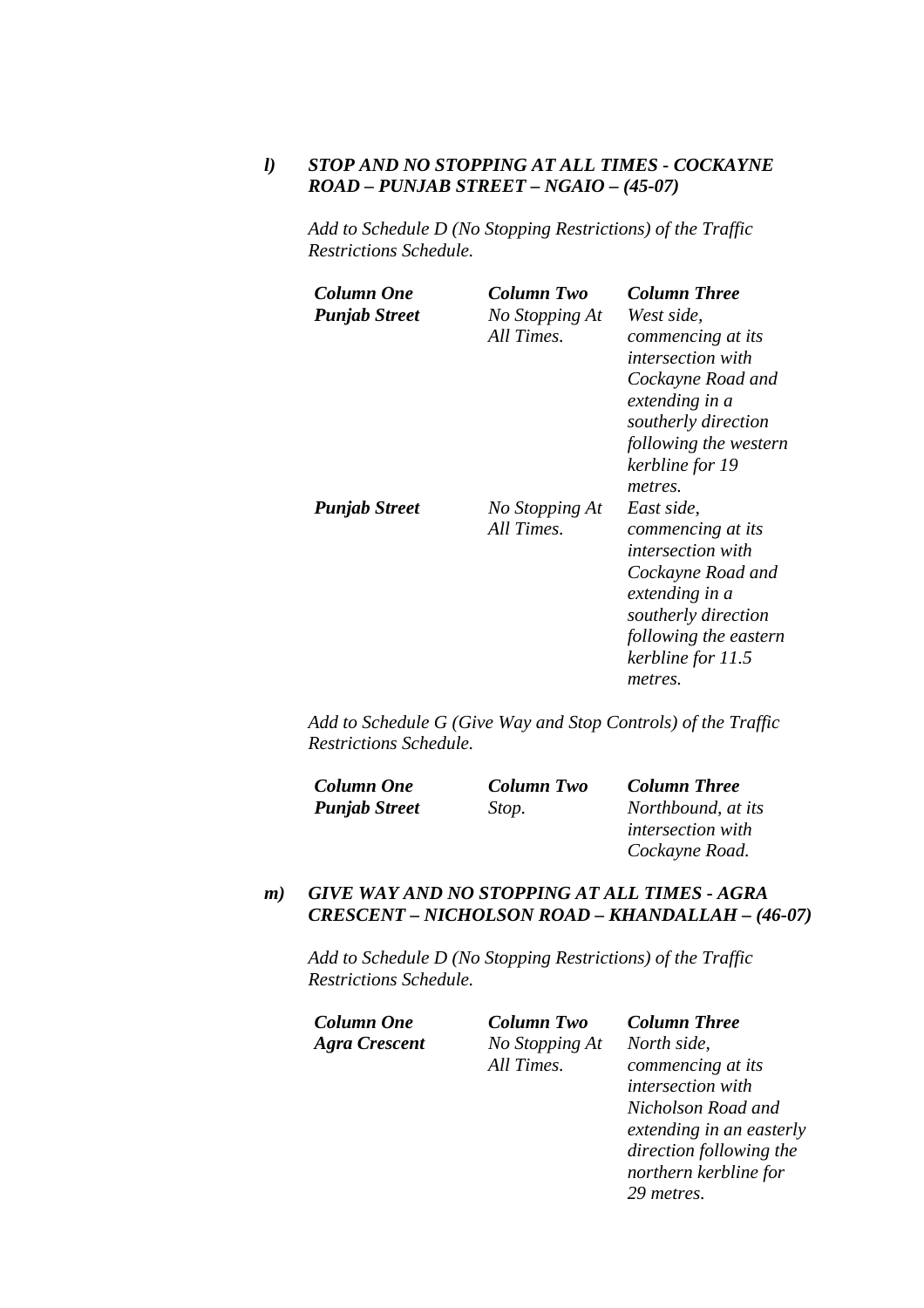| Agra Crescent | No Stopping At<br>All Times. | South side,<br>commencing at its<br><i>intersection with</i><br>Nicholson Road and<br>extending in an easterly<br>direction following the<br>southern kerbline for |
|---------------|------------------------------|--------------------------------------------------------------------------------------------------------------------------------------------------------------------|
|               |                              | 26.5 metres.                                                                                                                                                       |

| <b>Column One</b> | <b>Column Two</b> | <b>Column Three</b>      |
|-------------------|-------------------|--------------------------|
| Agra Crescent     | Give Way.         | Westbound, at its        |
|                   |                   | <i>intersection with</i> |
|                   |                   | Nicholson Road.          |

## *n) GIVE WAY AND NO STOPPING AT ALL TIMES - MYSORE STREET – COCKAYNE ROAD – KHANDALLAH – (47-07)*

*Add to Schedule G (Give Way and Stop Controls) of the Traffic Restrictions Schedule.* 

| Column One           | <b>Column Two</b> | <b>Column Three</b>      |
|----------------------|-------------------|--------------------------|
| <b>Mysore Street</b> | Give Way.         | Southbound, at its       |
|                      |                   | <i>intersection with</i> |
|                      |                   | Cockayne Road.           |

| Column One<br><b>Mysore Street</b> | Column Two<br>No Stopping At<br>All Times. | <b>Column Three</b><br>West side, commencing<br><i>at its intersection with</i><br>Cockayne Road and<br>extending in a<br>northerly direction<br>following the western<br>kerbline for 11.5<br>metres. |
|------------------------------------|--------------------------------------------|--------------------------------------------------------------------------------------------------------------------------------------------------------------------------------------------------------|
| <b>Mysore Street</b>               | No Stopping At<br>All Times.               | East side, commencing<br><i>at its intersection with</i><br>Cockayne Road and<br>extending in a<br>northerly direction<br>following the eastern<br>kerbline for 18.5<br>metres.                        |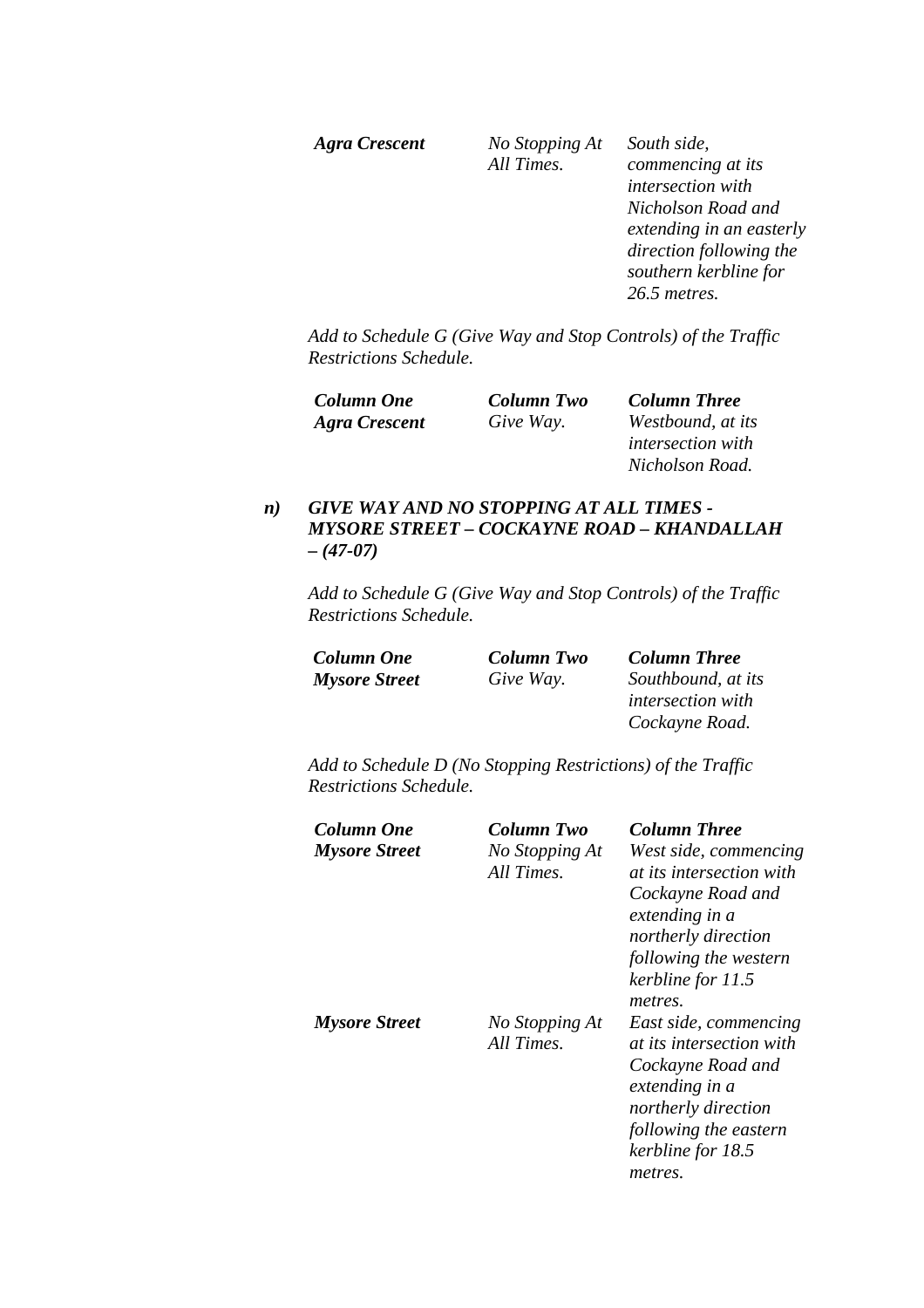## *o) GIVE WAY AND NO STOPPING AT ALL TIMES - COCKAYNE ROAD – BANKOT CRESCENT – NGAIO – (48- 07)*

*Add to Schedule G (Give Way and Stop Controls) of the Traffic Restrictions Schedule.* 

| Column One             | <b>Column Two</b> | <b>Column Three</b>      |
|------------------------|-------------------|--------------------------|
| <b>Bankot Crescent</b> | Give Way.         | Southbound, at its       |
|                        |                   | <i>intersection with</i> |
|                        |                   | Cockayne Road.           |

*Add to Schedule D (No Stopping Restrictions) of the Traffic Restrictions Schedule.* 

| Column One<br><b>Bankot Crescent</b> | Column Two<br>No Stopping At<br>All Times. | <b>Column Three</b><br>West side,<br>commencing at its<br><i>intersection with</i><br>Cockayne Road and<br>extending in a<br>northerly direction |
|--------------------------------------|--------------------------------------------|--------------------------------------------------------------------------------------------------------------------------------------------------|
| <b>Bankot Crescent</b>               | No Stopping At<br>All Times.               | following the western<br>kerbline for 13.5<br>metres.<br>East side,<br>commencing at its<br><i>intersection with</i>                             |
|                                      |                                            | Cockayne Road and<br>extending in a<br>northerly direction<br>following the eastern<br>kerbline for 23.5<br>metres.                              |

#### *p) GIVE WAY AND NO STOPPING AT ALL TIMES - BOMBAY STREET – COLWAY STREET – NGAIO – (49-07)*

*Add to Schedule G (Give Way and Stop Controls) of the Traffic Restrictions Schedule.* 

| <b>Column One</b>    | Column Two | <b>Column Three</b> |
|----------------------|------------|---------------------|
| <b>Bombay Street</b> | Give Way.  | Eastbound, at its   |
|                      |            | intersection with   |
|                      |            | Colway Street.      |
| <b>Bombay Street</b> | Give Way.  | Westbound, at its   |
|                      |            | intersection with   |
|                      |            | Colway Street.      |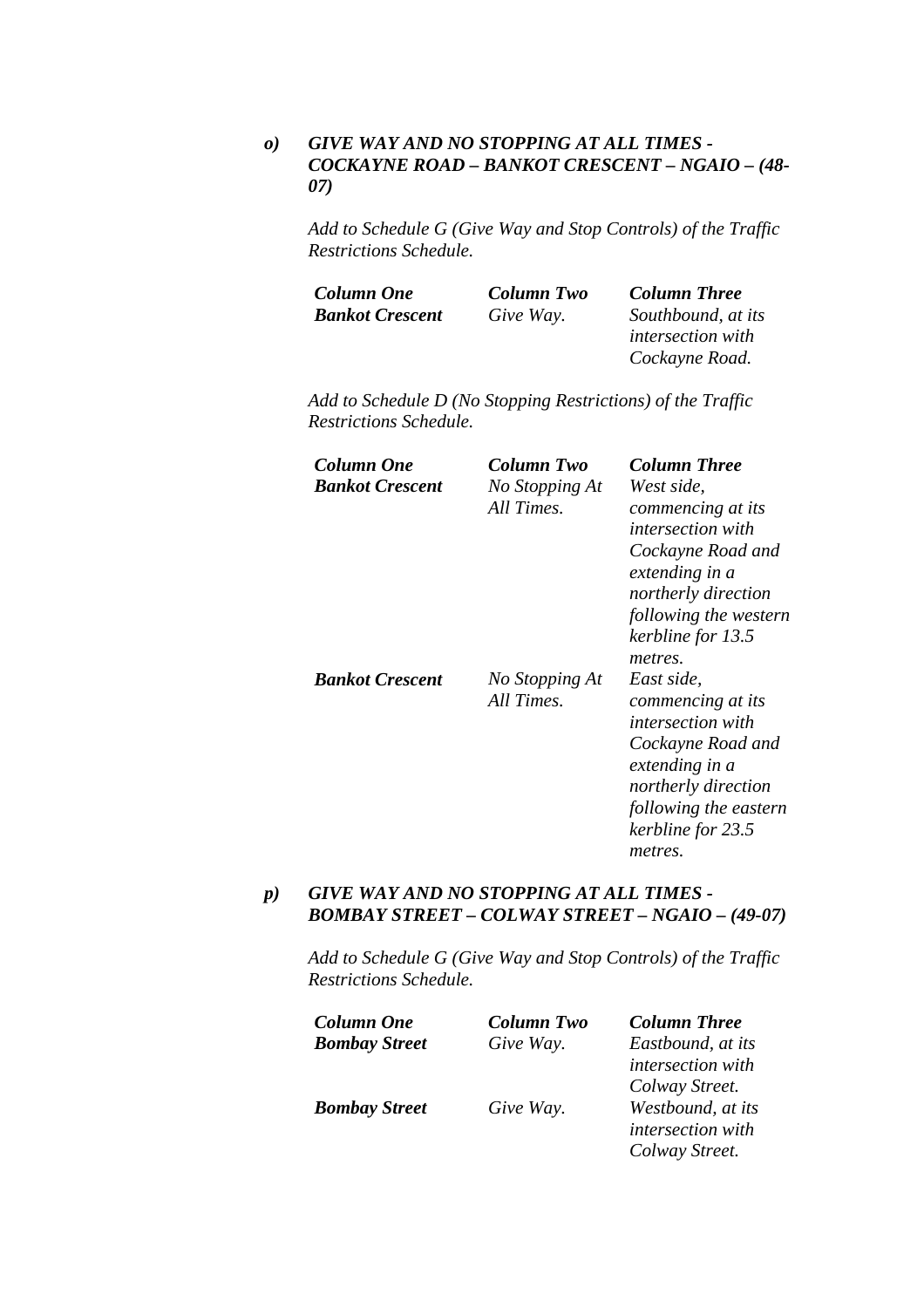| <b>Column One</b><br><b>Colway Street</b> | <b>Column Two</b><br>No Stopping At<br>All Times. | <b>Column Three</b><br>West side,<br>commencing at its<br>intersection with<br><b>Bombay Street and</b><br>extending in a<br>northerly direction<br>following the western<br>kerbline for 25<br>metres. |
|-------------------------------------------|---------------------------------------------------|---------------------------------------------------------------------------------------------------------------------------------------------------------------------------------------------------------|
| <b>Colway Street</b>                      | No Stopping At<br>All Times.                      | East side,<br>commencing at its<br>intersection with<br><b>Bombay Street and</b><br>extending in a<br>northerly direction<br>following the eastern<br>kerbline for 30<br>metres.                        |
| <b>Bombay Street</b>                      | No Stopping At<br>All Times.                      | South side,<br>commencing at its<br>intersection with<br>Colway Street and<br>extending in a<br>westerly direction<br>following the<br>southern kerbline for<br>18.5 metres.                            |
| <b>Bombay Street</b>                      | No Stopping At<br>All Times.                      | South side,<br>commencing at its<br>intersection with<br>Colway Street and<br>extending in an<br>easterly direction<br>following the<br>southern kerbline for<br>14 metres.                             |

*Add to Schedule D (No Stopping Restrictions) of the Traffic Restrictions Schedule.* 

## *q) GIVE WAY AND NO STOPPING AT ALL TIMES - BOMBAY STREET – SWANSEA STREET – NGAIO – (50- 07)*

*Add to Schedule G (Give Way and Stop Controls) of the Traffic Restrictions Schedule.*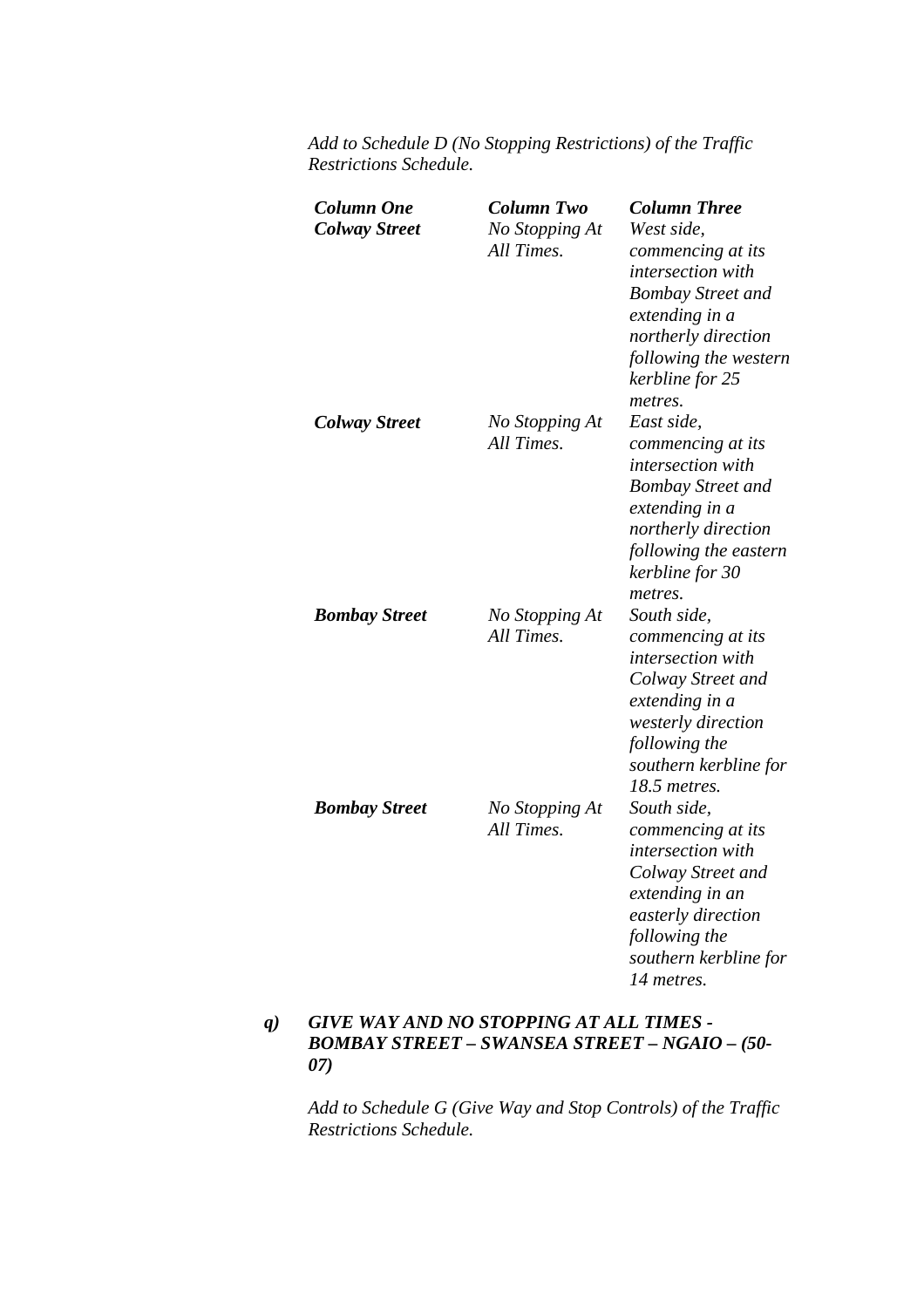| Column One            | Column Two | <b>Column Three</b>      |
|-----------------------|------------|--------------------------|
| <b>Bombay Street</b>  | Give Way.  | Southeast, at its        |
|                       |            | <i>intersection with</i> |
|                       |            | Mysore Street and        |
|                       |            | Swansea Street.          |
| <b>Mysore Street</b>  | Give Way   | Northbound, at its       |
|                       |            | <i>intersection with</i> |
|                       |            | <b>Bombay Street and</b> |
|                       |            | Swansea Street.          |
| <b>Swansea Street</b> | Give Way.  | Southwest, at its        |
|                       |            | <i>intersection with</i> |
|                       |            | <b>Bombay Street and</b> |
|                       |            | Mysore Street.           |

| <b>Column One</b><br><b>Bombay Street</b> | Column Two<br>No Stopping At<br>All Times. | <b>Column Three</b><br>Southwest side,<br>commencing at its<br>intersection with<br>Mysore Street and<br>extending in a<br>northwesterly<br>direction following<br>the southwestern<br>kerbline for 16     |
|-------------------------------------------|--------------------------------------------|------------------------------------------------------------------------------------------------------------------------------------------------------------------------------------------------------------|
| <b>Bombay Street</b>                      | No Stopping At<br>All Times.               | metres.<br>Northeast side,<br>commencing at its<br><i>intersection with</i><br>Swansea Street and<br>extending in a<br>northwesterly<br>direction following<br><i>the northeastern</i><br>kerbline for 8.5 |
| <b>Mysore Street</b>                      | No Stopping At<br>All Times.               | metres.<br>West side,<br>commencing at its<br><i>intersection with</i><br><b>Bombay Street and</b><br>extending in a<br>southerly direction<br>following the western<br>kerbline for 14.5<br>metres.       |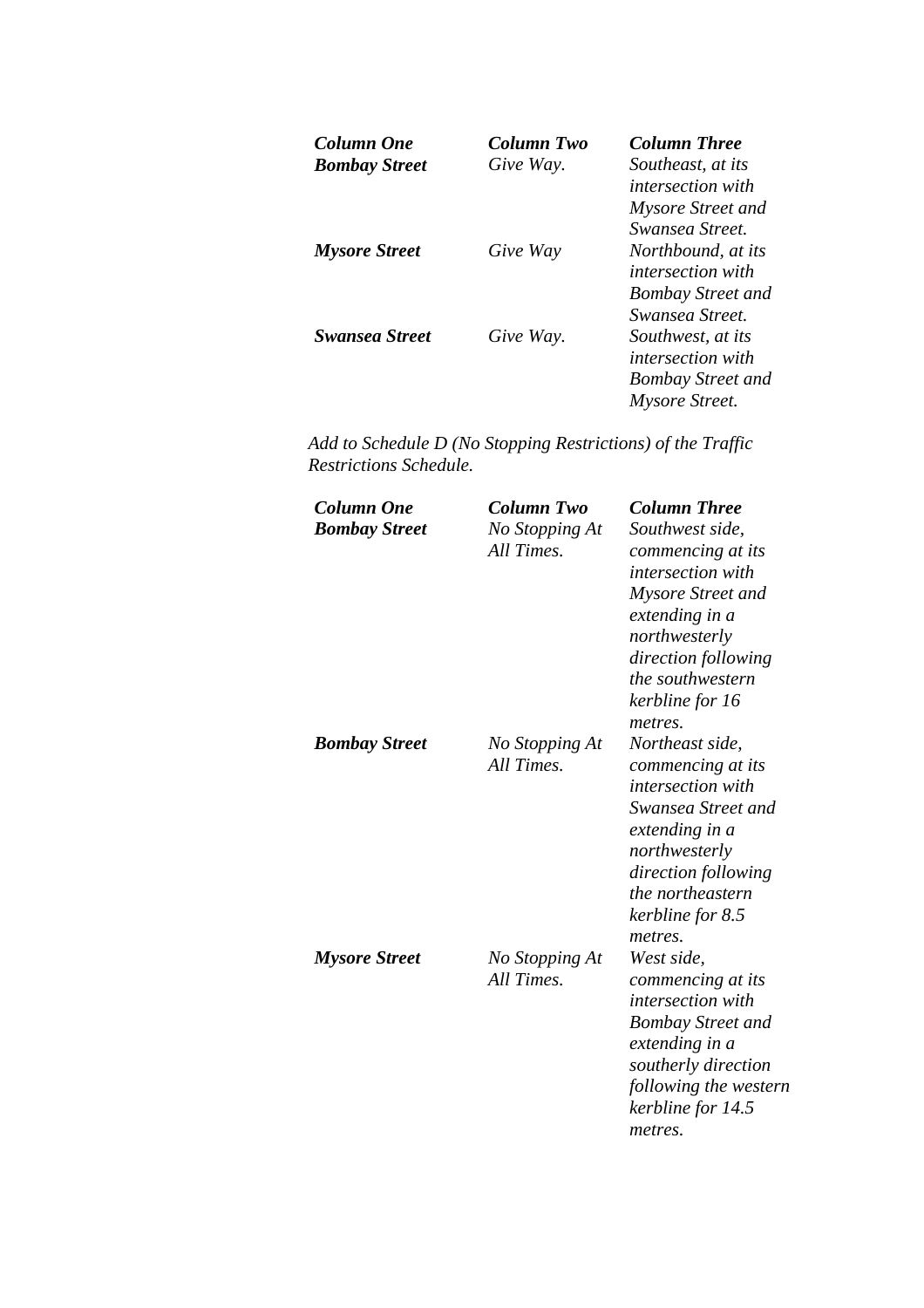| <b>Swansea Street</b> | No Stopping At<br>All Times. | Northwest side,<br>commencing at its<br><i>intersection with</i><br><b>Bombay Street and</b><br>extending in a<br>northeasterly<br>direction following<br>the northwestern<br>kerbline for 26.5<br>metres. |
|-----------------------|------------------------------|------------------------------------------------------------------------------------------------------------------------------------------------------------------------------------------------------------|
| <b>Swansea Street</b> | No Stopping At<br>All Times. | Southeast side,<br>commencing at its<br><i>intersection with</i><br>Mysore Street and<br>extending in a<br>northeasterly<br>direction following<br><i>the southeastern</i><br>kerbline for 23<br>metres.   |

## *r) GIVE WAY AND NO STOPPING AT ALL TIMES - ABBOTT STREET – IMLAY CRESCENT – NGAIO – (51-07)*

*Add to Schedule G (Give Way and Stop Controls) of the Traffic Restrictions Schedule.* 

| <b>Column One</b>     | <b>Column Two</b> | <b>Column Three</b>      |
|-----------------------|-------------------|--------------------------|
| <b>Imlay Crescent</b> | Give Way.         | Northbound, at its       |
|                       |                   | <i>intersection with</i> |
|                       |                   | Abbott Street.           |

| Column One<br><b>Imlay Crescent</b> | Column Two<br>No Stopping At<br>All Times. | <b>Column Three</b><br>West side,<br>commencing at its<br><i>intersection with</i><br>Abbott Street and<br>extending in a<br>southerly direction |
|-------------------------------------|--------------------------------------------|--------------------------------------------------------------------------------------------------------------------------------------------------|
| <b>Imlay Crescent</b>               | No Stopping At<br>All Times.               | following the western<br>kerbline for 16.5<br>metres.<br>East side.<br>commencing at its<br><i>intersection with</i><br>Abbott Street and        |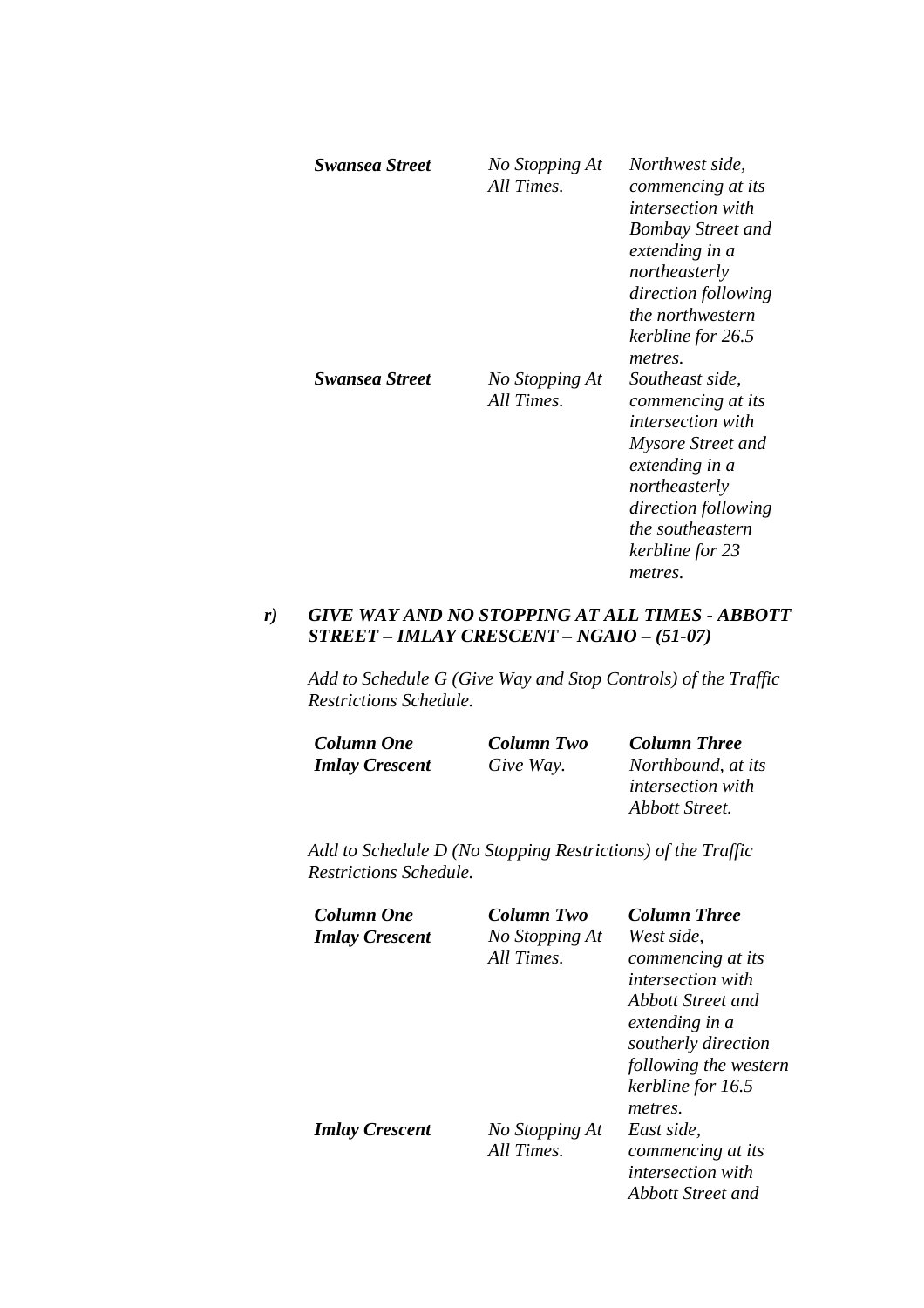*extending in a southerly direction following the eastern kerbline for 20.5 metres.* 

## *s) GIVE WAY AND NO STOPPING AT ALL TIMES - BENGAL STREET – CALCUTTA STREET – KHANDALLAH – (52-07)*

*Add to Schedule G (Give Way and Stop controls) of the Traffic Restrictions Schedule.* 

| <b>Column Two</b> | <b>Column Three</b>      |
|-------------------|--------------------------|
| Give Way.         | Eastbound, at its        |
|                   | <i>intersection with</i> |
|                   | Calcutta Street.         |
|                   |                          |

*Add to Schedule D (No Stopping Restrictions) of the Traffic Restrictions Schedule.* 

| Column One           | Column Two     | <b>Column Three</b>                   |
|----------------------|----------------|---------------------------------------|
| <b>Bengal Street</b> | No Stopping At | North side.                           |
|                      | All Times.     | commencing at its                     |
|                      |                | <i>intersection with</i>              |
|                      |                | Calcutta Street and<br>extending in a |
|                      |                | westerly direction                    |
|                      |                | following the                         |
|                      |                | northern kerbline for                 |
|                      |                | 17.5 metres.                          |
| <b>Bengal Street</b> | No Stopping At | South side,                           |
|                      | All Times.     | commencing at its                     |
|                      |                | <i>intersection with</i>              |
|                      |                | Calcutta Street and<br>extending in a |
|                      |                | westerly direction                    |
|                      |                | following the                         |
|                      |                | southern kerbline for                 |
|                      |                | 17.5 metres.                          |

## *t) GIVE WAY AND NO STOPPING AT ALL TIMES - JUBILEE ROAD – CALCUTTA STREET – KHANDALLAH – (53-07)*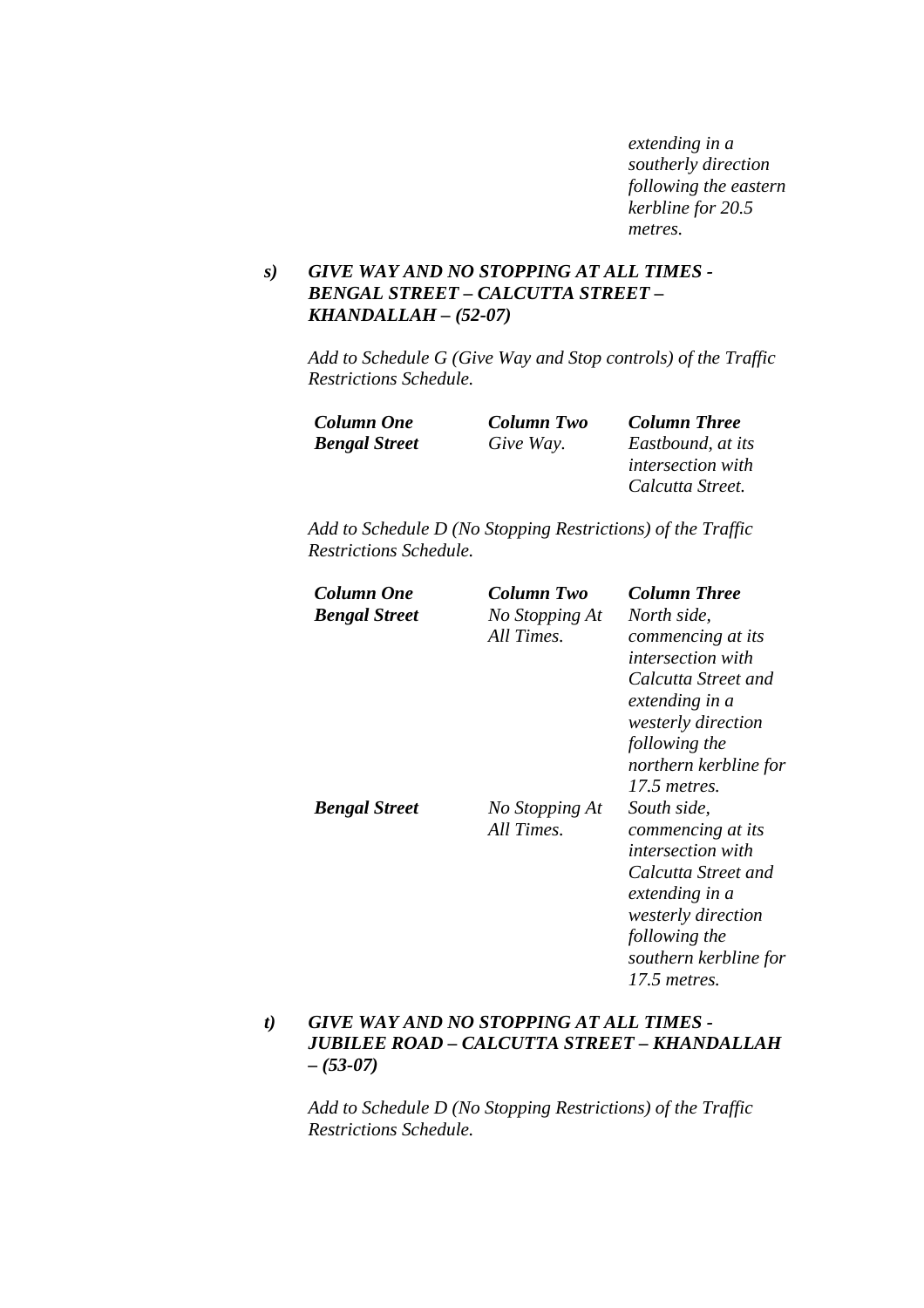| Column One<br><b>Jubilee Road</b> | Column Two<br>No Stopping At<br>All Times. | <b>Column Three</b><br>West side.<br>commencing at its<br>intersection with<br>Calcutta Street and<br>extending in a<br>northerly direction<br>following the western<br>kerbline for 11.5       |
|-----------------------------------|--------------------------------------------|-------------------------------------------------------------------------------------------------------------------------------------------------------------------------------------------------|
| Waru Street                       | No Stopping At<br>All Times.               | metres.<br>West side,<br>commencing at its<br><i>intersection with</i><br>Calcutta Street and<br>extending in a<br>southerly direction<br>following the western<br>kerbline for 27.5<br>metres. |
| <b>Waru Street</b>                | No Stopping At<br>All Times.               | East side,<br>commencing at its<br>intersection with<br>Calcutta Street and<br>extending in a<br>southerly direction<br>following the eastern<br>kerbline for 20<br>metres.                     |
| <b>Calcutta Street</b>            | No Stopping At<br>All Times.               | South side,<br>commencing at its<br><i>intersection with</i><br>Waru Street and<br>extending in a<br>westerly direction<br>following the<br>southern kerbline for<br>17.5 metres.               |
| Calcutta Street                   | No Stopping At<br>All Times.               | North side,<br>commencing 6.5<br>metres from its<br>intersection with<br>Jubilee Road and<br>extending in a<br>westerly direction<br>following the<br>northern kerbline for<br>15.5 metres.     |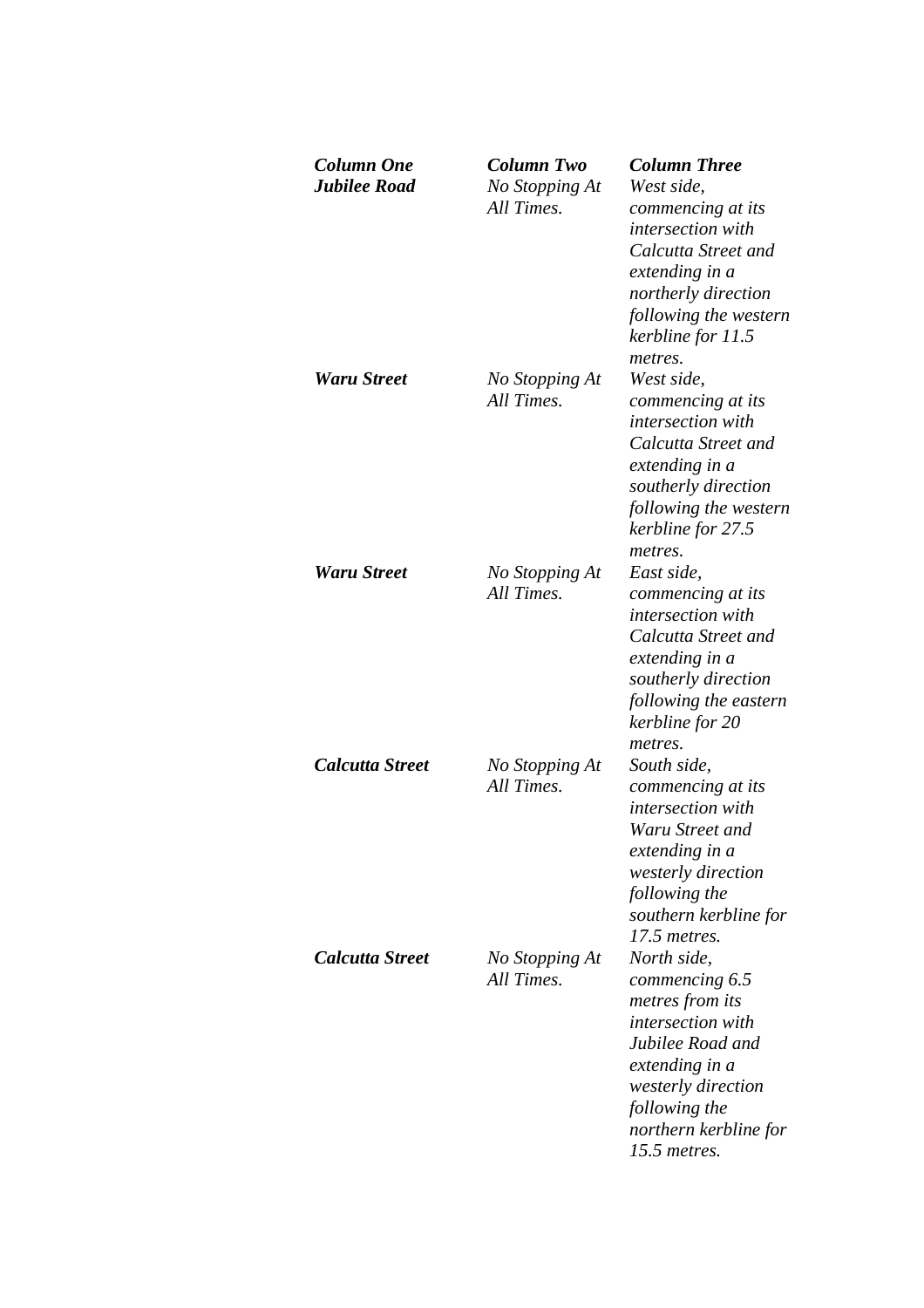| Column One         | <b>Column Two</b> | <b>Column Three</b>      |
|--------------------|-------------------|--------------------------|
| Jubilee Road       | Give Way.         | Southbound, at its       |
|                    |                   | intersection with        |
|                    |                   | Calcutta Street.         |
| <b>Waru Street</b> | Give Way.         | Northbound, at its       |
|                    |                   | <i>intersection with</i> |
|                    |                   | Calcutta Street.         |

#### *u) STOP, GIVE WAY AND NO STOPPING AT ALL TIMES - JUBILEE ROAD – NICHOLSON ROAD – KHANDALLAH – (54-07)*

| <b>Column One</b>   | <b>Column Two</b>            | <b>Column Three</b>                                                                                                                                                               |
|---------------------|------------------------------|-----------------------------------------------------------------------------------------------------------------------------------------------------------------------------------|
| <b>Jubilee Road</b> | No Stopping At<br>All Times. | West side,<br>commencing at its<br>intersection with                                                                                                                              |
|                     |                              | Nicholson Road and<br>extending in a<br>southerly direction<br>following the western<br>kerbline for 12.5<br>metres.                                                              |
| <b>Jubilee Road</b> | No Stopping At<br>All Times. | West side.<br>commencing at its<br>intersection with<br>Nicholson Road and<br>extending in a<br>northerly direction<br>following the western<br>kerbline for 17.5<br>metres.      |
| <b>Jubilee Road</b> | No Stopping At<br>All Times. | East side,<br>commencing at its<br><i>intersection with</i><br>Nicholson Road and<br>extending in a<br>northerly direction<br>following the eastern<br>kerbline for 14<br>metres. |
| <b>Jubilee Road</b> | No Stopping At<br>All Times. | East side,<br>commencing at its<br><i>intersection with</i><br>Nicholson Road and                                                                                                 |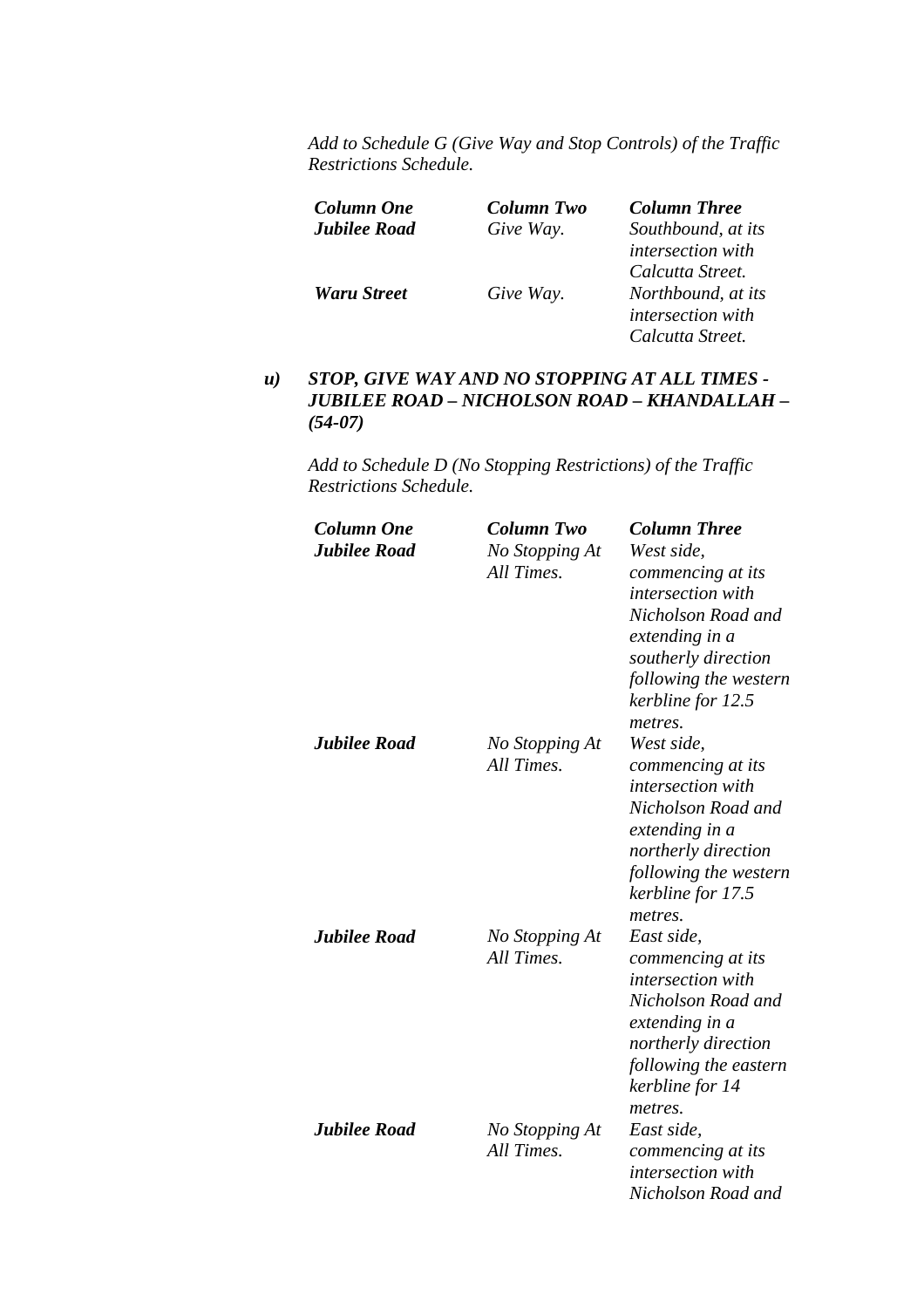*extending in a southerly direction following the eastern kerbline for 14 metres.* 

*Add to Schedule G (Give Way and Stop Controls) of the Traffic Restrictions Schedule.* 

| Column One          | Column Two | <b>Column Three</b>      |
|---------------------|------------|--------------------------|
| <b>Jubilee Road</b> | Stop.      | Northbound, at its       |
|                     |            | <i>intersection with</i> |
|                     |            | Nicholson Road.          |
| <b>Jubilee Road</b> | Give Way.  | Southbound, at its       |
|                     |            | <i>intersection with</i> |
|                     |            | Nicholson Road.          |

## *v) GIVE WAY AND NO STOPPING AT ALL TIMES - IZARD ROAD – EVEREST STREET – KHANDALLAH – (55-07)*

*Delete from Schedule D (No Stopping Restrictions) of the Traffic Restrictions Schedule.* 

| Column One        | Column Two                   | <b>Column Three</b>                                                                                                                                                              |
|-------------------|------------------------------|----------------------------------------------------------------------------------------------------------------------------------------------------------------------------------|
| <b>Izard Road</b> | No Stopping At<br>All Times. | South side,<br>commencing from its                                                                                                                                               |
|                   |                              | <i>intersection with</i><br>Everest Street and<br>extending in a westerly<br>direction following the<br>southern kerbline for<br>12 metres.                                      |
| Everest Street    | No Stopping At<br>All Times. | East side, commencing<br>from its intersection<br>with Izard Road and<br>extending in a<br>southerly direction<br>following the eastern<br>kerbline for 19 metres.               |
| Ranui Crescent    | No Stopping At<br>All Times. | North side,<br>commencing from its<br><i>intersection with Izard</i><br>Road and extending in<br>an easterly direction<br>following the northern<br>kerbline for 15.5<br>metres. |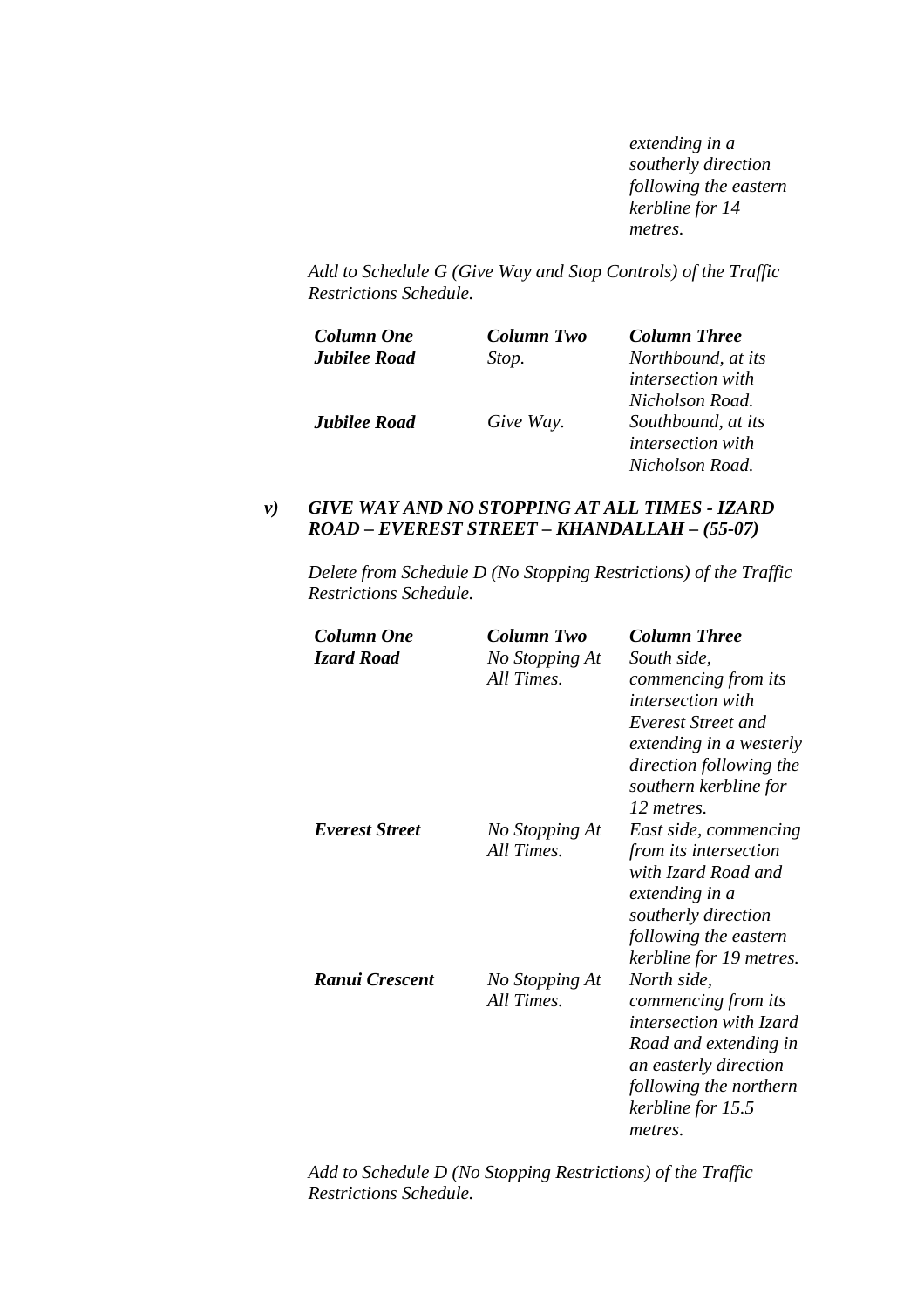| Column One<br><b>Izard Road</b> | Column Two<br>No Stopping At<br>All Times. | <b>Column Three</b><br>East side.<br>commencing at its<br>intersection with<br>Ranui Crescent and<br>extending in a<br>northerly direction<br>following the eastern<br>kerbline for 27.5<br>metres. |
|---------------------------------|--------------------------------------------|-----------------------------------------------------------------------------------------------------------------------------------------------------------------------------------------------------|
| Ranui Crescent                  | No Stopping At<br>All Times.               | North side,<br>commencing at its<br><i>intersection with</i><br>Izard Road and<br>extending in an<br>easterly direction<br>following the<br>northern kerbline for<br>6 metres.                      |
| <b>Izard Road</b>               | No Stopping At<br>All Times.               | West side,<br>commencing at its<br>intersection with<br>Everest Street and<br>extending in a<br>northerly direction<br>following the western<br>kerbline for 27.5<br>metres.                        |
| <b>Izard Road</b>               | No Stopping At<br>All Times.               | West side,<br>commencing at its<br><i>intersection with</i><br><b>Everest Street and</b><br>extending in a<br>southerly direction<br>following the western<br>kerbline for 22<br>metres.            |
| <b>Izard Road</b>               | No Stopping At<br>All Times.               | East side.<br>commencing at its<br>intersection with<br>Ranui Crescent and<br>extending in a<br>southerly direction<br>following the eastern<br>kerbline for 16<br>metres.                          |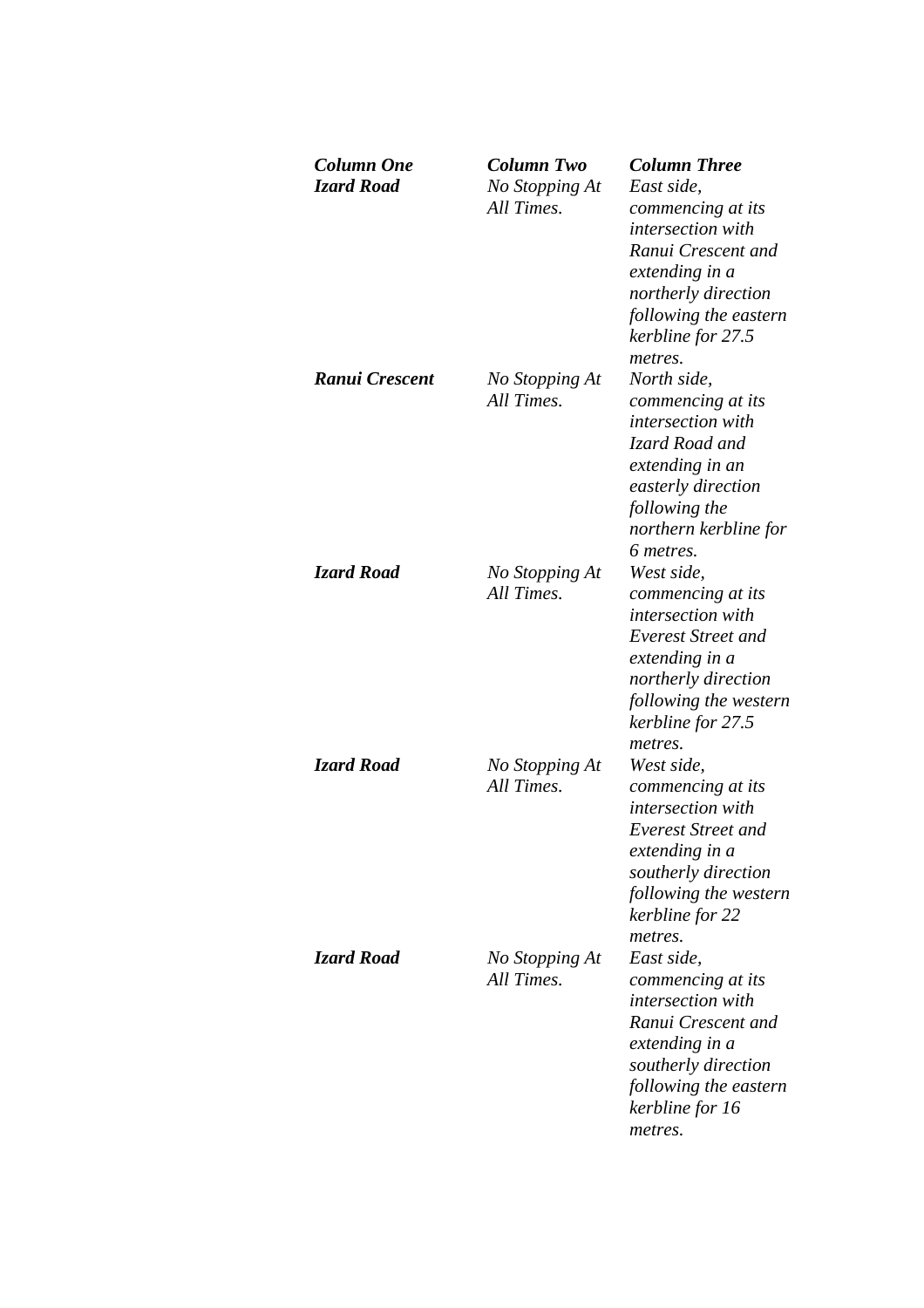| Everest Street | No Stopping At<br>All Times. | South side,<br>commencing at its<br><i>intersection with</i><br>Izard Road and<br>extending in a<br><i>westerly direction</i><br>following the<br>southern kerbline for<br>$24.5$ metres. |
|----------------|------------------------------|-------------------------------------------------------------------------------------------------------------------------------------------------------------------------------------------|
| Ranui Crescent | No Stopping At<br>All Times. | South side,<br>commencing at its<br><i>intersection with</i><br>Izard Road and<br>extending in an<br>easterly direction<br>following the<br>southern kerbline for<br>5 metres.            |

| <b>Column One</b> | Column Two | <b>Column Three</b>      |
|-------------------|------------|--------------------------|
| <b>Izard Road</b> | Give Way.  | Southbound, at its       |
|                   |            | <i>intersection with</i> |
|                   |            | Ranui Crescent.          |
| <b>Izard Road</b> | Give Way.  | Northbound, at its       |
|                   |            | <i>intersection with</i> |
|                   |            | Everest Street.          |

## *w) GIVE WAY - PUNJAB STREET – KABUL STREET –NGAIO – (56-07)*

*Delete from Schedule D (No Stopping Restrictions) of the Traffic Restrictions Schedule.* 

*Column One Column Two Column Three Kabul Street No Stopping At* 

*All Times.* 

*West side, commencing from its intersection with Punjab Street and extending in a southerly direction following the western* 

*kerbline for 97 metres into a cul-desac.*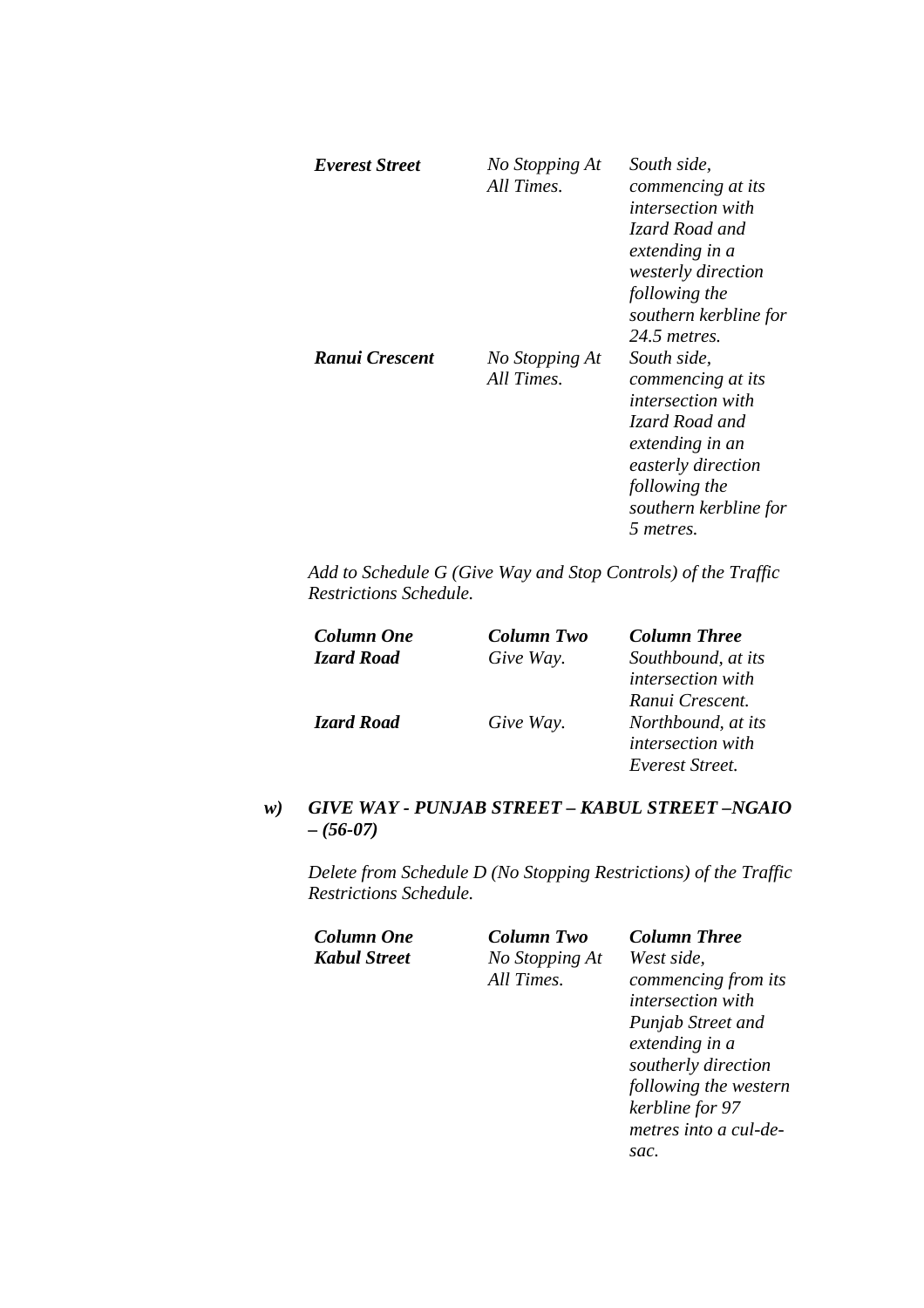#### *Kabul Street No Stopping At All Times. East side, commencing from its intersection with Punjab Street and extending in a southerly direction following the eastern kerbline for 12 metres into a cul-desac.*

*Add to Schedule D (No Stopping Restrictions) of the Traffic Restrictions Schedule.* 

| Column One<br>Kabul Street | <b>Column Two</b><br>No Stopping At<br>All Times. | <b>Column Three</b><br>North side,<br>commencing at its<br><i>intersection with</i><br><b>Punjab Street and</b><br>extending in a<br><i>westerly direction</i><br>following the<br>northern kerbline for<br>$25.5$ metres. |
|----------------------------|---------------------------------------------------|----------------------------------------------------------------------------------------------------------------------------------------------------------------------------------------------------------------------------|
| Kabul Street               | No Stopping At<br>All Times.                      | South side.<br>commencing at its<br><i>intersection with</i><br>Punjab Street and<br>extending in a<br><i>westerly direction</i><br>following the<br>southern kerbline for<br>18.5 metres.                                 |

*Add to Schedule G (Give Way and Stop Controls) of the Traffic Restrictions Schedule.* 

| <b>Column One</b>   | <b>Column Two</b> | <b>Column Three</b>      |
|---------------------|-------------------|--------------------------|
| <b>Kabul Street</b> | Give Way.         | Eastbound, at its        |
|                     |                   | <i>intersection</i> with |
|                     |                   | Punjab Street.           |

## *x) GIVE WAY AND NO STOPPING AT ALL TIMES - DEKKA STREET – NICHOLSON ROAD – KHANDALLAH – (57-07)*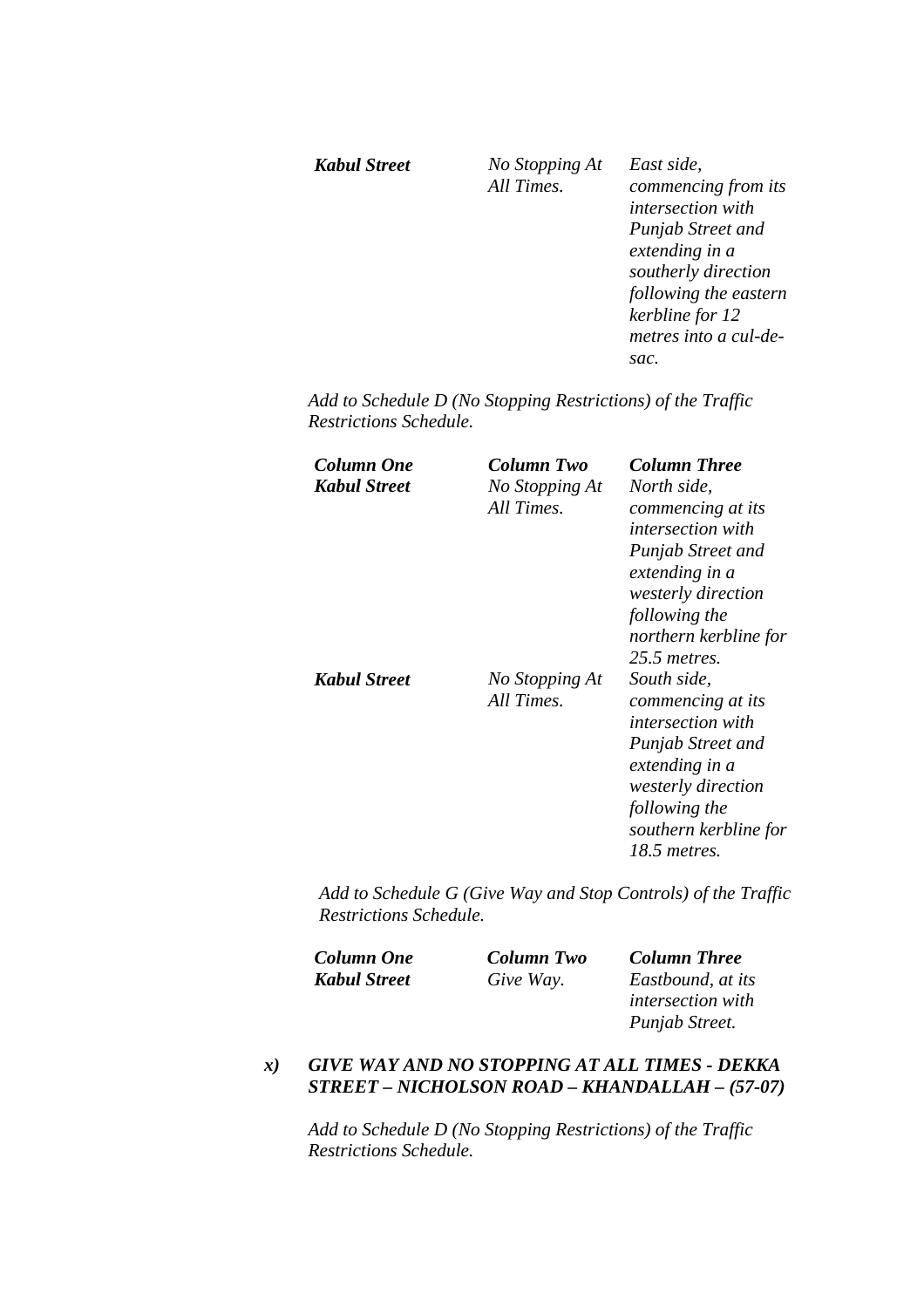| <b>Column One</b><br><b>Nicholson Road</b> | Column Two<br>No Stopping At<br>All Times. | <b>Column Three</b><br>West side,<br>commencing at its<br><i>intersection with</i><br>Clutha Avenue and<br>extending in a<br>northerly direction<br>following the<br>southwestern<br>kerbline for 16.5<br>metres. |
|--------------------------------------------|--------------------------------------------|-------------------------------------------------------------------------------------------------------------------------------------------------------------------------------------------------------------------|
| <b>Nicholson Road</b>                      | No Stopping At<br>All Times.               | East side,<br>commencing at its<br><i>intersection with</i><br>Dekka Street and<br>extending in a<br>northerly direction<br>following the<br>northeastern kerbline<br>for 18.5 metres.                            |
| <b>Nicholson Road</b>                      | No Stopping At<br>All Times.               | Southwest side,<br>commencing at its<br>intersection with<br>Clutha Avenue and<br>extending in a<br>southeasterly<br>direction following<br>the southwestern<br>kerbline for 26.5<br>metres.                      |
| <b>Nicholson Road</b>                      | No Stopping At<br>All Times.               | Northeast side,<br>commencing at its<br><i>intersection with</i><br>Dekka Street and<br>extending in a<br>southeasterly<br>direction following<br>the northeastern<br>kerbline for 22<br>metres.                  |
| Clutha Avenue                              | No Stopping At<br>All Times.               | North side,<br>commencing at its<br><i>intersection with</i><br>Nicholson Road and<br>extending in a<br>westerly direction<br>following the<br>northern kerbline for<br>$15.5$ metres.                            |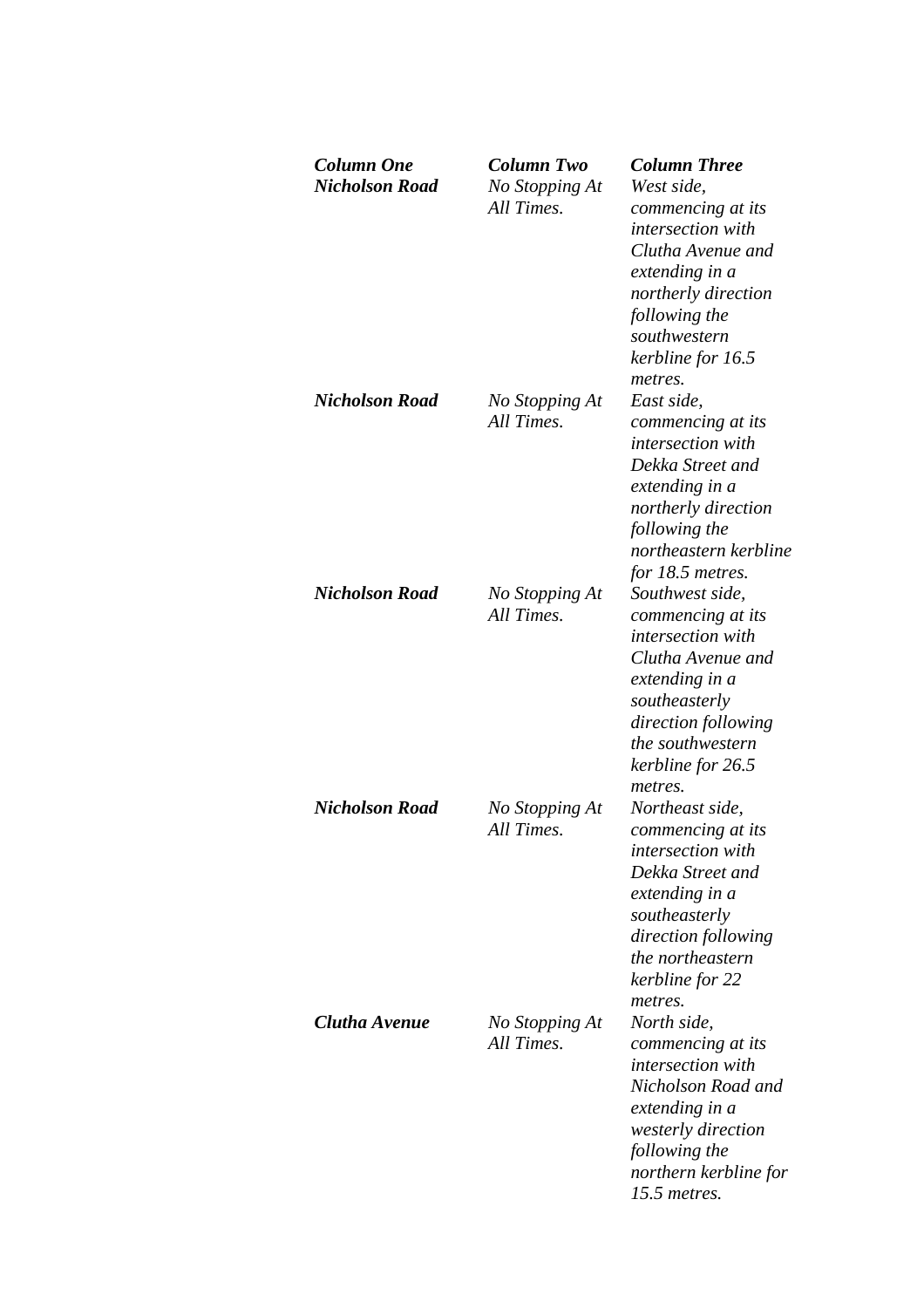| Column One<br>Clutha Avenue | Column Two<br>No Stopping At<br>All Times. | <b>Column Three</b><br>South side,<br>commencing at its<br><i>intersection with</i><br>Nicholson Road and<br>extending in a<br>westerly direction<br>following the<br>southern kerbline for<br>7.5 metres. |
|-----------------------------|--------------------------------------------|------------------------------------------------------------------------------------------------------------------------------------------------------------------------------------------------------------|
| Dekka Street                | No Stopping At<br>All Times.               | North side,<br>commencing at its<br><i>intersection with</i><br>Nicholson Road and<br>extending in an<br>easterly direction<br>following the<br>northern kerbline for<br>7 metres.                         |
| Dekka Street                | No Stopping At<br>All Times.               | South side,<br>commencing at its<br><i>intersection with</i><br>Nicholson Road and<br>extending in an<br>easterly direction<br>following the<br>southern kerbline for<br>13 metres.                        |

| Column One            | <b>Column Two</b> | <b>Column Three</b>          |
|-----------------------|-------------------|------------------------------|
| <b>Nicholson Road</b> | Give Way.         | Northwest bound at           |
|                       |                   | <i>its intersection with</i> |
|                       |                   | Clutha Avenue.               |
| <b>Nicholson Road</b> | Give Way.         | Southeast bound, at          |
|                       |                   | <i>its intersection with</i> |
|                       |                   | Dekka Street.                |

## *y) STOP, NO STOPPING AT ALL TIMES, P15 AND P60 - COLWAY STREET – KHANDALLAH ROAD – KHANDALLAH – (58-07)*

*Delete from Schedule A (Time Limited Parking) of the Traffic Restrictions Schedule.*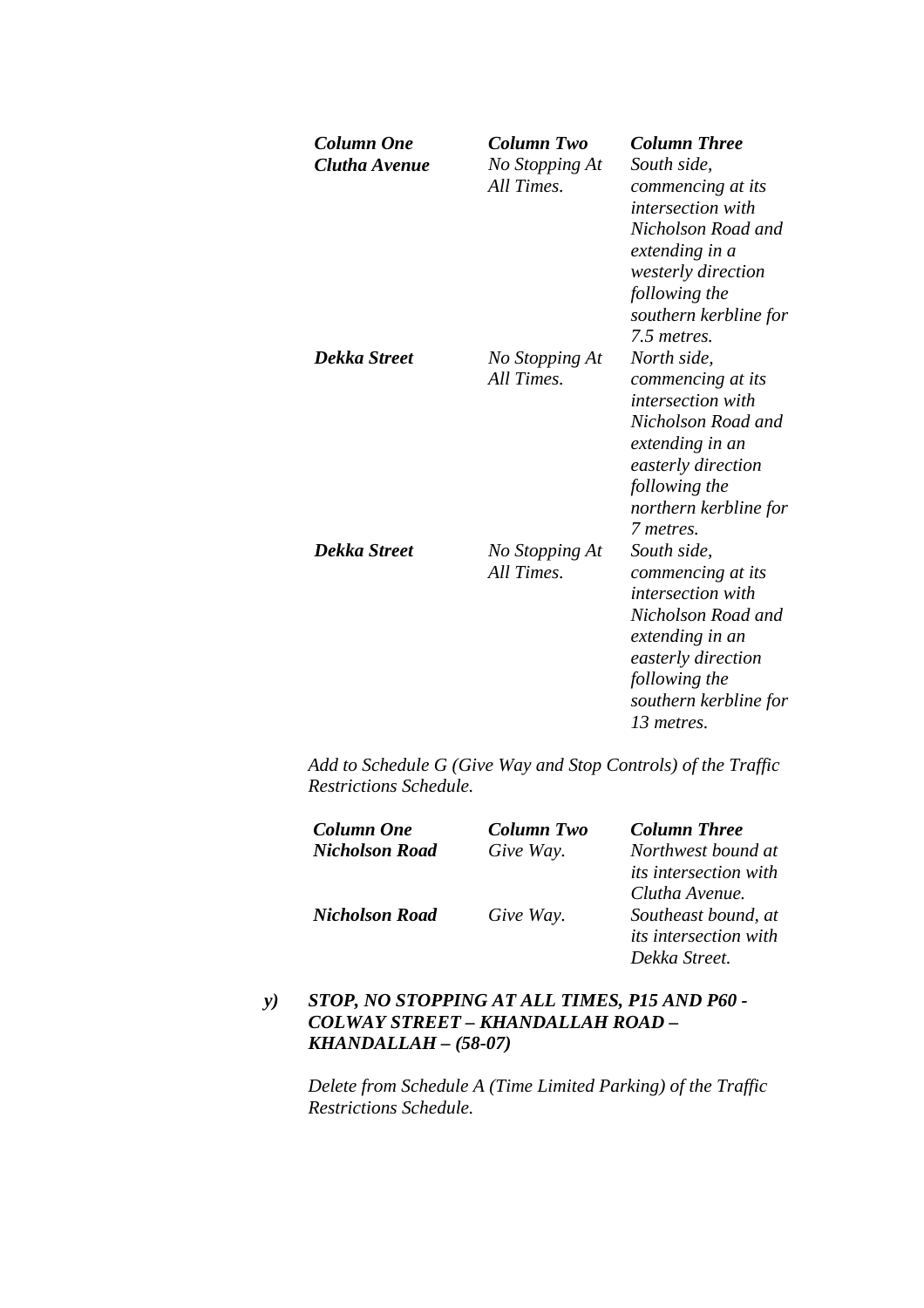| Column One<br><b>Colway Street</b> | Column Two<br>P <sub>15</sub> At All<br>Times. | <b>Column Three</b><br>North side,<br>commencing 10<br>metres east of its<br><i>intersection with</i><br>Khandallah Road<br>and extending in an<br>easterly direction<br>following the<br>northern kerbline for      |
|------------------------------------|------------------------------------------------|----------------------------------------------------------------------------------------------------------------------------------------------------------------------------------------------------------------------|
| Colway Street                      | P60, Monday -<br>Friday, 8:00am<br>$-6:00$ pm. | 17 metres.<br>North side,<br>commencing 27<br>metres east of its<br><i>intersection with</i><br>Khandallah Road<br>and extending in an<br>easterly direction<br>following the<br>northern kerbline for<br>12 metres. |

*Add to Schedule D (No Stopping Restrictions) of the Traffic Restrictions Schedule.* 

| <b>Column One</b><br><b>Colway Street</b> | Column Two<br>No Stopping At<br>All Times. | <b>Column Three</b><br>North side,<br>commencing at its<br><i>intersection with</i><br>Khandallah Road<br>and extending in an<br>easterly direction<br>following the<br>northern kerbline for<br>$20.5$ metres. |
|-------------------------------------------|--------------------------------------------|-----------------------------------------------------------------------------------------------------------------------------------------------------------------------------------------------------------------|
| <b>Colway Street</b>                      | No Stopping At<br>All Times.               | South side,<br>commencing at its<br><i>intersection with</i><br>Khandallah Road<br>and extending in an<br>easterly direction<br>following the<br>southern kerbline for<br>38.5 <i>metres</i> .                  |

*Add to Schedule A (Time Limited Parking) of the Traffic Restrictions Schedule.*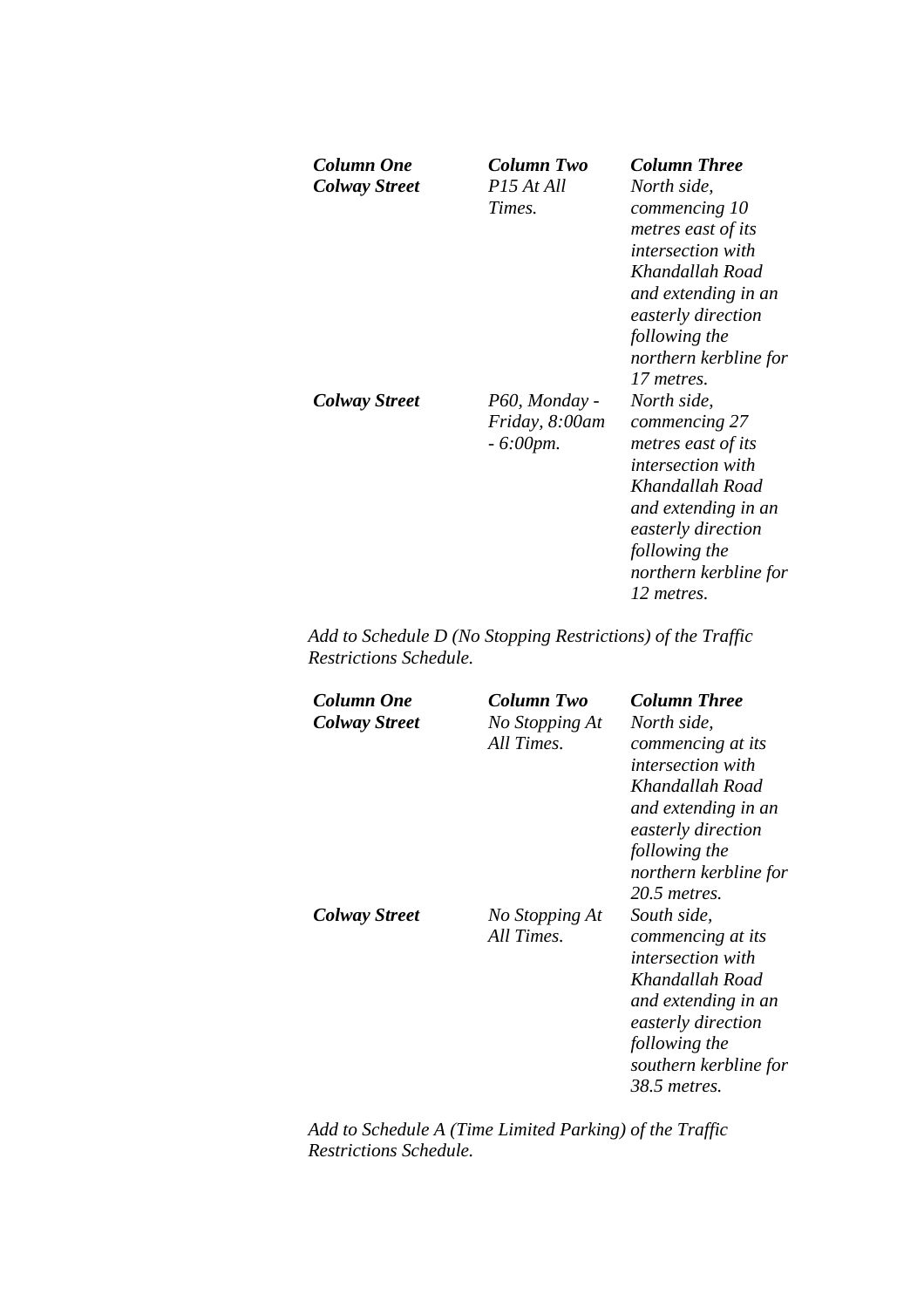| Column One<br><b>Colway Street</b> | Column Two<br>P <sub>15</sub> At All<br>Times.        | <b>Column Three</b><br>North side, 20.5<br>metres from its<br><i>intersection with</i><br>Khandallah Road<br>and extending in an<br>easterly direction<br>following the<br>northern kerbline for<br>12 metres. |
|------------------------------------|-------------------------------------------------------|----------------------------------------------------------------------------------------------------------------------------------------------------------------------------------------------------------------|
| Colway Street                      | P60, Monday -<br>Friday, 8:00am<br>$-6:00 \text{pm}.$ | North side 32.5<br><i>metres from its</i><br><i>intersection with</i><br>Khandallah Road<br>and extending in an<br>easterly direction<br>following the<br>northern kerbline for<br>6.5 metres.                 |

| <b>Column One</b>    | <b>Column Two</b> | <b>Column Three</b> |
|----------------------|-------------------|---------------------|
| <b>Colway Street</b> | Stop.             | Westbound, at its   |
|                      |                   |                     |

*intersection with Khandallah Road.* 

## *z) GIVE WAY AND NO STOPPING AT ALL TIMES - LUCKNOW TERRACE – COCKAYNE ROAD – KHANDALLAH – (59-07)*

| Column One             | Column Two         | <b>Column Three</b>      |
|------------------------|--------------------|--------------------------|
| <b>Lucknow Terrace</b> | No Stopping At All | North side.              |
|                        | Times.             | commencing at its        |
|                        |                    | <i>intersection with</i> |
|                        |                    | Cockayne Road and        |
|                        |                    | extending in a           |
|                        |                    | westerly direction       |
|                        |                    | following the            |
|                        |                    | northern kerbline        |
|                        |                    | for 18.5 metres.         |
| <b>Lucknow Terrace</b> | No Stopping At All | South side,              |
|                        | Times.             | commencing at its        |
|                        |                    | <i>intersection with</i> |
|                        |                    | Cockayne Road and        |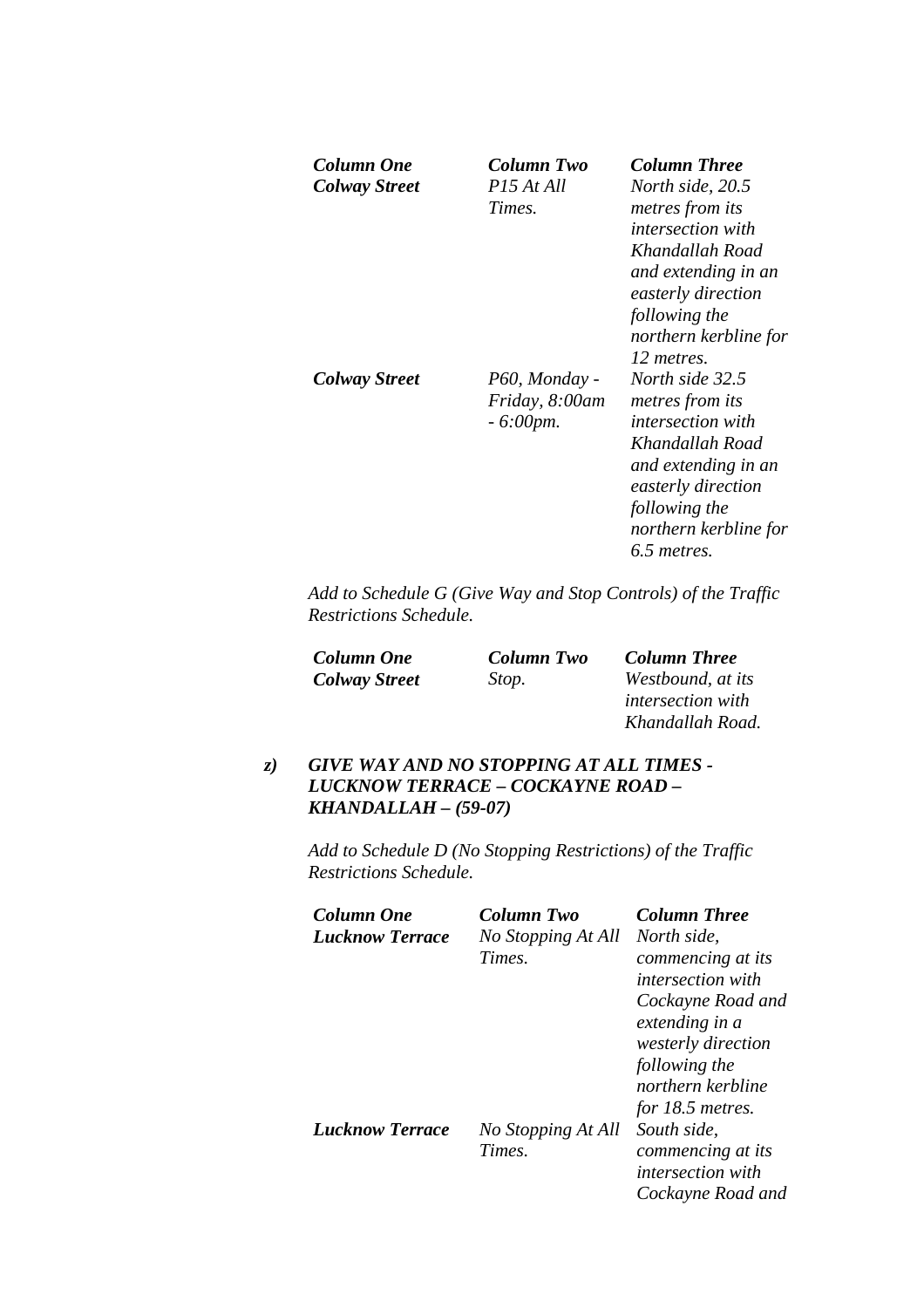| Cockayne Road          | No Stopping At All<br>Times. | extending in a<br>westerly direction<br>following the<br>southern kerbline<br>for 80 metres.<br>West side,<br>commencing at its<br><i>intersection with</i><br>Lucknow Terrace<br>and extending in a<br>southerly direction<br>following the<br>western kerbline for<br>3 metres. |
|------------------------|------------------------------|-----------------------------------------------------------------------------------------------------------------------------------------------------------------------------------------------------------------------------------------------------------------------------------|
| <b>Lucknow Terrace</b> | No Stopping At All<br>Times. | North side,<br>commencing 35.5<br>metres from its<br><i>intersection with</i><br>Cockayne Road and<br>extending in a<br><i>westerly direction</i><br>following the<br>northern kerbline<br>for 43 metres.                                                                         |

| Column One             | <b>Column Two</b> | <b>Column Three</b>      |
|------------------------|-------------------|--------------------------|
| <b>Lucknow Terrace</b> | Give Way.         | Eastbound, at its        |
|                        |                   | <i>intersection with</i> |
|                        |                   | Cockayne Road.           |

#### *aa) GIVE WAY AND NO STOPPING AT ALL TIMES - PERTH STREET – CROFTON ROAD – NGAIO – (60-07)*

*Add to Schedule G (Give Way and Stop Controls) of the Traffic Restrictions Schedule.* 

| Column One          | <b>Column Two</b> | <b>Column Three</b>      |
|---------------------|-------------------|--------------------------|
| <b>Crofton Road</b> | Give Way.         | Southbound, at its       |
|                     |                   | <i>intersection with</i> |
|                     |                   | Perth Street.            |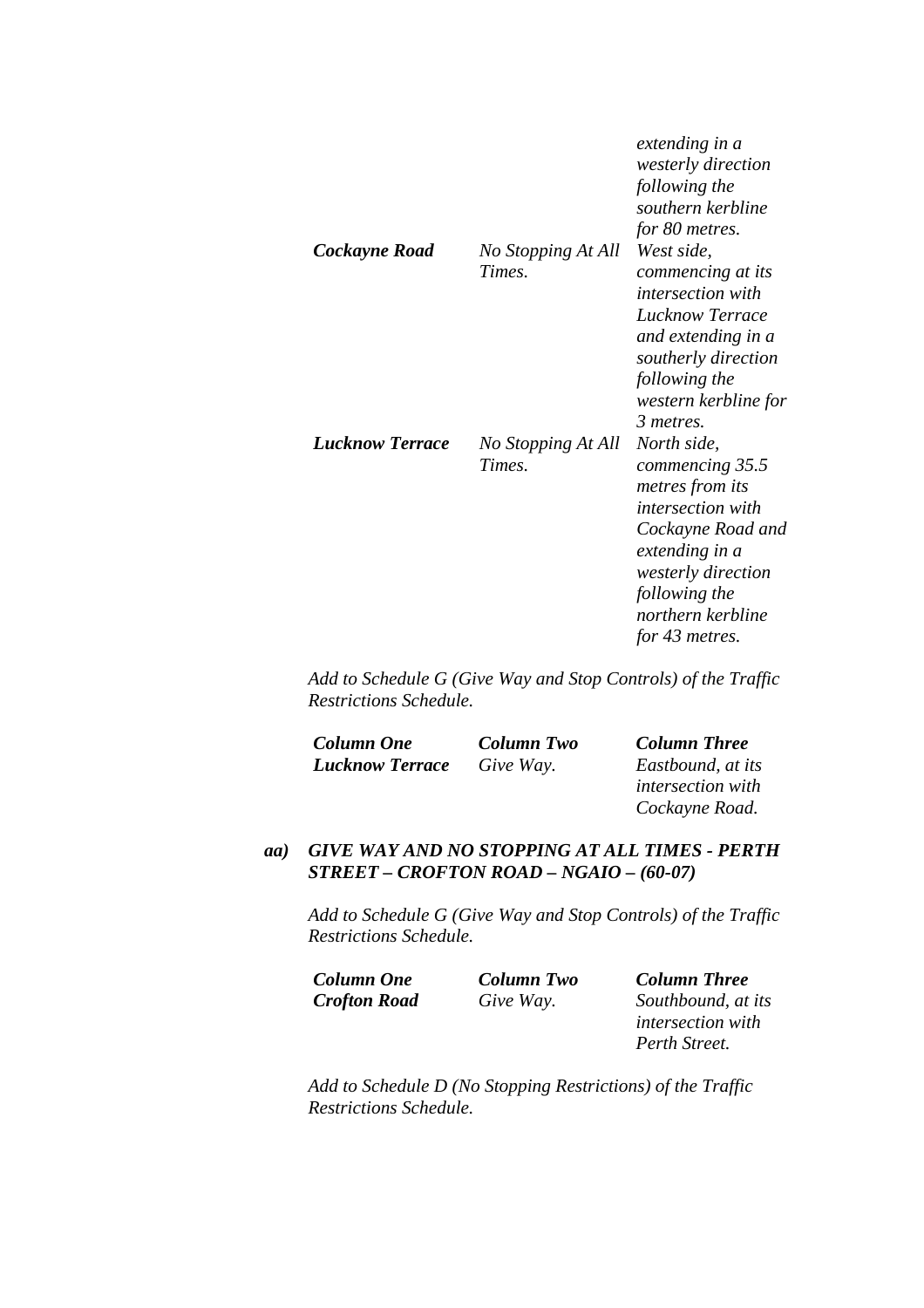| <b>Column One</b><br><b>Crofton Road</b> | <b>Column Two</b><br>No Stopping At All<br>Times. | <b>Column Three</b><br>West side,<br>commencing at its<br><i>intersection with</i><br>Perth Street and<br>extending in a<br>northerly direction<br>following the<br>western kerbline for<br>9.5 metres. |
|------------------------------------------|---------------------------------------------------|---------------------------------------------------------------------------------------------------------------------------------------------------------------------------------------------------------|
| <b>Crofton Road</b>                      | No Stopping At All<br>Times.                      | East side,<br>commencing at its<br><i>intersection with</i><br>Cockayne Road and<br>extending in a<br>northerly direction<br>following the<br>eastern kerbline for<br>32 metres.                        |
| <b>Perth Street</b>                      | No Stopping At All<br>Times.                      | North side,<br>commencing at its<br><i>intersection with</i><br>Crofton Road and<br>extending in a<br>westerly direction<br>following the<br>northern kerbline<br>for 7.5 metres.                       |

#### *bb) GIVE WAY AND NO STOPPING AT ALL TIMES - COCKAYNE ROAD – ELLORA STREET – NGAIO – (61-07)*

| Column One           | Column Two     | <b>Column Three</b>      |
|----------------------|----------------|--------------------------|
| <b>Ellora Street</b> | No Stopping At | West side,               |
|                      | All Times.     | commencing at its        |
|                      |                | <i>intersection with</i> |
|                      |                | Cockayne Road and        |
|                      |                | extending in a           |
|                      |                | southerly direction      |
|                      |                | following the            |
|                      |                | western kerbline for     |
|                      |                | $12.5$ metres.           |
| <b>Ellora Street</b> | No Stopping At | East side.               |
|                      | All Times.     | commencing at its        |
|                      |                | <i>intersection with</i> |
|                      |                | Cockayne Road and        |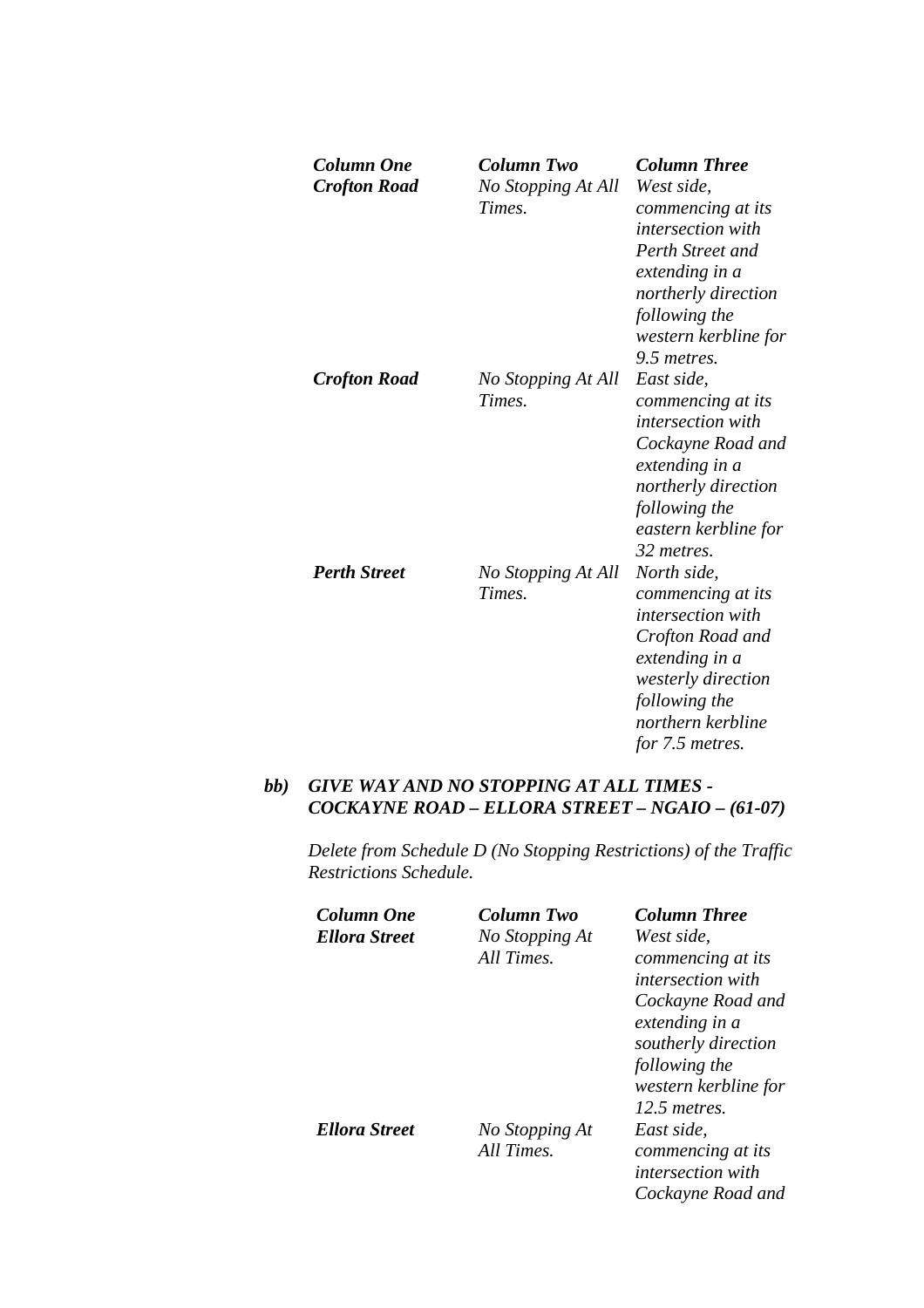*extending in a southerly direction following the eastern kerbline for 9 metres.* 

*Add to Schedule D (No Stopping Restrictions) of the Traffic Restrictions Schedule.* 

| Column One<br>Ellora Street | Column Two<br>No Stopping At<br>All Times. | <b>Column Three</b><br>West side,<br>commencing at its<br><i>intersection with</i><br>Cockayne Road and<br>extending in a<br>southerly direction<br>following the<br>western kerbline for<br>14.5 metres. |
|-----------------------------|--------------------------------------------|-----------------------------------------------------------------------------------------------------------------------------------------------------------------------------------------------------------|
| Ellora Street               | No Stopping At<br>All Times.               | East side,<br>commencing at its<br><i>intersection with</i><br>Cockayne Road and<br>extending in a<br>southerly direction<br>following the eastern<br>kerbline for 14<br>metres.                          |

*Add to Schedule G (Give Way and Stop Controls) of the Traffic Restrictions Schedule.* 

| <b>Column One</b>    | Column Two | <b>Column Three</b>      |
|----------------------|------------|--------------------------|
| <b>Ellora Street</b> | Give Way.  | Northbound, at its       |
|                      |            | <i>intersection with</i> |
|                      |            | Cockayne Road.           |

#### *cc) GIVE WAY AND NO STOPPING AT ALL TIMES - COCKAYNE ROAD – QUETTA STREET – NGAIO - (62-07)*

*Add to Schedule D (No Stopping Restrictions) of the Traffic Restrictions Schedule.* 

*Column One Column Two Column Three Quetta Street No Stopping At All Times. West side,* 

*commencing at its intersection with Cockayne Road and extending in a northerly direction*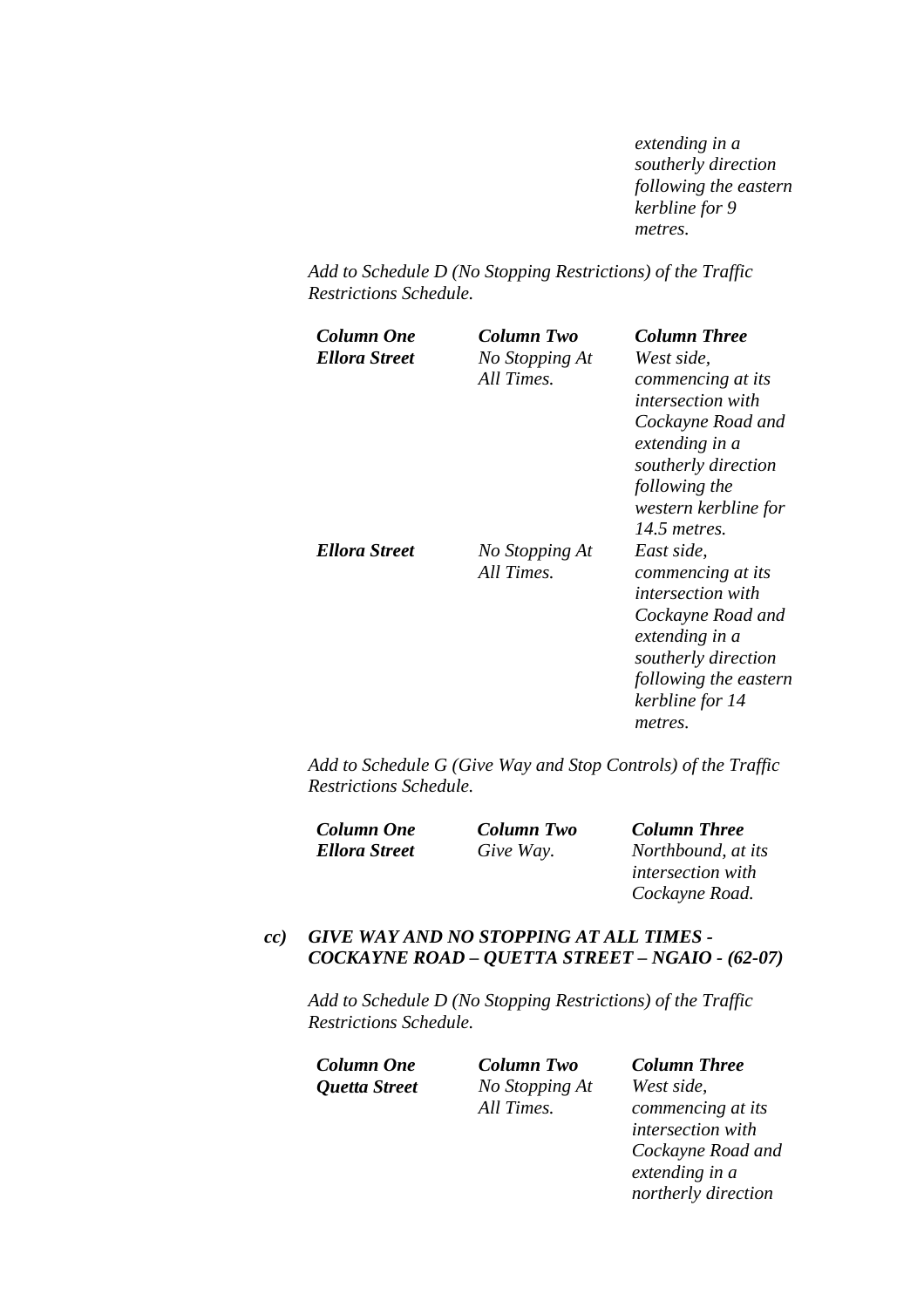*Quetta Street No Stopping At* 

*All Times.* 

*following the western kerbline for 13 metres. East side, commencing at its intersection with Cockayne Road and extending in a northerly direction following the eastern kerbline for 12.5 metres.* 

*Punjab Street.* 

*Add to Schedule G (Give Way and Stop Controls) of the Traffic Restrictions Schedule.* 

| <b>Column One</b> | <b>Column Two</b> | <b>Column Three</b>      |
|-------------------|-------------------|--------------------------|
| Quetta Street     | Give Way.         | Southbound, at its       |
|                   |                   | <i>intersection with</i> |
|                   |                   | Cockayne Road.           |

#### *dd) GIVE WAY AND NO STOPPING AT ALL TIMES - PUNJAB STREET – WARU STREET – NGAIO – (63-07)*

*Add to Schedule G (Give Way and Stop Controls) of the Traffic Restrictions Schedule.* 

| <b>Column One</b>  | <b>Column Two</b> | <b>Column Three</b>      |
|--------------------|-------------------|--------------------------|
| <b>Waru Street</b> | Give Way.         | Northbound, at its       |
|                    |                   | <i>intersection with</i> |

| Column One  | Column Two     | <b>Column Three</b>      |
|-------------|----------------|--------------------------|
| Waru Street | No Stopping At | West side.               |
|             | All Times.     | commencing at its        |
|             |                | <i>intersection with</i> |
|             |                | <b>Punjab Street and</b> |
|             |                | extending in a           |
|             |                | southerly direction      |
|             |                | following the            |
|             |                | western kerbline for     |
|             |                | 12 metres.               |
| Waru Street | No Stopping At | East side,               |
|             | All Times.     | commencing at its        |
|             |                | <i>intersection with</i> |
|             |                | <b>Punjab Street and</b> |
|             |                | extending in a           |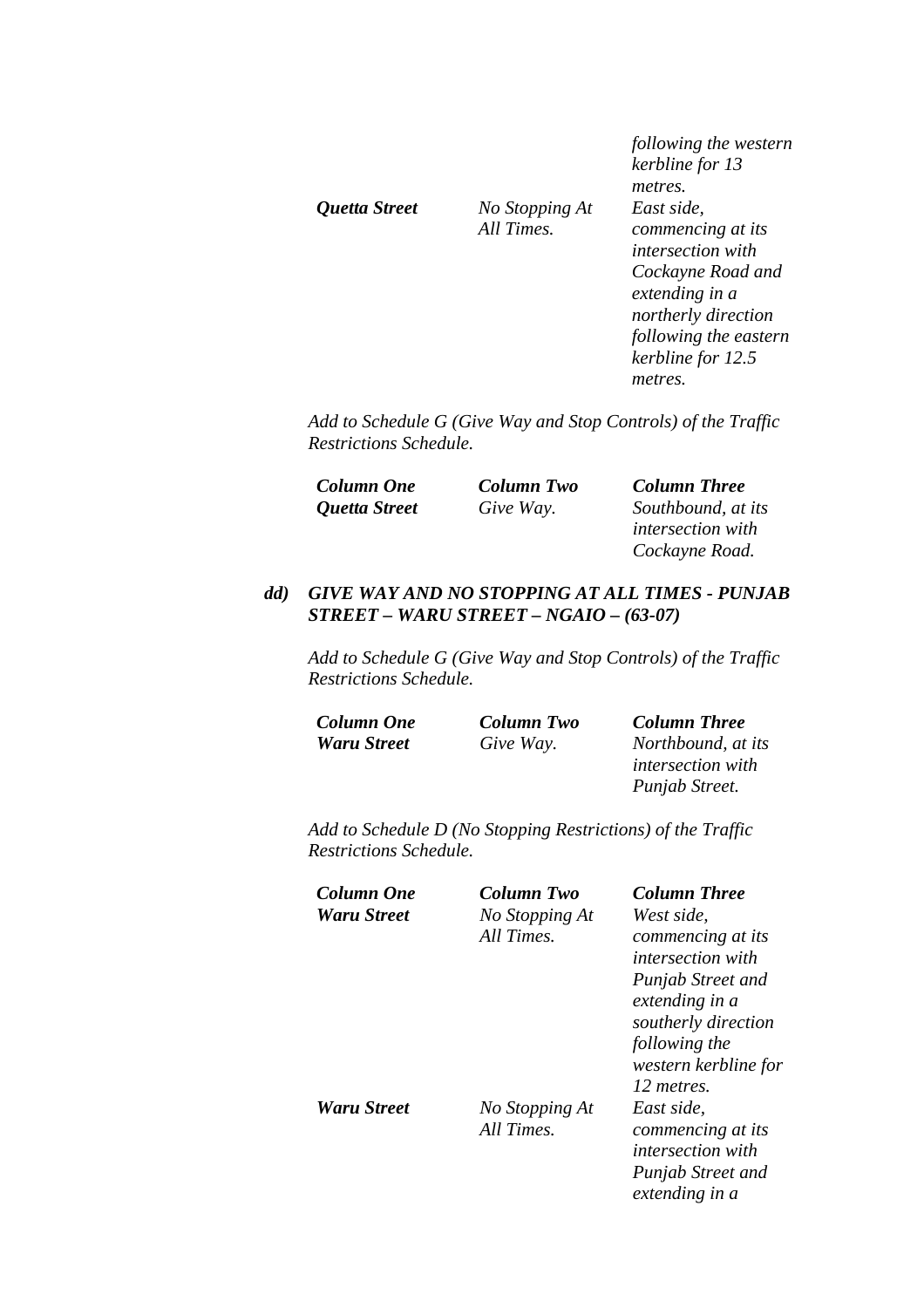*southerly direction following the eastern kerbline for 19 metres.* 

#### *ee) STOP AND NO STOPPING AT ALL TIMES - KENYA STREET – TRELISSICK CRESCENT – NGAIO – (64-07)*

*Add to Schedule D (No Stopping Restrictions) of the Traffic Restrictions Schedule.* 

| Column One<br><b>Trelissick</b><br><b>Crescent</b> | Column Two<br>No Stopping At<br>All Times. | <b>Column Three</b><br>Southwest side,<br>commencing 20<br>metres from its<br><i>intersection with</i><br>Kenya Street and<br>extending in a<br>northwesterly<br>direction following<br><i>the southwestern</i><br>kerbline for 11.5 |
|----------------------------------------------------|--------------------------------------------|--------------------------------------------------------------------------------------------------------------------------------------------------------------------------------------------------------------------------------------|
| <b>Trelissick</b><br><b>Crescent</b>               | No Stopping At<br>All Times.               | metres.<br>Northeast side,<br>commencing 6<br>metres from its<br><i>intersection with</i><br>Kenya Street and<br>extending in a<br>northwesterly<br>direction following<br>the northeastern<br>kerbline for 14<br>metres.            |

*Add to Schedule G (Give Way and Stop Controls) of the Traffic Restrictions Schedule.* 

| <b>Column One</b> | Column Two | <b>Column Three</b>          |
|-------------------|------------|------------------------------|
| <b>Trelissick</b> | Stop.      | Southeast bound, at          |
| <i>Crescent</i>   |            | <i>its intersection with</i> |
|                   |            | Kenya Street.                |

## *ff) NO STOPPING AT ALL TIMES - NGAIO GORGE ROAD – TRELISSICK CRESCENT – NGAIO – (65-07)*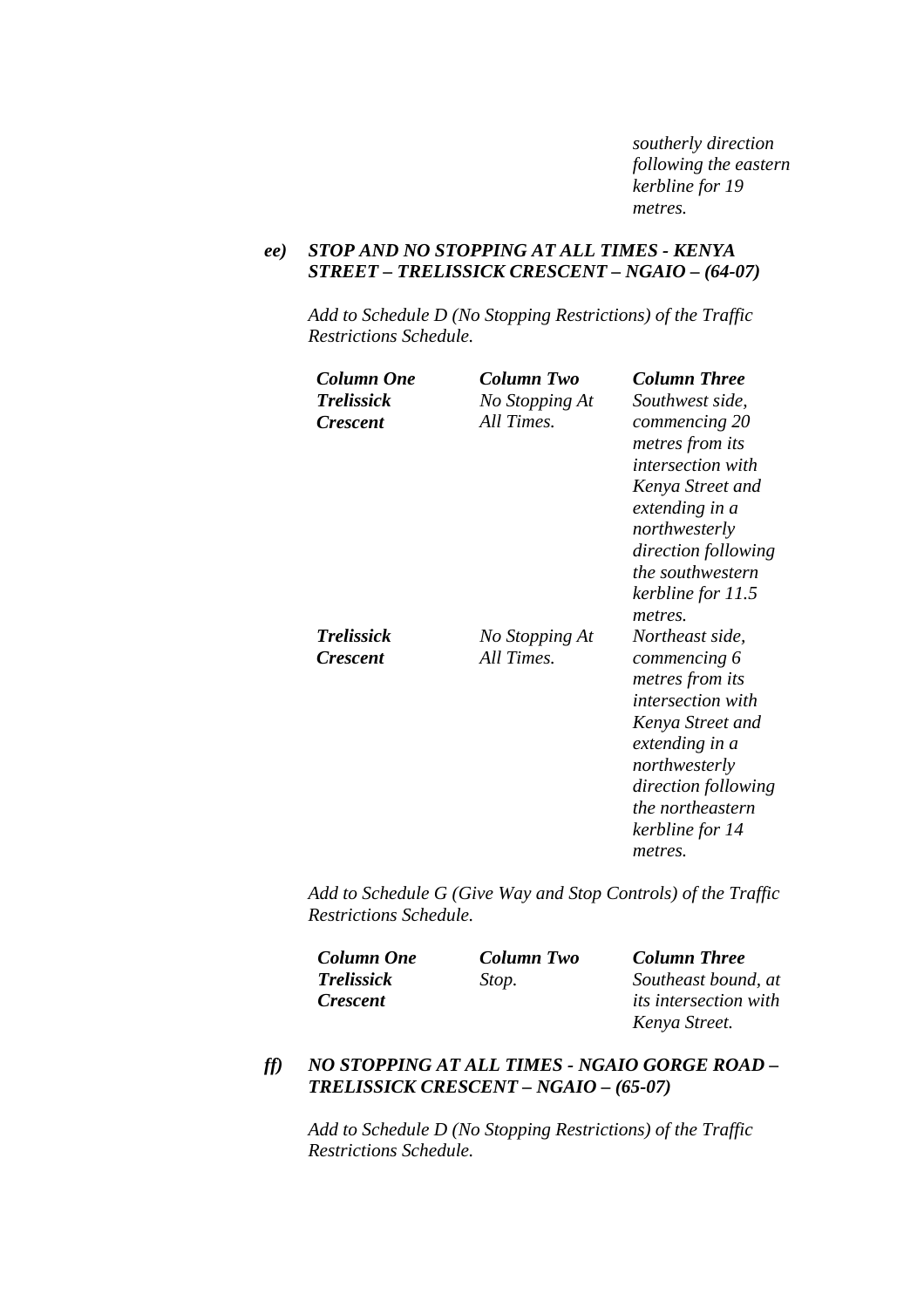| Column One<br><b>Trelissick</b><br><i><b>Crescent</b></i> | Column Two<br>No Stopping At<br>All Times. | <b>Column Three</b><br>Northwest side,<br>commencing at its<br><i>intersection with</i><br>Ngaio Gorge Road<br>and extending in a<br>southwesterly<br>direction following<br><i>the northwestern</i><br>kerbline for 24.5<br>metres. |
|-----------------------------------------------------------|--------------------------------------------|--------------------------------------------------------------------------------------------------------------------------------------------------------------------------------------------------------------------------------------|
| <b>Trelissick</b><br><i><b>Crescent</b></i>               | No Stopping At<br>All Times.               | Southeast side,<br>commencing at its<br><i>intersection with</i><br>Ngaio Gorge Road<br>and extending in a<br>southwesterly<br>direction following<br>the southeastern<br>kerbline for 24.5<br>metres.                               |

## *gg) STOP - SWANSEA STREET – LUCKNOW TERRACE – NGAIO – (66-07)*

*Delete from Schedule G (Give Way and Stop Controls) of the Traffic Restrictions Schedule.* 

| Column One            | <b>Column Two</b> | <b>Column Three</b>          |
|-----------------------|-------------------|------------------------------|
| <b>Swansea Street</b> | Stop.             | Swansea Street, at its       |
|                       |                   | southern approach to         |
|                       |                   | <i>its intersection with</i> |
|                       |                   | Lucknow Terrace.             |

*Add to Schedule G (Give Way and Stop Controls) of the Traffic Restrictions Schedule.* 

| Column One            | Column Two | <b>Column Three</b>      |
|-----------------------|------------|--------------------------|
| <b>Swansea Street</b> | Stop.      | Eastbound, at its        |
|                       |            | <i>intersection with</i> |
|                       |            | Lucknow Terrace.         |

### *hh) GIVE WAY - SWANSEA STREET – NGATOTO STREET – NGAIO – (67-07)*

*Add to Schedule G (Give Way and Stop Controls) of the Traffic Restrictions Schedule.*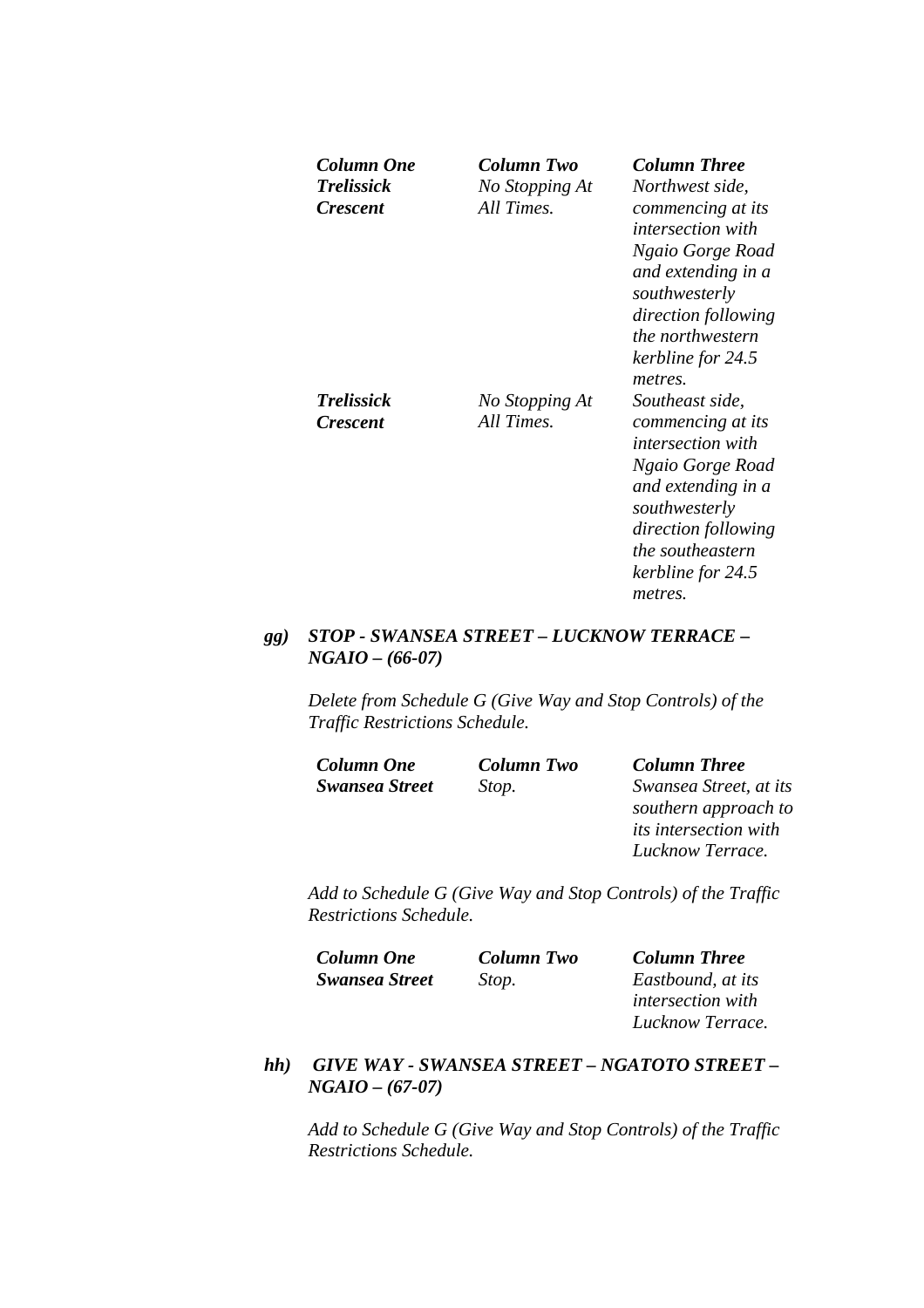| Column One            | <b>Column Two</b> | <b>Column Three</b>          |
|-----------------------|-------------------|------------------------------|
| <b>Ngatoto Street</b> | Give Way.         | Northwest bound, at          |
|                       |                   | <i>its intersection with</i> |
|                       |                   | Swansea Street.              |
| <b>Ngatoto Street</b> | Give Way          | Southeast bound, at          |
|                       |                   | <i>its intersection with</i> |
|                       |                   | Swansea Street.              |

#### *ii) NO STOPPING AT ALL TIMES - APLIN TERRACE – BOMBAY STREET – NGAIO – (68-07)*

*Add to Schedule D (No Stopping Restrictions) of the Traffic Restrictions Schedule.* 

| <b>Column One</b>    | <b>Column Two</b>            | <b>Column Three</b>                                                                                                                                                            |
|----------------------|------------------------------|--------------------------------------------------------------------------------------------------------------------------------------------------------------------------------|
| <b>Bombay Street</b> | No Stopping At<br>All Times. | North side, commencing<br>at its intersection with                                                                                                                             |
|                      |                              | <b>Aplin Terrace and</b><br>extending in a westerly<br>direction following the<br>northern kerbline for<br>4.5 metres.                                                         |
| <b>Bombay Street</b> | No Stopping At<br>All Times. | South side, commencing<br>at its intersection with<br>Aplin Terrace and<br>extending in a westerly<br>direction following the<br>southern kerbline for 17<br>metres.           |
| <b>Aplin Terrace</b> | No Stopping At<br>All Times. | West side, commencing<br>at its intersection with<br><b>Bombay Street and</b><br>extending in a northerly<br>direction following the<br>western kerbline for<br>$10.5$ metres. |
| <b>Aplin Terrace</b> | No Stopping At<br>All Times. | East side, commencing<br>at its intersection with<br><b>Bombay Street and</b><br>extending in a northerly<br>direction following the<br>eastern kerbline for 16<br>metres.     |

#### *jj) STOP, GIVE WAY AND NO STOPPING AT ALL TIMES - BOX HILL – STATION ROAD – KHANDALLAH – (69-07)*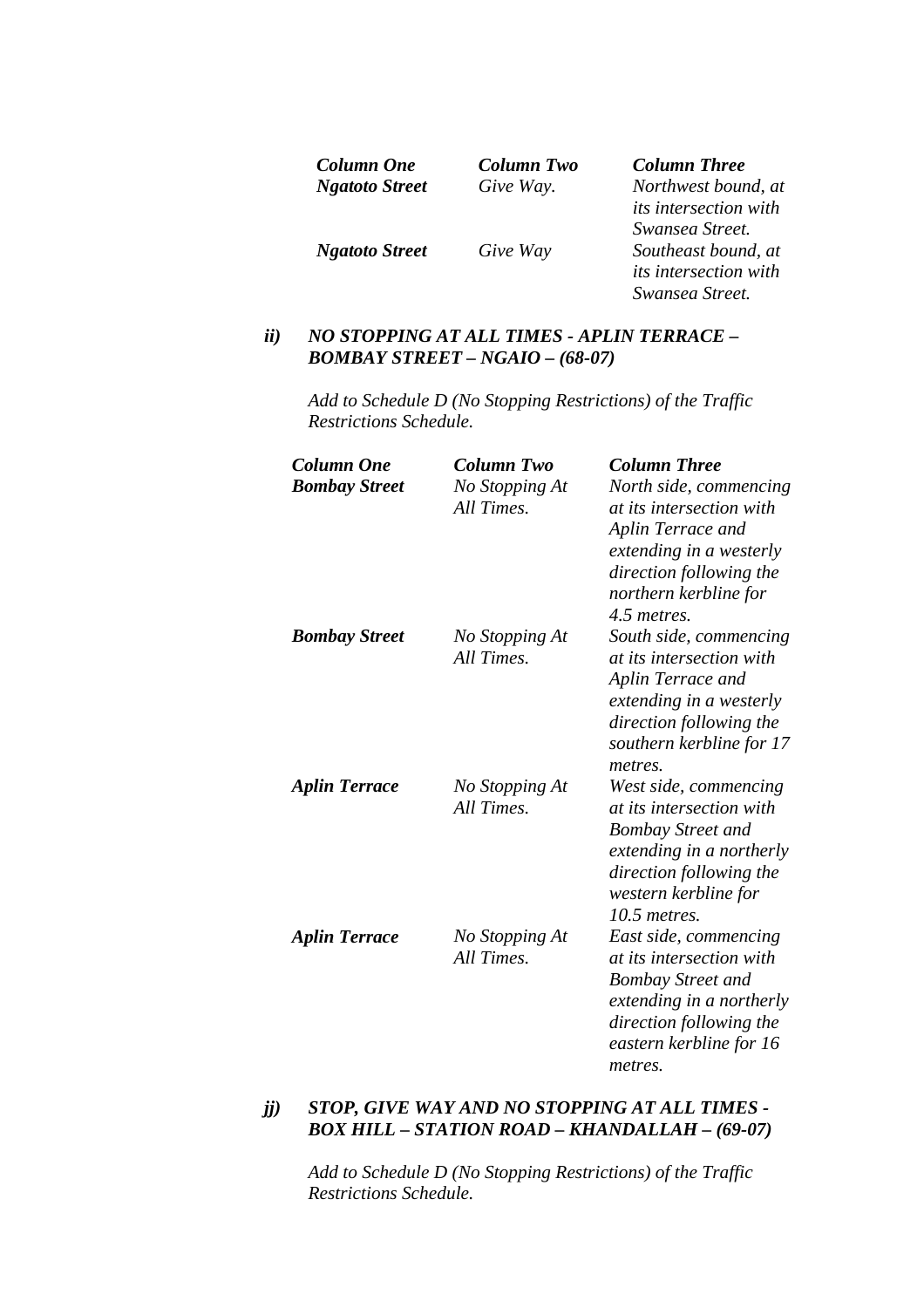| Column One<br><b>Station Road</b> | Column Two<br>No Stopping At<br>All Times. | <b>Column Three</b><br>South side,<br>commencing at its<br>intersection with<br><b>Box Hill and</b><br>extending in an<br>easterly direction<br>following the<br>southern kerbline for<br>15 metres. |
|-----------------------------------|--------------------------------------------|------------------------------------------------------------------------------------------------------------------------------------------------------------------------------------------------------|
| <b>Baroda Street</b>              | No Stopping At<br>All Times.               | North side,<br>commencing at its<br>intersection with<br><b>Box Hill and</b><br>extending in a<br>westerly direction<br>following the<br>northern kerbline for<br>15 metres.                         |
| Box Hill                          | No Stopping At<br>All Times.               | West side,<br>commencing at its<br>intersection with<br><b>Baroda Street and</b><br>extending in a<br>northerly direction<br>following the<br>western kerbline for<br>18 metres.                     |
| Box Hill                          | No Stopping At<br>All Times.               | East side,<br>commencing at its<br>intersection with<br><b>Station Road and</b><br>extending in a<br>southerly direction<br>following the eastern<br>kerbline for 8<br>metres.                       |

| Column One           | Column Two | <b>Column Three</b>          |
|----------------------|------------|------------------------------|
| <b>Station Road</b>  | Stop.      | Westbound, at its            |
|                      |            | <i>intersection with Box</i> |
|                      |            | Hill.                        |
| <b>Baroda Street</b> | Give Way.  | Eastbound, at its            |
|                      |            | <i>intersection with Box</i> |
|                      |            | Hill                         |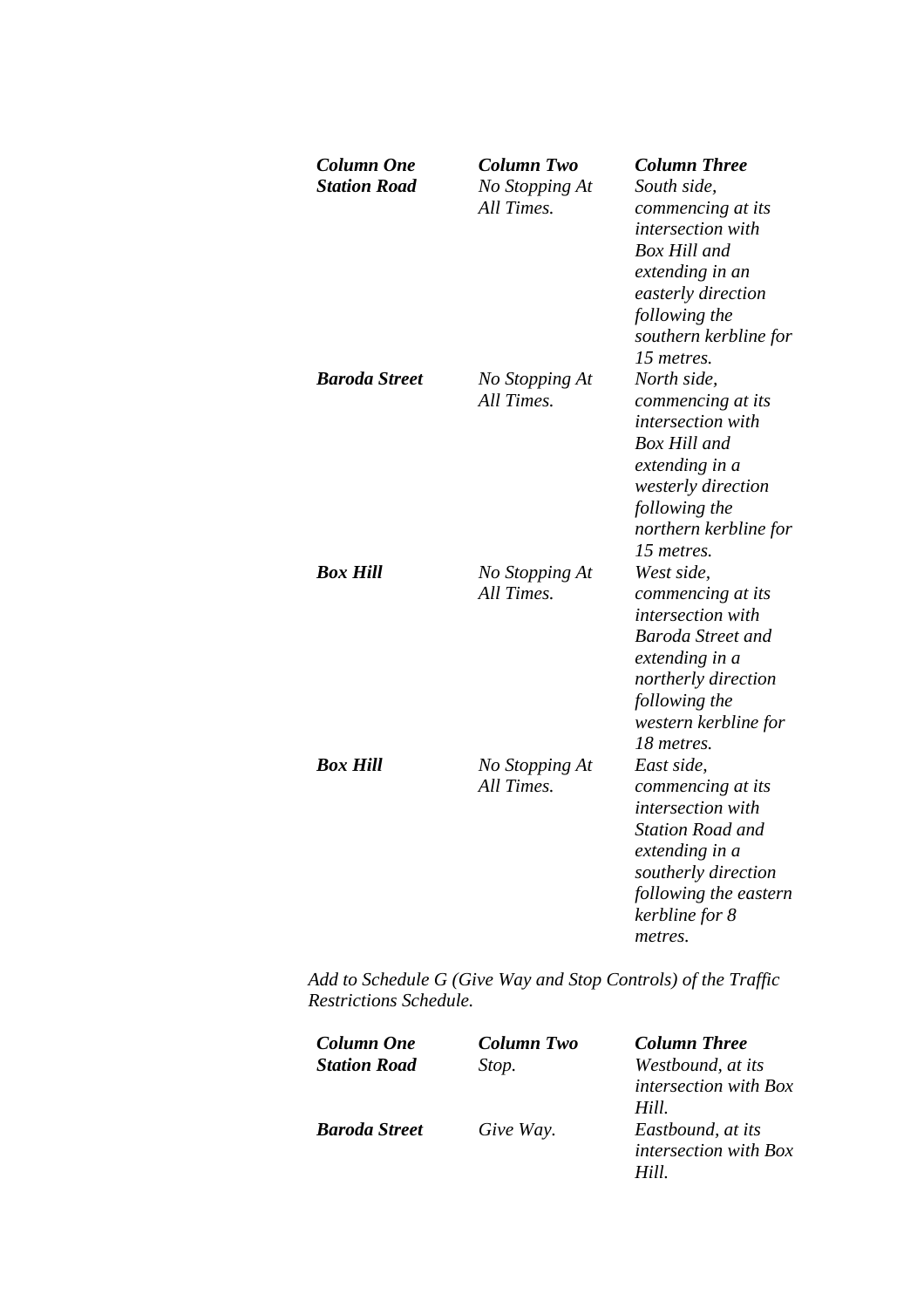## *kk) NO STOPPING AT ALL TIMES - GANGES ROAD – EVEREST STREET – KHANDALLAH – (70-07)*

*Delete from Schedule D (No Stopping Restrictions) of the Traffic Restrictions Schedule.* 

*Column One Column Two Column Three Ganges Road No Stopping At* 

*All Times.* 

*West side, commencing at its intersection with Everest Street and extending in a northerly direction for 13 metres.* 

| <b>Column One</b><br><b>Ganges Road</b> | <b>Column Two</b><br>No Stopping At All<br>Times. | <b>Column Three</b><br>West side,<br>commencing at its<br><i>intersection with</i><br><b>Everest Street and</b><br>extending in a<br>northerly direction<br>following the<br>western kerbline for<br>28 metres. |
|-----------------------------------------|---------------------------------------------------|-----------------------------------------------------------------------------------------------------------------------------------------------------------------------------------------------------------------|
| <b>Ganges Road</b>                      | No Stopping At All<br>Times.                      | East side,<br>commencing at its<br><i>intersection with</i><br><b>Everest Street and</b><br>extending in a<br>northerly direction<br>following the<br>eastern kerbline for<br>24 metres.                        |
| <b>Everest Street</b>                   | No Stopping At All<br>Times.                      | North side,<br>commencing at its<br>intersection with<br>Ganges Road and<br>extending in a<br>westerly direction<br>following the<br>northern kerbline<br>for 15.5 metres.                                      |
| <b>Everest Street</b>                   | No Stopping At All<br>Times.                      | North side,<br>commencing at its<br><i>intersection</i> with<br>Ganges Road and                                                                                                                                 |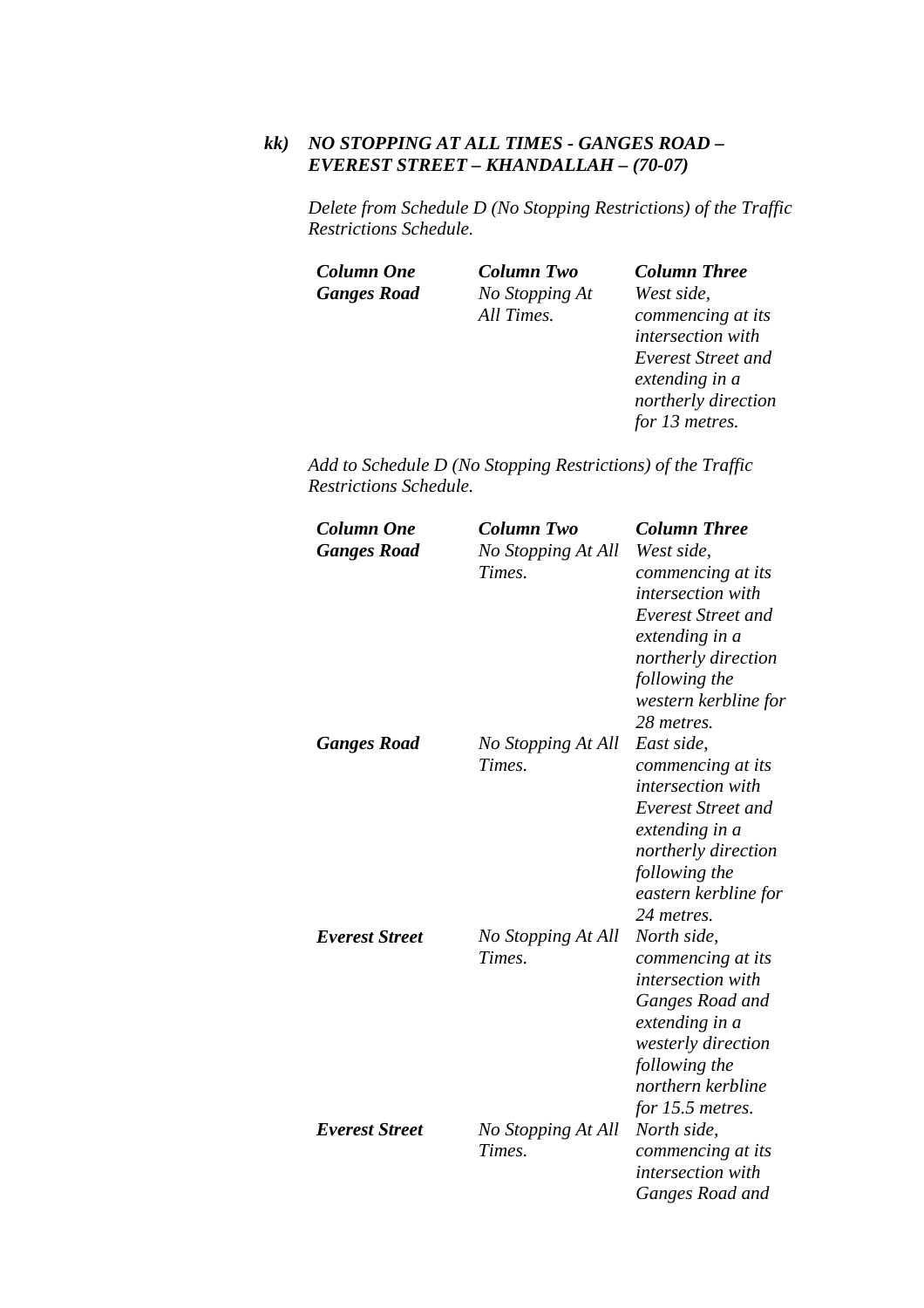| extending in an<br>easterly direction<br>following the |
|--------------------------------------------------------|
| northern kerbline                                      |
| for 14.5 metres.                                       |
| South side, opposite                                   |
| <i>its intersection with</i>                           |
| Ganges Road,                                           |
| extending in an                                        |
| easterly direction                                     |
| following the                                          |
| southern kerbline                                      |
| No Stopping At All<br>Times.                           |

## *ll) GIVE WAY AND NO STOPPING AT ALL TIMES - HOMEBUSH ROAD – BENARES STREET – KHANDALLAH – (71-07)*

*Add to Schedule D (No Stopping Restrictions) of the Traffic Restrictions Schedule.* 

| Column One            | Column Two     | <b>Column Three</b>                   |
|-----------------------|----------------|---------------------------------------|
| <b>Benares Street</b> | No Stopping At | West side.                            |
|                       | All Times.     | commencing at its                     |
|                       |                | <i>intersection with</i>              |
|                       |                | Homebush Road and                     |
|                       |                | extending in a<br>southerly direction |
|                       |                | following the                         |
|                       |                | western kerbline for                  |
|                       |                | 26.5 metres.                          |
| <b>Benares Street</b> | No Stopping At | East side,                            |
|                       | All Times.     | commencing at its                     |
|                       |                | <i>intersection with</i>              |
|                       |                | Homebush Road and                     |
|                       |                | extending in a                        |
|                       |                | southerly direction                   |
|                       |                | following the eastern                 |
|                       |                | kerbline for 21                       |
|                       |                | metres.                               |

*Add to Schedule G (Give Way and Stop Controls) of the Traffic Restrictions Schedule.* 

*Column One Column Two Column Three Benares Street Give Way. Northbound, at its* 

*intersection with Homebush Road.* 

*for 15.5 metres.*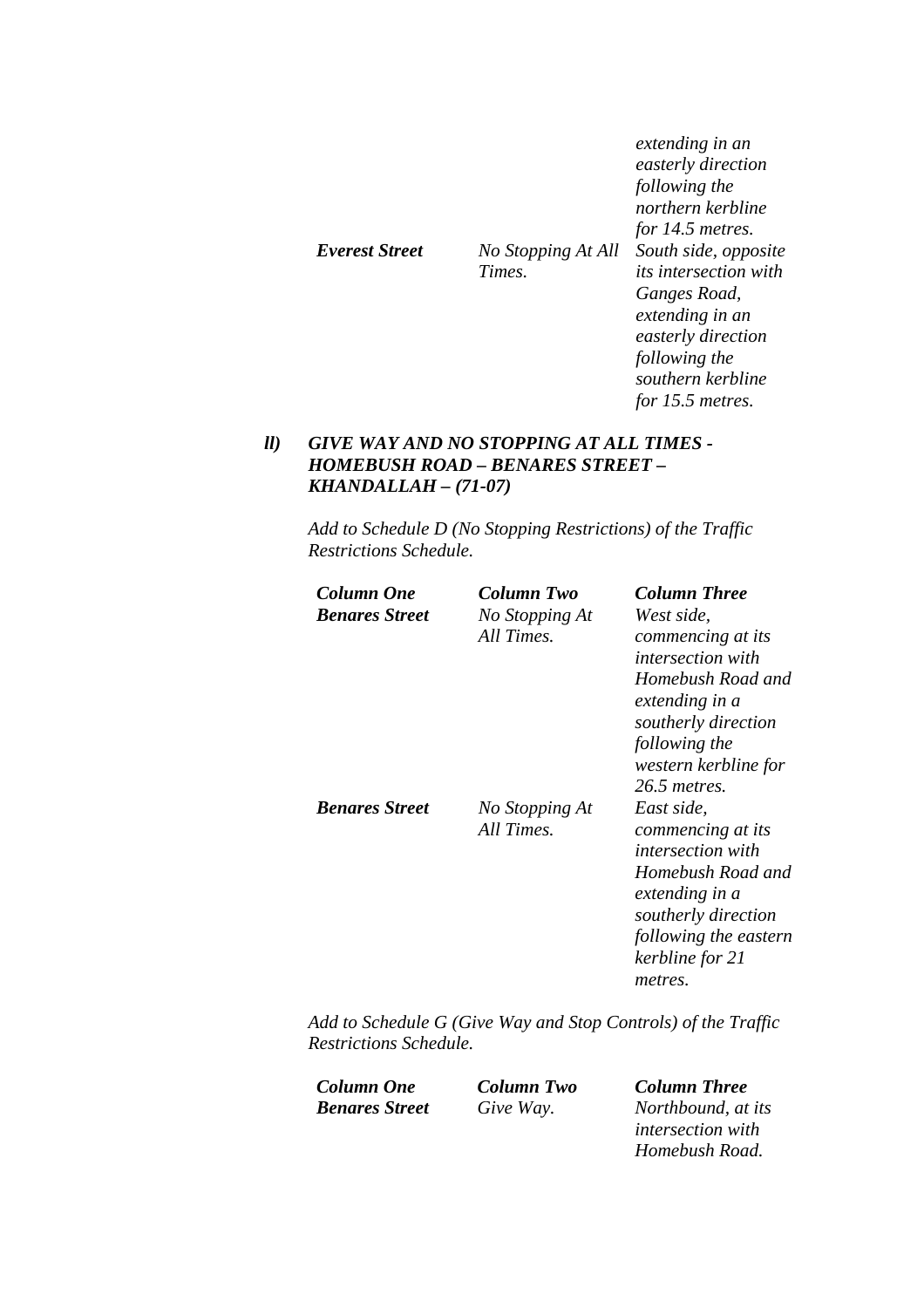## *mm) GIVE WAY AND NO STOPPING AT ALL TIMES - SILVERSTREAM ROAD – CHURCHILL DRIVE – CROFTON DOWNS – (72-07)*

*Add to Schedule G (Give Way and Stop Controls) of the Traffic Restrictions Schedule.* 

| Column One               | Column Two | <b>Column Three</b>        |
|--------------------------|------------|----------------------------|
| <b>Churchill Drive</b>   | Give Way.  | Northbound, at its         |
|                          |            | <i>intersection with</i>   |
|                          |            | Silverstream Road.         |
| Waikowhai Street         | Give Way.  | Westbound, at its          |
|                          |            | <i>intersection with</i>   |
|                          |            | Silverstream Road.         |
| <b>Silverstream Road</b> | Give Way.  | Eastbound, at its          |
|                          |            | <i>intersection with</i>   |
|                          |            | Churchill Drive.           |
| <b>Greater</b>           | Give Way.  | Traffic leaving the        |
| Wellington               |            | <b>Railway Station Car</b> |
| <b>Regional Council</b>  |            | Park, entering the         |
| <b>Car Park</b>          |            | Churchill Drive /          |
| <b>Entrance</b>          |            | Silverstream Road          |
|                          |            | roundabout.                |

| <b>Column One</b><br><b>Silverstream Road</b> | <b>Column Two</b><br>No Stopping At All<br>Times. | <b>Column Three</b><br>South side,<br>commencing at its<br><i>intersection with</i><br>Churchill Drive and<br>extending in an<br>easterly direction<br>following the<br>southern kerbline for<br>127 metres. |
|-----------------------------------------------|---------------------------------------------------|--------------------------------------------------------------------------------------------------------------------------------------------------------------------------------------------------------------|
| <b>Silverstream Road</b>                      | No Stopping At All<br>Times.                      | North side,<br>commencing at its<br><i>intersection with</i><br>Churchill Drive and<br>extending in an<br>easterly direction<br>following the<br>northern kerbline for<br>8 metres.                          |
| <b>Churchill Drive</b>                        | No Stopping At All<br>Times.                      | East side,<br>commencing at its<br><i>intersection with the</i>                                                                                                                                              |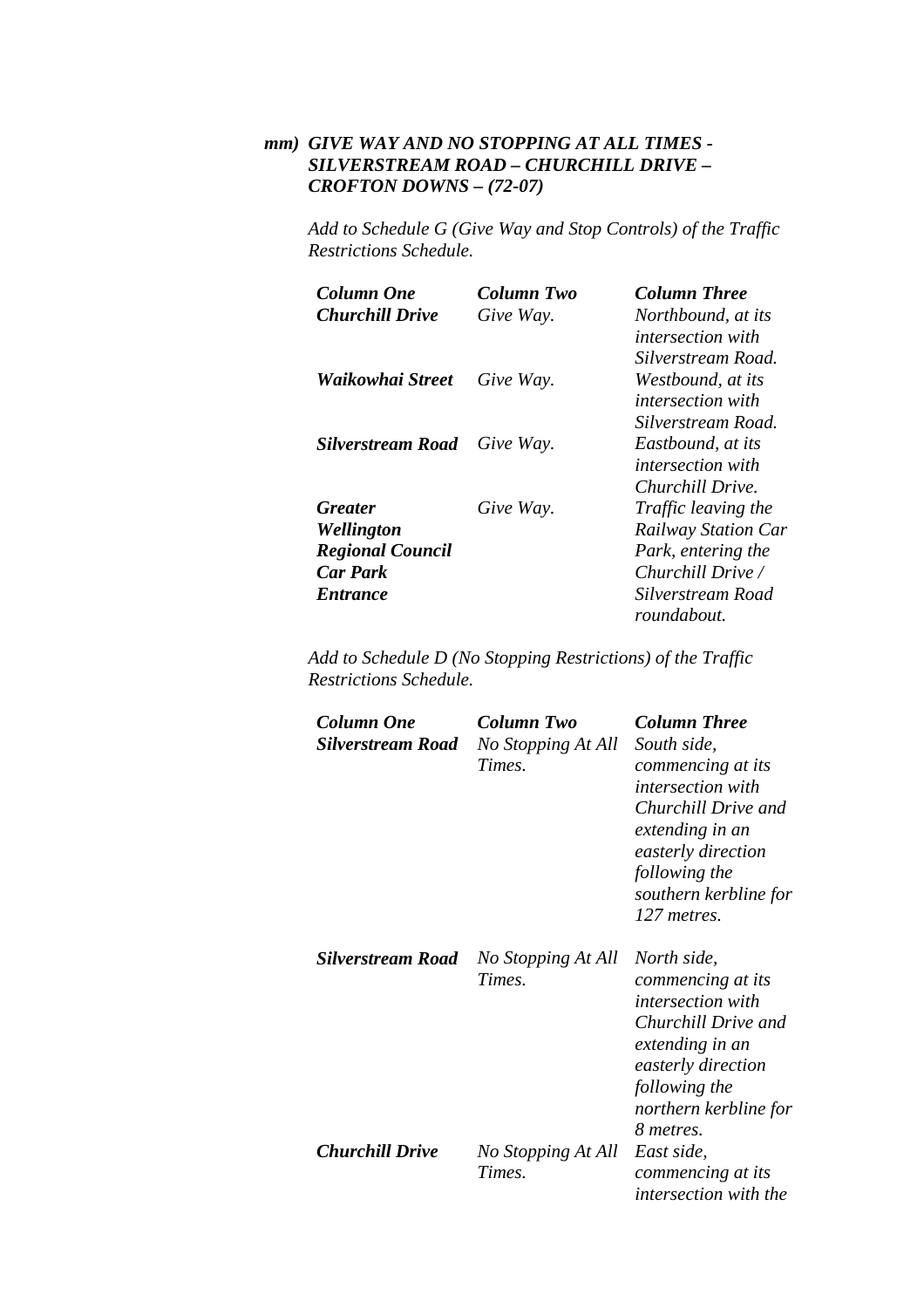|                                                                                               |                              | Greater Wellington<br>Regional Council<br>Car Park entrance<br>and extending in a<br>southerly direction<br>following the eastern<br>kerbline for 11<br>metres.                                                                             |
|-----------------------------------------------------------------------------------------------|------------------------------|---------------------------------------------------------------------------------------------------------------------------------------------------------------------------------------------------------------------------------------------|
| Waikowhai Street                                                                              | No Stopping At All<br>Times. | North side,<br>commencing at its<br>intersection with<br>Silverstream Road<br>and extending in an<br>easterly direction<br>following the<br>northern kerbline for<br>19 metres.                                                             |
| Waikowhai Street                                                                              | No Stopping At All<br>Times. | South side,<br>commencing at its<br>intersection with the<br><b>Greater Wellington</b><br><b>Regional Council</b><br>Car Park entrance<br>and extending in an<br>easterly direction<br>following the<br>southern kerbline for<br>17 metres. |
| <b>Greater</b><br>Wellington<br><b>Regional Council</b><br><b>Car Park</b><br><b>Entrance</b> | No Stopping At All<br>Times. | North and south<br>side, commencing at<br><i>its intersection with</i><br>Churchill Drive and<br>Waikowhai Street,<br>extending in a<br>westerly direction<br>following the<br>kerblines into the<br>car park.                              |

## *nn) GIVE WAY - CHARTWELL DRIVE – CASSIS PLACE / DUNDEE PLACE – CHARTWELL – (73-07)*

*Add to Schedule G (Give Way and Stop Controls) of the Traffic Restrictions Schedule.* 

*Column One Column Two Column Three Cassis Place Give Way. Southeast bound, at its intersection with Chartwell Drive.*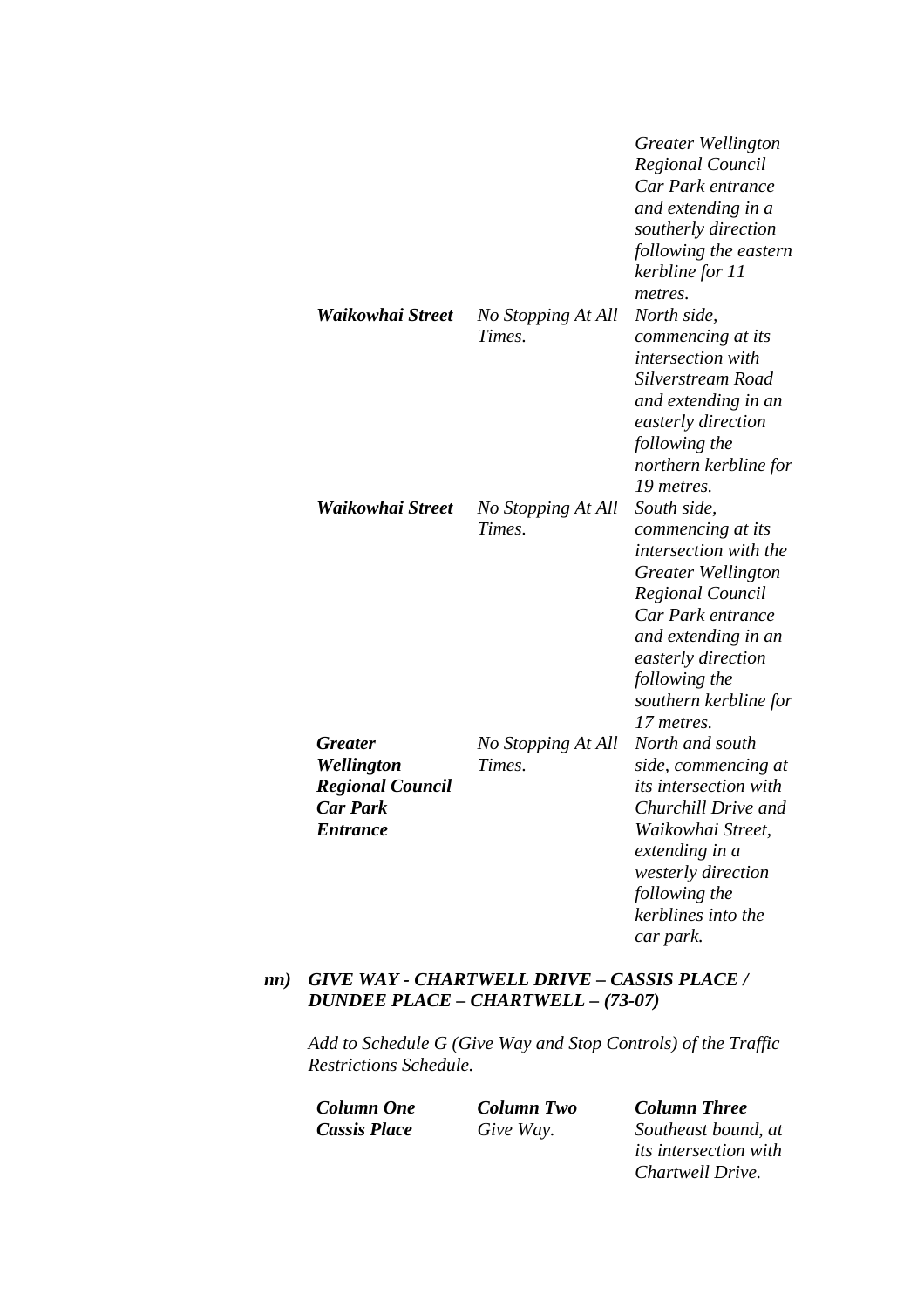*Dundee Place Give Way. Northwest bound, at its intersection with Chartwell Drive.* 

## *oo) GIVE WAY AND NO STOPPING AT ALL TIMES - THATCHER CRESCENT – SILVERSTREAM ROAD – CROFTON DOWNS – (74-07)*

*Add to Schedule D (No Stopping Restrictions) of the Traffic Resolutions Schedule.* 

| Column One<br><b>Thatcher Crescent</b> | Column Two<br>No Stopping At All<br>Times. | <b>Column Three</b><br>East side.<br>commencing at its<br><i>intersection with</i><br>Silverstream Road<br>and extending in a<br>northerly direction<br>following the eastern<br>kerbline for 27              |
|----------------------------------------|--------------------------------------------|---------------------------------------------------------------------------------------------------------------------------------------------------------------------------------------------------------------|
| <b>Silverstream Road</b>               | No Stopping At All<br>Times.               | metres.<br>North side,<br>commencing at its<br><i>intersection with</i><br><i>Thatcher Crescent</i><br>and extending in a<br><i>westerly direction</i><br>following the<br>northern kerbline for<br>7 metres. |

*Add to Schedule G (Give Way and Stop Controls) of the Traffic Restrictions Schedule.* 

| <b>Column One</b>                  | Column Two | <b>Column Three</b> |
|------------------------------------|------------|---------------------|
| <b>Thatcher Crescent</b> Give Way. |            | Southbound, at its  |

*intersection with Silverstream Road.* 

## *pp) NO STOPPING AT ALL TIMES - WINSTON STREET – CHARTWELL DRIVE – CHARTWELL – (75-07)*

*Add to Schedule D (No Stopping Restrictions) of the Traffic Restrictions Schedule.* 

*Column One Column Two Column Three Winston Street No Stopping At All North side, Times.* 

*commencing at its intersection with*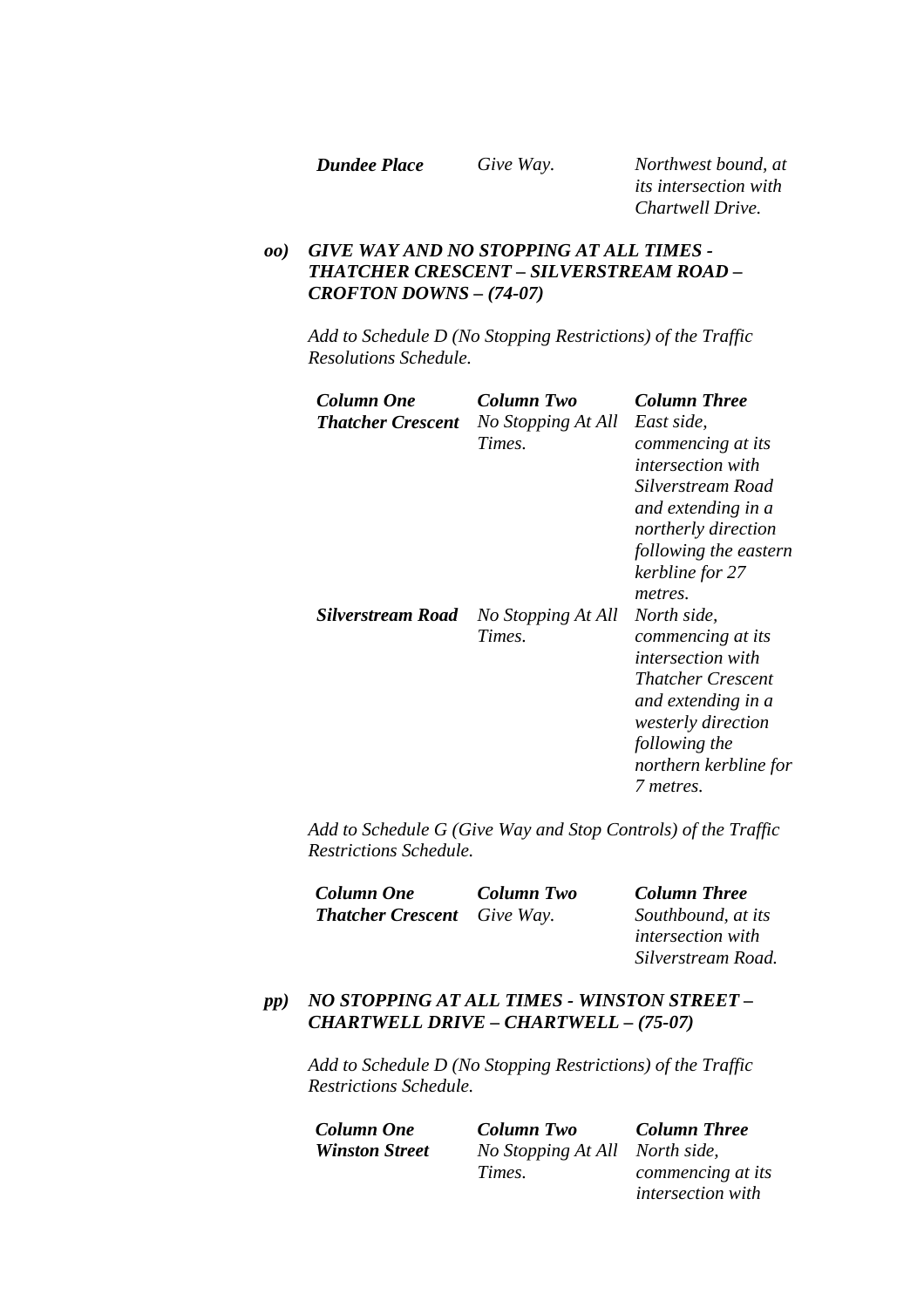|                       |                              | Chartwell Drive and<br>extending in a<br><i>westerly direction</i><br>following the<br>northern kerbline<br>for $21.5$ metres.                                                             |
|-----------------------|------------------------------|--------------------------------------------------------------------------------------------------------------------------------------------------------------------------------------------|
| <b>Winston Street</b> | No Stopping At All<br>Times. | South side.<br>commencing at its<br><i>intersection with</i><br>Chartwell Drive and<br>extending in a<br><i>westerly direction</i><br>following the<br>southern kerbline<br>for 21 metres. |

## *qq) NO STOPPING AT ALL TIMES - SILVERSTREAM ROAD – CROFTON DOWNS – (76-07)*

*Add to Schedule D (No Stopping Restrictions) of the Traffic Restrictions Schedule.* 

| <b>Column One</b><br><b>Silverstream Road</b> | Column Two<br>No Stopping At All<br>Times. | Column Three<br>North side,<br>commencing 145.5<br>metres from its<br>western intersection<br>with Spencer Street<br>and extending in an<br>easterly direction<br>following the<br>northern kerbline                     |
|-----------------------------------------------|--------------------------------------------|--------------------------------------------------------------------------------------------------------------------------------------------------------------------------------------------------------------------------|
| Silverstream Road                             | No Stopping At All<br>Times.               | for 30 metres.<br>South side,<br>commencing 142.5<br>metres from its<br>western intersection<br>with Spencer Street<br>and extending in an<br>easterly direction<br>following the<br>southern kerbline<br>for 30 metres. |

## *rr) GIVE WAY AND NO STOPPING AT ALL TIMES - WINSTON STREET – SPENCER STREET – CROFTON DOWNS – (77-07)*

*Add to Schedule G (Give Way and Stop Controls) of the Traffic Restrictions Schedule.*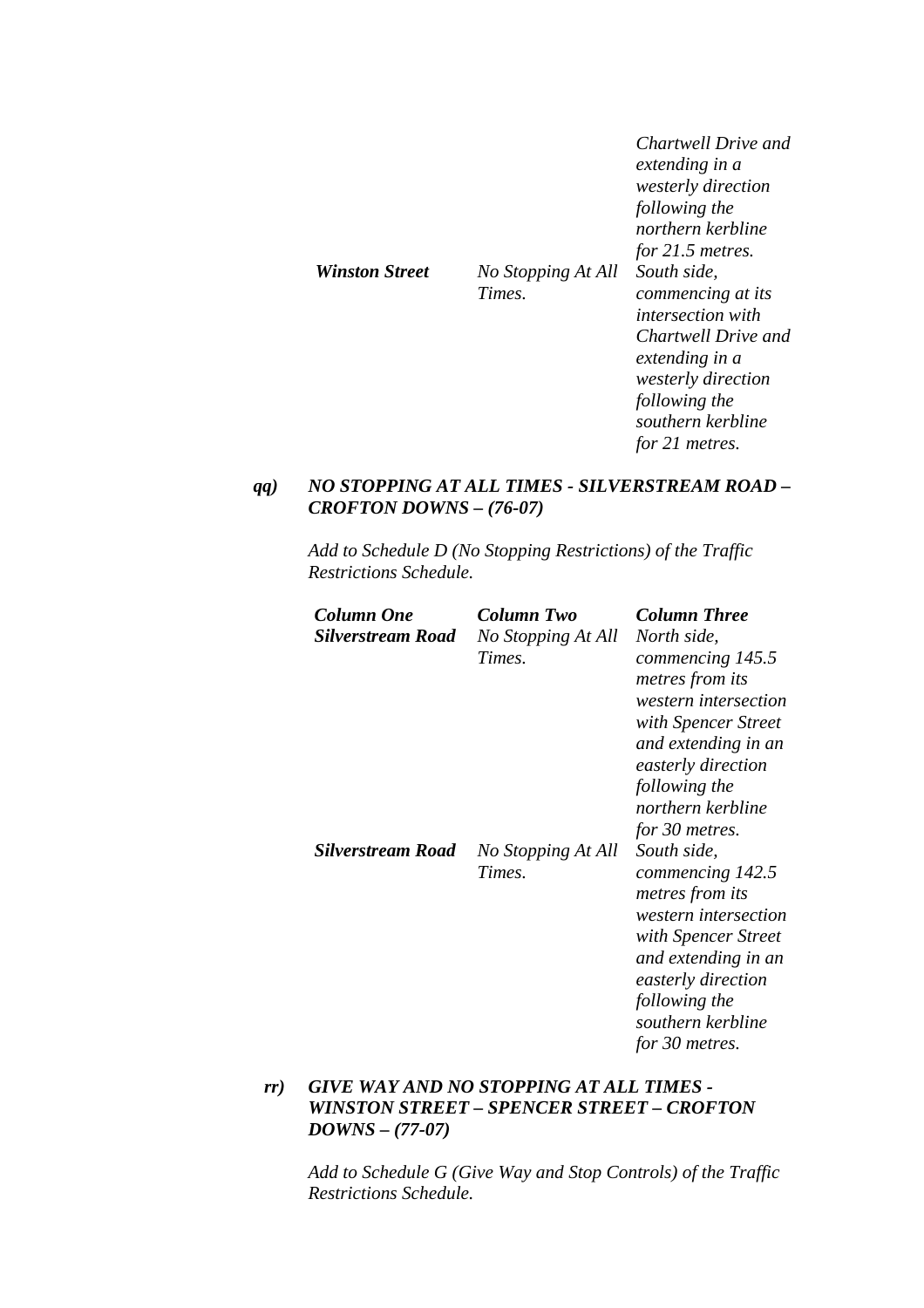| Column One            |  |
|-----------------------|--|
| <b>Winston Street</b> |  |

**Column Two Column Three**<br>*Give Way. Northbound, at Winston Street Give Way. Northbound, at its intersection with Spencer Street.* 

*Add to Schedule D (No Stopping Restrictions) of the Traffic Restrictions Schedule.* 

| Column One<br><b>Winston Street</b> | Column Two<br>No Stopping At All<br>Times. | <b>Column Three</b><br>West side,<br>commencing at its<br><i>intersection with</i><br><b>Spencer Street and</b><br>extending in a<br>southerly direction<br>following the<br>western kerbline for                |
|-------------------------------------|--------------------------------------------|------------------------------------------------------------------------------------------------------------------------------------------------------------------------------------------------------------------|
| <b>Winston Street</b>               | No Stopping At All<br>Times.               | 52.5 <i>metres</i> .<br>East side,<br>commencing at its<br><i>intersection with</i><br><b>Spencer Street and</b><br>extending in a<br>southerly direction<br>following the<br>eastern kerbline for<br>33 metres. |

## *ss) NO STOPPING AT ALL TIMES - WINSTON STREET – CROFTON DOWNS – (78-07)*

| Column One            | Column Two         | <b>Column Three</b>                |
|-----------------------|--------------------|------------------------------------|
| <b>Winston Street</b> | No Stopping At All | West side.                         |
|                       | Times.             | commencing 31.5<br>metres from its |
|                       |                    | <i>intersection with</i>           |
|                       |                    |                                    |
|                       |                    | Jerome Way and                     |
|                       |                    | extending in a                     |
|                       |                    | northerly direction                |
|                       |                    | following the                      |
|                       |                    | western kerbline for               |
|                       |                    | 29 metres.                         |
| <b>Winston Street</b> | No Stopping At All | East side.                         |
|                       | Times.             | commencing 31.5                    |
|                       |                    | metres from its                    |
|                       |                    | <i>intersection with</i>           |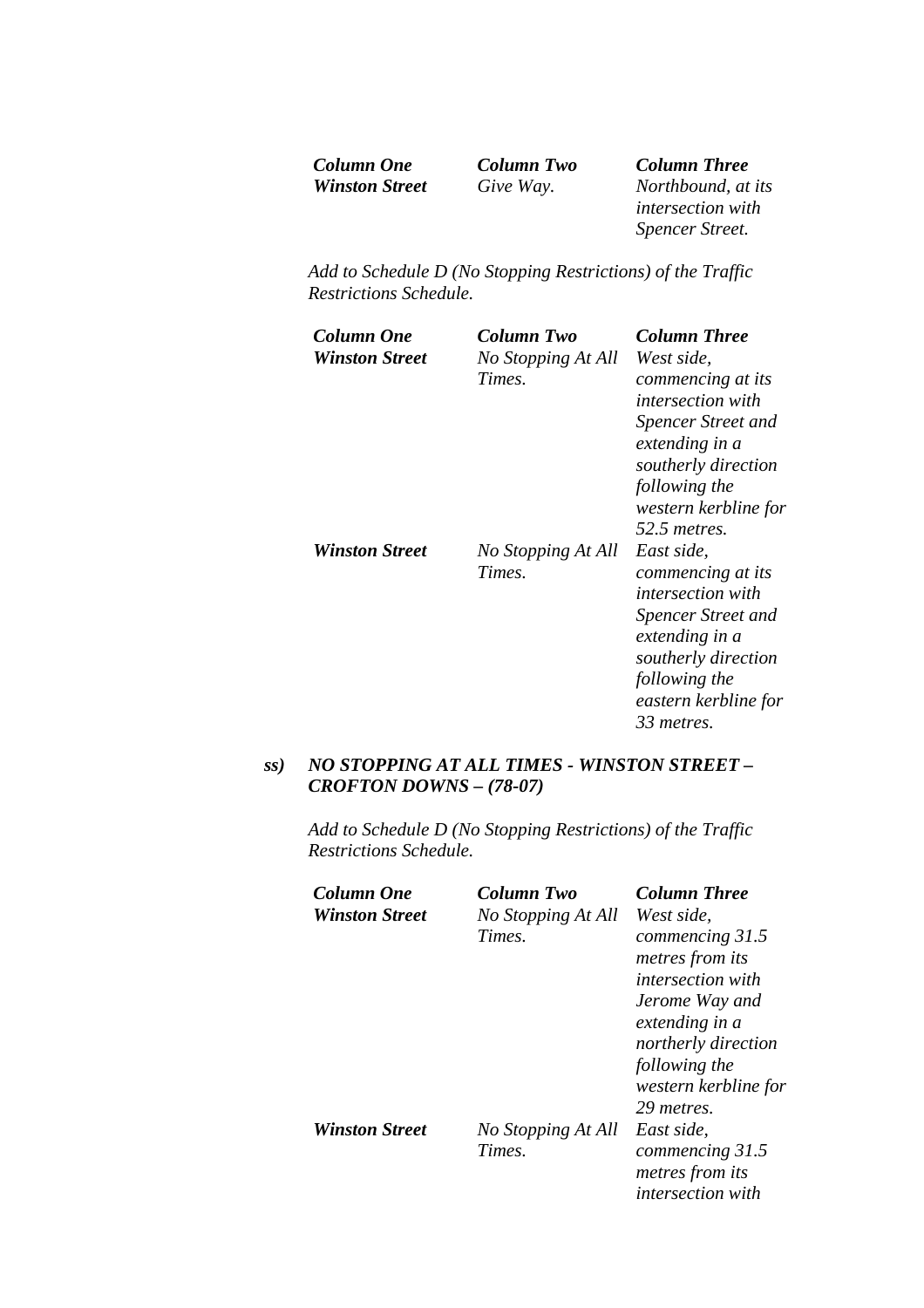*Jerome Way and extending in a northerly direction following the western kerbline for 29 metres.* 

### *tt) GIVE WAY - CHARTWELL DRIVE – DOWNING STREET – CHARTWELL - (79-07)*

*Add to Schedule G (Give Way and Stop Controls) of the Traffic Restrictions Schedule.* 

| <b>Column One</b>     | Column Two | <b>Column Three</b>                                                |
|-----------------------|------------|--------------------------------------------------------------------|
| <b>Downing Street</b> | Give Way.  | Southbound, at its<br><i>intersection with</i><br>Chartwell Drive. |

#### *uu) GIVE WAY - SATARA CRESCENT – KAPIL GROVE – NGAIO – (80-07)*

*Add to Schedule G (Give Way and Stop Controls) of the Traffic Restrictions Schedule.* 

| <b>Column One</b>  | Column Two | <b>Column Three</b>                                               |
|--------------------|------------|-------------------------------------------------------------------|
| <b>Kapil Grove</b> | Give Way.  | Eastbound, at its<br><i>intersection with</i><br>Satara Crescent. |

### *vv) GIVE WAY AND NO STOPPING AT ALL TIMES - SATARA CRESCENT – RAMPHAL TERRACE – NGAIO – (81-07)*

*Add to Schedule G (Give Way and Stop Controls) of the Traffic Restrictions Schedule.* 

| <b>Column One</b>      | <b>Column Two</b> | <b>Column Three</b>      |
|------------------------|-------------------|--------------------------|
| <b>Ramphal Terrace</b> | Give Way.         | Westbound, at its        |
|                        |                   | <i>intersection with</i> |
|                        |                   | Satara Crescent.         |

*Add to Schedule D (No Stopping Restrictions) of the Traffic Restrictions Schedule.* 

| Column One             | <b>Column Two</b>              | <b>Column Three</b> |
|------------------------|--------------------------------|---------------------|
| <b>Ramphal Terrace</b> | No Stopping At All North side, |                     |
|                        | Times.                         | commencing at it.   |
|                        |                                |                     |

*commencing at its intersection with Satara Crescent and extending in an*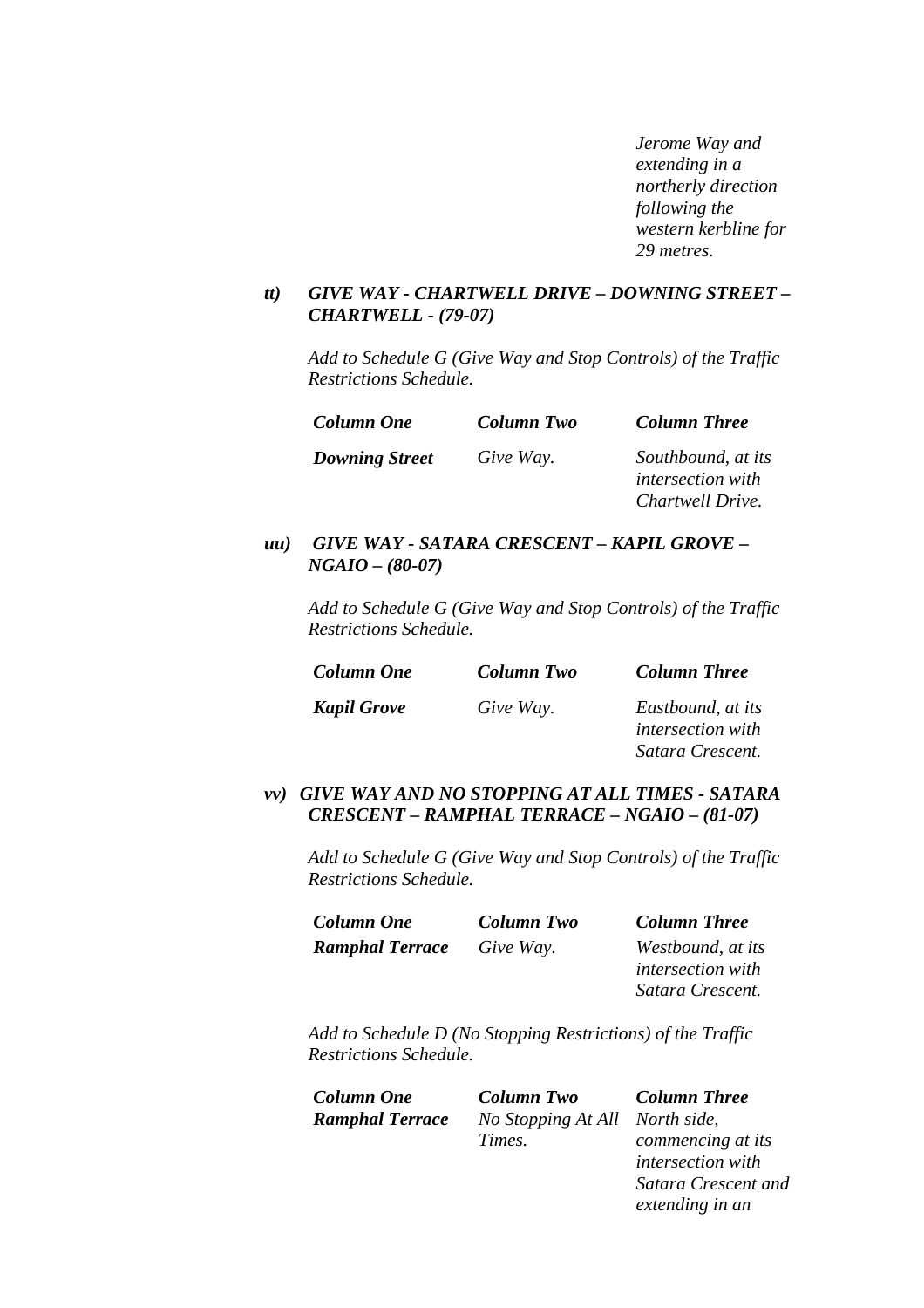|                 |                              | easterly direction<br>following the<br>northern kerbline<br>for 17.5 metres.                                                                                                         |
|-----------------|------------------------------|--------------------------------------------------------------------------------------------------------------------------------------------------------------------------------------|
| Ramphal Terrace | No Stopping At All<br>Times. | South side.<br>commencing at its<br><i>intersection with</i><br>Satara Crescent and<br>extending in an<br>easterly direction<br>following the<br>southern kerbline<br>for 17 metres. |

## *ww) GIVE WAY AND NO STOPPING AT ALL TIMES - AMAPUR DRIVE - SATARA CRESCENT – NGAIO – (82-07)*

*Add to Schedule G (Give Way and Stop Controls) of the Traffic Restrictions Schedule.* 

| <b>Column One</b>      | <b>Column Two</b> | <b>Column Three</b>                                             |
|------------------------|-------------------|-----------------------------------------------------------------|
| <b>Satara Crescent</b> | Give Way.         | Southbound, at its<br><i>intersection with</i><br>Amapur Drive. |

| Column One<br>Satara Crescent | Column Two<br>No Stopping At All<br>Times. | <b>Column Three</b><br>West side.<br>commencing at its<br><i>intersection with</i><br>Amapur Drive and<br>extending in a<br>northerly direction<br>following the<br>western kerbline for<br>$16.5$ metres. |
|-------------------------------|--------------------------------------------|------------------------------------------------------------------------------------------------------------------------------------------------------------------------------------------------------------|
| Satara Crescent               | No Stopping At All<br>Times.               | East side,<br>commencing at its<br><i>intersection with</i><br>Amapur Drive and<br>extending in a<br>northerly direction<br>following the<br>eastern kerbline for<br>15.5 metres.                          |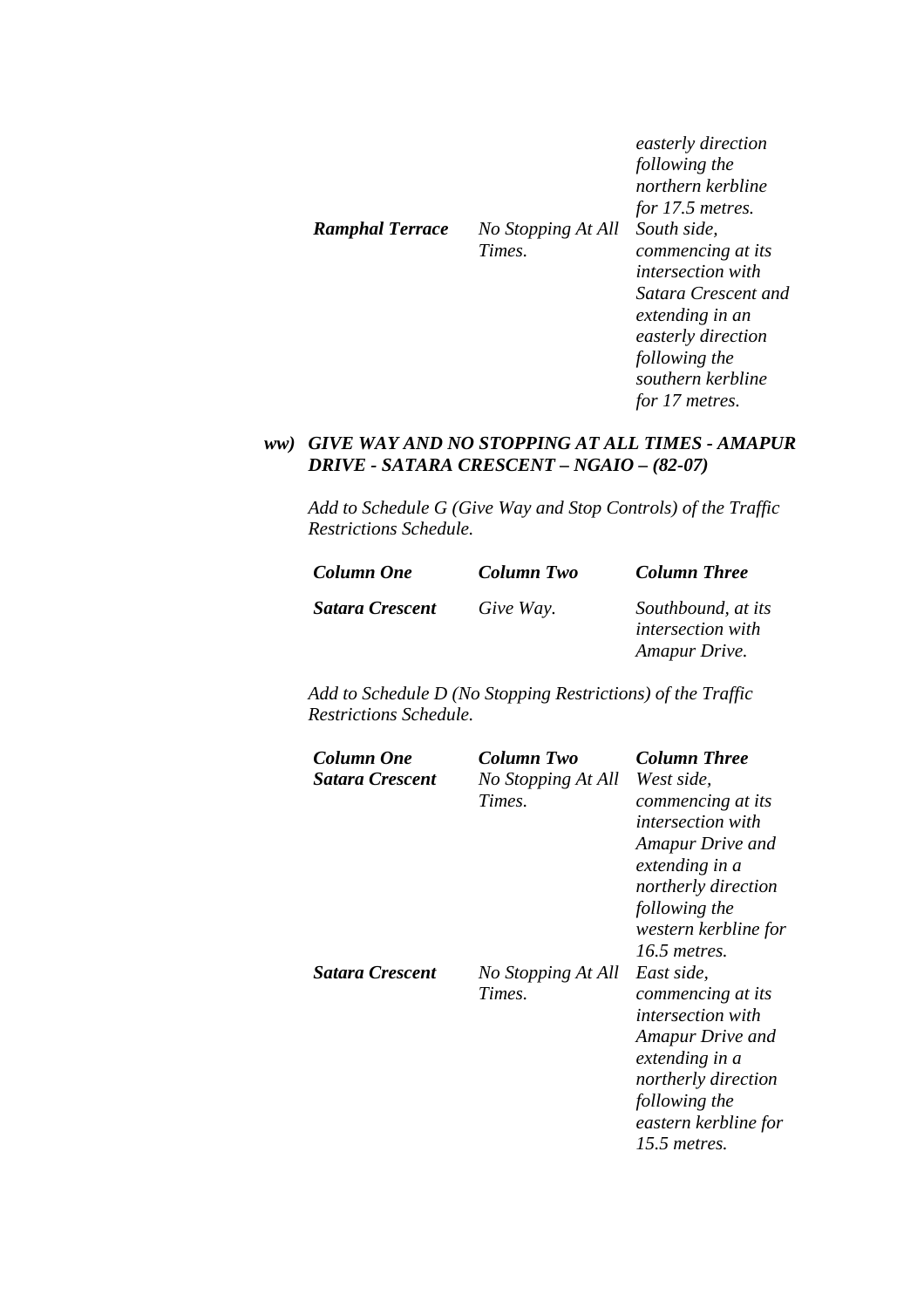## *xx) GIVE WAY AND NO STOPPING AT ALL TIMES - CLARK STREET – SIMLA CRESCENT – KHANDALLAH – (83-07)*

*Delete from Schedule D (No Stopping Restrictions) of the Traffic Restrictions Schedule.* 

| Column One<br>Simla Crescent | Column Two<br>No Stopping At All<br>Times. | <b>Column Three</b><br>West side,<br>commencing from its<br><i>intersection with</i><br>Clark Street and<br>extending in a<br>northerly direction<br>following the<br>western kerbline for<br>11 metres. |
|------------------------------|--------------------------------------------|----------------------------------------------------------------------------------------------------------------------------------------------------------------------------------------------------------|
| Simla Crescent               | No Stopping At All<br>Times.               | East side,<br>commencing at its<br><i>intersection with</i><br>Clark Street and<br>extending in a<br>southerly direction<br>following the<br>eastern kerbline for<br>11 metres.                          |

*Add to Schedule D (No Stopping Restrictions) of the Traffic Restrictions Schedule.* 

| Column One<br>Simla Crescent | Column Two<br>No Stopping At All<br>Times. | <b>Column Three</b><br>Northwest side,<br>commencing at its<br><i>intersection with Clark</i><br>Street and extending in a<br>southwesterly direction<br>following the<br>northwestern kerbline<br>for 18 metres. |
|------------------------------|--------------------------------------------|-------------------------------------------------------------------------------------------------------------------------------------------------------------------------------------------------------------------|
| Simla Crescent               | No Stopping At All<br>Times.               | Southeast side,<br>commencing at its<br><i>intersection with Clark</i><br>Street and extending in a<br>southwesterly direction<br>following the<br>southeastern kerbline for<br>15.5 metres.                      |

*Add to Schedule G (Give Way and Stop Controls) of the Traffic Restrictions Schedule.*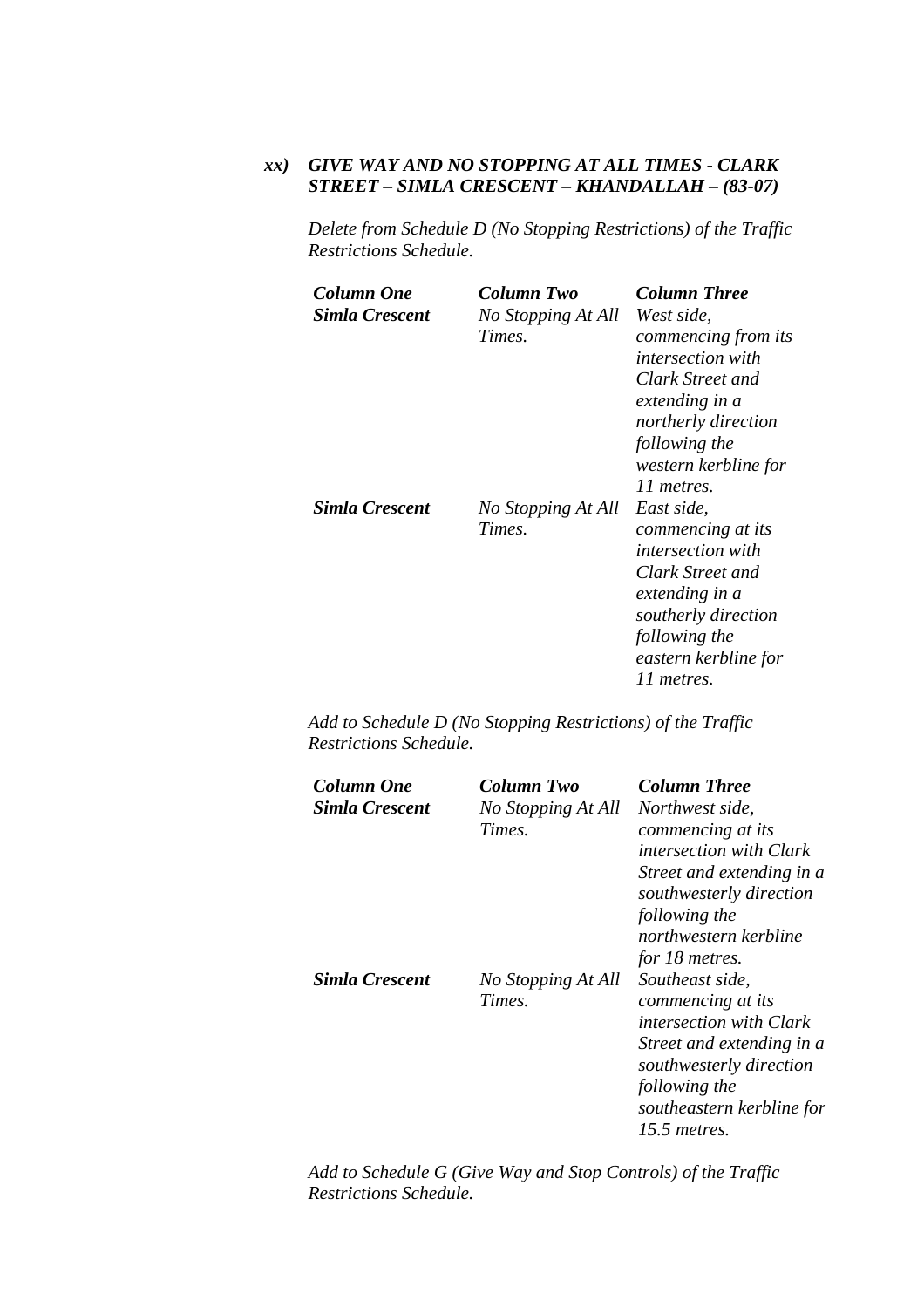| Column One            | Column Two | <b>Column Three</b>                                                  |
|-----------------------|------------|----------------------------------------------------------------------|
| <b>Simla Crescent</b> | Give Way.  | Northeast bound, at<br><i>its intersection with</i><br>Clark Street. |

# *yy) GIVE WAY AND NO STOPPING AT ALL TIMES - FOX STREET – ROSALIND STREET – NGAIO – (84-07)*

*Add to Schedule G (Give Way and Stop Controls) of the Traffic Restrictions Schedule.* 

| Column One             | Column Two | <b>Column Three</b>      |
|------------------------|------------|--------------------------|
| <b>Rosalind Street</b> | Give Way.  | Westbound, at its        |
|                        |            | <i>intersection with</i> |
|                        |            | Fox Street.              |

*Add to Schedule D (No Stopping Restrictions) of the Traffic Restrictions Schedule.* 

| Column One<br><b>Rosalind Street</b> | Column Two<br>No Stopping At<br>All Times. | <b>Column Three</b><br>North side,<br>commencing at its<br><i>intersection with</i><br><b>Fox Street and</b><br>extending in an<br>easterly direction<br>following the                                                 |
|--------------------------------------|--------------------------------------------|------------------------------------------------------------------------------------------------------------------------------------------------------------------------------------------------------------------------|
| <b>Rosalind Street</b>               | No Stopping At<br>All Times.               | northern kerbline<br>for 24 metres.<br>South side,<br>commencing at its<br><i>intersection with</i><br>Fox Street and<br>extending in an<br>easterly direction<br>following the<br>southern kerbline<br>for 24 metres. |

## *zz) STOP AND NO STOPPING AT ALL TIMES - AWARUA STREET – FOX STREET – NGAIO – (85-07)*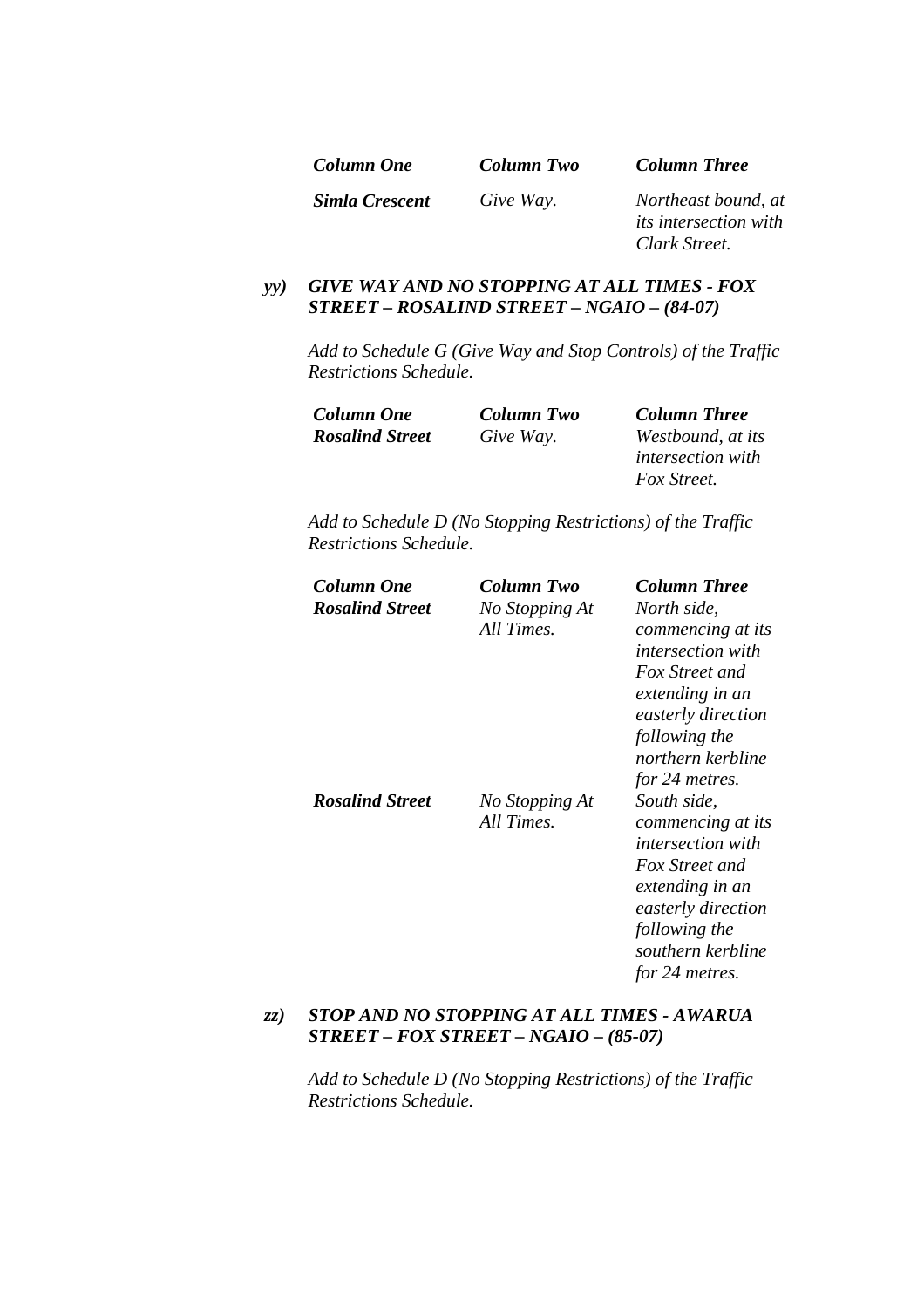| Column One<br><b>Fox Street</b> | Column Two<br>No Stopping At<br>All Times. | <b>Column Three</b><br>West side,<br>commencing at its                                                                                                                                                                                                                                                                              |
|---------------------------------|--------------------------------------------|-------------------------------------------------------------------------------------------------------------------------------------------------------------------------------------------------------------------------------------------------------------------------------------------------------------------------------------|
| <i><b>Fox Street</b></i>        | No Stopping At<br>All Times.               | <i>intersection with</i><br>Awarua Street and<br>extending in a<br>northerly direction<br>following the<br>western kerbline for<br>15.5 metres.<br>East side,<br>commencing at its<br><i>intersection with</i><br>Awarua Street and<br>extending in a<br>northerly direction<br>following the<br>eastern kerbline for<br>32 metres. |

*Add to Schedule G (Give Way and Stop Controls) of the Traffic Restrictions Schedule.* 

| Column Two | <b>Column Three</b>                                              |
|------------|------------------------------------------------------------------|
| Stop.      | Southbound, at its<br><i>intersection with</i><br>Awarua Street. |
|            |                                                                  |

## *aaa) GIVE WAY AND NO STOPPING AT ALL TIMES - ROTHESAY ROAD – AWARUA STREET – NGAIO – (86-07)*

*Delete from Schedule D (No Stopping Restrictions) of the Traffic Restrictions Schedule.* 

| Column One           | <b>Column Two</b>  | <b>Column Three</b>      |
|----------------------|--------------------|--------------------------|
| <b>Rothesay Road</b> | No Stopping At All | East side,               |
|                      | Times.             | commencing at its        |
|                      |                    | <i>intersection with</i> |
|                      |                    | Awarua Street and        |
|                      |                    | extending in a           |
|                      |                    | southerly direction      |
|                      |                    | following the            |
|                      |                    | eastern kerbline for     |
|                      |                    | 16 metres.               |
|                      |                    |                          |

*Add to Schedule G (Give Way and Stop Controls) of the Traffic Restrictions Schedule.*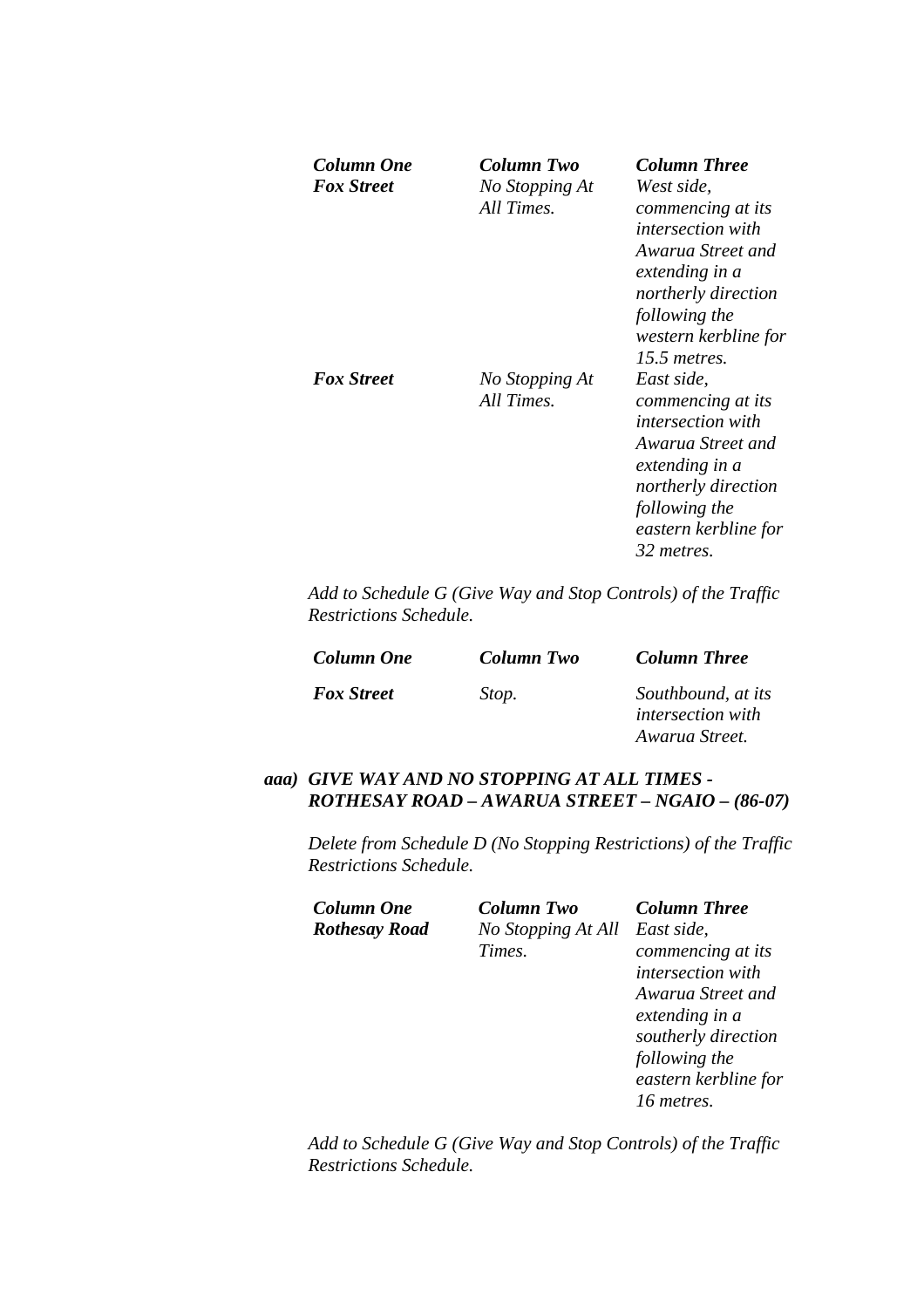| <b>Column One</b>    | Column Two | <b>Column Three</b>      |
|----------------------|------------|--------------------------|
| <b>Rothesay Road</b> | Give Way.  | Northbound, at its       |
|                      |            | <i>intersection with</i> |
|                      |            | Awarua Street.           |
| <b>Awarua Street</b> | Give Way.  | Eastbound, at its        |
|                      |            | <i>intersection with</i> |
|                      |            | Rothesay Road.           |
| Awarua Street        | Give Way.  | Westbound, at its        |
|                      |            | <i>intersection with</i> |
|                      |            | Rothesay Road.           |

| <b>Column One</b><br><b>Rothesay Road</b> | <b>Column Two</b><br>No Stopping At<br>All Times. | <b>Column Three</b><br>West side,<br>commencing at its<br>intersection with<br>Awarua Street and<br>extending in a<br>southerly direction<br>following the<br>western kerbline for<br>32 metres. |
|-------------------------------------------|---------------------------------------------------|--------------------------------------------------------------------------------------------------------------------------------------------------------------------------------------------------|
| <b>Rothesay Road</b>                      | No Stopping At<br>All Times.                      | East side,<br>commencing at its<br><i>intersection</i> with<br>Awarua Street and<br>extending in a<br>southerly direction<br>following the eastern<br>kerbline for 27<br>metres.                 |
| <b>Awarua Street</b>                      | No Stopping At<br>All Times.                      | North side,<br>commencing at its<br><i>intersection</i> with<br>Rothesay Road and<br>extending in a<br>westerly direction<br>following the<br>northern kerbline for<br>20 metres.                |
| Awarua Street                             | No Stopping At<br>All Times.                      | North side,<br>commencing at its<br>intersection with<br>Rothesay Road and<br>extending in an<br>easterly direction<br>following the                                                             |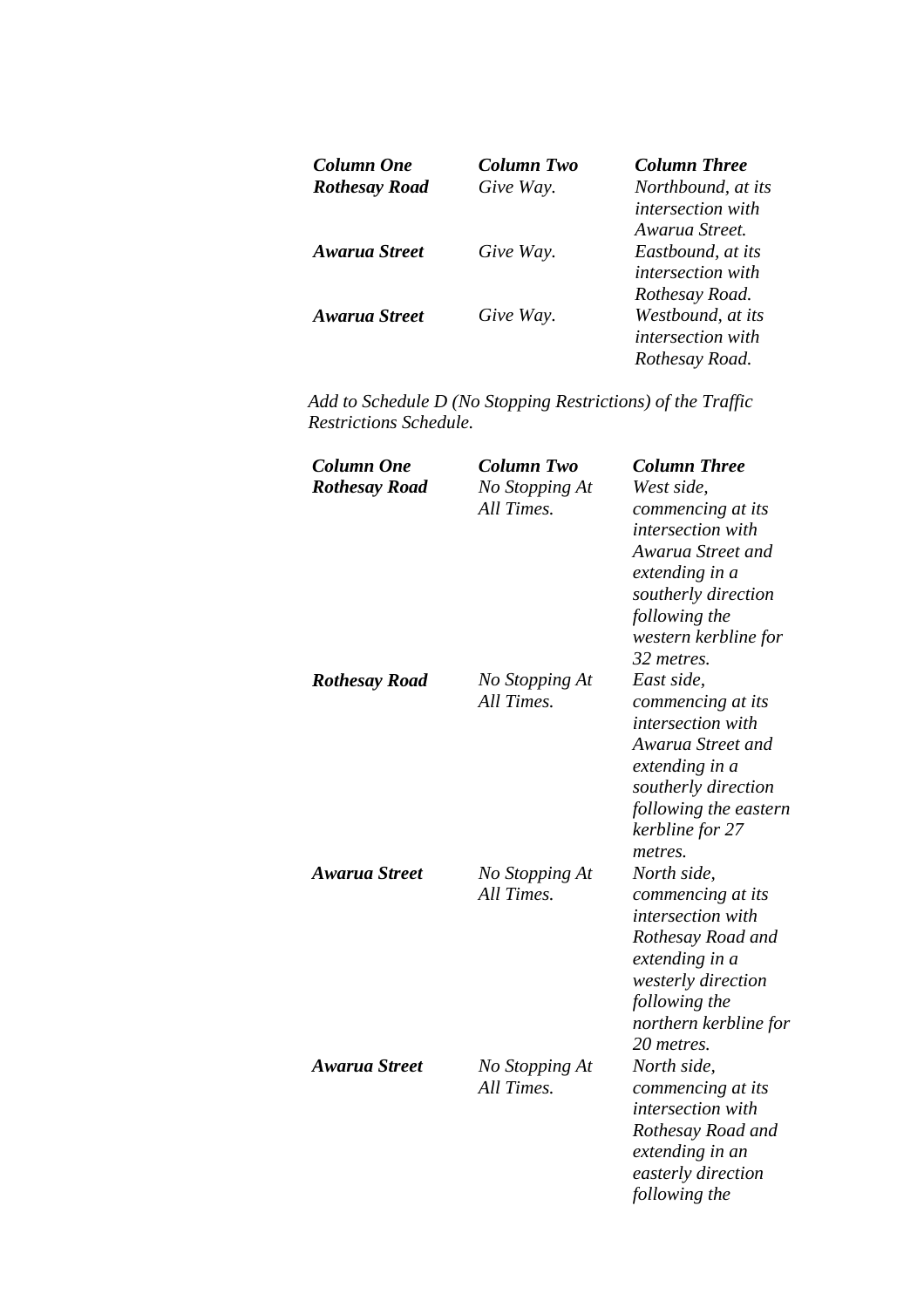*northern kerbline for 21 metres.* 

## *bbb) GIVE WAY AND NO STOPPING AT ALL TIMES - CHELMSFORD STREET – CLAIRE STREET – NGAIO – (87-07)*

*Add to Schedule G (Give Way and Stop Controls) of the Traffic Restrictions Schedule.* 

| <b>Column One</b>    | Column Two | <b>Column Three</b>       |
|----------------------|------------|---------------------------|
| <b>Claire Street</b> | Give Way.  | Eastbound, at its         |
|                      |            | <i>intersection with</i>  |
|                      |            | <b>Chelmsford Street.</b> |

*Add to Schedule D (No Stopping Restrictions) of the Traffic Restrictions Schedule.* 

| Column One           | Column Two         | <b>Column Three</b>      |
|----------------------|--------------------|--------------------------|
| <b>Claire Street</b> | No Stopping At All | North side,              |
|                      | Times.             | commencing at its        |
|                      |                    | intersection with        |
|                      |                    | <b>Chelmsford Street</b> |
|                      |                    | and extending in a       |
|                      |                    | westerly direction       |
|                      |                    | following the            |
|                      |                    | northern kerbline for    |
|                      |                    | 14 metres.               |
|                      |                    |                          |

## *ccc) GIVE WAY AND NO STOPPING AT ALL TIMES - CHELMSFORD STREET – KARAMU CRESCENT – NGAIO – (88-07)*

*Add to Schedule G (Give Way and Stop Controls) of the Traffic Restrictions Schedule.* 

| <b>Column One</b> | Column Two | <b>Column Three</b>      |
|-------------------|------------|--------------------------|
| Karamu Crescent   | Give Way.  | Southbound, at its       |
|                   |            | <i>intersection with</i> |
|                   |            | Chelmsford Street.       |

*Add to Schedule D (No Stopping Restrictions) of the Traffic Restrictions Schedule.* 

| <b>Column One</b> | <b>Column Two</b>             | <b>Column Three</b>      |
|-------------------|-------------------------------|--------------------------|
| Karamu Crescent   | No Stopping At All East side, |                          |
|                   | Times.                        | commencing at its        |
|                   |                               | <i>intersection with</i> |

*intersection with Chelmsford Street and extending in a*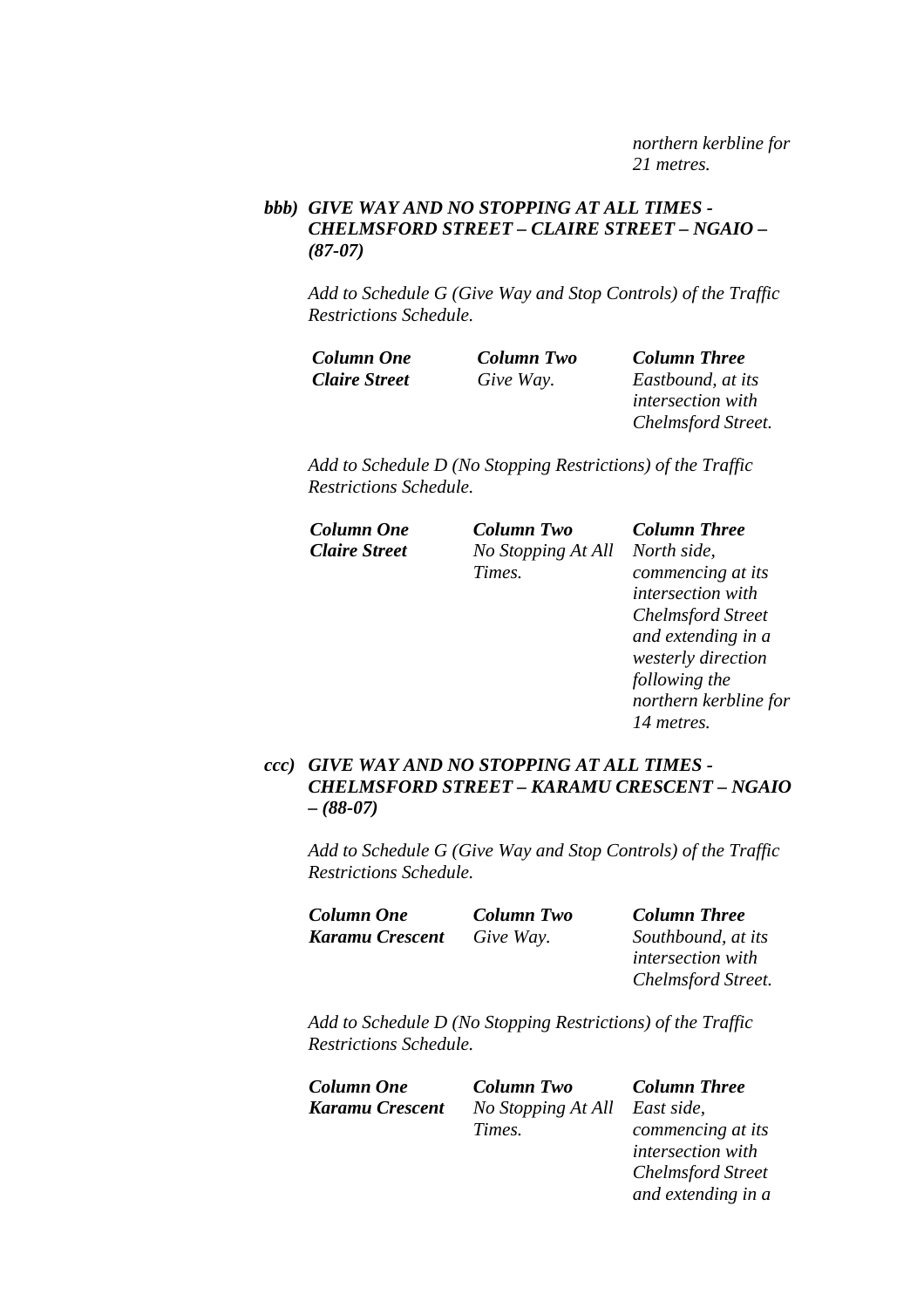*northerly direction following the eastern kerbline for 14 metres.* 

## *ddd) GIVE WAY AND NO STOPPING AT ALL TIMES - MOTUEKA STREET – CHELMSFORD STREET – NGAIO – (89-07)*

*Add to Schedule G (Give Way and Stop Controls) of the Traffic Restrictions Schedule.* 

| Column One     | Column Two | <b>Column Three</b>      |
|----------------|------------|--------------------------|
| Motueka Street | Give Way.  | Eastbound, at its        |
|                |            | <i>intersection with</i> |
|                |            | Chelmsford Street.       |

| <b>Column One</b><br>Motueka Street | <b>Column Two</b><br>No Stopping At All<br>Times. | <b>Column Three</b><br>North side,<br>commencing at its<br><i>intersection with</i><br><b>Chelmsford Street</b><br>and extending in a<br>westerly direction<br>following the<br>northern kerbline for |
|-------------------------------------|---------------------------------------------------|-------------------------------------------------------------------------------------------------------------------------------------------------------------------------------------------------------|
| Motueka Street                      | No Stopping At All<br>Times.                      | 12.5 metres.<br>South side,<br>commencing at its<br>intersection with<br><b>Chelmsford Street</b><br>and extending in a<br>westerly direction<br>following the<br>southern kerbline for               |
| <b>Chelmsford Street</b>            | No Stopping At All<br>Times.                      | 14.5 metres.<br>West side,<br>commencing at its<br>intersection with<br>Motueka Street and<br>extending in a<br>southerly direction<br>following the<br>western kerbline for<br>5 metres.             |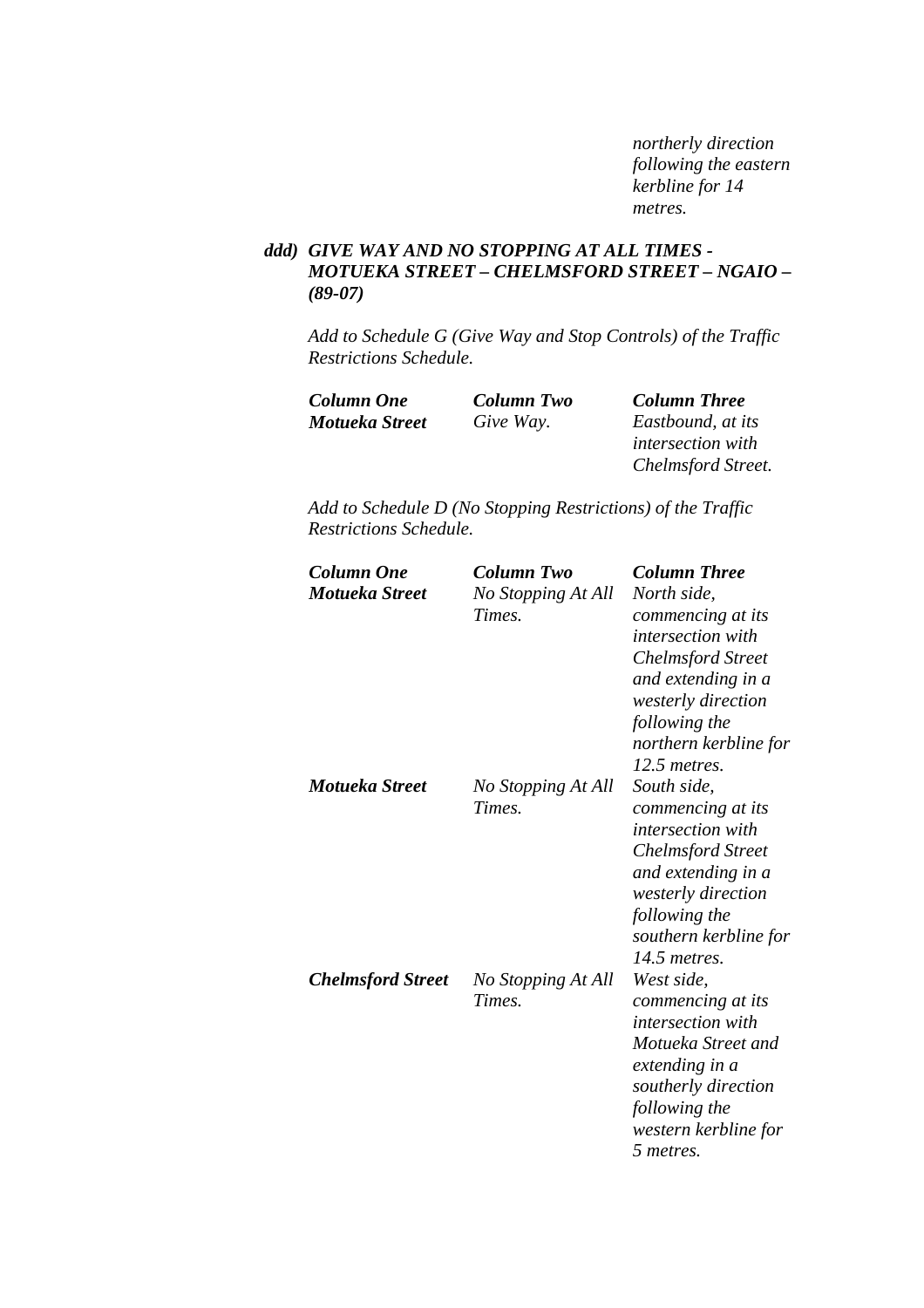## *eee) GIVE WAY, NO STOPPING AT ALL TIMES AND PEDESTRIAN CROSSING - BOX HILL – CLARK STREET– KHANDALLAH – (90-07)*

*Add to Schedule G (Give Way and Stop Controls) of the Traffic Restrictions Schedule.* 

| Column One          | <b>Column Two</b> | <b>Column Three</b>          |
|---------------------|-------------------|------------------------------|
| <b>Clark Street</b> | Give Way.         | Eastbound, at its            |
|                     |                   | <i>intersection with Box</i> |
|                     |                   | Hill.                        |

| <b>Column One</b><br><b>Clark Street</b> | <b>Column Two</b><br>No Stopping At All<br>Times. | <b>Column Three</b><br>North side,<br>commencing at its<br>intersection with Box<br>Hill and extending in<br>a westerly direction<br>following the<br>northern kerbline for<br>16 metres. |
|------------------------------------------|---------------------------------------------------|-------------------------------------------------------------------------------------------------------------------------------------------------------------------------------------------|
| <b>Box Hill</b>                          | No Stopping At All<br>Times.                      | West side,<br>commencing at its<br><i>intersection</i> with<br>Clark Street and<br>extending in a<br>southerly direction<br>following the eastern<br>kerbline for 26<br>metres.           |
| <b>Box Hill</b>                          | No Stopping At All<br>Times.                      | West side,<br>commencing at its<br>intersection with<br><b>Clark Street and</b><br>extending in a<br>northerly direction<br>following the eastern<br>kerbline for 6 metres.               |
| <b>Box Hill</b>                          | No Stopping At All<br>Times.                      | East side,<br>commencing at its<br>intersection with<br><b>Clark Street and</b><br>extending in a<br>southerly direction<br>following the eastern<br>kerbline for 36.5<br>metres.         |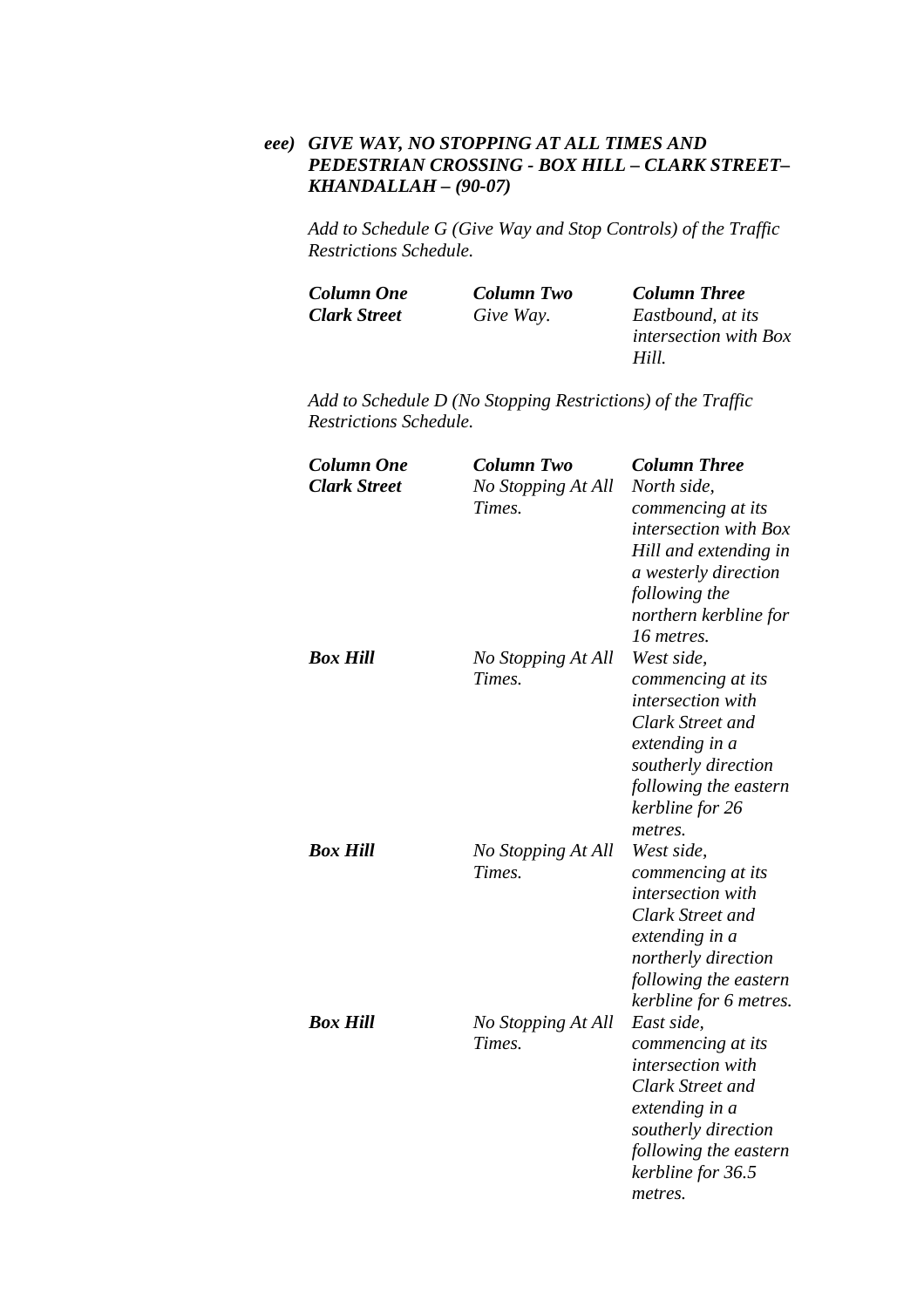*Add to Schedule H (Pedestrian Crossing) of the Traffic Restrictions Schedule.* 

| <b>Column One</b> | Column Two              | <b>Column Three</b>                                |
|-------------------|-------------------------|----------------------------------------------------|
| <b>Box Hill</b>   | Pedestrian<br>Crossing. | 10 metres south of its<br><i>intersection with</i> |
|                   |                         | Clark Street.                                      |

# *fff) NO STOPPING AT ALL TIMES AND BUS STOP - CLARK STREET– KHANDALLAH – (91-07)*

*Add to Schedule B (Bus Stops) of the Traffic Restrictions Schedule.* 

| Column One          | Column Two             | <b>Column Three</b>       |
|---------------------|------------------------|---------------------------|
| <b>Clark Street</b> | <b>Bus Stop At All</b> | North side,               |
|                     | Times.                 | commencing 27             |
|                     |                        | metres west of its        |
|                     |                        | <i>intersection with</i>  |
|                     |                        | Simla Crescent and        |
|                     |                        | extending in a            |
|                     |                        | <i>westerly direction</i> |
|                     |                        | following the             |
|                     |                        | northern kerbline for     |
|                     |                        | 14 metres.                |
| <b>Clark Street</b> | <b>Bus Stop At All</b> | South side,               |
|                     | Times.                 | commencing at its         |
|                     |                        | <i>intersection with</i>  |
|                     |                        | Simla Crescent and        |
|                     |                        | extending in a            |
|                     |                        | southerly direction       |
|                     |                        | following the             |
|                     |                        | southern kerbline for     |
|                     |                        | 12 metres.                |
|                     |                        |                           |

| Column One          | <b>Column Two</b>  | <b>Column Three</b>      |
|---------------------|--------------------|--------------------------|
| <b>Clark Street</b> | No Stopping At All | North side,              |
|                     | Times.             | commencing at its        |
|                     |                    | <i>intersection with</i> |
|                     |                    | Simla Crescent and       |
|                     |                    | extending in an          |
|                     |                    | easterly direction       |
|                     |                    | following the            |
|                     |                    | northern kerbline for    |
|                     |                    | 11 metres.               |
|                     |                    |                          |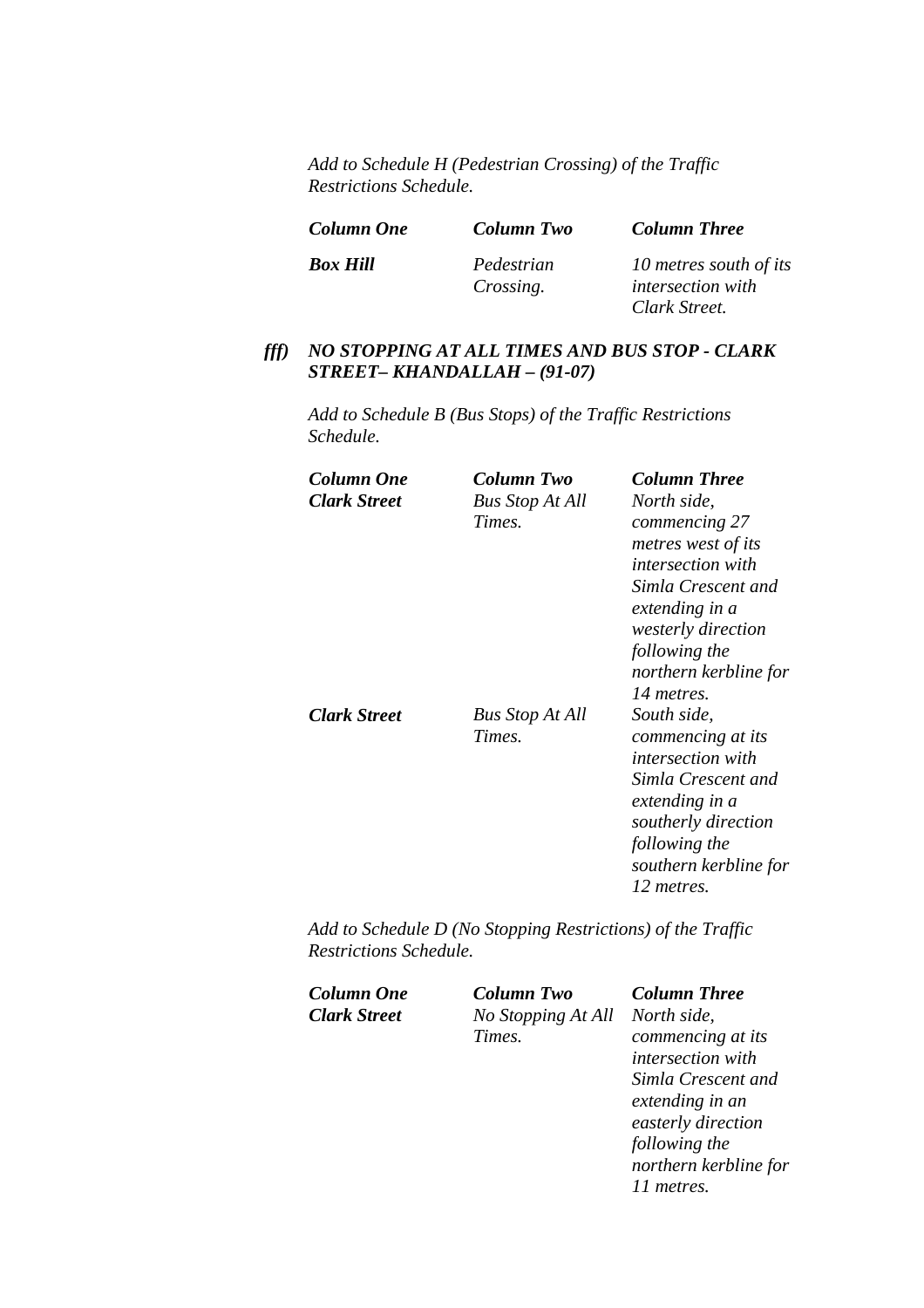*Clark Street No Stopping At All South side, Times. commencing 26 metres from its intersection with Simla Crescent and extending in an easterly direction following the southern kerbline for 9 metres.* 

### *ggg) GIVE WAY - KHANDALLAH ROAD – SIMLA CRESCENT – KHANDALLAH – (92-07)*

*Add to Schedule G (Give Way and Stop Controls) of the Traffic Restrictions Schedule.* 

| <b>Column One</b>     | Column Two | <b>Column Three</b>                                                |
|-----------------------|------------|--------------------------------------------------------------------|
| <b>Simla Crescent</b> | Give Way.  | Southbound, at its<br><i>intersection with</i><br>Khandallah Road. |

### *hhh) GIVE WAY – CHARTWELL DRIVE – CHURCHILL DRIVE - CHARTWELL – (93-07)*

*Add to Schedule G (Give Way and Stop controls) of the Traffic Resolutions Schedule.* 

| <b>Column One</b>      | Column Two | <b>Column Three</b>      |
|------------------------|------------|--------------------------|
| <b>Chartwell Drive</b> | Give Way.  | Northbound, at its       |
|                        |            | <i>intersection with</i> |
|                        |            | Churchill Drive.         |

### *iii) METERED PARKING – VIVIAN STREET – TE ARO – (23-07)*

*Delete from Schedule B (Restricted Parking) of the Traffic Restrictions Schedule.* 

*Column One Column Two Column Three Vivian Street P10, Monday - Saturday, 8.00am – 6.00pm.* 

*North side, commencing 11.5 metres east of its intersection with Taranaki Street and extending in an easterly direction following the northern kerbline for 16.5 metres.*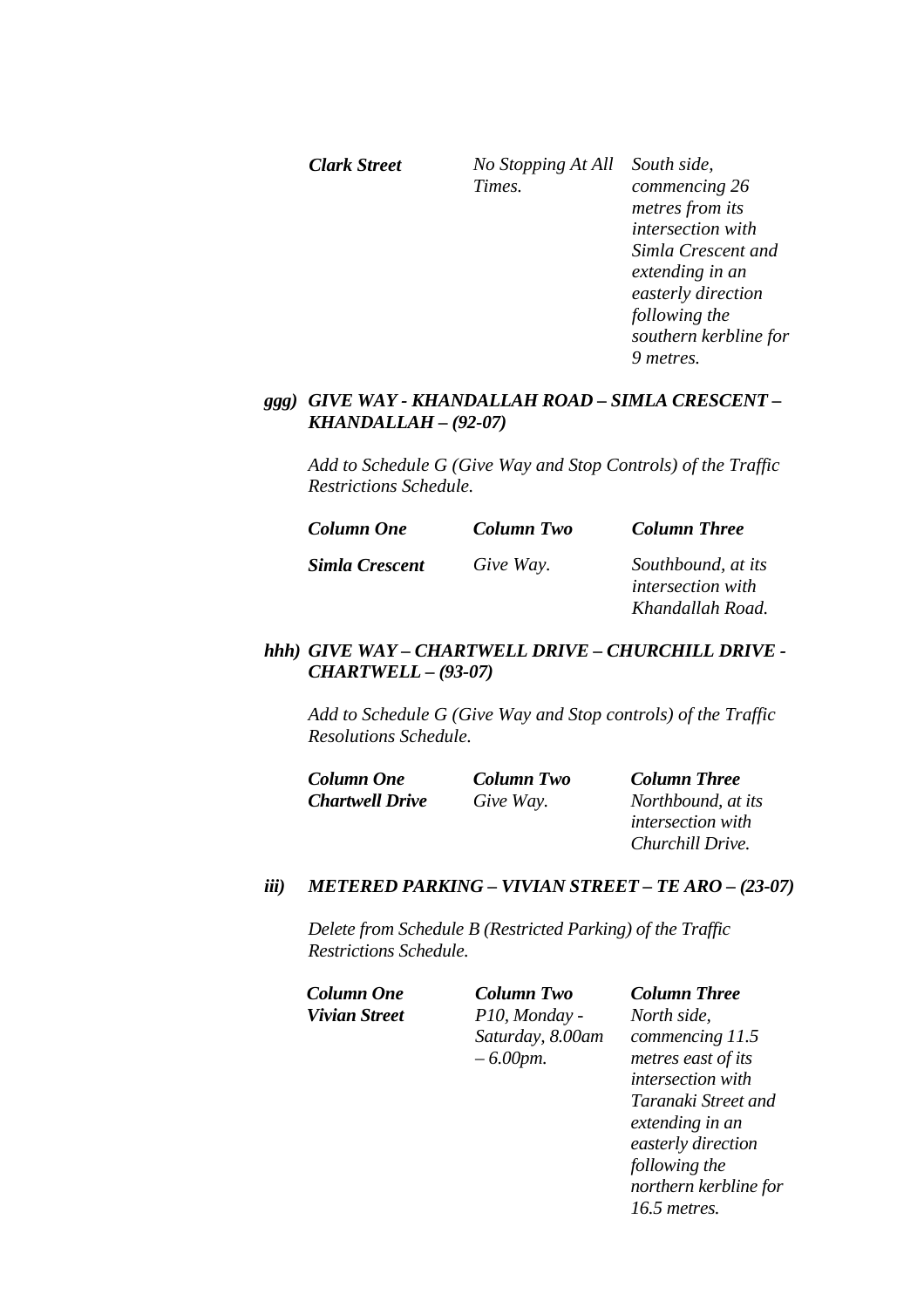*Add to Schedule A (Time Limited Parking) of the Traffic Restrictions Schedule.* 

| Column One    | Column Two             | <b>Column Three</b>   |
|---------------|------------------------|-----------------------|
| Vivian Street | <b>Metered Parking</b> | North side,           |
|               | P120 Maximum,          | commencing 11.5       |
|               | Monday -               | metres east of its    |
|               | Thursday, 8.00am       | intersection with     |
|               | $-6.00$ pm, Friday,    | Taranaki Street and   |
|               | 8.00am -8.00pm,        | extending in an       |
|               | Saturday, 8.00am       | easterly direction    |
|               | $-6.00$ pm.            | following the         |
|               |                        | northern kerbline for |
|               |                        | 16.5 metres $(3)$     |
|               |                        | spaces).              |

### *jjj) METERED PARKING – JESSIE STREET – TE ARO – (24-07)*

*Delete from Schedule D (No Stopping Restrictions) of the Traffic Restrictions Schedule.* 

*Column One Column Two Column Three Jessie Street No Stopping At All North side, Times.* 

*commencing 30 metres west of its intersection with Tory Street and extending in a westerly direction following the northern kerbline for 23 metres.* 

*Add to Schedule A (Time Limited Parking) of the Traffic Restrictions Schedule.* 

| Column One           | <b>Column Two</b>      | <b>Column Three</b>     |
|----------------------|------------------------|-------------------------|
| <b>Jessie Street</b> | <b>Metered Parking</b> | North side,             |
|                      | P120 Maximum,          | commencing 30           |
|                      | Monday -               | metres west of its      |
|                      | Thursday, 8.00am       | intersection with Tory  |
|                      | $-6.00$ pm, Friday,    | Street and extending    |
|                      | 8.00am - 8.00pm,       | in a westerly direction |
|                      | Saturday, 8.00am       | following the northern  |
|                      | $-6.00$ <i>pm</i> .    | kerbline for 23 metres  |
|                      |                        | $(4$ spaces).           |
|                      |                        |                         |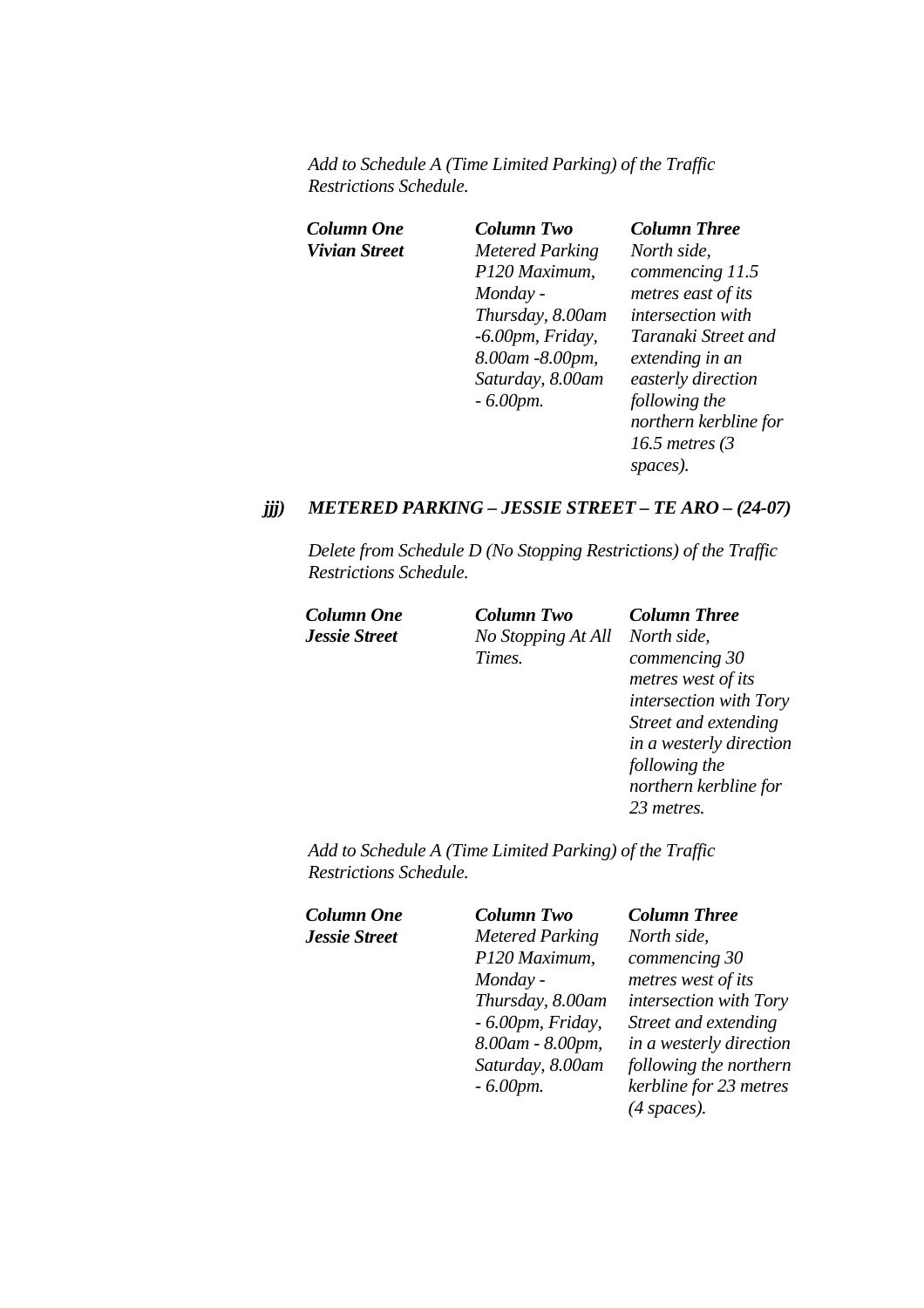# *kkk) METERED PARKING – HOLLAND STREET – TE ARO – (25-07)*

*Delete from Schedule B (Restricted Parking) of the Traffic Restrictions Schedule.* 

| Column One            | Column Two                                      | <b>Column Three</b>                                                                                                                                                                         |
|-----------------------|-------------------------------------------------|---------------------------------------------------------------------------------------------------------------------------------------------------------------------------------------------|
| <b>Holland Street</b> | P5, Monday -                                    | North side,                                                                                                                                                                                 |
|                       | Saturday, 8:00am<br>$-6:00$ pm.                 | commencing 6 metres<br>west of its intersection<br>with Tory Street and                                                                                                                     |
|                       |                                                 | extending in a<br>westerly direction<br>following the northern                                                                                                                              |
|                       |                                                 | kerbline for 25 metres.                                                                                                                                                                     |
| <b>Holland Street</b> | P5, Monday -<br>Saturday, 8:00am<br>$-6:00$ pm. | North side.<br>commencing 90<br>metres west of its<br><i>intersection with Tory</i><br>Street and extending<br>in a westerly direction<br>following the northern<br>kerbline for 11 metres. |

*Add to Schedule A (Time Limited Parking) of the Traffic Restrictions Schedule.* 

| Column One            | Column Two                              | <b>Column Three</b>                     |
|-----------------------|-----------------------------------------|-----------------------------------------|
| <b>Holland Street</b> | <b>Metered Parking</b>                  | North side,                             |
|                       | P120 Maximum,                           | commencing 6 metres                     |
|                       | Monday -                                | west of its intersection                |
|                       | Thursday, 8.00am<br>$-6.00$ pm, Friday, | with Tory Street and<br>extending in a  |
|                       | 8.00am - 8.00pm,                        | westerly direction                      |
|                       | Saturday, 8.00am                        | following the northern                  |
|                       | $-6.00$ pm.                             | kerbline for 25 metres<br>$(4$ spaces). |
| <b>Holland Street</b> | Metered Parking                         | North side,                             |
|                       | P120 Maximum,                           | commencing 90                           |
|                       | Monday -                                | metres west of its                      |
|                       | Thursday, 8.00am                        | intersection with Tory                  |
|                       | $-6.00$ pm, Friday,                     | Street and extending                    |
|                       | 8.00am - 8.00pm,                        | in a westerly direction                 |
|                       | Saturday, 8.00am                        | following the northern                  |
|                       | $-6.00$ pm.                             | kerbline for 11 metres                  |
|                       |                                         | (2 spaces).                             |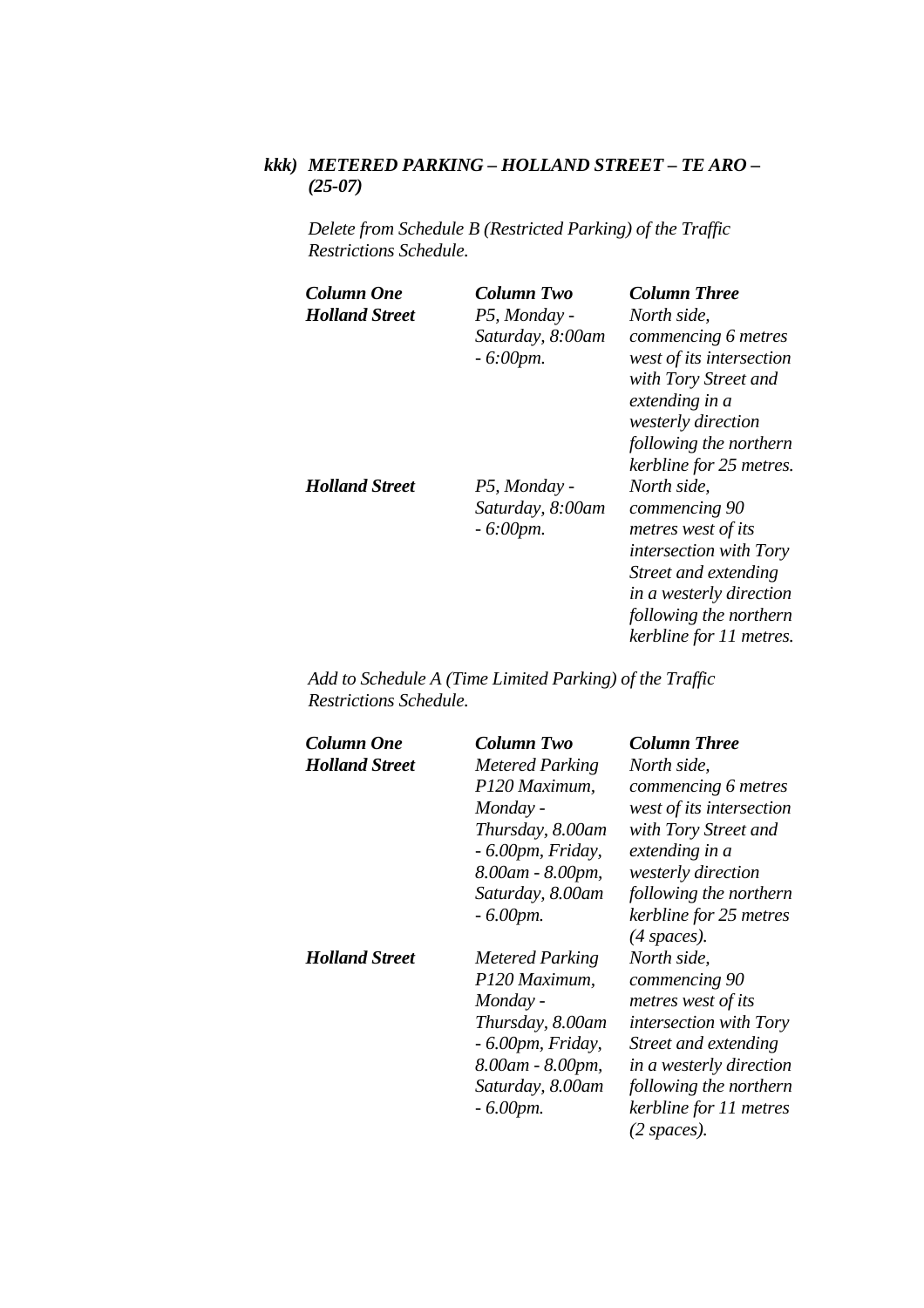# *lll) METERED PARKING – BRANDON STREET – LAMBTON – (26-07)*

*Delete from Schedule D (No Stopping Restrictions) of the Traffic Restrictions Schedule.* 

| <b>Column One</b>     | <b>Column Two</b>  | <b>Column Three</b>       |
|-----------------------|--------------------|---------------------------|
| <b>Brandon Street</b> | No Stopping At All | South side,               |
|                       | Times.             | commencing 23             |
|                       |                    | metres west of its        |
|                       |                    | intersection with         |
|                       |                    | <b>Featherston Street</b> |
|                       |                    | and extending in a        |
|                       |                    | westerly direction        |
|                       |                    | following the southern    |
|                       |                    | kerbline for 5 metres.    |

*Add to Schedule A (Time Limited Parking) of the Traffic Restrictions Schedule.* 

| <b>Column Two</b>      | <b>Column Three</b>       |
|------------------------|---------------------------|
| <b>Metered Parking</b> | South side,               |
| P120 Maximum,          | commencing 23             |
| Monday -               | metres west of its        |
| Thursday, 8.00am       | intersection with         |
| $-6.00$ pm, Friday,    | <b>Featherston Street</b> |
| 8.00am -8.00pm,        | and extending in a        |
| Saturday, 8.00am       | westerly direction        |
| $-6.00$ pm.            | following the southern    |
|                        | kerbline for 5 metres     |
|                        | (1 space).                |
|                        |                           |

### *mmm) METERED PARKING – VICTORIA STREET – LAMBTON – (27-07)*

| <b>Column Two</b>  | <b>Column Three</b>    |
|--------------------|------------------------|
| No Stopping At All | East side,             |
| Times.             | commencing 81          |
|                    | metres south of its    |
|                    | intersection with      |
|                    | Vivian Street and      |
|                    | extending in a         |
|                    | southerly direction    |
|                    | following the eastern  |
|                    | kerbline for 6 metres. |
|                    |                        |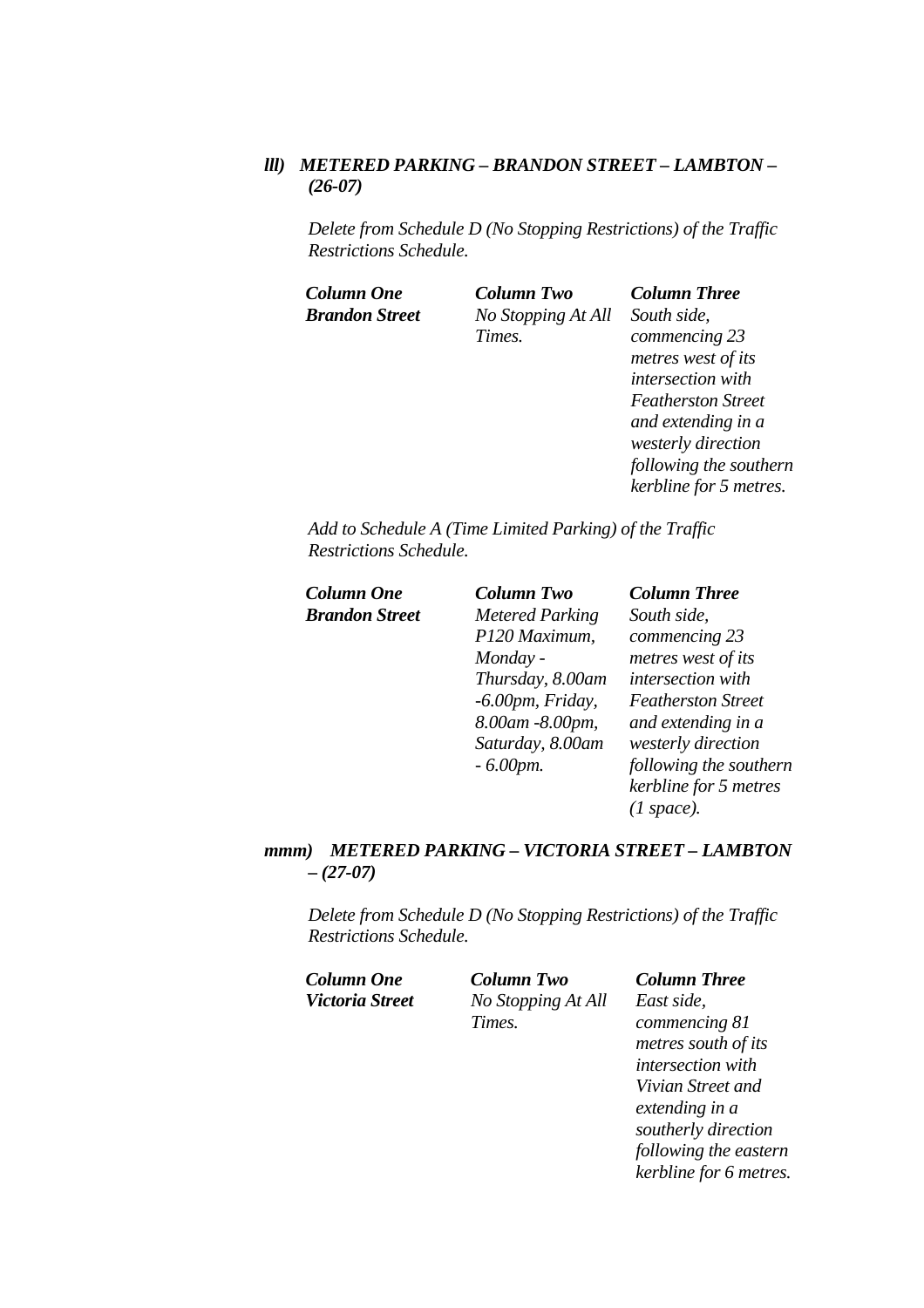*Add to Schedule A (Time Limited Parking) of the Traffic Restrictions Schedule.* 

| Column One      | Column Two             | <b>Column Three</b>   |
|-----------------|------------------------|-----------------------|
| Victoria Street | <b>Metered Parking</b> | East side,            |
|                 | P120 Maximum,          | commencing 81         |
|                 | Monday - Thursday,     | metres south of its   |
|                 | 8.00am - 6.00pm,       | intersection with     |
|                 | Friday, 8.00am -       | Victoria Street and   |
|                 | 8.00pm, Saturday,      | extending in a        |
|                 | 8.00am - 6.00pm.       | southerly direction   |
|                 |                        | following the eastern |
|                 |                        | kerbline for 6 metres |
|                 |                        | (1 space).            |
|                 |                        |                       |

## *nnn) METERED PARKING – TENNYSON STREET – TE ARO – (28-07)*

*Delete from Schedule D (Time Limited Parking) of the Traffic Restrictions Schedule.* 

| Column One             | <b>Column Two</b>      | <b>Column Three</b>   |
|------------------------|------------------------|-----------------------|
| <b>Tennyson Street</b> | <b>Metered Parking</b> | South side,           |
|                        | P120 Maximum,          | commencing 157        |
|                        | Monday - Thursday,     | metres west of its    |
|                        | 8.00am - 6.00pm,       | intersection with     |
|                        | Friday, 8.00am -       | Cambridge Terrace     |
|                        | 8.00pm, Saturday,      | and extending in a    |
|                        | 8.00am - 4.00pm.       | westerly direction    |
|                        |                        | following the         |
|                        |                        | southern kerbline for |
|                        |                        | 44 metres.            |
|                        |                        |                       |

*Add to Schedule A (Time Limited Parking) of the Traffic Restrictions Schedule.* 

| <b>Column One</b>      |  |
|------------------------|--|
| <b>Tennyson Street</b> |  |

*Column One Column Two Column Three Metered Parking P120 Maximum, Monday - Thursday, 8.00am - 6.00pm, Friday, 8.00am - 8.00pm, Saturday, 8.00am - 6.00pm.* 

*South side, commencing 147 metres west of its intersection with Cambridge Terrace and extending in a westerly direction following the southern kerbline for 57 metres (13 spaces).*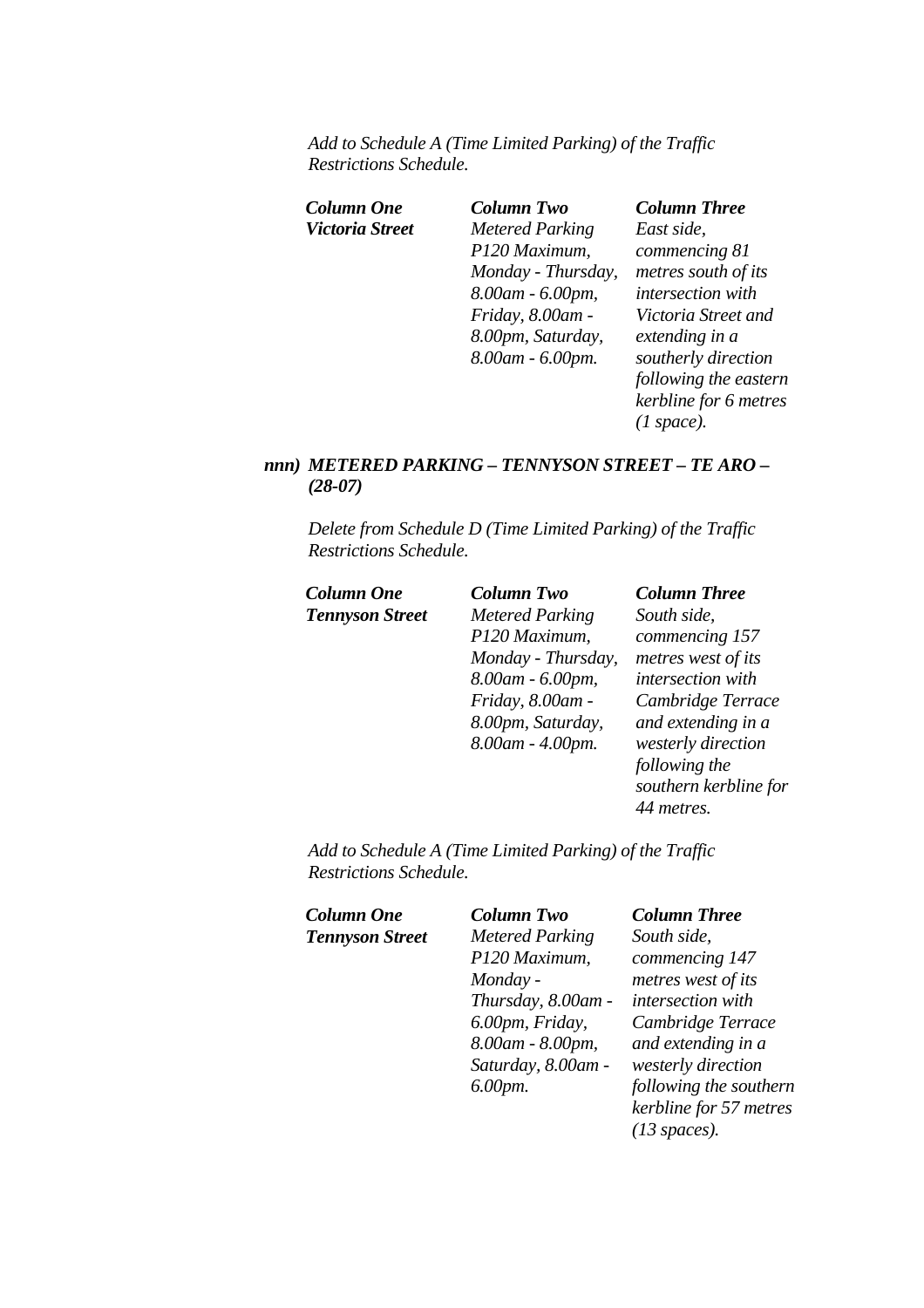### *ooo) MOBILITY PARKING – ALLEN STREET – TE ARO – (29-07)*

*Delete from Schedule A (Time Limited Parking) of the Traffic Restrictions Schedule.* 

| Column One   | Column Two                                                                                             | Column<br><b>Three</b>                                                                                                                                                                                             |
|--------------|--------------------------------------------------------------------------------------------------------|--------------------------------------------------------------------------------------------------------------------------------------------------------------------------------------------------------------------|
| Allen Street | P120, Monday - Thursday,<br>8.00am - 6.00pm, Friday,<br>8.00am - 8.00pm, Saturday,<br>8.00am - 4.00pm. | West side,<br>commencing<br>115.5 metres<br>south of its<br>intersection<br>with<br>Wakefield<br>Street and<br>extending in a<br>southerly<br>direction<br>following the<br>eastern<br>kerbline for<br>5.5 metres. |

*Add to Schedule B (Restricted Parking) of the Traffic Restrictions Schedule.* 

 $Column One$ *Allen Street* 

| <b>Column Two</b>      | <b>Column Three</b>      |
|------------------------|--------------------------|
| Vehicles               | West side,               |
| Displaying an          | commencing 115.5         |
| Operational            | metres south of its      |
| <b>Mobility Permit</b> | <i>intersection</i> with |
| Only, P120             | Wakefield Street and     |
| Maximum, Monday        | extending in a           |
| - Thursday, 8.00am     | southerly direction      |
| $-6.00$ pm, Friday,    | following the eastern    |
| 8.00am - 8.00pm,       | kerbline for 7.5         |
| Saturday, 8.00am -     | metres (1 space).        |
| 6.00pm.                |                          |

### *ppp) MOBILITY PARKING – BLAIR STREET – TE ARO – (30-07)*

*Delete from Schedule A (Time Limited Parking) of the Traffic Restrictions Schedule.* 

*Blair Street P120, Monday -* 

*Thursday, 8.00am - 6.00pm, Friday, 8.00am - 8.00pm,* 

*Column One Column Two Column Three West side, commencing 101 metres south of its intersection with*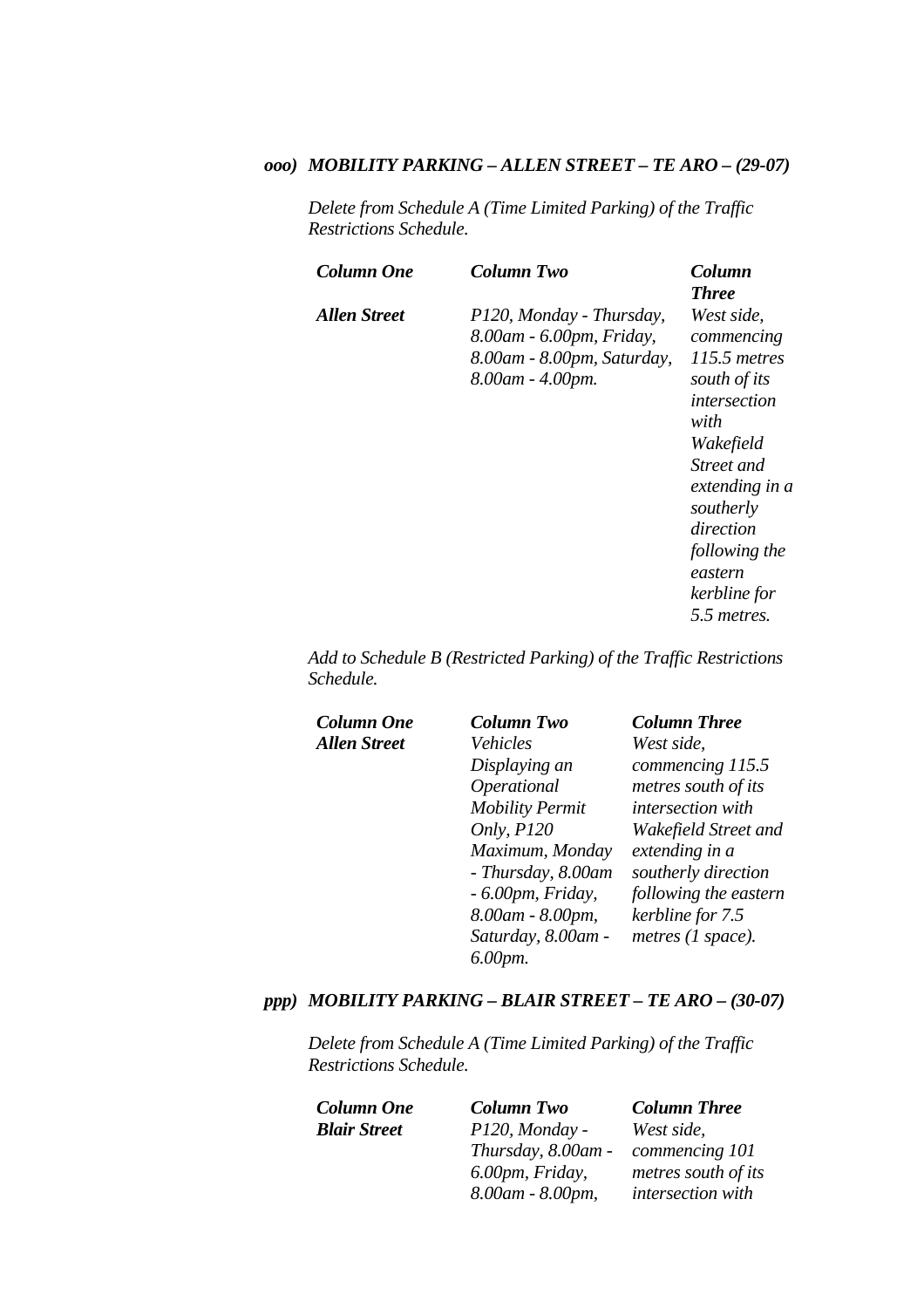*Saturday, 8.00am - 4.00pm. Wakefield Street and extending in a southerly direction following the eastern kerbline for 5.5 metres.* 

*Add to Schedule B (Restricted Parking) of the Traffic Restrictions Schedule.* 

 $Column One$ *Blair Street* 

| <b>Column Two</b>      | <b>Column Three</b>      |
|------------------------|--------------------------|
| Vehicles               | West side,               |
| Displaying an          | commencing 101           |
| Operational            | metres south of its      |
| <b>Mobility Permit</b> | <i>intersection</i> with |
| Only, Monday -         | Wakefield Street and     |
| Thursday, 8.00am -     | extending in a           |
| 6.00pm, Friday,        | southerly direction      |
| 8.00am - 8.00pm,       | following the eastern    |
| Saturday, 8.00am -     | kerbline for 7.5         |
| 6.00pm.                | metres (2 spaces).       |

#### *qqq) MOBILITY PARKING – GREY STREET – LAMBTON – (31-07)*

*Delete from Schedule A (Time Limited Parking) of the Traffic Restrictions Schedule.* 

| <b>Column One</b>  | <b>Column Two</b>       | <b>Column Three</b>    |
|--------------------|-------------------------|------------------------|
| <b>Grey Street</b> | P120, Monday -          | North side,            |
|                    | Thursday, 8.00am -      | commencing 23          |
|                    | 6.00pm, Friday 8.00am - | metres west of i       |
|                    | 8.00pm, Saturday,       | intersection wit       |
|                    | 8.00am - 4.00pm.        | <b>Featherston Str</b> |
|                    |                         | and extending in       |
|                    |                         | westerly direction     |

*North side, commencing 23 metres west of its intersection with Featherston Street and extending in a westerly direction following the northern kerbline for 3 metres.* 

*Add to Schedule B (Restricted Parking) of the Traffic Restrictions Schedule.* 

| <b>Column One</b>  | <b>Column Two</b>           | <b>Column Three</b>       |
|--------------------|-----------------------------|---------------------------|
| <b>Grey Street</b> | Vehicles Displaying an      | North side,               |
|                    | <b>Operational Mobility</b> | commencing 23             |
|                    | Permit Only, P120           | metres west of its        |
|                    | Maximum, Monday -           | intersection with         |
|                    | Thursday, 8.00am -          | <b>Featherston Street</b> |
|                    | 6.00pm, Friday, 8.00am -    | and extending in a        |
|                    | 8.00pm, Saturday,           | westerly direction        |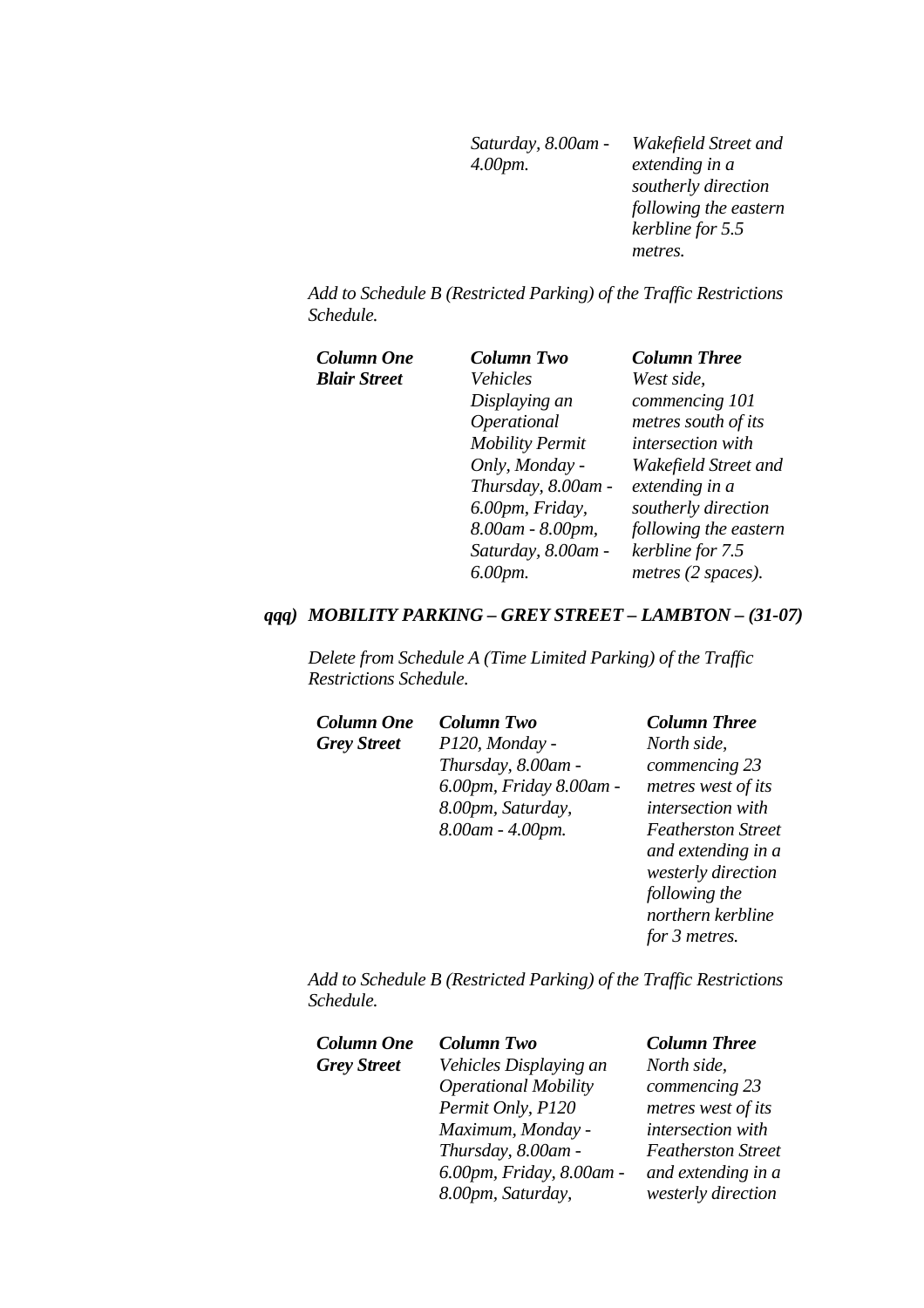*8.00am - 6.00pm. following the* 

*northern kerbline for 3 metres (1 space).* 

## *rrr) MOBILITY PARKING – ORIENTAL PARADE – MT VICTORIA – (32-07)*

*Delete from Schedule A (Time Limited Parking) of the Traffic Restrictions Schedule.* 

| Column One             | <b>Column Two</b>        | <b>Column Three</b> |
|------------------------|--------------------------|---------------------|
| <i><b>Oriental</b></i> | P120, Monday -           | North side,         |
| Parade                 | Thursday, 8.00am -       | commencing 45       |
|                        | 6.00pm, Friday, 8.00am - | metres east of in   |
|                        | 8.00pm, Saturday 8.00am  | intersection wit    |
|                        | $-6.00$ <i>pm</i> .      | Cable Street an     |

*North side, commencing 45 metres east of its intersection with Cable Street and extending in an easterly direction following the northern kerbline for 7.5 metres.* 

*Add to Schedule B (Restricted Parking) of the Traffic Restrictions Schedule.* 

| <b>Column One</b>      | <b>Column Two</b>           | <b>Column Three</b>    |
|------------------------|-----------------------------|------------------------|
| <i><b>Oriental</b></i> | Vehicles Displaying an      | North side,            |
| <b>Parade</b>          | <b>Operational Mobility</b> | commencing 36          |
|                        | Permit Only, P120           | metres east of its     |
|                        | Maximum, Monday -           | intersection with      |
|                        | Thursday, 8.00am -          | Cable Street and       |
|                        | 6.00pm, Friday 8.00am -     | extending in an        |
|                        | 8.00pm, Saturday,           | easterly direction     |
|                        | 8.00am - 6.00pm.            | following the          |
|                        |                             | northern kerbline      |
|                        |                             | for $7.5$ metres $(2)$ |
|                        |                             | spaces).               |

### *sss) P15 LOADING ZONE – MAGINNITY STREET - LAMBTON – (33-07)*

*Delete from Schedule A (Time Limited Parking) of the Traffic Restrictions Schedule.* 

*Column One Column Two Column Three Maginnity Street*

*P10 Loading Zone, Monday - Saturday, 8.00am - 6.00pm, Goods and Authorised Vehicles* 

*East side, commencing 9.5 metres north of its intersection with*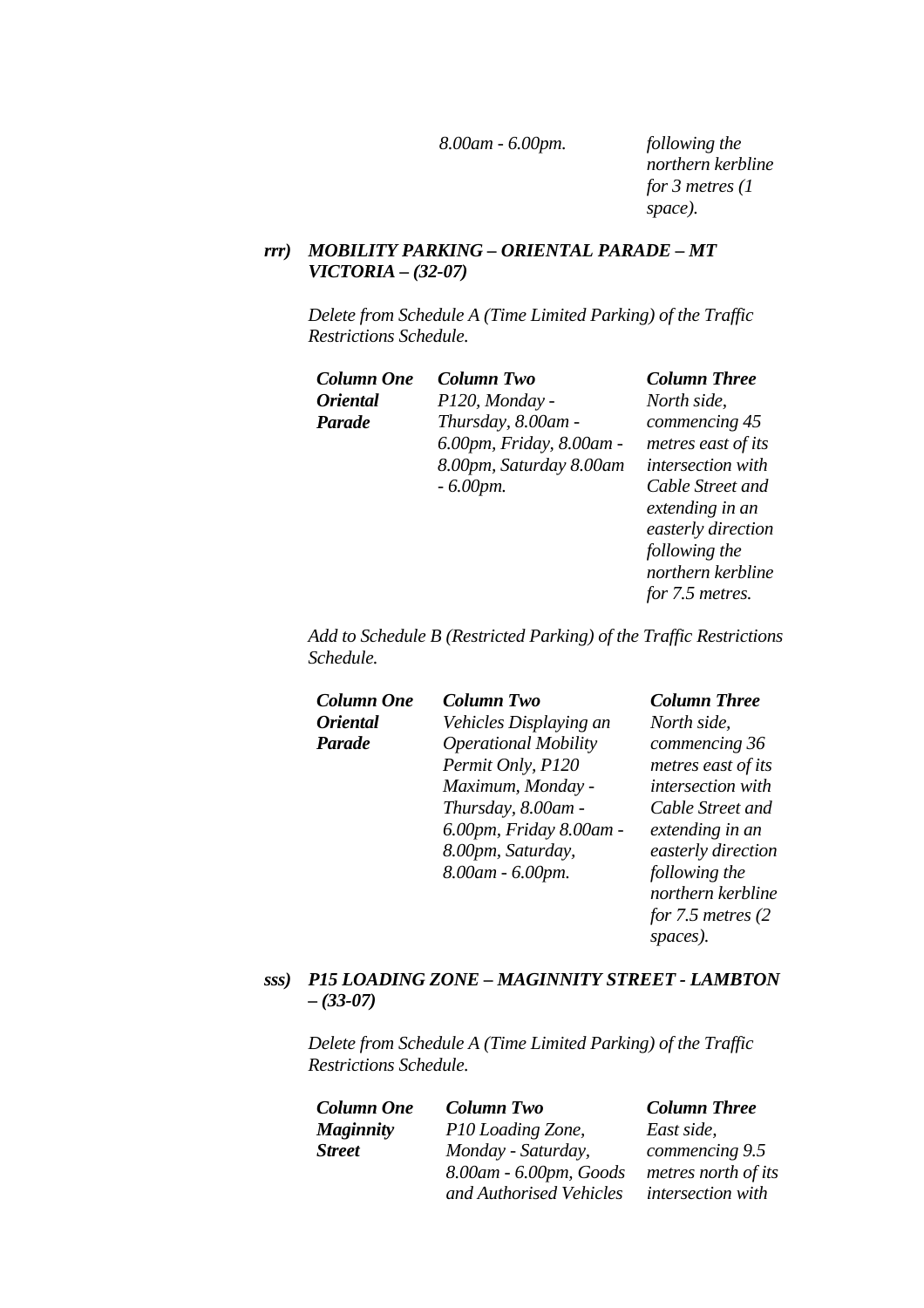*Only. Waring Taylor Street and extending in a northerly direction following the eastern kerbline for 16 metres.* 

*Add to Schedule B (Restricted Parking) of the Traffic Restrictions Schedule.* 

*Maginnity Street*

*Column One Column Two Column Three P15 Loading Zone, Monday - Saturday, 8.00am - 6.00pm, Goods and Authorised Vehicles Only.* 

*East side, commencing 9.5 metres north of its intersection with Waring Taylor Street and extending in a northerly direction following the eastern kerbline for 16 metres.* 

## *ttt) BUS STOP - DEKKA STREET AND GANGES ROAD – KHANDALLAH – (04-07)*

*Delete from Schedule B (Bus Stops) of the Traffic Restrictions Schedule.* 

| Column One  | Column Two                    | Column Three                                                                                                                                                                                        |
|-------------|-------------------------------|-----------------------------------------------------------------------------------------------------------------------------------------------------------------------------------------------------|
| Ganges Road | <b>Bus Stop At All Times.</b> | East side, commencing<br>150 metres south of its<br><i>intersection with Agra</i><br>Crescent and<br>extending in a<br>southerly direction<br>following the eastern<br>kerbline for 10.5<br>metres. |
| Ganges Road | <b>Bus Stop At All Times.</b> | West side, commencing<br>11 metres west of its<br><i>intersection with</i><br>Dekka Street and<br>extending in a<br>southerly direction<br>following the western<br>kerbline for 12.5<br>metres.    |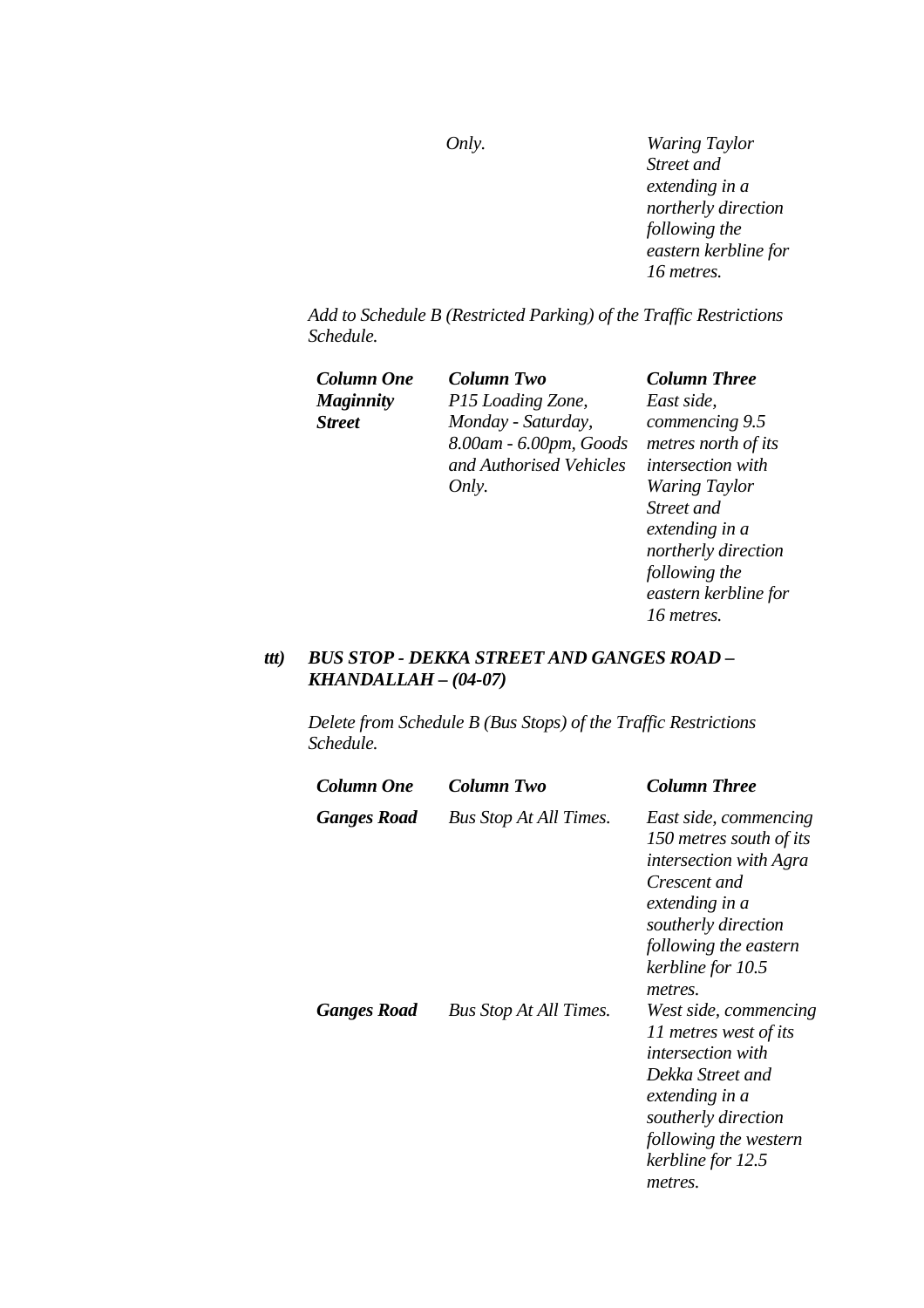| Column One   | Column Two                    | <b>Column Three</b>                                                                                                                                                                                                      |
|--------------|-------------------------------|--------------------------------------------------------------------------------------------------------------------------------------------------------------------------------------------------------------------------|
| Dekka Street | <b>Bus Stop At All Times.</b> | South side,<br>commencing 14<br>metres west of its<br><i>intersection with</i><br>Ganges Road and<br>extending in a<br><i>westerly direction</i><br>following the<br>southern kerbline                                   |
| Dekka Street | <b>Bus Stop At All Times.</b> | for 24 metres.<br>North side,<br>commencing 101<br>metres east of its<br><i>intersection with</i><br>Nicholson Road and<br>extending in an<br>easterly direction<br>following the<br>northern kerbline<br>for 20 metres. |

*Add to Schedule B (Bus Stops) of the Traffic Restrictions Schedule.* 

## *uuu) NO STOPPING AT ALL TIMES – BEAZLEY AVENUE – PAPARANGI – (10-07)*

*Add to Schedule D (No Stopping Restrictions) of the Traffic Restrictions Schedule.* 

| <b>Column One</b>    | Column Two         | <b>Column Three</b>                                |
|----------------------|--------------------|----------------------------------------------------|
| <b>Beazley</b>       | No Stopping At All | West side, commencing                              |
| <i><b>Avenue</b></i> | Times.             | 50 metres north of its<br><i>intersection with</i> |
|                      |                    | Helston Road and<br>extending in a                 |
|                      |                    | northerly direction<br>following the western       |
|                      |                    | kerbline for 28 metres.                            |
| <b>Beazley</b>       | No Stopping At All | East side, commencing                              |
| <i><b>Avenue</b></i> | Times.             | 34 metres north of its<br>intersection with        |
|                      |                    | Helston Road and<br>extending in a                 |
|                      |                    | northerly direction                                |
|                      |                    | following the eastern                              |

*kerbline for 30 metres.*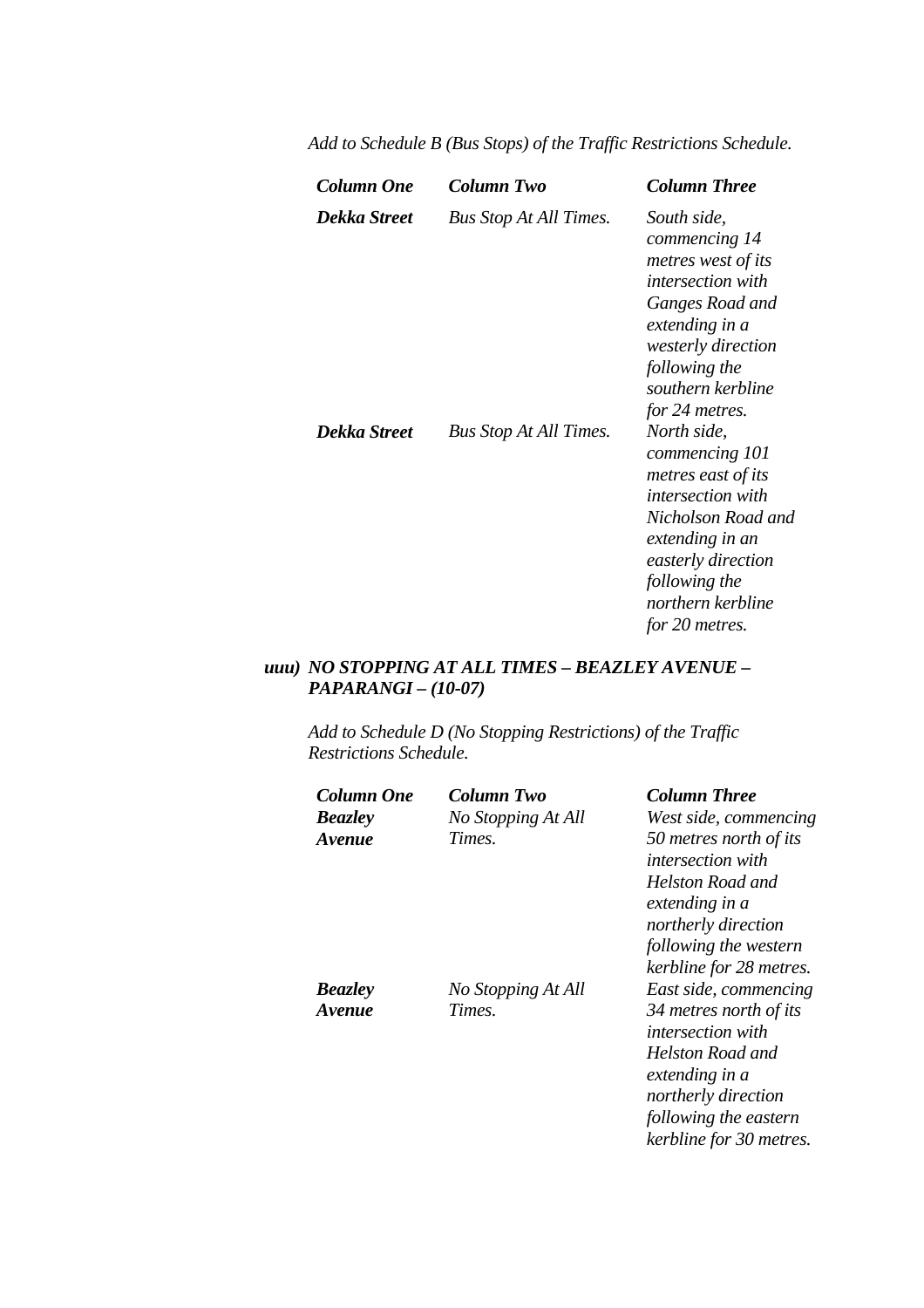## *vvv) NO STOPPING AT ALL TIMES – GHUZNEE STREET – TE ARO*

*Delete from Schedule D (No Stopping restrictions), of the Traffic Restrictions schedule.*

*All current No Stopping restrictions in Ghuznee Street from its intersection with Willis Street and extending in an easterly direction through to its intersection with Cambridge Terrace.*

| <b>Column One</b><br><b>Ghuznee St-</b><br>Te Aro | <b>Column Two</b><br>No Stopping At All times | <b>Column Three</b><br>North side,<br>commencing at its<br>intersection with The<br>Terrace and<br>extending in an<br>easterly direction<br>following the<br>northern kerb line for<br>114 metres. |
|---------------------------------------------------|-----------------------------------------------|----------------------------------------------------------------------------------------------------------------------------------------------------------------------------------------------------|
| <b>Ghuznee St-</b><br>Te Aro                      | No Stopping At All times                      | North side,<br>commencing 129<br>metres east of its<br>intersection with The<br>Terrace and<br>extending in an<br>easterly direction<br>following the<br>northern kerb line for<br>65 metres.      |
| <b>Ghuznee St-</b><br>Te Aro                      | No Stopping At All times                      | North side,<br>commencing 6 metres<br>east of its intersection<br>with Willis Street and<br>extending in an<br>easterly direction<br>following the<br>northern kerb line for<br>24 metres.         |
| <b>Ghuznee St-</b><br>Te Aro                      | No Stopping At All times                      | North side,<br>commencing 75<br>metres east of its<br>intersection with<br>Willis Street and<br>extending in an<br>easterly direction                                                              |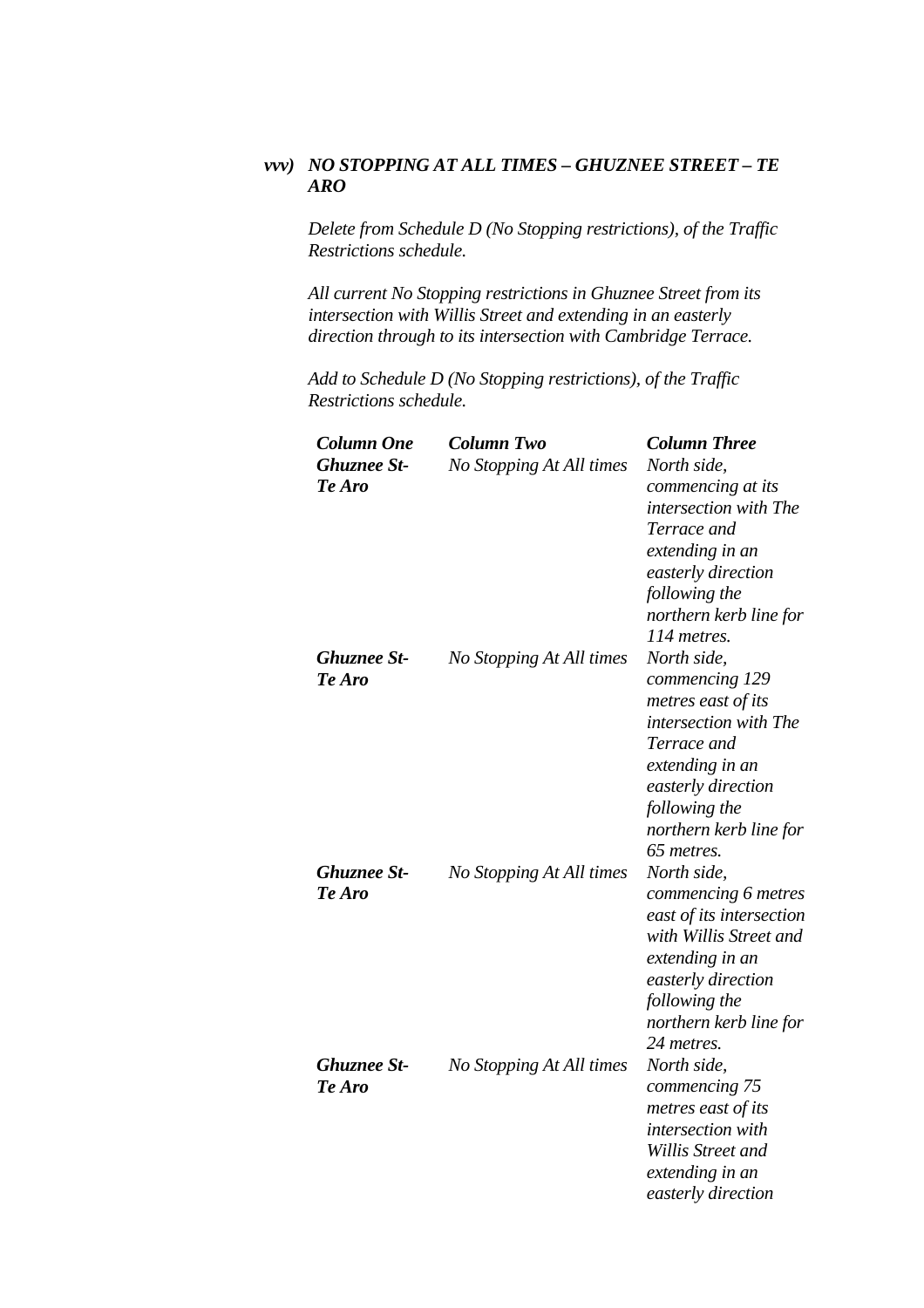| <b>Ghuznee St-</b><br>Te Aro | No Stopping At All times | following the<br>northern kerb line for<br>6 metres.<br>North side,<br>commencing at its<br>intersection with<br>Victoria Street and<br>extending in an<br>easterly direction<br>following the<br>northern kerb line for |
|------------------------------|--------------------------|--------------------------------------------------------------------------------------------------------------------------------------------------------------------------------------------------------------------------|
| <b>Ghuznee St-</b><br>Te Aro | No Stopping At All times | 33 metres.<br>North side,<br>commencing 44<br>metres east of its<br>intersection with<br>Victoria Street and<br>extending in an<br>easterly direction<br>following the<br>northern kerb line for<br>13 metres.           |
| <b>Ghuznee St-</b><br>Te Aro | No Stopping At All times | North side,<br>commencing 73<br>metres east of its<br>intersection with<br>Victoria Street and<br>extending in an<br>easterly direction<br>following the<br>northern kerb line for<br>7 metres.                          |
| <b>Ghuznee St-</b><br>Te Aro | No Stopping At All times | North side,<br>commencing 100<br>metres east of its<br>intersection with<br>Victoria Street and<br>extending in an<br>easterly direction<br>following the<br>northern kerb line for<br>20 metres.                        |
| <b>Ghuznee St-</b><br>Te Aro | No Stopping At All times | North side,<br>commencing 132<br>metres east of its<br>intersection with<br>Victoria Street and<br>extending in an<br>easterly direction<br>following the                                                                |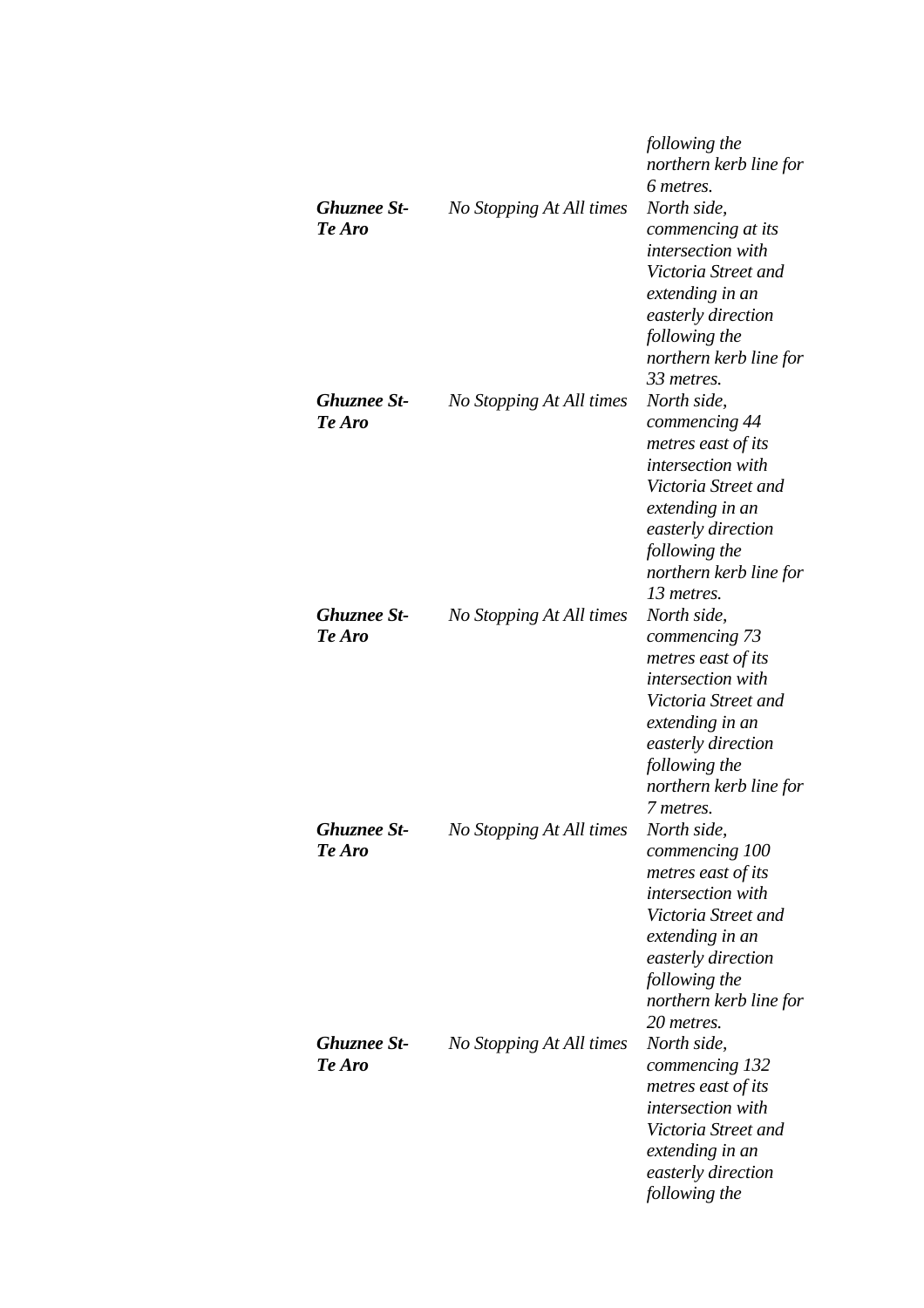|                    |                          | northern kerb line for<br>6 metres. |
|--------------------|--------------------------|-------------------------------------|
| <b>Ghuznee St-</b> | No Stopping At All times | North side,                         |
| Te Aro             |                          | commencing at its                   |
|                    |                          | <i>intersection</i> with            |
|                    |                          | Cuba Mall and                       |
|                    |                          | extending in an                     |
|                    |                          | easterly direction                  |
|                    |                          | following the                       |
|                    |                          | northern kerb line for              |
|                    |                          | 10 metres.                          |
| <b>Ghuznee St-</b> | No Stopping At All times | North side,                         |
| Te Aro             |                          | commencing 30                       |
|                    |                          | metres east of its                  |
|                    |                          | intersection with                   |
|                    |                          | Cuba Mall and                       |
|                    |                          | extending in an                     |
|                    |                          | easterly direction                  |
|                    |                          | following the                       |
|                    |                          | northern kerb line for              |
|                    |                          | 10 metres.                          |
| <b>Ghuznee St-</b> | No Stopping At All times | North side,                         |
| Te Aro             |                          | commencing 68                       |
|                    |                          | metres east of its                  |
|                    |                          | intersection with                   |
|                    |                          | Cuba Mall and                       |
|                    |                          | extending in an                     |
|                    |                          | easterly direction                  |
|                    |                          | following the                       |
|                    |                          | northern kerb line for              |
| <b>Ghuznee St-</b> |                          | 6 metres.                           |
| Te Aro             | No Stopping At All times | North side,<br>commencing at its    |
|                    |                          | intersection with                   |
|                    |                          | <b>Leeds Street and</b>             |
|                    |                          | extending in an                     |
|                    |                          | easterly direction                  |
|                    |                          | following the                       |
|                    |                          | northern kerb line for              |
|                    |                          | 18 metres.                          |
| <b>Ghuznee St-</b> | No Stopping At All times | North side,                         |
| Te Aro             |                          | commencing 42                       |
|                    |                          | metres east of its                  |
|                    |                          | intersection with                   |
|                    |                          | <b>Leeds Street and</b>             |
|                    |                          | extending in an                     |
|                    |                          | easterly direction                  |
|                    |                          | following the                       |
|                    |                          | northern kerb line for              |
|                    |                          | 9 metres.                           |
|                    |                          |                                     |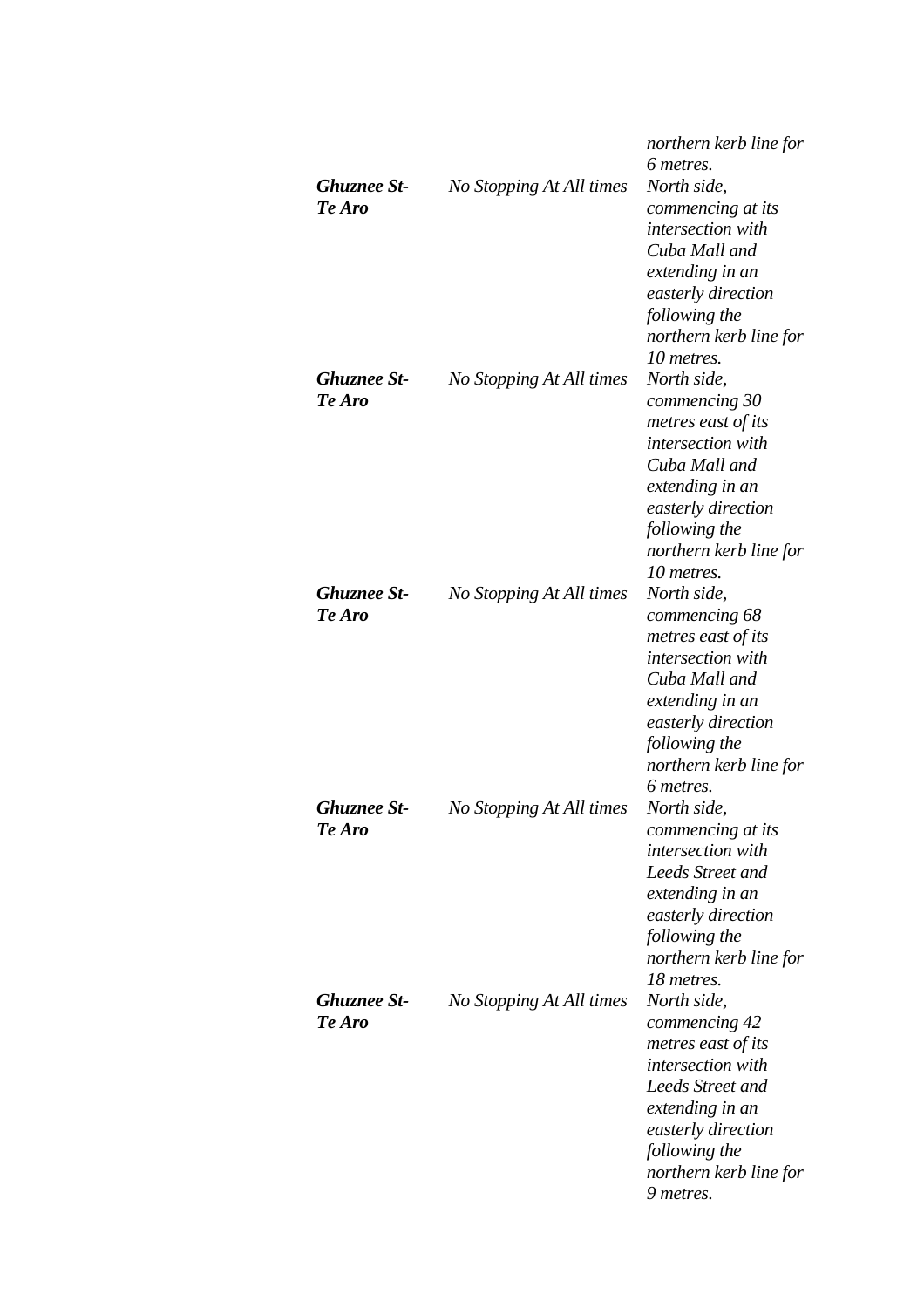| <b>Ghuznee St-</b><br>Te Aro | No Stopping At All times | North side,<br>commencing 80<br>metres east of its<br>intersection with<br>Leeds Street and<br>extending in an<br>easterly direction<br>following the<br>northern kerb line for<br>26 metres.         |
|------------------------------|--------------------------|-------------------------------------------------------------------------------------------------------------------------------------------------------------------------------------------------------|
| <b>Ghuznee St-</b><br>Te Aro | No Stopping At All times | South side,<br>commencing at its<br>intersection with The<br>Terrace and<br>extending in an<br>easterly direction<br>following the<br>southern kerb line for<br>67 metres.                            |
| <b>Ghuznee St-</b><br>Te Aro | No Stopping At All times | South side,<br>commencing 6 metres<br>west of its<br>intersection with<br>Willis Street and<br>extending in an<br>westerly direction<br>following the<br>southern kerb line for<br>104 metres.        |
| <b>Ghuznee St-</b><br>Te Aro | No Stopping At All times | South side,<br>commencing at its<br>intersection with<br>Cuba Street and<br>extending in an<br>westerly direction<br>following the<br>southern kerb line for<br>10 metres.                            |
| <b>Ghuznee St-</b><br>Te Aro | No Stopping At All times | South side,<br>commencing 72<br>metres west of its<br>intersection with<br><b>Marion Street and</b><br>extending in an<br>westerly direction<br>following the<br>southern kerb line for<br>10 metres. |
| <b>Ghuznee St-</b><br>Te Aro | No Stopping At All times | South side,<br>commencing at its                                                                                                                                                                      |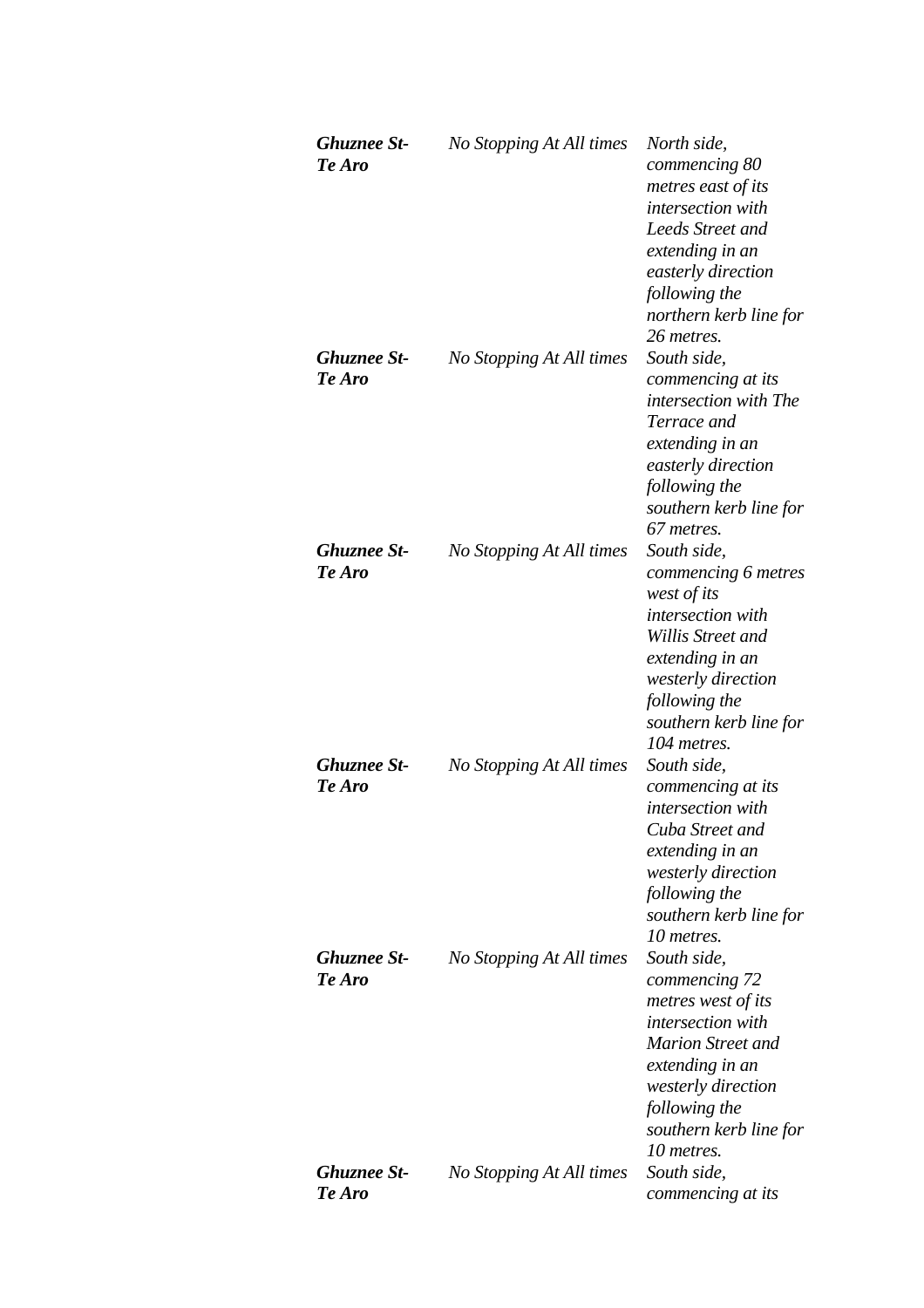*intersection with Taranaki Street and extending in an easterly direction following the southern kerb line for 22 metres.* 

## **www)** *METERED PARKING – GHUZNEE STREET – TE ARO*

 *Delete from Schedule A (Time Limited Parking), of the Traffic Restrictions schedule.* 

*All current Time Limited Parking in Ghuznee Street from its intersection with Willis Street and extending in an easterly direction through to its intersection with Cambridge Terrace*

*Add to Schedule A (Time Limited Parking),of the Traffic Restrictions schedule.* 

| <b>Column Two</b>           | <b>Column Three</b>                              |
|-----------------------------|--------------------------------------------------|
| <b>Metered Parking P120</b> | North side,                                      |
| Maximum, Monday-            | commencing 30                                    |
| Thursday, $8.00$ am $-$     | metres east of its                               |
|                             | <i>intersection with</i>                         |
| 8.00pm, Saturday            | Willis Street and                                |
| $8.00$ am $- 6.00$ pm       | extending in an<br>easterly direction            |
|                             | following the                                    |
|                             | northern kerb line                               |
|                             | for 44 metres.(7 car                             |
|                             | <i>parks</i> )                                   |
| <b>Metered Parking P120</b> | North side,                                      |
| Maximum, Monday-            | commencing 57                                    |
| Thursday, $8.00$ am $-$     | metres east of its                               |
| 6.00pm, Friday 8.00am –     | intersection with                                |
| 8.00pm, Saturday            | Victoria Street and<br>extending in an           |
|                             | easterly direction                               |
|                             | following the                                    |
|                             | northern kerb line                               |
|                             | for 16 metres. $(3 \text{ car})$                 |
|                             | <i>parks</i> )                                   |
| <b>Metered Parking P120</b> | North side,                                      |
| Maximum, Monday-            | commencing 80                                    |
| Thursday, $8.00$ am $-$     | metres east of its                               |
| 6.00pm, Friday 8.00am –     | intersection with                                |
| 8.00pm, Saturday            | Victoria Street and                              |
| $8.00$ am $- 6.00$ pm       | extending in an<br>easterly direction            |
|                             | 6.00pm, Friday 8.00am –<br>$8.00$ am $- 6.00$ pm |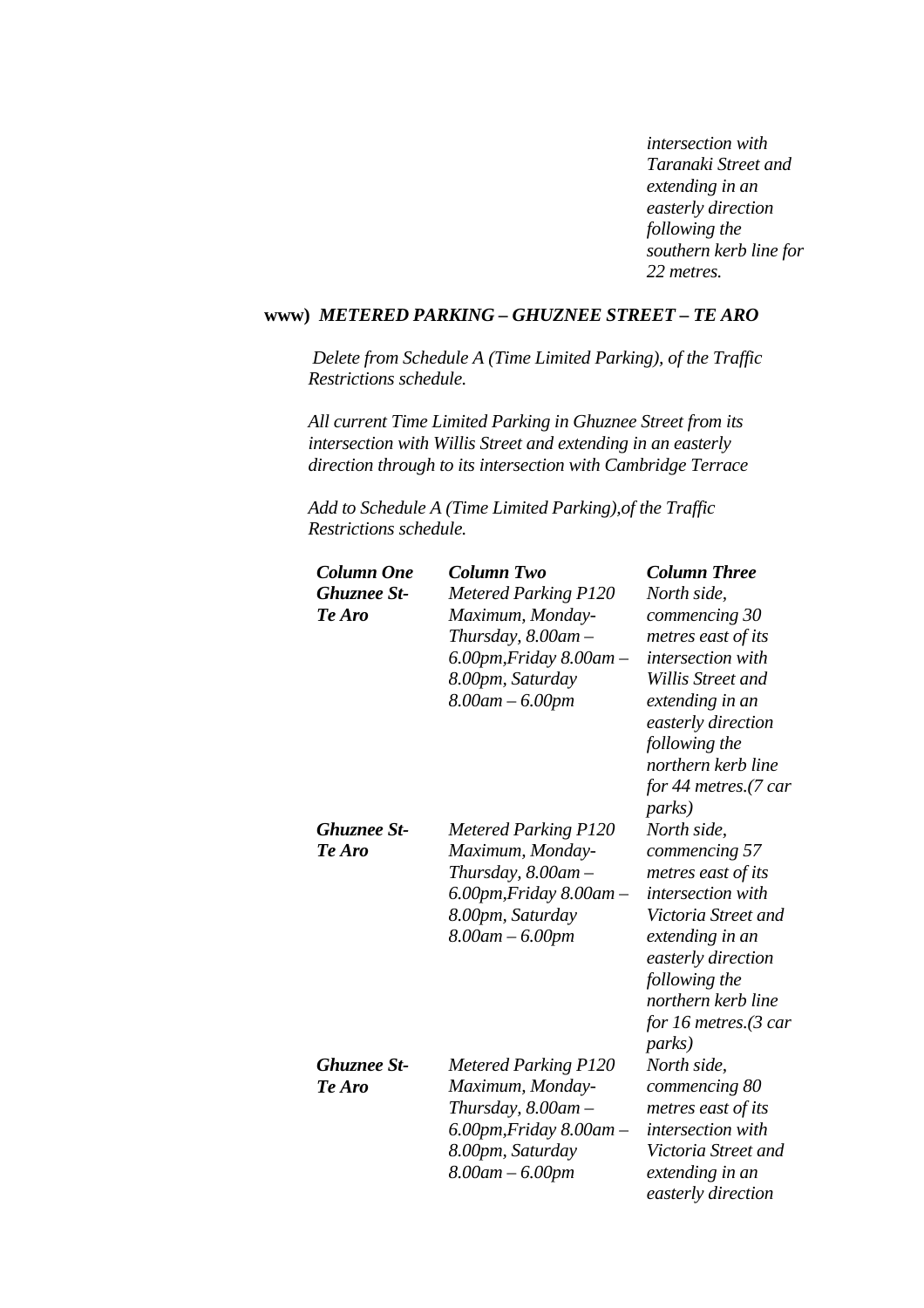| <b>Ghuznee St-</b><br>Te Aro | <b>Metered Parking P120</b><br>Maximum, Monday-<br>Thursday, $8.00$ am $-$<br>$6.00$ pm, Friday $8.00$ am $-$<br>8.00pm, Saturday<br>$8.00$ am $- 6.00$ pm | following the<br>northern kerb line<br>for $12$ metres. $(2 \text{ car})$<br><i>parks</i> )<br>North side,<br>commencing 120<br>metres east of its<br>intersection with<br>Victoria Street and<br>extending in an<br>easterly direction<br>following the<br>northern kerb line<br>for 12 metres. $(2 \text{ car})$<br><i>parks</i> ) |
|------------------------------|------------------------------------------------------------------------------------------------------------------------------------------------------------|--------------------------------------------------------------------------------------------------------------------------------------------------------------------------------------------------------------------------------------------------------------------------------------------------------------------------------------|
| <b>Ghuznee St-</b><br>Te Aro | <b>Metered Parking P120</b><br>Maximum, Monday-<br>Thursday, $8.00$ am $-$<br>$6.00$ pm, Friday $8.00$ am $-$<br>8.00pm, Saturday<br>$8.00$ am $- 6.00$ pm | North side.<br>commencing 120<br>metres east of its<br>intersection with<br>Victoria Street and<br>extending in an<br>easterly direction<br>following the<br>northern kerb line<br>for 12 metres.(2 car<br><i>parks</i> )                                                                                                            |
| <b>Ghuznee St-</b><br>Te Aro | <b>Metered Parking P120</b><br>Maximum, Monday-<br>Thursday, $8.00$ am $-$<br>$6.00$ pm, Friday $8.00$ am $-$<br>8.00pm, Saturday<br>$8.00$ am $- 6.00$ pm | North side,<br>commencing 18<br>metres east of its<br>intersection with<br>Cuba Mall and<br>extending in an<br>easterly direction<br>following the<br>northern kerb line<br>for 6 metres.(1 car<br><i>parks</i> )                                                                                                                    |
| <b>Ghuznee St-</b><br>Te Aro | <b>Metered Parking P120</b><br>Maximum, Monday-<br>Thursday, 8.00am -<br>$6.00$ pm, Friday $8.00$ am $-$<br>8.00pm, Saturday<br>$8.00$ am $- 6.00$ pm      | North side,<br>commencing 54<br>metres east of its<br>intersection with<br>Cuba Mall and<br>extending in an<br>easterly direction<br>following the<br>northern kerb line<br>for 12 metres.(2 car<br><i>parks</i> )                                                                                                                   |
| <b>Ghuznee St-</b><br>Te Aro | <b>Metered Parking P120</b><br>Maximum, Monday-                                                                                                            | North side,<br>commencing 18                                                                                                                                                                                                                                                                                                         |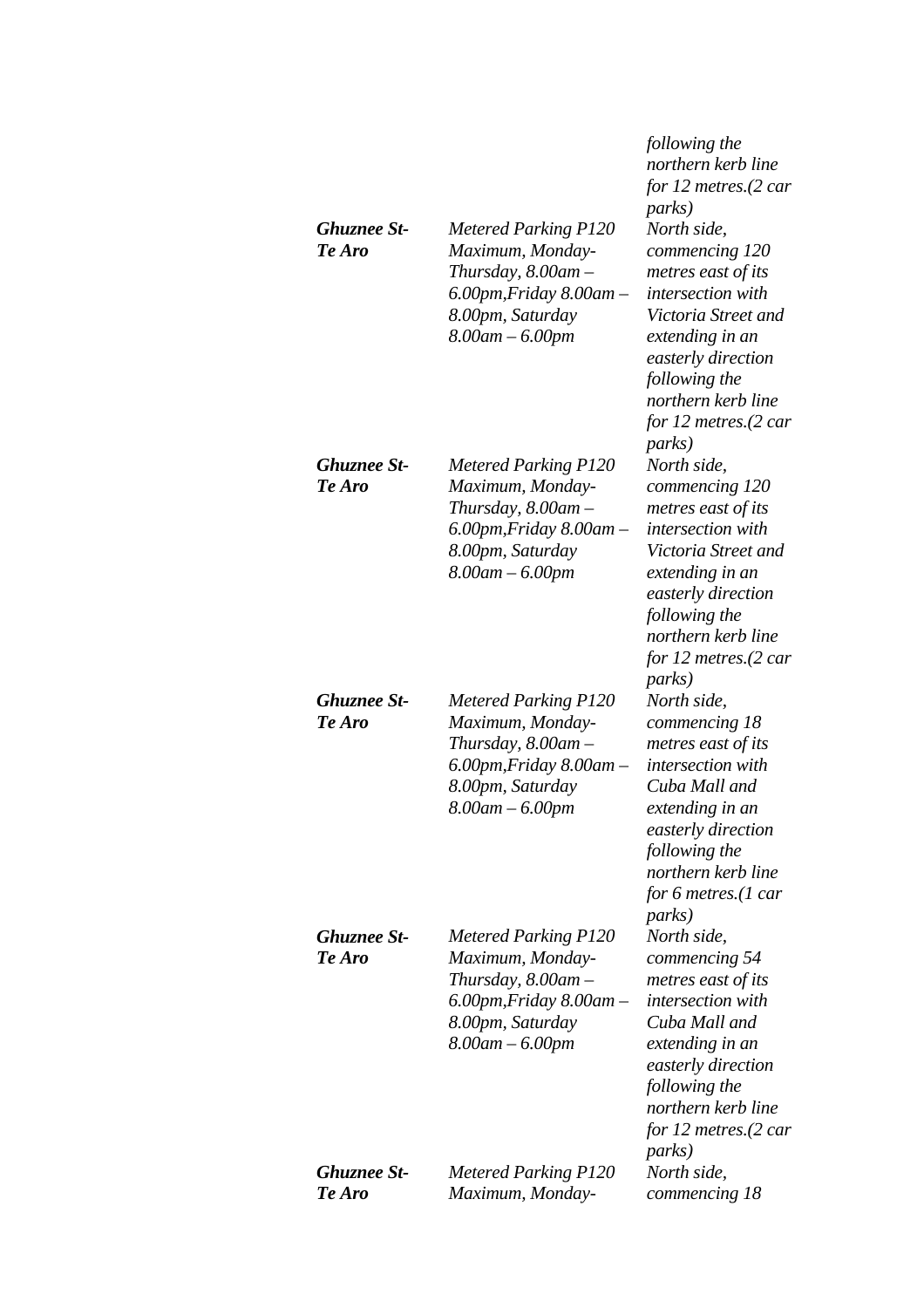|                              | Thursday, $8.00$ am $-$<br>$6.00$ pm, Friday $8.00$ am $-$<br>8.00pm, Saturday<br>$8.00$ am $- 6.00$ pm                                                    | metres east of its<br>intersection with<br>Leeds Street and<br>extending in an<br>easterly direction<br>following the<br>northern kerb line<br>for 24 metres.(4 car<br><i>parks</i> )                                                  |
|------------------------------|------------------------------------------------------------------------------------------------------------------------------------------------------------|----------------------------------------------------------------------------------------------------------------------------------------------------------------------------------------------------------------------------------------|
| Ghuznee St-<br>Te Aro        | <b>Metered Parking P120</b><br>Maximum, Monday-<br>Thursday, $8.00$ am $-$<br>$6.00$ pm, Friday $8.00$ am $-$<br>8.00pm, Saturday<br>$8.00$ am $- 6.00$ pm | North side,<br>commencing 51<br>metres east of its<br>intersection with<br>Leeds Street and<br>extending in an<br>easterly direction<br>following the<br>northern kerb line<br>for 30 metres. (5 car<br><i>parks</i> )                 |
| Ghuznee St-<br>Te Aro        | <b>Metered Parking P120</b><br>Maximum, Monday-<br>Thursday, $8.00$ am $-$<br>$6.00$ pm, Friday $8.00$ am $-$<br>8.00pm, Saturday<br>$8.00$ am $- 6.00$ pm | South side,<br>commencing 10<br>metres west of its<br>intersection with<br>Victoria Street and<br>extending in an<br>westerly direction<br>following the<br>southern kerb line<br>for 24 metres.(4 car<br><i>parks</i> )               |
| <b>Ghuznee St-</b><br>Te Aro | <b>Metered Parking P120</b><br>Maximum, Monday-<br>Thursday, $8.00$ am $-$<br>$6.00$ pm, Friday $8.00$ am $-$<br>8.00pm, Saturday<br>$8.00$ am $- 6.00$ pm | South side,<br>commencing 65<br>metres west of its<br><i>intersection</i> with<br>Victoria Street and<br>extending in an<br><i>westerly direction</i><br>following the<br>southern kerb line<br>for 24 metres.(4 car<br><i>parks</i> ) |
| Ghuznee St-<br>Te Aro        | <b>Metered Parking P120</b><br>Maximum, Monday-<br>Thursday, $8.00$ am $-$<br>$6.00$ pm, Friday $8.00$ am $-$<br>8.00pm, Saturday<br>$8.00$ am $- 6.00$ pm | South side,<br>commencing 12<br>metres west of its<br><i>intersection</i> with<br>Victoria Street and<br>extending in an<br>westerly direction<br>following the                                                                        |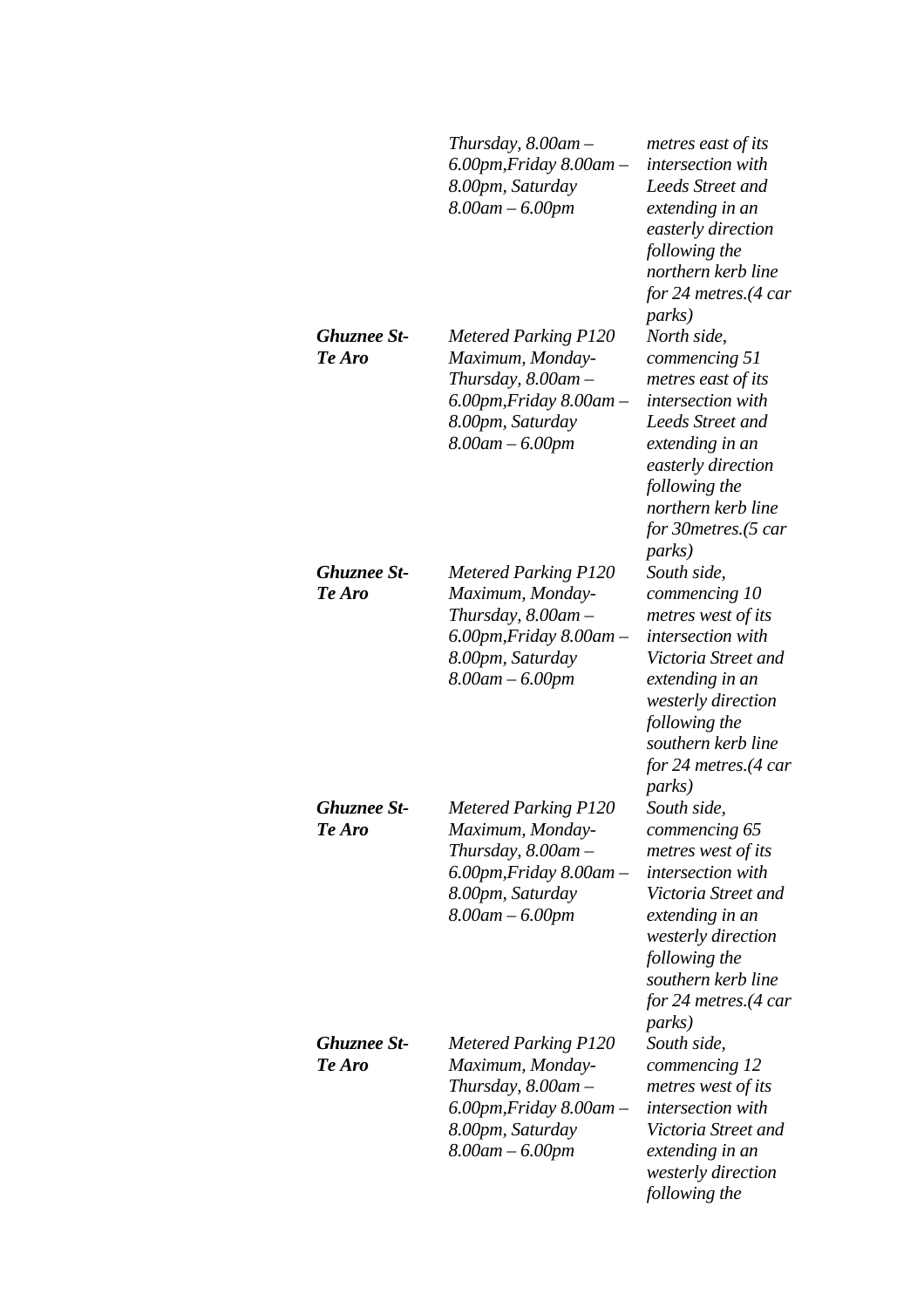| <b>Ghuznee St-</b><br>Te Aro | <b>Metered Parking P120</b><br>Maximum, Monday-<br>Thursday, $8.00$ am $-$<br>$6.00$ pm, Friday $8.00$ am $-$<br>8.00pm, Saturday<br>$8.00$ am $- 6.00$ pm | southern kerb line<br>for 42 metres.(7 car<br><i>parks</i> )<br>South side,<br>commencing 30<br>metres west of its<br><i>intersection with</i><br><b>Marion Street and</b><br>extending in an<br><i>westerly direction</i><br>following the<br>southern kerb line<br>for 36 metres. (6 car<br><i>parks</i> ) |
|------------------------------|------------------------------------------------------------------------------------------------------------------------------------------------------------|--------------------------------------------------------------------------------------------------------------------------------------------------------------------------------------------------------------------------------------------------------------------------------------------------------------|
| <b>Ghuznee St-</b><br>Te Aro | <b>Metered Parking P120</b><br>Maximum, Monday-<br>Thursday, $8.00$ am $-$<br>6.00pm,Friday 8.00am –<br>8.00pm, Saturday<br>$8.00$ am $- 6.00$ pm          | South side,<br>commencing 20<br>metres west of its<br><i>intersection with</i><br>Furness Lane and<br>extending in an<br>westerly direction<br>following the<br>southern kerb line<br>for 36 metres. (6 car<br><i>parks</i> )                                                                                |

# *xxx) BUS STOP – GHUZNEE STREET – TE ARO*

*Add to Schedule B (Restricted Parking), of the Traffic Restrictions schedule.* 

| Column One<br><b>Ghuznee St-</b><br>Te Aro | Column Two<br>Bus Stop - At All Times | <b>Column Three</b><br>North side,<br>commencing 114<br>metres at its<br><i>intersection with</i><br>The Terrace and<br>extending in an<br>easterly direction<br>following the<br>northern kerb line<br>for 15 metres. |
|--------------------------------------------|---------------------------------------|------------------------------------------------------------------------------------------------------------------------------------------------------------------------------------------------------------------------|
| <b>Ghuznee St-</b><br>Te Aro               | <b>Bus Stop – At All Times</b>        | North side,<br>commencing 38<br>metres east of its<br><i>intersection with</i><br>Cuba Mall and<br>extending in a<br>easterly direction<br>following the                                                               |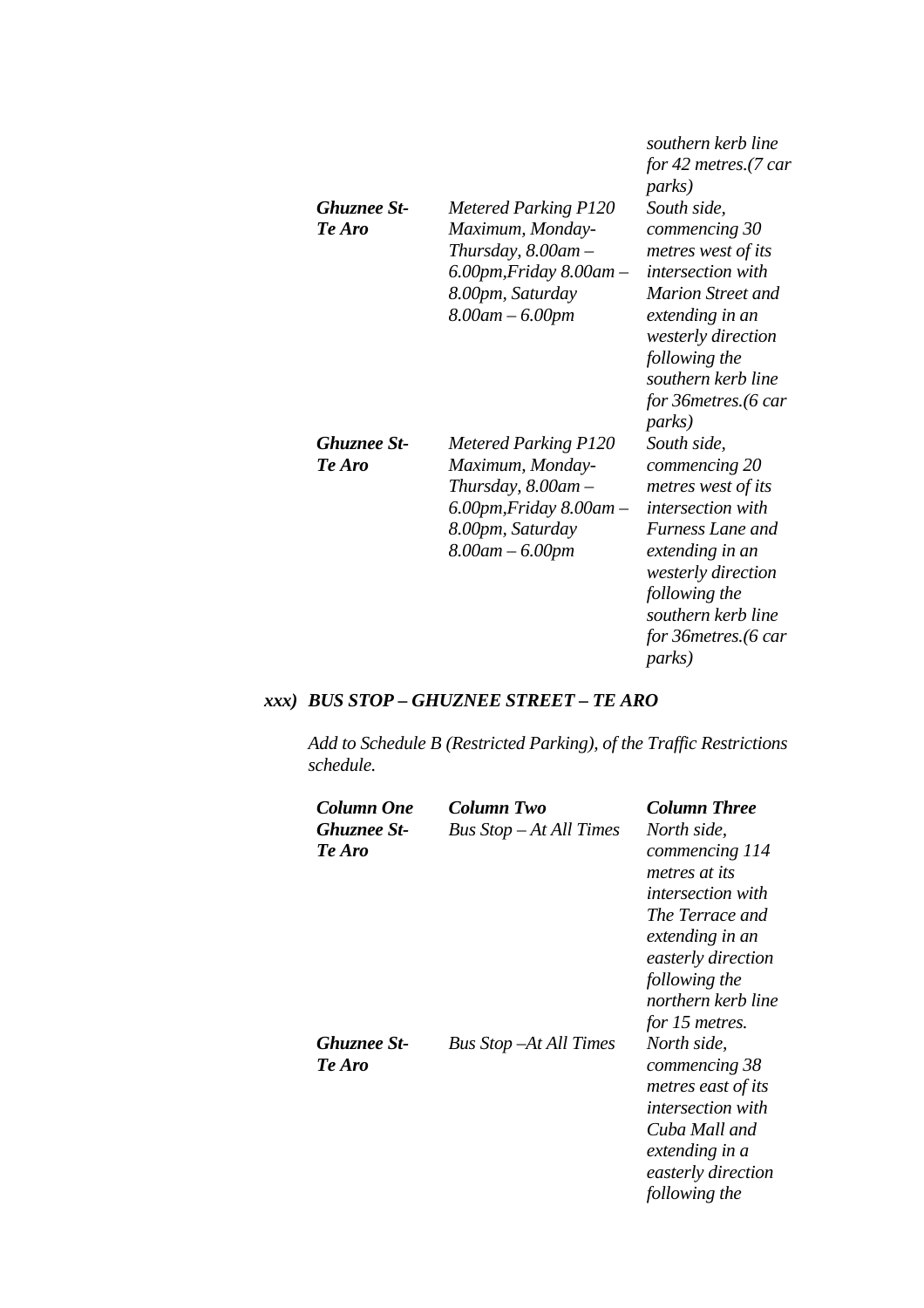|                              |                                | northern kerb line<br>for 15 metres.                                                                                                                                                                           |
|------------------------------|--------------------------------|----------------------------------------------------------------------------------------------------------------------------------------------------------------------------------------------------------------|
| <b>Ghuznee St-</b><br>Te Aro | <b>Bus Stop – At All Times</b> | South side,<br>commencing 60<br>metres west of its<br><i>intersection</i> with<br>Victoria Street and<br>extending in an<br><i>westerly direction</i><br>following the<br>southern kerb line<br>for 10 metres. |
| <b>Ghuznee St-</b><br>Te Aro | No Stopping At All times       | South side,<br>commencing at its<br><i>intersection with</i><br><b>Marion Street and</b><br>extending in a<br><i>westerly direction</i><br>following the<br>southern kerb line<br>for 22 metres.               |

# *yyy)LOADING ZONES AT ALL TIMES – GHUZNEE STREET – TE ARO –*

*Delete from Schedule B (Restricted Parking),of the Traffic Restrictions schedule* 

| <b>Column One</b>  | <b>Column Two</b>  | <b>Column Three</b> |
|--------------------|--------------------|---------------------|
| <b>Ghuznee St-</b> | Loading Zone At Al | South side,         |
| Te Aro             | <b>Times</b>       | commencing 18       |
|                    |                    | metres west of its  |
|                    |                    | intersection with   |
|                    |                    | Furness Lane and    |
|                    |                    | extending in a      |
|                    |                    | westerly direction  |
|                    |                    | following the       |

*Add to Schedule B (Restricted Parking),of the Traffic Restrictions schedule.* 

*Column One Column Two Column Three Ghuznee St-Te Aro*

*Loading Zone At All Times* 

*southern kerb line for 11 metres.* 

*North side, commencing 33 metres east of its intersection with Victoria Street and extending in an*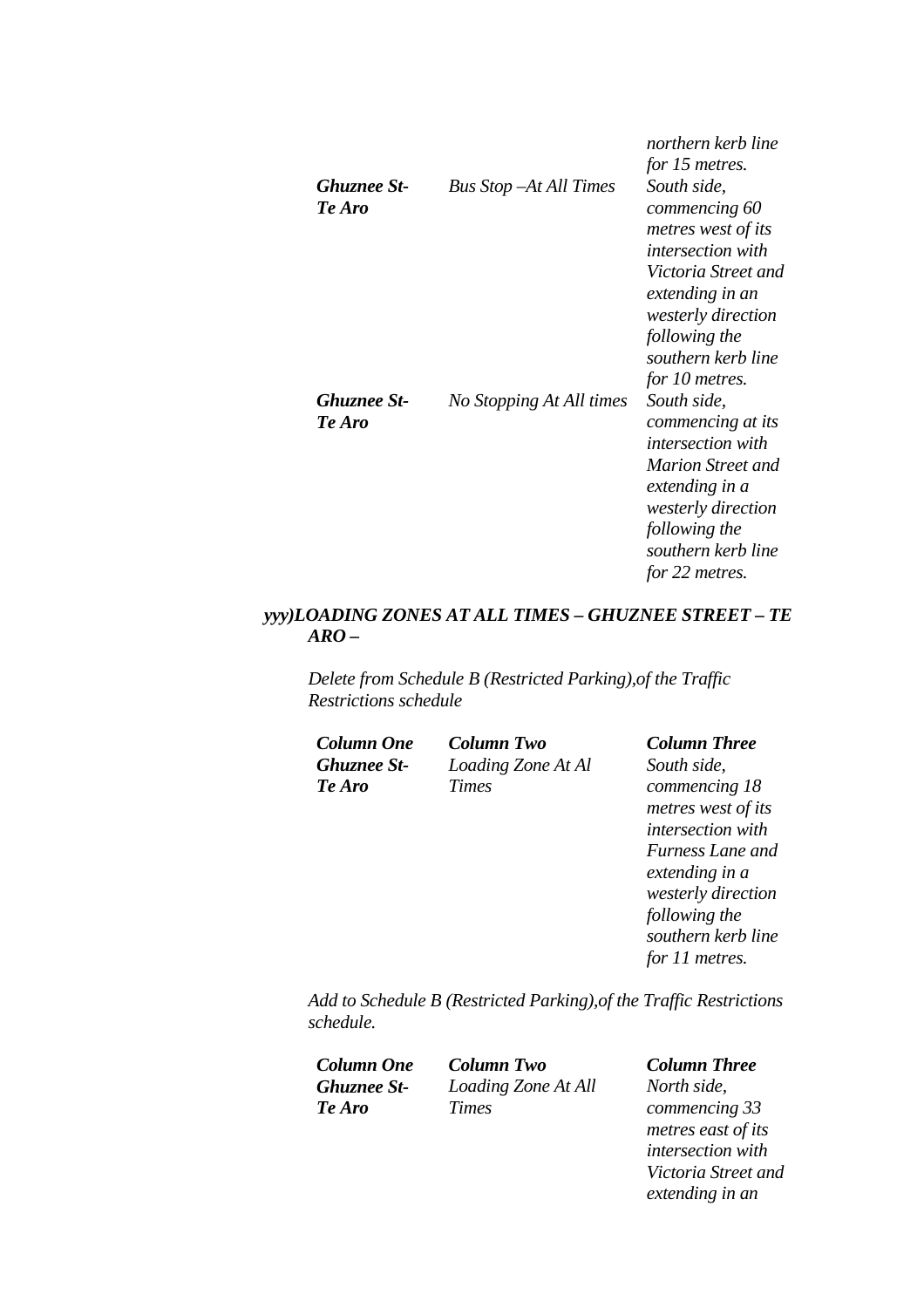|                              |                                     | easterly direction<br>following the<br>southern kerb line<br>for 11 metres.                                                                                                                                        |
|------------------------------|-------------------------------------|--------------------------------------------------------------------------------------------------------------------------------------------------------------------------------------------------------------------|
| <b>Ghuznee St-</b><br>Te Aro | Loading Zone At All<br><b>Times</b> | North side,<br>commencing 92<br>metres east of its<br><i>intersection</i> with<br>Victoria Street and<br>extending in an<br>easterly direction<br>following the<br>southern kerb line<br>for 8 metres.             |
| Ghuznee St-<br>Te Aro        | Loading Zone At All<br><b>Times</b> | North side,<br>commencing 10<br>metres east of its<br><i>intersection</i> with<br>Cuba Mall and<br>extending in an<br>easterly direction<br>following the<br>southern kerb line<br>for 8 metres.                   |
| Ghuznee St-<br>Te Aro        | Loading Zone At All<br><b>Times</b> | South side,<br>commencing 22<br>metres west of its<br><i>intersection</i> with<br><b>Marion Street and</b><br>extending in an<br><i>westerly direction</i><br>following the<br>southern kerb line<br>for 8 metres. |
| Ghuznee St-<br>Te Aro        | Loading Zone At All<br><b>Times</b> | South side,<br>commencing 6<br>metres west of its<br><i>intersection</i> with<br>Furness Lane and<br>extending in an<br>westerly direction<br>following the<br>southern kerb line<br>for 12 metres.                |

## *zzz) MOBILITY PARKING – GHUZNEE STREET – TE ARO*

*Add to Schedule B (Restricted Parking), of the Traffic Restrictions schedule*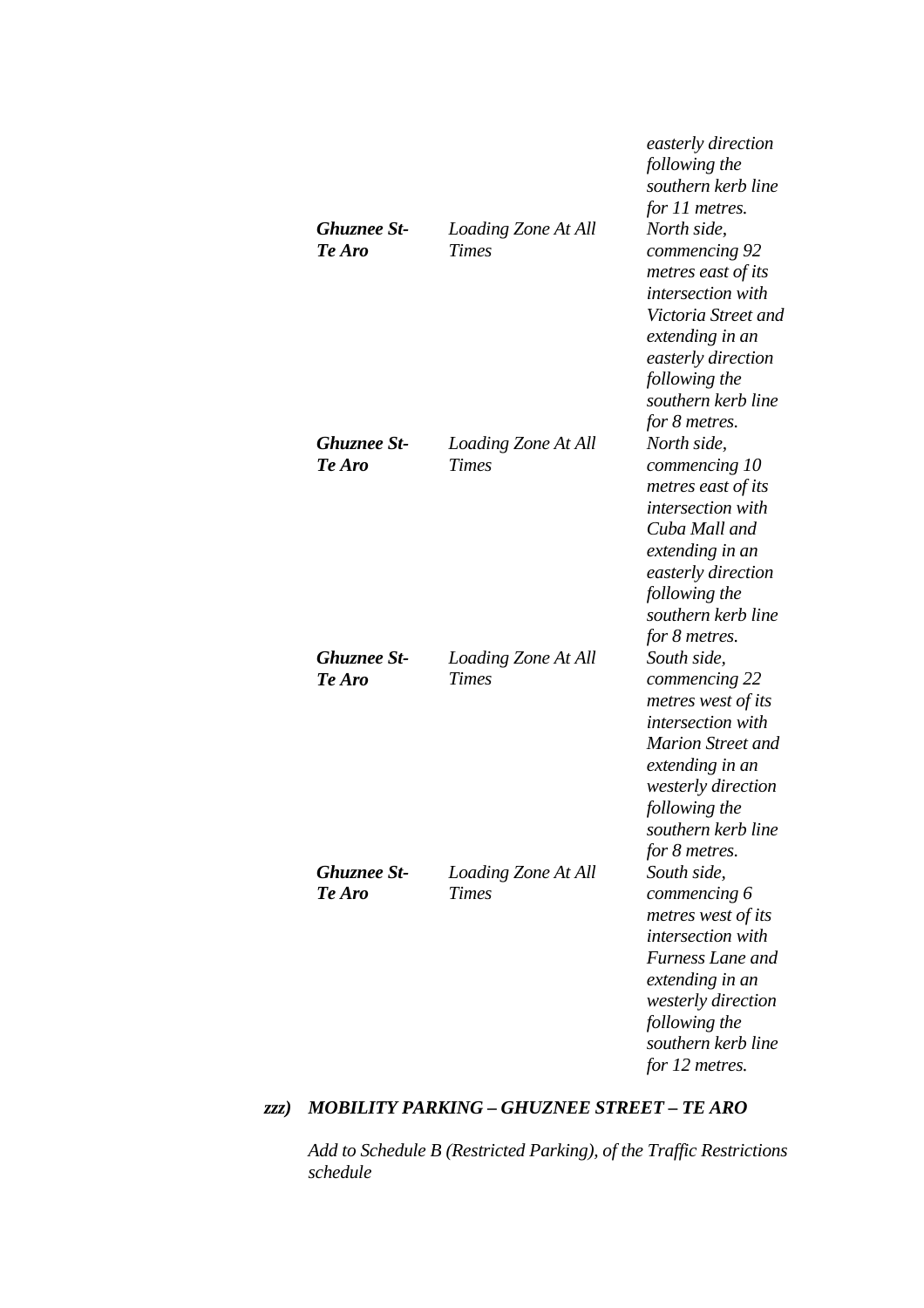*Ghuznee St-Te Aro*

*Column One Column Two Column Three Mobility Parking-Metered Parking P120 Maximum, Monday-Thursday, 8.00am – 6.00pm,Friday 8.00am – 8.00pm, Saturday 8.00am – 6.00pm* 

*North side, commencing 24 metres east of its intersection with Cuba Mall and extending in an easterly direction following the Northern kerb line for 6 metres.* 

### *aaaa) CLEARWAY – GHUZNEE STREET – TE ARO*

*Delete from Schedule D (No Stopping restrictions),of the Traffic Restrictions schedule.* 

*All current Clearway restrictions in Ghuznee Street from its intersection with Willis Street and extending in an easterly direction through to its intersection with Cambridge Terrace.*

## *bbbb) NO STOPPING AT ALL TIMES – VIVIAN STREET – TE ARO*

*Delete from Schedule D (No Stopping restrictions),of the Traffic Restrictions schedule* 

*All current No Stopping restrictions in Vivian Street from its intersection with Willis Street and extending in an easterly direction through to its intersection with Cambridge Terrace.*

*Add to Schedule D (No Stopping restrictions),of the Traffic Restrictions schedule.* 

| Column One   | Column Two         | <b>Column Three</b>      |
|--------------|--------------------|--------------------------|
| Vivian St-Te | No Stopping At All | North side,              |
| Aro          | Times              | commencing 6             |
|              |                    | metres east of its       |
|              |                    | <i>intersection with</i> |
|              |                    | Willis Street and        |
|              |                    | extending in an          |
|              |                    | easterly direction       |
|              |                    | following the            |
|              |                    | northern kerb line       |
|              |                    | for 57 metres.           |
| Vivian St-Te | No Stopping At All | North side,              |
| Aro          | <b>Times</b>       | commencing 95            |
|              |                    | metres east of its       |
|              |                    | <i>intersection</i> with |
|              |                    | Willis Street and        |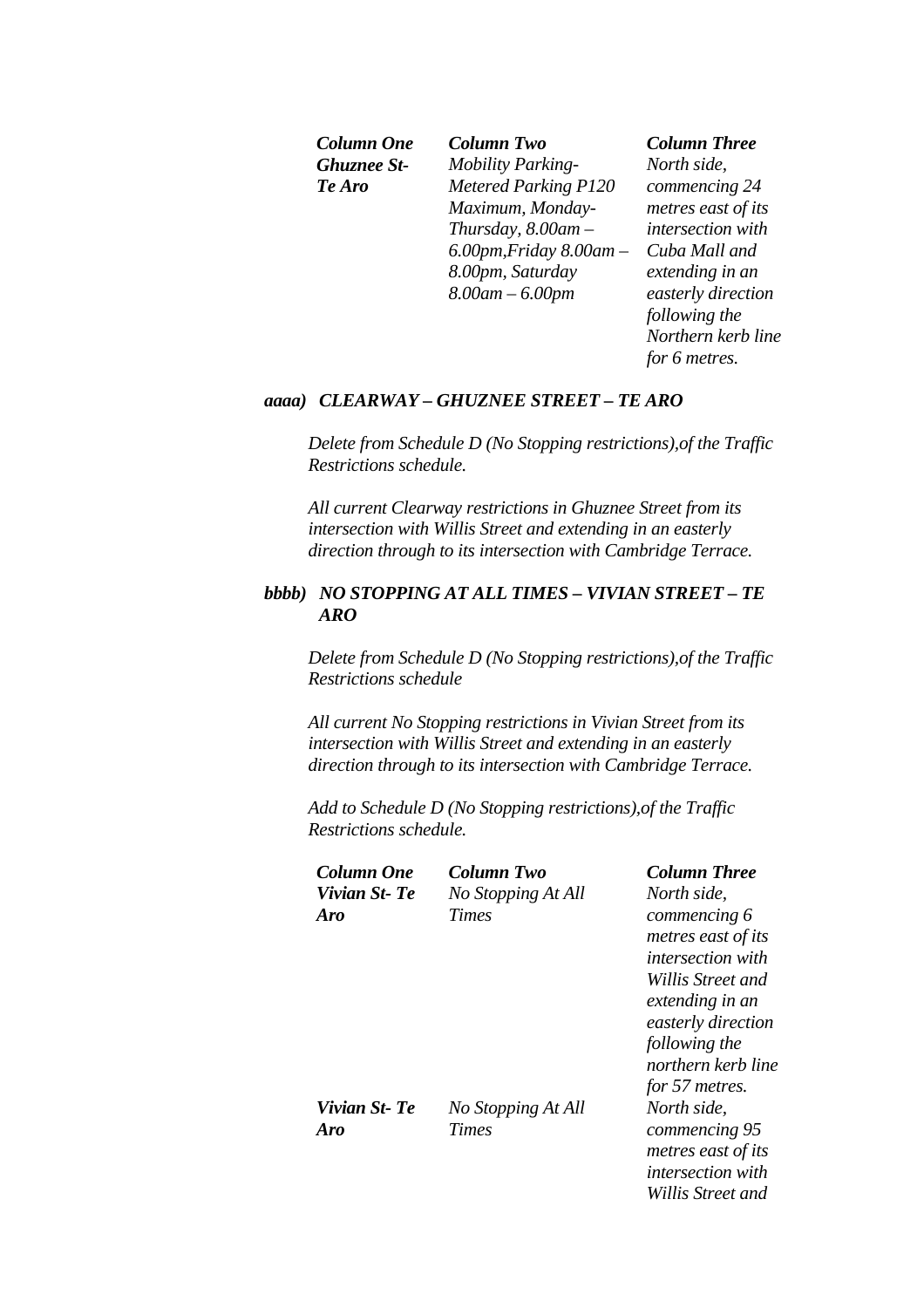|                            |                                    | extending in an<br>easterly direction<br>following the<br>northern kerb line<br>for 68 metres.                                                                                              |
|----------------------------|------------------------------------|---------------------------------------------------------------------------------------------------------------------------------------------------------------------------------------------|
| Vivian St-Te<br>Aro        | No Stopping At All<br><b>Times</b> | North side,<br>commencing at its<br>intersection with<br><b>Bute Street and</b><br>extending in an<br>easterly direction<br>following the<br>northern kerb line<br>for 68 metres.           |
| Vivian St-Te<br><b>Aro</b> | No Stopping At All times           | North side,<br>commencing at its<br>intersection with<br>Cuba Street and<br>extending in an<br>easterly direction<br>following the<br>northern kerb line<br>for 14 metres.                  |
| Vivian St-Te<br><b>Aro</b> | No Stopping At All<br><b>Times</b> | North side,<br>commencing 20<br>metres east of its<br>intersection with<br>Cuba Street and<br>extending in an<br>easterly direction<br>following the<br>northern kerb line<br>for 6 metres. |
| Vivian St-Te<br><b>Aro</b> | No Stopping At All<br><b>Times</b> | North side,<br>commencing 42<br>metres east of its<br>intersection with<br>Cuba Street and<br>extending in an<br>easterly direction<br>following the<br>northern kerb line<br>for 4 metres. |
| Vivian St-Te<br><b>Aro</b> | No Stopping At All<br><b>Times</b> | North side,<br>commencing 66<br>metres east of its<br>intersection with<br>Cuba Street and<br>extending in an<br>easterly direction                                                         |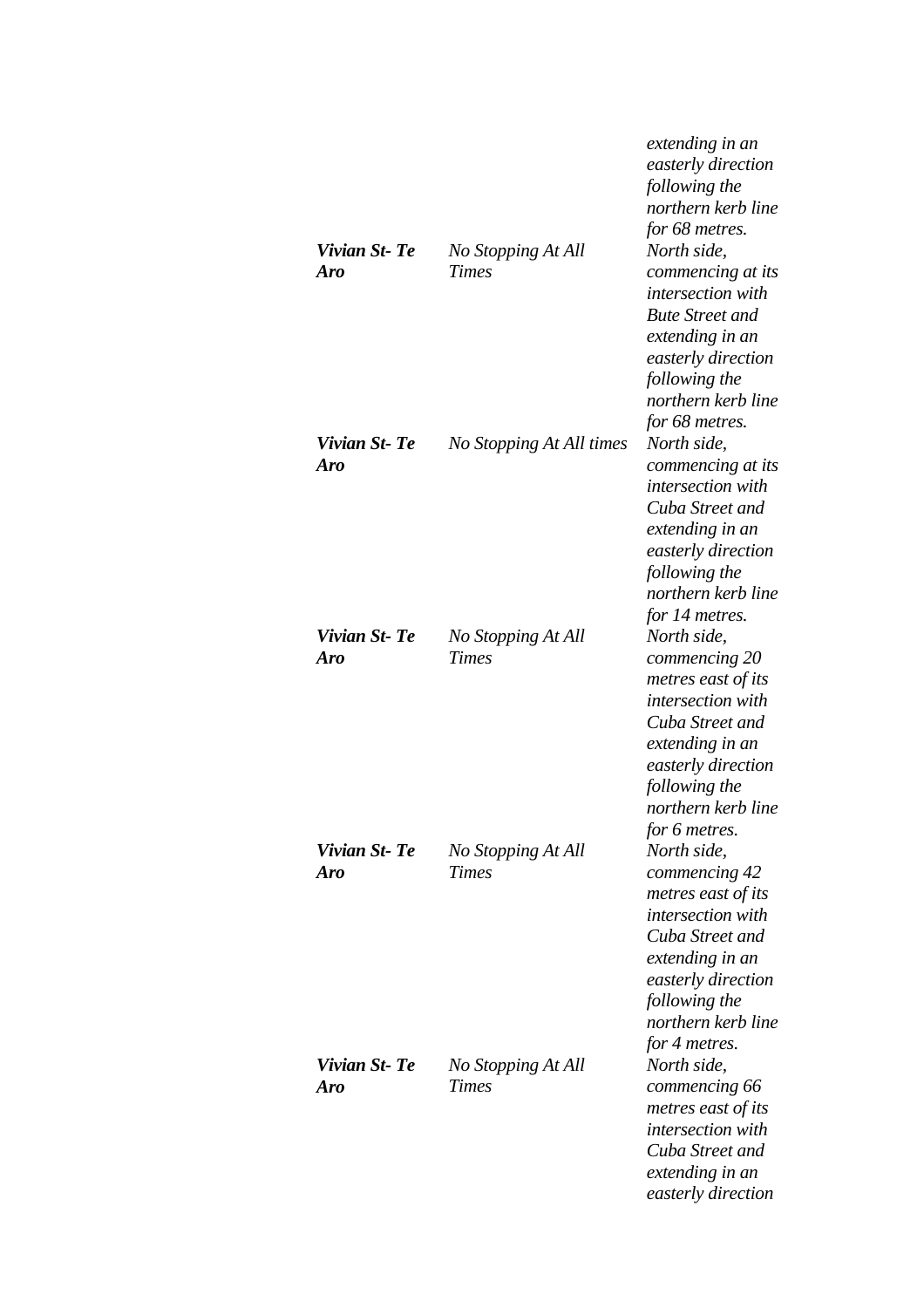| Vivian St-Te<br><b>Aro</b> | No Stopping At All<br><b>Times</b> | following the<br>northern kerb line<br>for 10 metres.<br>North side,<br>commencing at its<br>intersection with<br><b>Marion Street and</b><br>extending in an<br>easterly direction<br>following the<br>northern kerb line<br>for 10 metres. |
|----------------------------|------------------------------------|----------------------------------------------------------------------------------------------------------------------------------------------------------------------------------------------------------------------------------------------|
| Vivian St-Te<br><b>Aro</b> | No Stopping At All<br><b>Times</b> | North side,<br>commencing 58<br>metres east of its<br>intersection with<br><b>Marion Street and</b><br>extending in an<br>easterly direction<br>following the<br>northern kerb line<br>for 30 metres.                                        |
| Vivian St-Te<br>Aro        | No Stopping At All<br><b>Times</b> | North side,<br>commencing at its<br>intersection with<br>Taranaki Street and<br>extending in an<br>easterly direction<br>following the<br>northern kerb line<br>for 10 metres.                                                               |
| Vivian St-Te<br><b>Aro</b> | No Stopping At All<br>Times        | North side,<br>commencing 22<br>metres east of its<br>intersection with<br>Taranaki Street and<br>extending in an<br>easterly direction<br>following the<br>northern kerb line<br>for 12 metres.                                             |
| Vivian St-Te<br><b>Aro</b> | No Stopping At All<br><b>Times</b> | North side,<br>commencing 40<br>metres east of its<br>intersection with<br>Taranaki Street and<br>extending in an<br>easterly direction<br>following the<br>northern kerb line                                                               |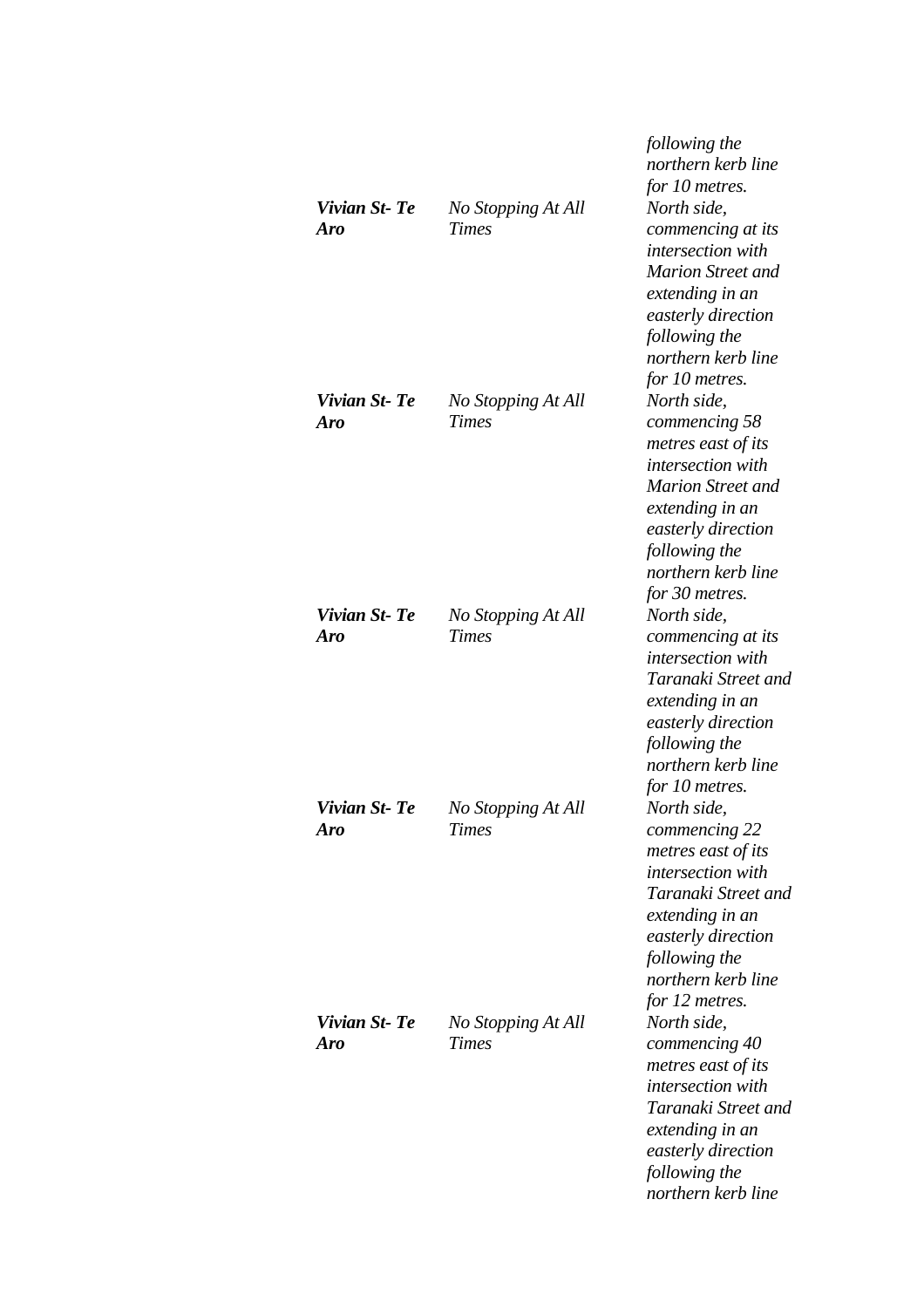| Vivian St-Te<br><b>Aro</b> | No Stopping At All<br><b>Times</b> | for 6 metres.<br>North side,<br>commencing 70<br>metres east of its<br><i>intersection</i> with<br>Taranaki Street and<br>extending in an<br>easterly direction<br>following the<br>northern kerb line |
|----------------------------|------------------------------------|--------------------------------------------------------------------------------------------------------------------------------------------------------------------------------------------------------|
| Vivian St-Te<br>Aro        | No Stopping At All<br><b>Times</b> | for 53 metres.<br>North side,<br>commencing at its<br>intersection with<br>Tory Street and<br>extending in an<br>easterly direction<br>following the<br>northern kerb line<br>for 6 metres.            |
| Vivian St-Te<br><b>Aro</b> | No Stopping At All<br><b>Times</b> | North side,<br>commencing 22<br>metres east of its<br>intersection with<br>Tory Street and<br>extending in an<br>easterly direction<br>following the<br>northern kerb line<br>for 6 metres.            |
| Vivian St-Te<br>Aro        | No Stopping At All<br><b>Times</b> | North side,<br>commencing 58<br>metres east of its<br><i>intersection</i> with<br>Tory Street and<br>extending in an<br>easterly direction<br>following the<br>northern kerb line<br>for 34 metres.    |
| Vivian St-Te<br><b>Aro</b> | No Stopping At All<br><b>Times</b> | South side,<br>commencing 6<br>metres east of its<br>intersection with<br>Willis Street and<br>extending in an<br>easterly direction<br>following the<br>southern kerb line<br>for 57 metres.          |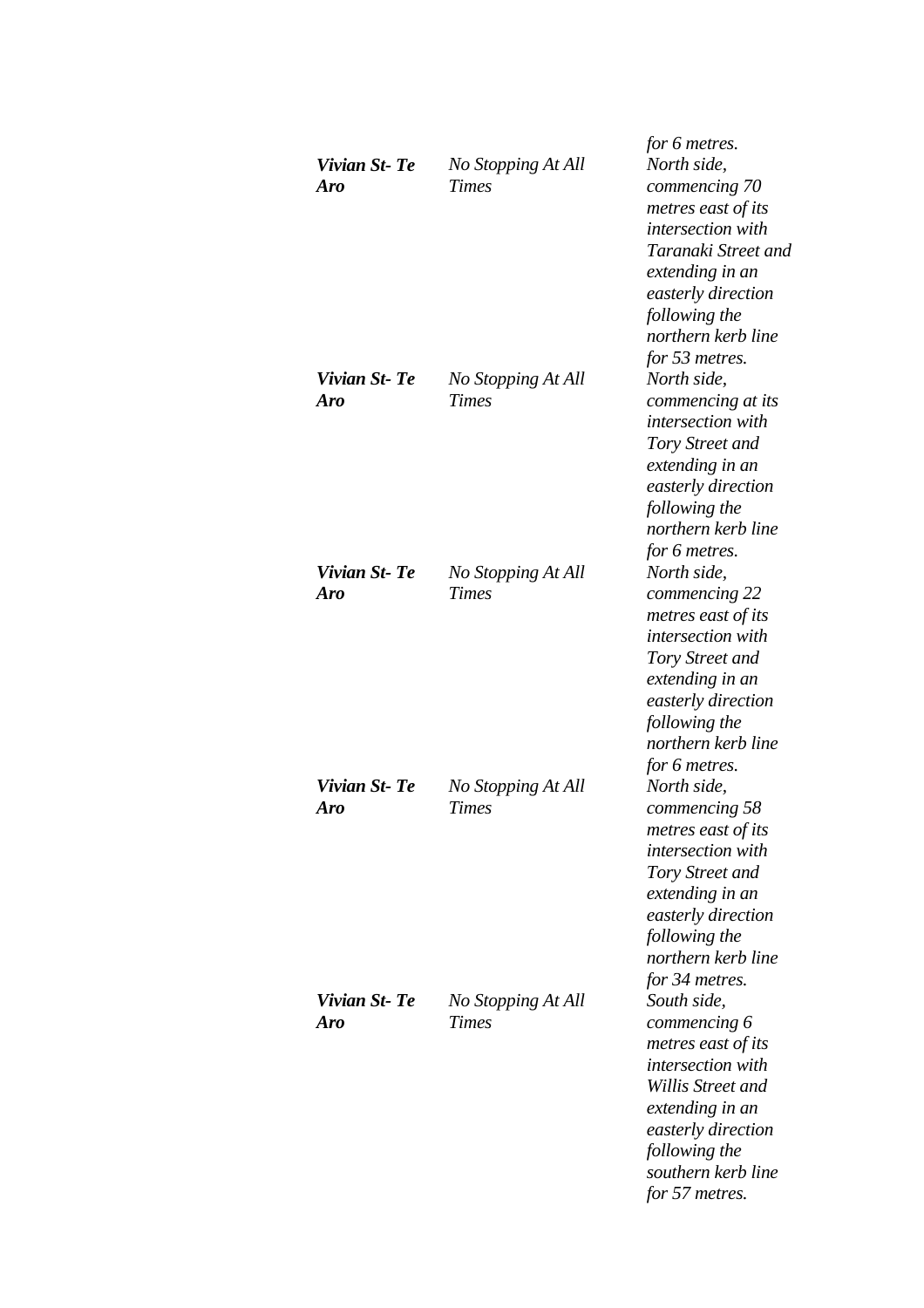| Vivian St-Te<br><b>Aro</b> | No Stopping At All<br><b>Times</b> | South side,<br>commencing 42<br>metres east of its<br>intersection with<br>Victoria Street and<br>extending in an<br>easterly direction<br>following the<br>southern kerb line                         |
|----------------------------|------------------------------------|--------------------------------------------------------------------------------------------------------------------------------------------------------------------------------------------------------|
| Vivian St-Te<br>Aro        | No Stopping At All<br><b>Times</b> | for 6 metres.<br>South side,<br>commencing at its<br>intersection with<br>Walter Street and<br>extending in an<br>easterly direction<br>following the<br>southern kerb line<br>for 6 metres.           |
| Vivian St-Te<br>Aro        | No Stopping At All<br><b>Times</b> | South side,<br>commencing 54<br>metres east of its<br>intersection with<br>Walter Street and<br>extending in an<br>easterly direction<br>following the<br>southern kerb line<br>for 10 metres.         |
| Vivian St-Te<br>Aro        | No Stopping At All<br><b>Times</b> | South side,<br>commencing 82<br>metres east of its<br>intersection with<br>Walter Street and<br>extending in an<br>easterly direction<br>following the<br>southern kerb line<br>for 6 metres.          |
| Vivian St-Te<br>Aro        | No Stopping At All<br><b>Times</b> | South side,<br>commencing 100<br>metres east of its<br><i>intersection</i> with<br>Walter Street and<br>extending in an<br>easterly direction<br>following the<br>southern kerb line<br>for 12 metres. |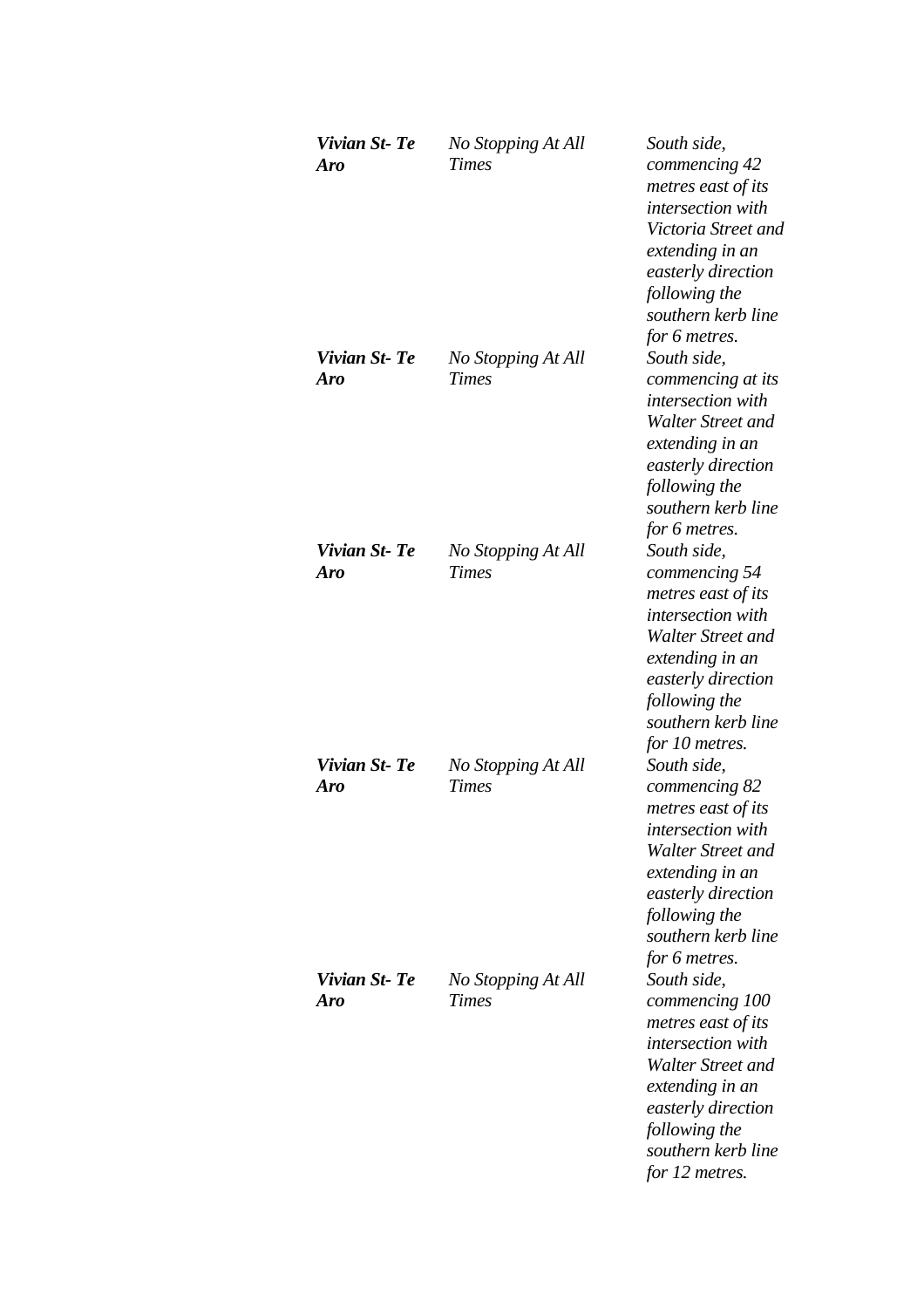| Vivian St-Te<br><b>Aro</b> | No Stopping At All<br><b>Times</b> | South side,<br>commencing at its<br><i>intersection</i> with<br>Cuba Street and<br>extending in an<br>easterly direction<br>following the<br>southern kerb line<br>for 40 metres.                |
|----------------------------|------------------------------------|--------------------------------------------------------------------------------------------------------------------------------------------------------------------------------------------------|
| Vivian St-Te<br><b>Aro</b> | No Stopping At All<br><b>Times</b> | South side,<br>commencing at its<br>intersection with<br>Dunlop Terrace and<br>extending in an<br>easterly direction<br>following the<br>southern kerb line<br>for 70 metres.                    |
| Vivian St-Te<br>Aro        | No Stopping At All<br><b>Times</b> | South side,<br>commencing at its<br><i>intersection</i> with<br>Knigges Avenue<br>and extending in an<br>easterly direction<br>following the<br>southern kerb line<br>for 58 metres.             |
| Vivian St-Te<br><b>Aro</b> | No Stopping At All<br><b>Times</b> | South side,<br>commencing 6<br>metres east of its<br>intersection with<br>Taranaki Street and<br>extending in an<br>easterly direction<br>following the<br>southern kerb line<br>for 198 metres. |
| Vivian St-Te<br>Aro        | No Stopping At All<br><b>Times</b> | South side,<br>commencing 6<br>metres east of its<br>intersection with<br>Tory Street and<br>extending in an<br>easterly direction<br>following the<br>southern kerb line<br>for 202 metres.     |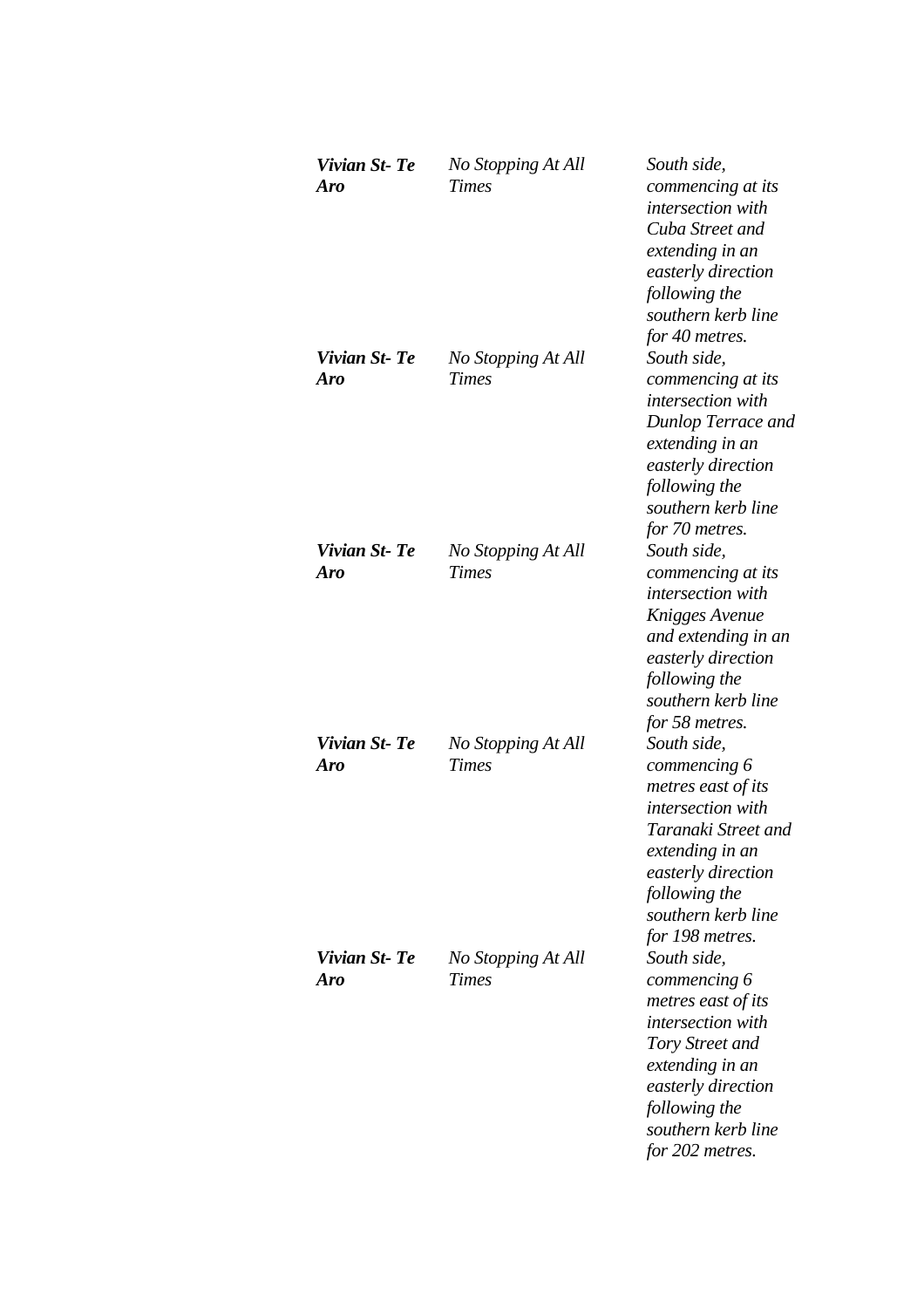## *cccc) METERED PARKING – VIVIAN STREET – TE ARO*

*Delete from Schedule A (Time Limited Parking),of the Traffic Restrictions schedule.* 

*All current Time Limited Parking restrictions in Vivian Street from its intersection with Willis Street and extending in an easterly direction through to its intersection with Cambridge Terrace.*

*Add to Schedule A (Time Limited Parking),of the Traffic Restrictions schedule.* 

| <b>Column Two</b><br><b>Column One</b>      | <b>Column Three</b>                    |
|---------------------------------------------|----------------------------------------|
| Vivian St-Te<br><b>Metered Parking P120</b> | South side,                            |
| Maximum, Monday-<br>Aro                     | commencing 6                           |
| Thursday, 8.00am -                          | metres east of its                     |
| $6.00$ pm, Friday $8.00$ am $-$             | intersection with                      |
| 8.00pm, Saturday                            | Victoria Street and                    |
| $8.00$ am $- 6.00$ pm                       | extending in an<br>easterly direction  |
|                                             | following the                          |
|                                             | southern kerb line                     |
|                                             | for 36 metres.(6 car<br><i>parks</i> ) |
| Vivian St-Te<br><b>Metered Parking P120</b> | South side,                            |
| Maximum, Monday-<br><b>Aro</b>              | commencing 6                           |
| Thursday, 8.00am -                          | metres east of its                     |
| $6.00$ pm, Friday $8.00$ am $-$             | intersection with                      |
| 8.00pm, Saturday                            | Walter Street and                      |
| $8.00$ am $- 6.00$ pm                       | extending in an                        |
|                                             | easterly direction                     |
|                                             | following the                          |
|                                             | southern kerb line                     |
|                                             | for 48 metres.(8 car<br><i>parks</i> ) |
| Vivian St-Te<br><b>Metered Parking P120</b> | South side,                            |
| Maximum, Monday-<br><b>Aro</b>              | commencing 64                          |
| Thursday, $8.00$ am $-$                     | metres east of its                     |
| $6.00$ pm, Friday $8.00$ am $-$             | intersection with                      |
| 8.00pm, Saturday                            | Walter Street and                      |
| $8.00$ am $- 6.00$ pm                       | extending in an                        |
|                                             | easterly direction                     |
|                                             | following the                          |
|                                             | southern kerb line                     |
|                                             | for 18 metres.(3 car                   |
|                                             | <i>parks</i> )                         |
| Vivian St-Te<br><b>Metered Parking P120</b> | South side,                            |
| Maximum, Monday-<br><b>Aro</b>              | commencing 86                          |
| Thursday, $8.00$ am $-$                     | metres east of its                     |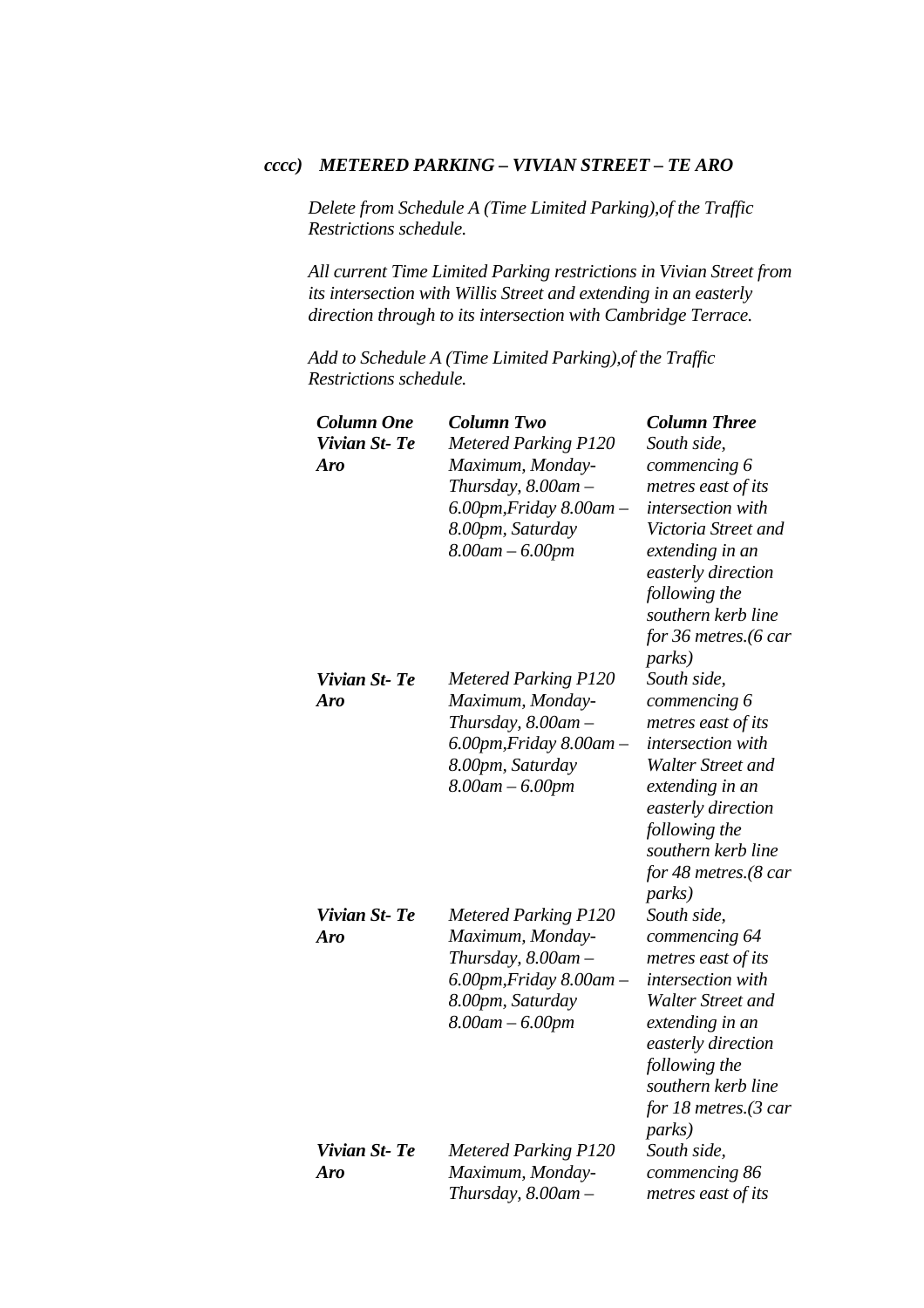|                            | $6.00$ pm, Friday $8.00$ am $-$<br>8.00pm, Saturday<br>$8.00$ am $- 6.00$ pm                                                                               | <i>intersection</i> with<br>Walter Street and<br>extending in an<br>easterly direction<br>following the<br>southern kerb line<br>for 12 metres. $(2 \text{ car})$                                                                                  |
|----------------------------|------------------------------------------------------------------------------------------------------------------------------------------------------------|----------------------------------------------------------------------------------------------------------------------------------------------------------------------------------------------------------------------------------------------------|
| Vivian St-Te<br>Aro        | <b>Metered Parking P120</b><br>Maximum, Monday-<br>Thursday, $8.00$ am $-$<br>$6.00$ pm, Friday $8.00$ am -<br>8.00pm, Saturday<br>$8.00$ am $- 6.00$ pm   | <i>parks</i> )<br>North side,<br>commencing 53<br>metres east of its<br>intersection with<br>Cuba Street and<br>extending in an<br>easterly direction<br>following the<br>northern kerb line<br>for 24 metres. $(4 \text{ car})$<br><i>parks</i> ) |
| Vivian St-Te<br><b>Aro</b> | <b>Metered Parking P120</b><br>Maximum, Monday-<br>Thursday, $8.00$ am $-$<br>$6.00$ pm, Friday $8.00$ am $-$<br>8.00pm, Saturday<br>$8.00$ am $- 6.00$ pm | North side,<br>commencing 10<br>metres east of its<br>intersection with<br><b>Marion Street and</b><br>extending in an<br>easterly direction<br>following the<br>northern kerb line<br>for 48 metres.(8 car<br><i>parks</i> )                      |
| Vivian St-Te<br>Aro        | <b>Metered Parking P120</b><br>Maximum, Monday-<br>Thursday, 8.00am –<br>$6.00$ pm, Friday $8.00$ am $-$<br>8.00pm, Saturday<br>$8.00$ am $- 6.00$ pm      | North side,<br>commencing 10<br>metres east of its<br>intersection with<br>Taranaki Street and<br>extending in an<br>easterly direction<br>following the<br>northern kerb line<br>for 12 metres.(2 car<br><i>parks</i> )                           |
| Vivian St-Te<br>Aro        | <b>Metered Parking P120</b><br>Maximum, Monday-<br>Thursday, $8.00$ am $-$<br>$6.00$ pm, Friday $8.00$ am $-$<br>8.00pm, Saturday<br>$8.00$ am $- 6.00$ pm | North side,<br>commencing 34<br>metres east of its<br>intersection with<br>Taranaki Street and<br>extending in an<br>easterly direction<br>following the<br>northern kerb line                                                                     |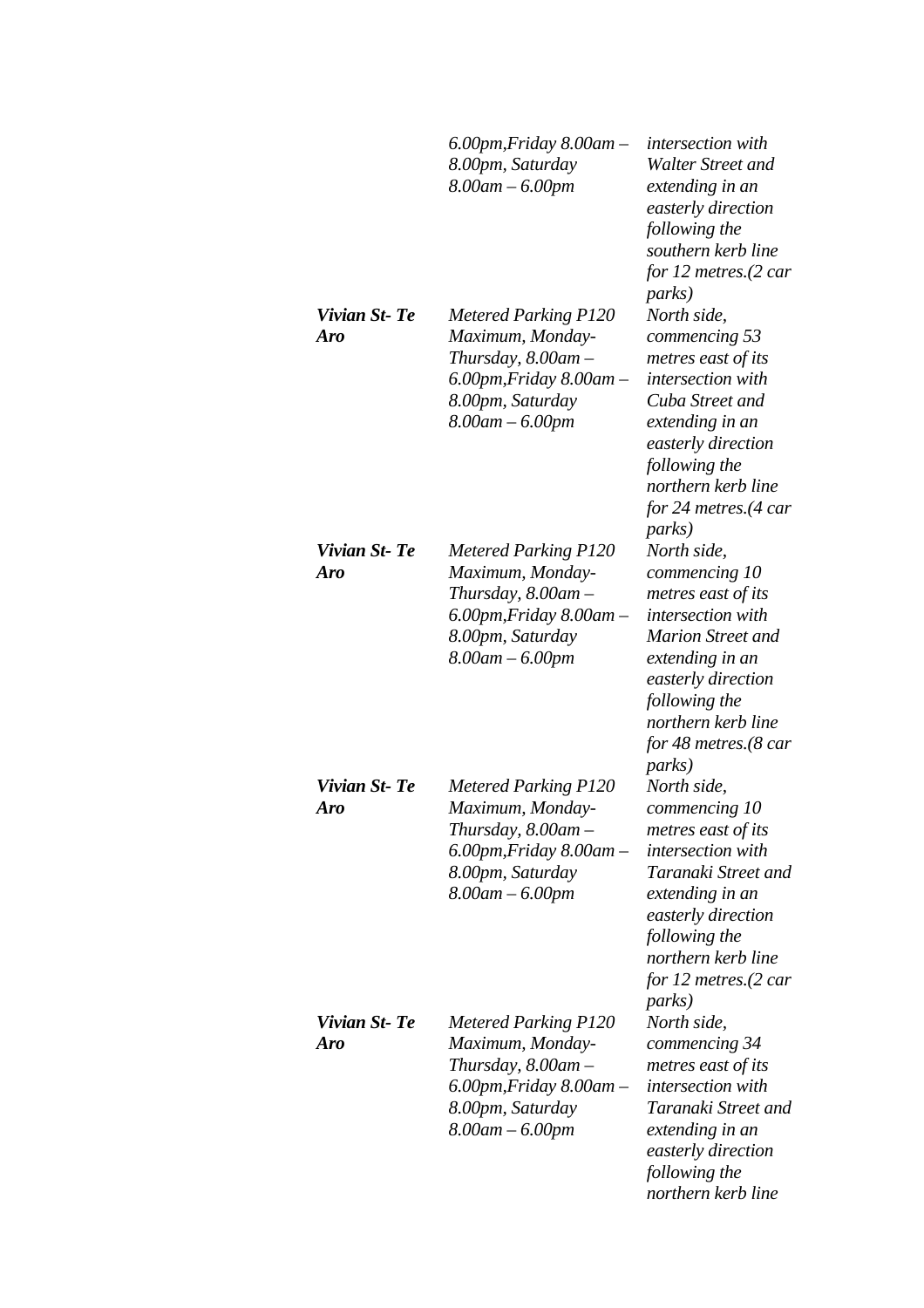| Vivian St-Te<br>Aro | <b>Metered Parking P120</b><br>Maximum, Monday-<br>Thursday, $8.00$ am $-$<br>6.00pm, Friday 8.00am –<br>8.00pm, Saturday<br>$8.00$ am $- 6.00$ pm | for 6 metres. $(1 \text{ car})$<br><i>parks</i> )<br>North side,<br>commencing 45<br>metres east of its<br><i>intersection with</i><br>Taranaki Street and<br>extending in an<br>easterly direction<br>following the<br>northern kerb line<br>for 66 metres. $(11)$<br>car parks) |
|---------------------|----------------------------------------------------------------------------------------------------------------------------------------------------|-----------------------------------------------------------------------------------------------------------------------------------------------------------------------------------------------------------------------------------------------------------------------------------|
| Vivian St-Te<br>Aro | <b>Metered Parking P120</b><br>Maximum, Monday-<br>Thursday, $8.00$ am $-$<br>6.00pm,Friday 8.00am –<br>8.00pm, Saturday<br>$8.00$ am $- 6.00$ pm  | North side,<br>commencing 28<br>metres east of its<br><i>intersection with</i><br>Tory Street and<br>extending in an<br>easterly direction<br>following the<br>northern kerb line<br>for 30 metres. $(5 \text{ car})$<br><i>parks</i> )                                           |

## *dddd) RESTRICTED PARKING – Vivian Street – Te Aro –*

*Delete from Schedule B (Restricted Parking), of the Traffic Restrictions schedule* 

| Column One   | Column Two | <b>Column Three</b>      |
|--------------|------------|--------------------------|
| Vivian St-Te | Taxi Stand | South side,              |
| Aro          |            | commencing 6             |
|              |            | metres west of its       |
|              |            | <i>intersection with</i> |
|              |            | Dunlop Terrace and       |
|              |            | extending in an          |
|              |            | westerly direction       |
|              |            | following the            |
|              |            | southern kerb line       |
|              |            | for 24 metres. $(4)$     |
|              |            | Taxi parks)              |

*Add to Schedule B (Restricted Parking), of the Traffic Restrictions schedule.* 

*Column One Column Two Column Three Vivian St- Te Aro*

*North side, commencing 20 metres east of its*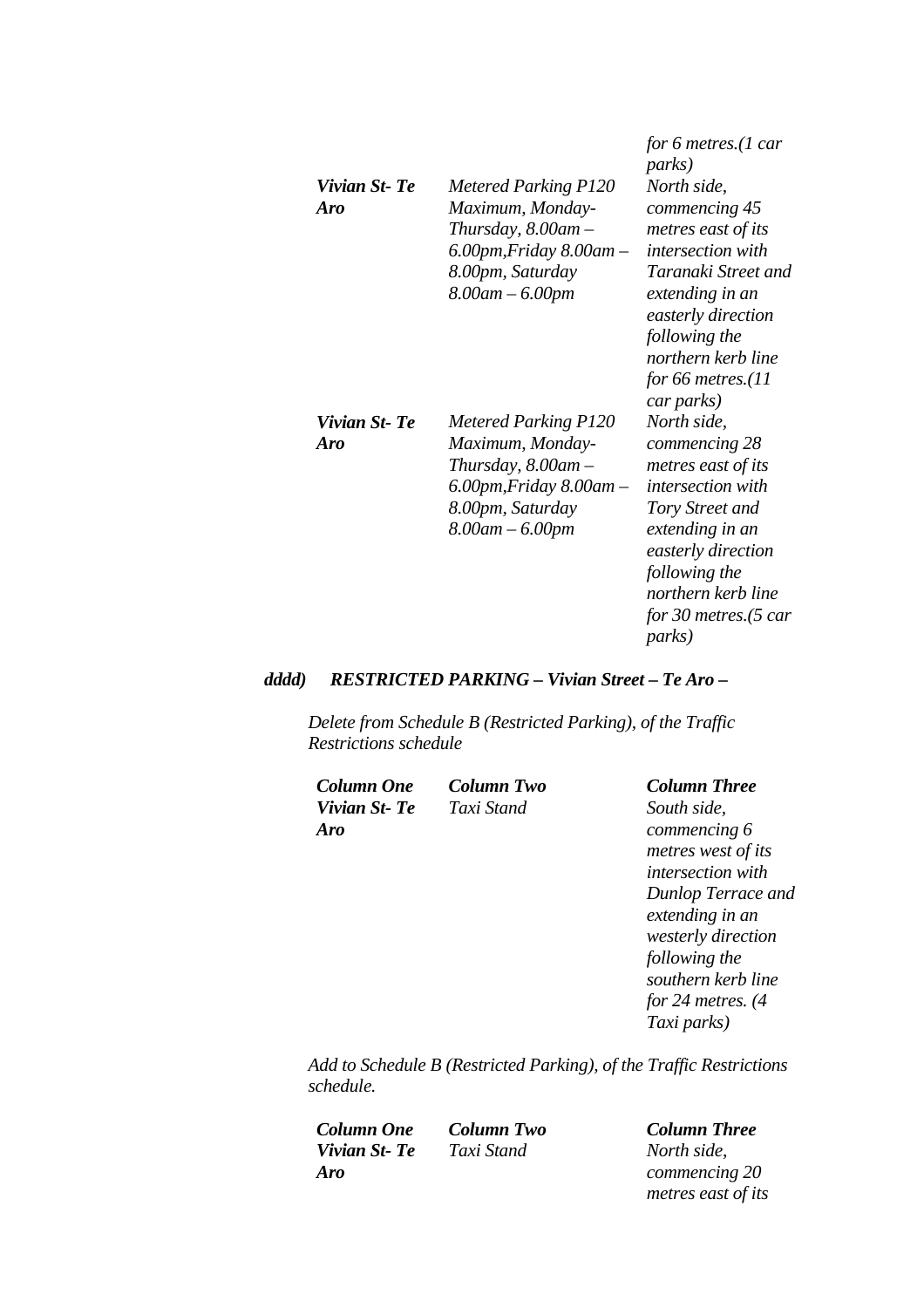*Vivian St- Te Aro*

*intersection with Cuba Street and extending in an easterly direction following the southern kerb line for 6 metres. (1 Taxi park) Taxi Stand North side, commencing 32 metres east of its intersection with Cuba Street and extending in an easterly direction following the southern kerb line for 18 metres. (3 Taxi parks)* 

**Kerry Prendergast Chair**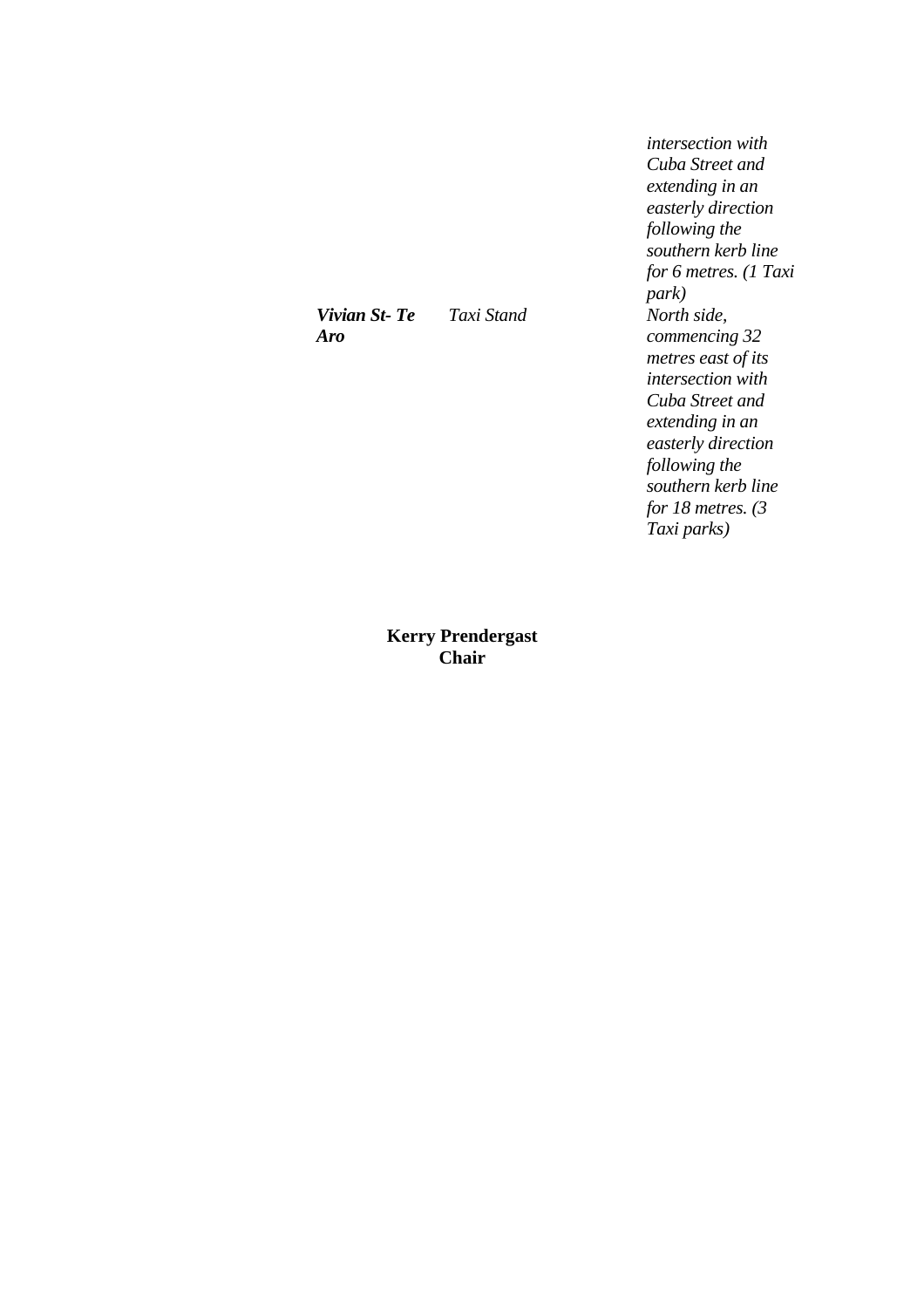# **APPENDIX 1**

# **Fee changes with separate consultation process**

| <b>Activity</b>                                                                       | <b>Current Fee</b><br>\$) | <b>Proposed Fee</b><br>\$) |  |
|---------------------------------------------------------------------------------------|---------------------------|----------------------------|--|
| <b>Public Health</b>                                                                  |                           |                            |  |
| <b>Environmental Health</b>                                                           |                           |                            |  |
| <b>Health Licensing and Inspection</b>                                                |                           |                            |  |
| New Food Premises (1 yr. set-up)                                                      | 400                       | 420                        |  |
| Annual license for registered food premises :                                         |                           |                            |  |
| <b>Excellent Grade</b>                                                                | $150 - 500$               | $157 - 525$                |  |
| Good Grade<br>$\bullet$                                                               | $240 - 700$               | $\overline{262} - 735$     |  |
| Ungraded<br>$\bullet$                                                                 | $305 - 920$               | $315 - 945$                |  |
| Ungraded – High risk                                                                  | $410 -$<br>1,537.50       | $420 - 1,575$              |  |
| Additional Inspections (over 3 hours) per hour                                        | 100                       | 105                        |  |
| Regarding of Premises (per hour)                                                      | 100                       | 105                        |  |
| <b>Health License:</b>                                                                |                           |                            |  |
| Small Clubs (min food prep)                                                           | 125                       | 131.25                     |  |
| <b>Unregistered Eating Houses</b>                                                     | 175                       | 183.75                     |  |
| Temporary License:                                                                    |                           |                            |  |
| Temporary/mobile food stalls base fee<br>$\bullet$                                    | 150                       | 157.50                     |  |
| Temporary/mobile food stalls base fee - charge<br>$\bullet$<br>over 1 hour (per hour) | 100                       | 105                        |  |
| Fairs: "small"<br>$\bullet$                                                           | 125                       | 131.25                     |  |
| One day food stall<br>$\bullet$                                                       | 100                       | 105                        |  |
| Fairs: "large"                                                                        | 300                       | 315                        |  |
| <b>Animal Control</b>                                                                 |                           |                            |  |
| Micro-chipping                                                                        | $\overline{\phantom{a}}$  | Actual cost                |  |
| National Dogs Database Levy (registration per animal)                                 | $\overline{a}$            | 2.50                       |  |
| <b>Impounding Fees:</b>                                                               |                           |                            |  |
| Sustenance per day<br>$\bullet$                                                       | 12.50                     | 15                         |  |